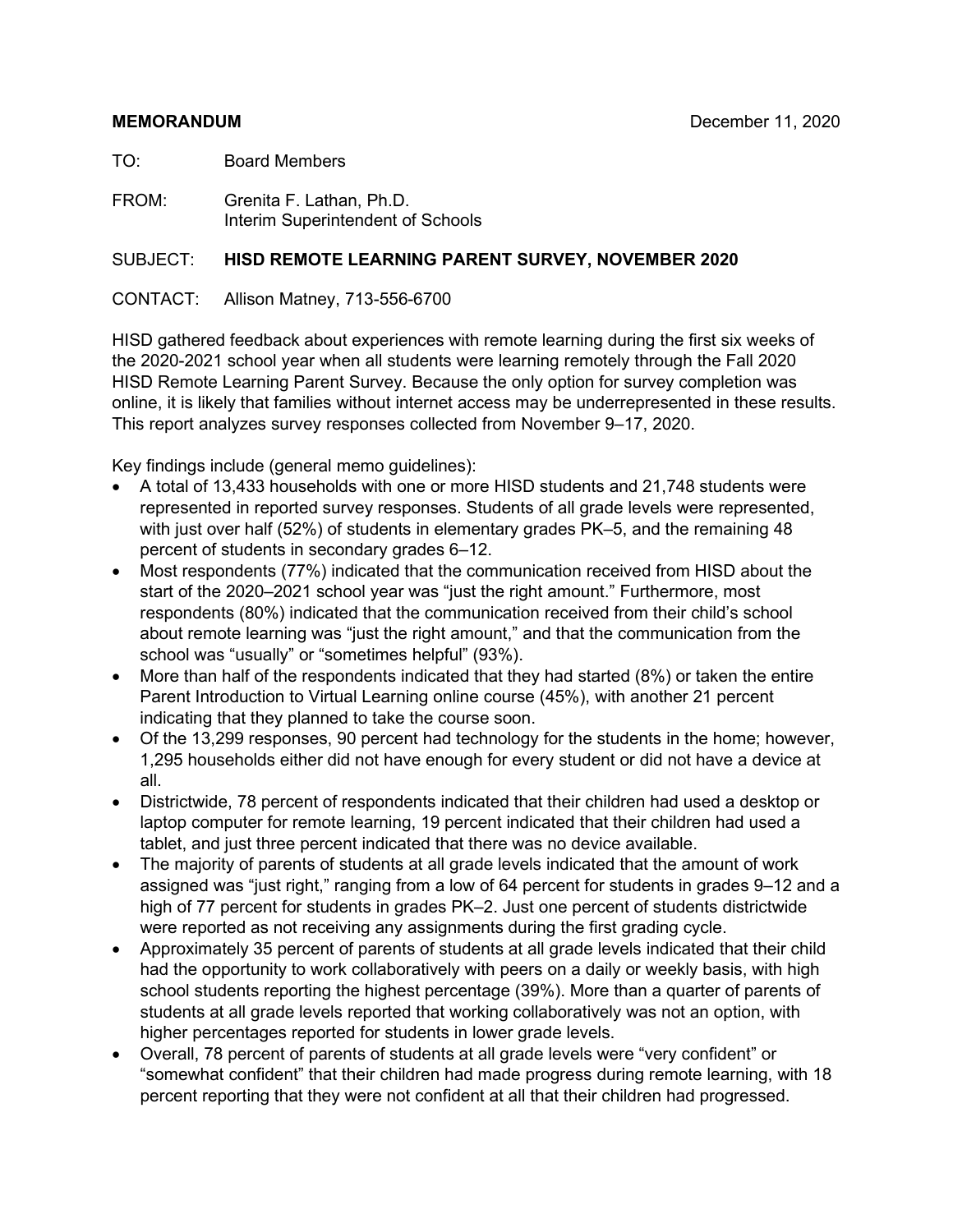- The majority of parents of students at all grade levels indicated they were satisfied with remote learning, with 75 percent districtwide responding positively.
- Most respondents (56%) indicated that a general risk of contracting COVID-19 was a factor considered when selecting the mode of instruction for the upcoming grading cycle. Current City of Houston and Harris County positivity/infection rates (38%) and how well the child was learning remotely (30%) were also considered by many respondents.

Should you have any further questions, please contact Allison Matney in Research and Accountability at 713-556-6700.

Therate Lithar

\_\_\_\_\_\_\_\_\_\_\_\_\_\_\_\_\_\_\_\_\_\_\_\_\_\_\_\_\_\_\_\_\_GL

**Attachment** 

cc: Superintendent's Direct Reports Area Superintendents Jarad Davis Felicia Adams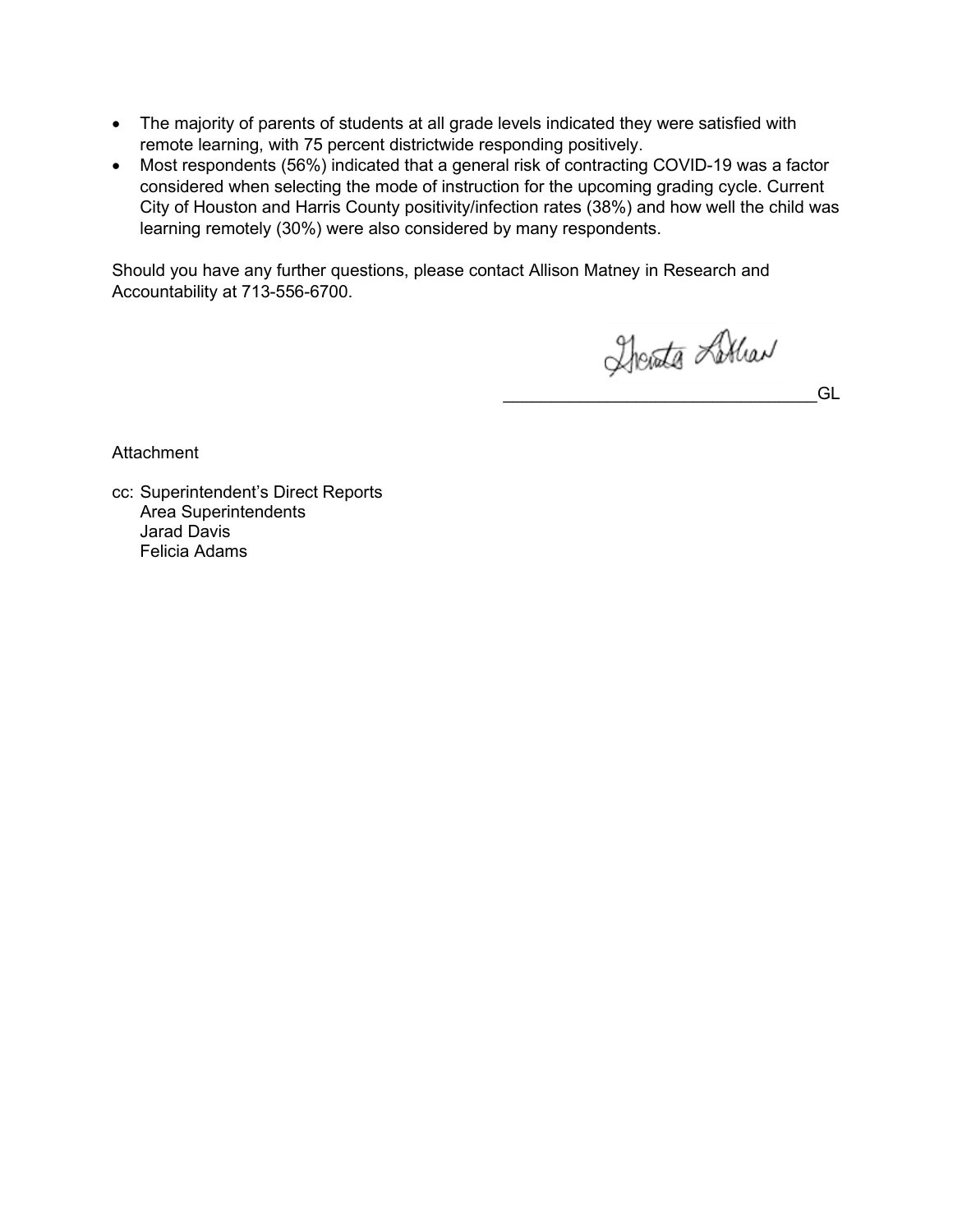# **Houston Independent School District**

# **RESEARCH** Educational Program Report

# **HISD Remote Learning Parent Survey, November 2020**

# HISD Research and Accountability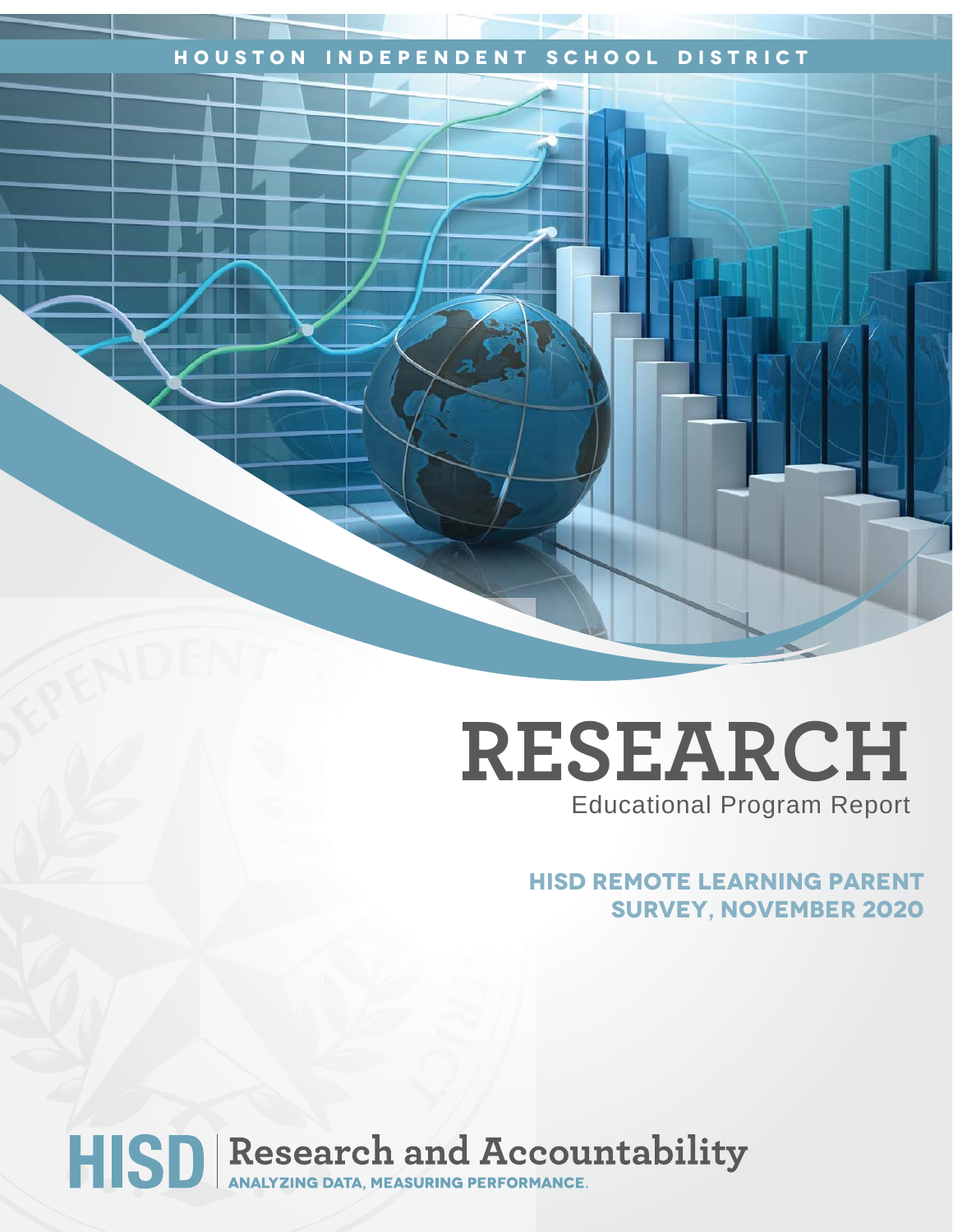

# **2020 Board of Education**

**Susan Deigaard** President

**Wanda Adams** First Vice President

**Judith Cruz**  Second Vice President

**Patricia Allen Secretary** 

**Daniela Hernandez** Assistant Secretary

**Katherine Blueford-Daniels Holly Maria Flynn Vilaseca Elizabeth Santos Anne Sung**

**Grenita Lathan, Ph.D.**  Interim Superintendent of Schools

**Allison Matney, Ed.D. Officer** Department of Research and Accountability

**Victoria Mosier Anna Olajay-Abarquez** Research Specialists

**Zack Bigner, Ed.D.** Research Manager

**Houston Independent School District** Hattie Mae White Educational Support Center 4400 West 18th StreetHouston, Texas 77092-8501

#### **www.HoustonISD.org**

It is the policy of the Houston Independent School District not to discriminate on the basis of age, color, handicap or disability, ancestry, national origin, marital status, race, religion, sex, veteran status, political affiliation, sexual orientation, gender identity and/or gender expression in its educational or employment programs and activities.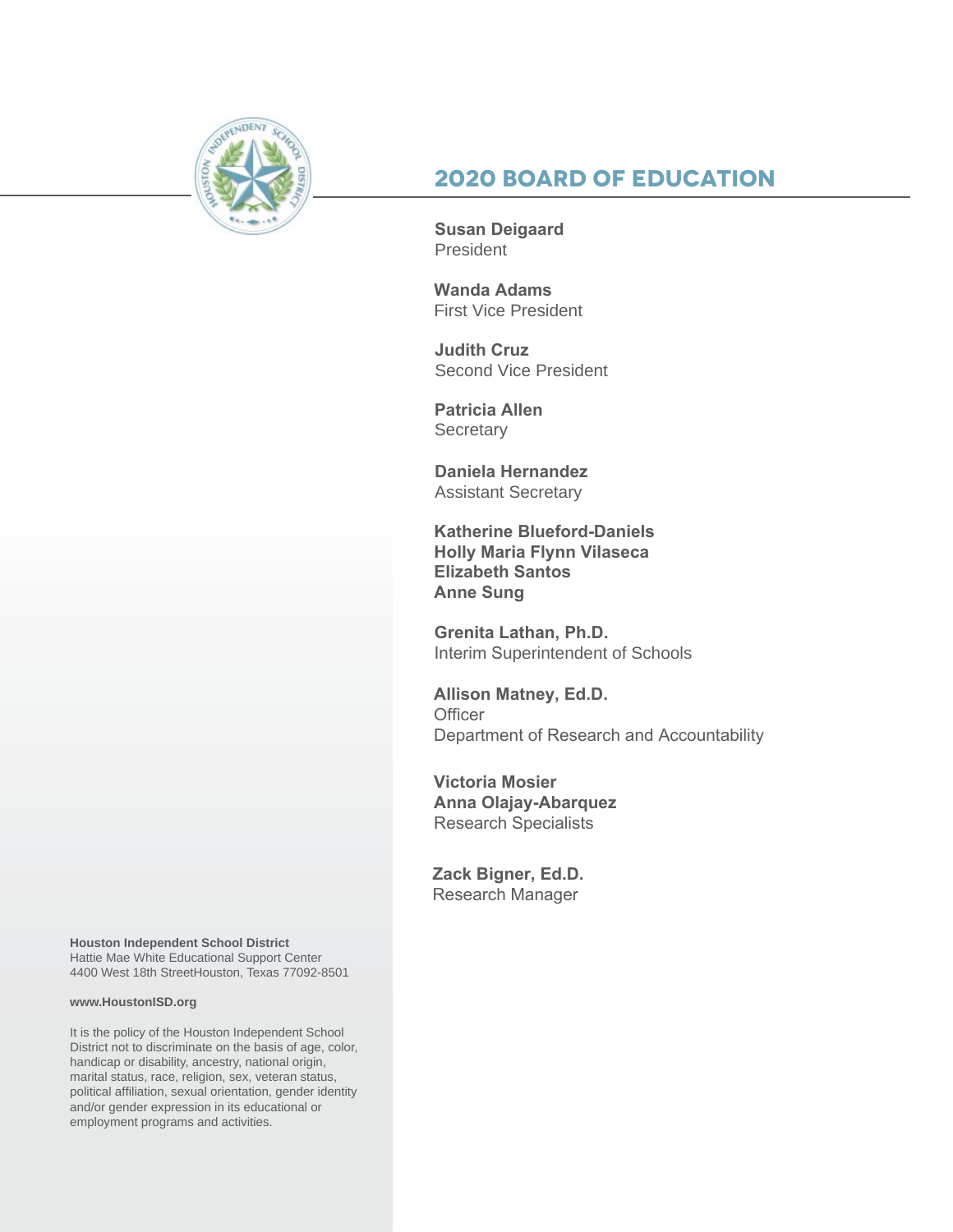# **HISD Remote Learning Parent Survey, November 2020**

### **Executive Summary**

#### **Background**

HISD gathered feedback about experiences with remote learning during the first six weeks of the 2020- 2021 school year when all students were learning remotely through the Fall 2020 HISD Remote Learning Parent Survey. Because the only option for survey completion was online, it is likely that families without internet access may be underrepresented in these results. This report analyzes survey responses collected from November 9–17, 2020.

#### **Highlights**

- A total of 13,433 households with one or more HISD students and 21,748 students were represented in reported survey responses. Students of all grade levels were represented, with just over half (52%) of students in elementary grades PK–5, and the remaining 48 percent of students in secondary grades  $6 - 12.$
- Most respondents (77%) indicated that the communication received from HISD about the start of the 2020–2021 school year was "just the right amount." Furthermore, most respondents (80%) indicated that the communication received from their child's school about remote learning was "just the right amount," and that the communication from the school was "usually" or "sometimes helpful" (93%).
- More than half of the respondents indicated that they had started (8%) or taken the entire Parent Introduction to Virtual Learning online course (45%), with another 21 percent indicating that they planned to take the course soon.
- Of the 13,299 responses, 90 percent had technology for the students in the home; however, 1,295 households either did not have enough for every student or did not have a device at all.
- Districtwide, 78 percent of respondents indicated that their children had used a desktop or laptop computer for remote learning, 19 percent indicated that their children had used a tablet, and just three percent indicated that there was no device available.
- The majority of parents of students at all grade levels indicated that the amount of work assigned was "just right," ranging from a low of 64 percent for students in grades 9–12 and a high of 77 percent for students in grades PK–2. Just one percent of students districtwide were reported as not receiving any assignments during the first grading cycle.
- Approximately 35 percent of parents of students at all grade levels indicated that their child had the opportunity to work collaboratively with peers on a daily or weekly basis, with high school students reporting the highest percentage (39%). More than a quarter of parents of students at all grade levels reported that working collaboratively was not an option, with higher percentages reported for students in lower grade levels.
- Overall, 78 percent of parents of students at all grade levels were "very confident" or "somewhat confident" that their children had made progress during remote learning, with 18 percent reporting that they were not confident at all that their children had progressed.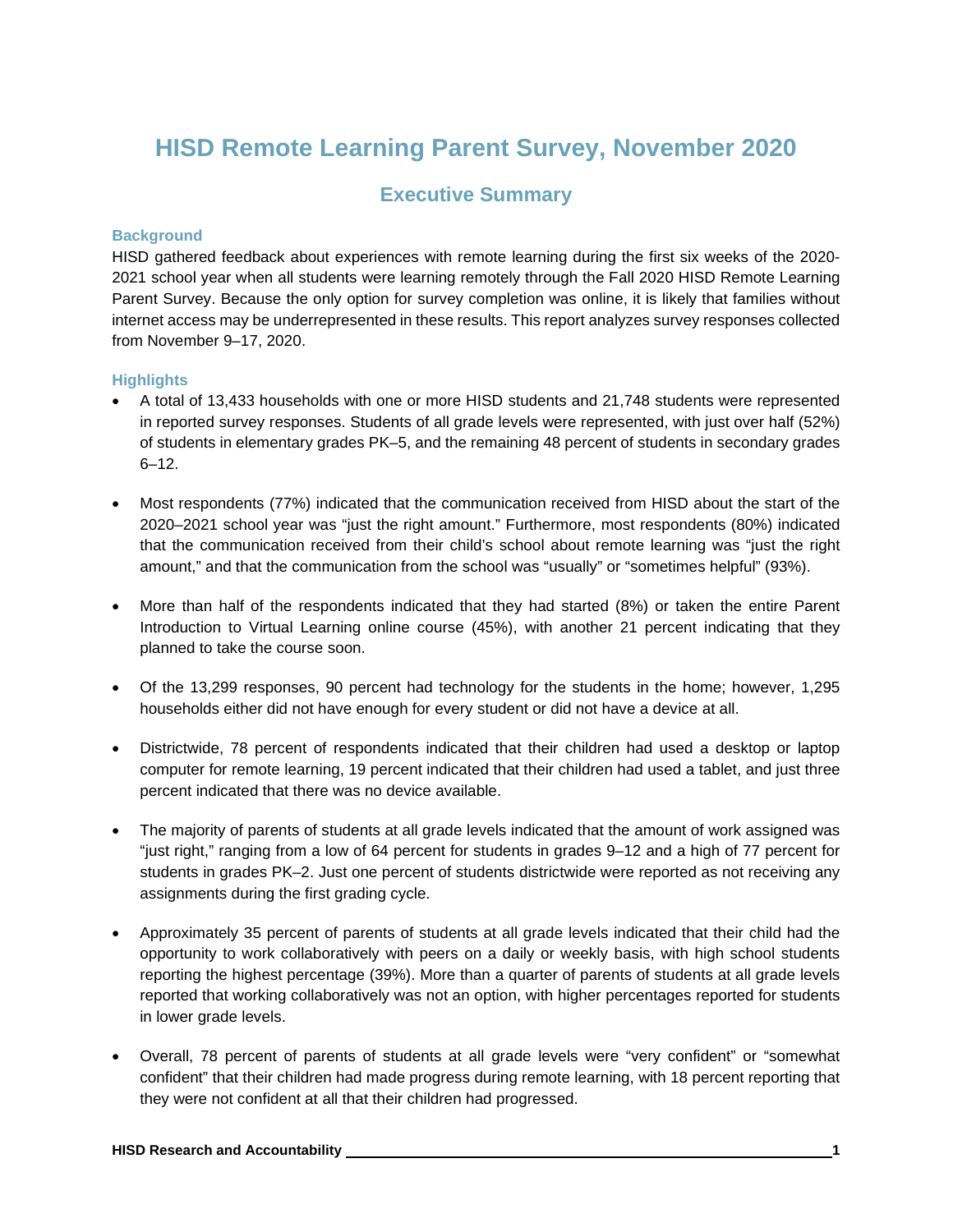- The majority of parents of students at all grade levels indicated they were satisfied with remote learning, with 75 percent districtwide responding positively.
- Most respondents (56%) indicated that a general risk of contracting COVID-19 was a factor considered when selecting the mode of instruction for the upcoming grading cycle. Current City of Houston and Harris County positivity/infection rates (38%) and how well the child was learning remotely (30%) were also considered by many respondents.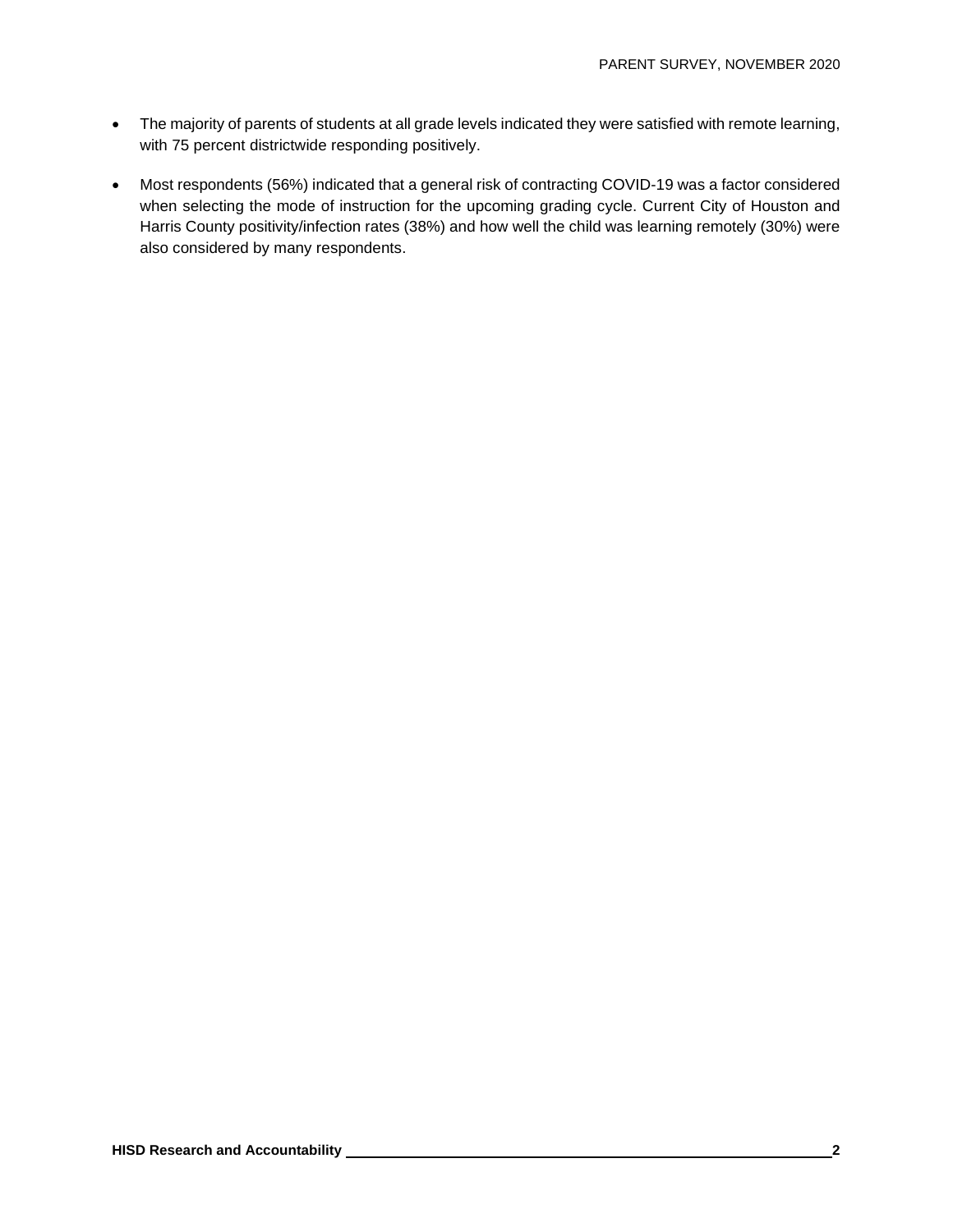### **Introduction**

With the health and safety of students, families, and staff as the top priority, the Houston Independent School District (HISD) announced in July of 2020 that all students would begin the 2020–2021 school year virtually on September 8, 2020, and that virtual instruction for all students would continue for six weeks through Friday, October 16, 2020. The decision to begin the 2020–2021 school year virtually and delay the start of the school year for two weeks was due to the rising number of positive COVID-19 cases in the area.

The transition to virtual learning can present various challenges for families. To ensure parents and guardians were better informed, the district designed the Parent Introduction to Virtual Learning online course to introduce virtual learning and provide parents guidance to support their students' virtual learning experience. This course was provided in English, Spanish, Vietnamese, and Arabic. Parents were asked to complete the course prior to the beginning of the school year.

Starting with the second six-week grading cycle of the 2020–2021 school year, HISD families were required to select either in-person or virtual instruction for students. The first day of the second six weeks was October 19, 2020. Approximately 49 percent of students resumed in-person instruction for the second sixweek grading cycle.

HISD gathered feedback about experiences with remote learning during the first six weeks of the 2020- 2021 school year when all students were learning remotely through the Fall 2020 HISD Remote Learning Parent Survey. The survey was active from November 9 through November 17, 2020. Survey respondents were asked to complete the survey online. Because respondents did not have the option to complete the survey over the phone, it is likely that families without internet access may be underrepresented in these results. This report analyzes survey responses collected from November 9 – 17, 2020.

#### **Methods**

HISD gathered feedback from parents through the Fall 2020 HISD Remote Learning Parent Survey which was active from November 9 through November 12, 2020 via SurveyMonkey. Survey responses were requested through emails sent to HISD parents and families from central office and through the HISD website. Survey respondents were asked to complete the survey online. There were no other methods of response collection.

Respondents were asked about the communication received from HISD, technology supports that were utilized, their children's experiences and the parent's satisfaction with remote learning, and the factors that were considered in selecting either in-person or virtual learning for the second six-week grading cycle. A copy of the survey in English can be found in **Appendix A** (pp. 24–29).

Basic descriptive statistics were employed to analyze the data. For survey items, the responses for each category were tabulated and percentages calculated. Survey participants were not required to answer any given question on the survey. Therefore, participants could choose to skip some questions and proceed with others. As such, the total number of responses per question varies. The number of responses can be found within each figure and in the tables that accompany figures in **Appendices B–H** (pp. 30–66). District totals include students with no grade level reported or no campus reported and will not match totals reported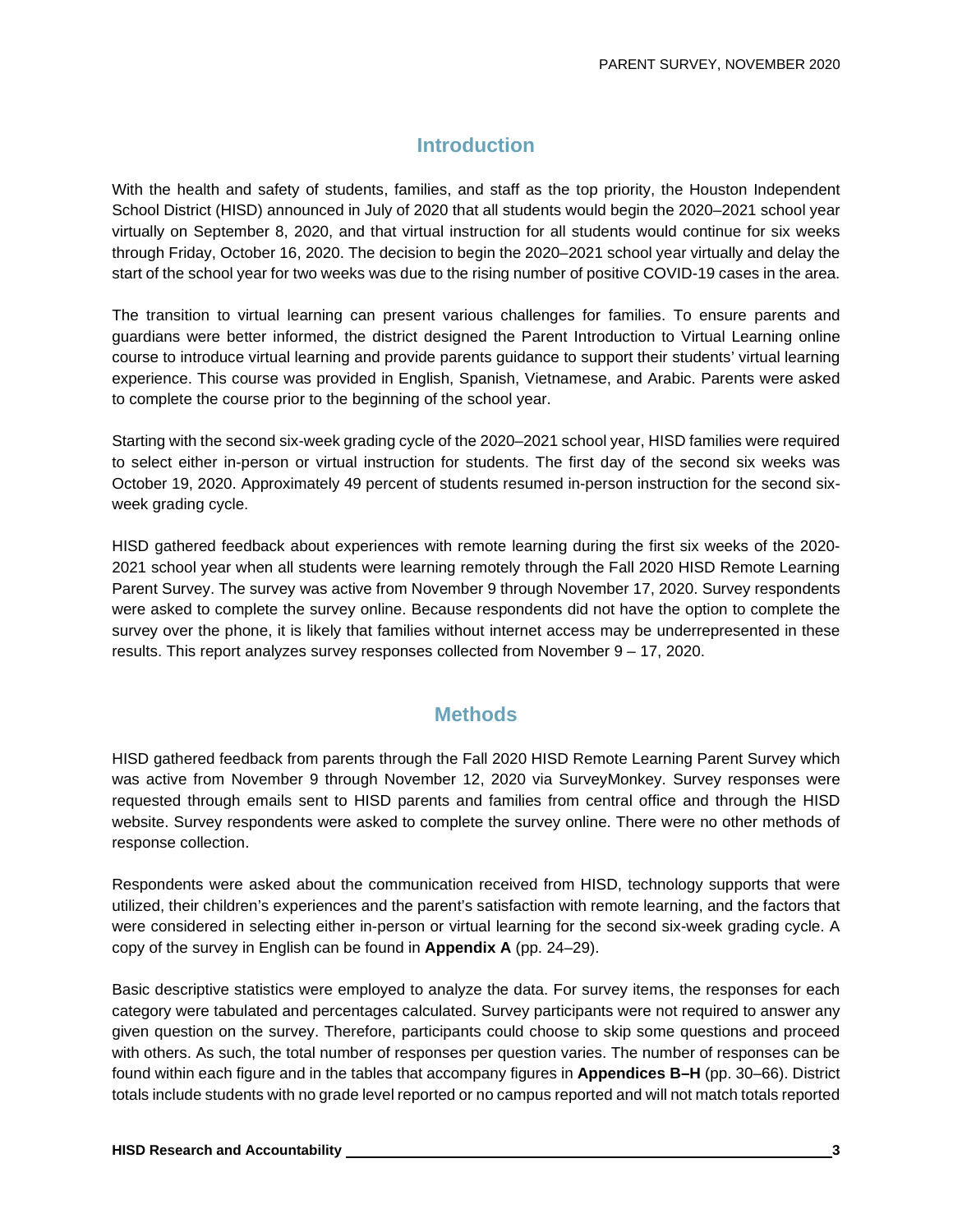by group. Due to rounding, some totals may not equal 100 percent. In addition, some questions instructed participants to select all responses that applied; therefore, totals will exceed 100 percent.

#### **Exclusions**

The intended purpose of the survey was to gather feedback from parents of HISD students, but the survey link was not restricted to HISD parents and families. Teachers and community members without students enrolled in HISD schools may have also completed the survey. One question early in the survey ("*How many children do you have who currently attend an HISD school?*") precluded respondents from continuing with the survey. For the purposes of this report, the responses for participants who answered "0" or did not answer the question of how many children they had were excluded.

#### **Data Limitations**

The intent of the survey was to gather one response per household; however, there were no safeguards in place to ensure multiple responses per household were not captured. In addition, students who split time between more than one household may not have had their total experience captured.

Communicating the availability of the survey to HISD families, especially economically disadvantaged families and those who were not native English speakers, was challenging. Due to the incompatibility of the survey platform with the Arabic script, we were not able to provide the survey directly in Arabic. An image was embedded at the top of each page that corresponded with the English questions to facilitate the administration of the survey in Arabic. In addition, the survey could only be accessed with a web-enabled device and the internet. This may have negatively impacted response rates for households with limited or no internet access.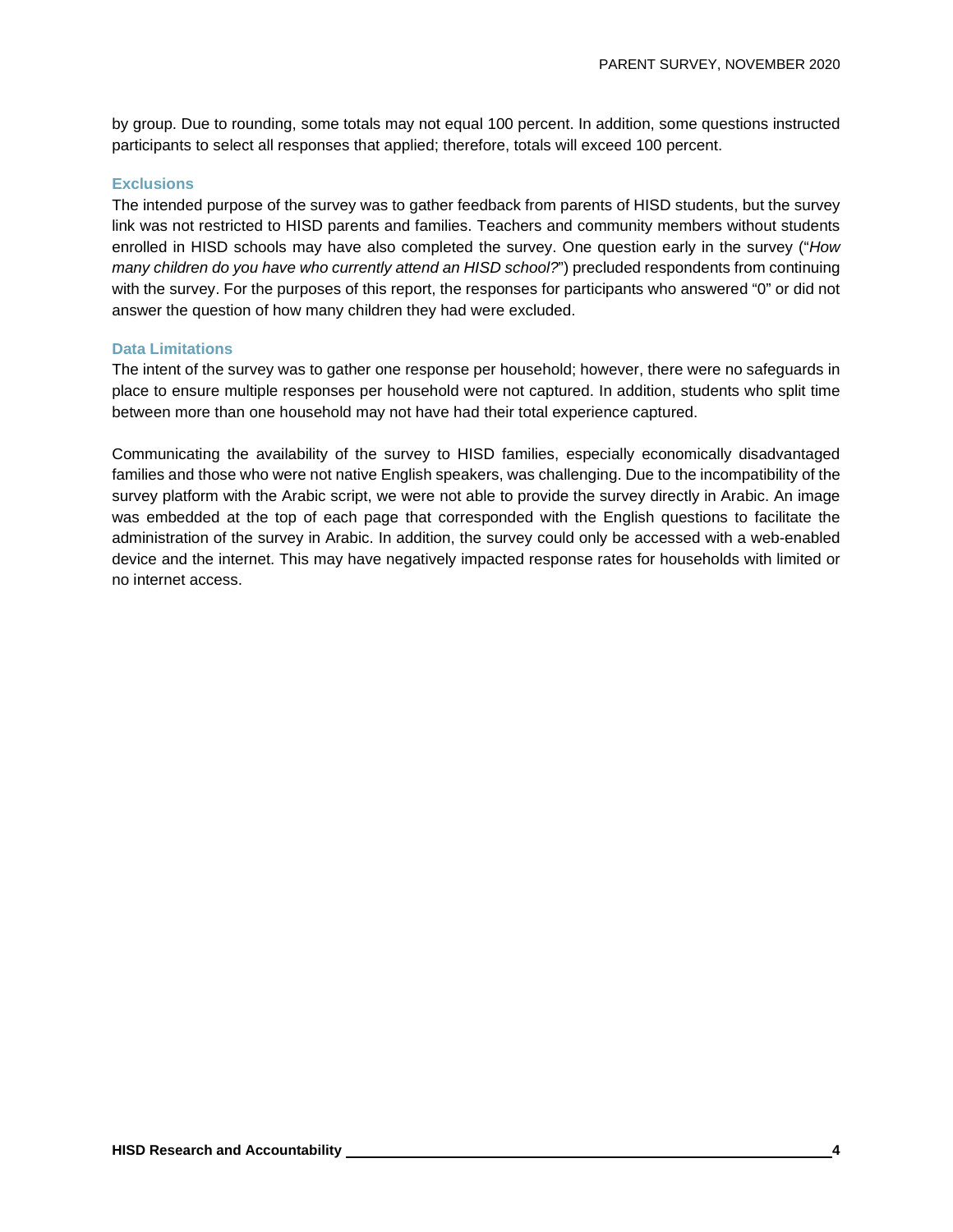# **Results**

#### **Description of Respondents**

A total of 15,389 respondents completed the survey. Respondents were asked how many children they have who currently attend an HISD school (**Figure 1**). Nearly half (46%) indicated that they had one child who currently attends an HISD school, and just over a quarter (28%) indicated two children. A total of 21,748 students were represented in survey responses (**Appendix B**, Table 1, p. 30). Of the 15,389 respondents, 1,956 (13%) indicated that they had 0 children who currently attend an HISD school or did not respond and were therefore excluded for the remainder of this report.





Source: SurveyMonkey, Fall 2020 HISD Remote Learning Parent Survey data file, 11/18/2020

Note: Percentages may not total 100 due to rounding.

**Figure 2** (p. 6) shows the language of administration of the respondents who completed a survey. Of the 13,433 respondents with one or more children attending HISD schools, 11,126 (83%) completed the survey in English, 2,272 (17%) in Spanish, 12 (<1%) in Vietnamese, and 23 (<1%) in Arabic (**Appendix B,** Table 2, p. 30).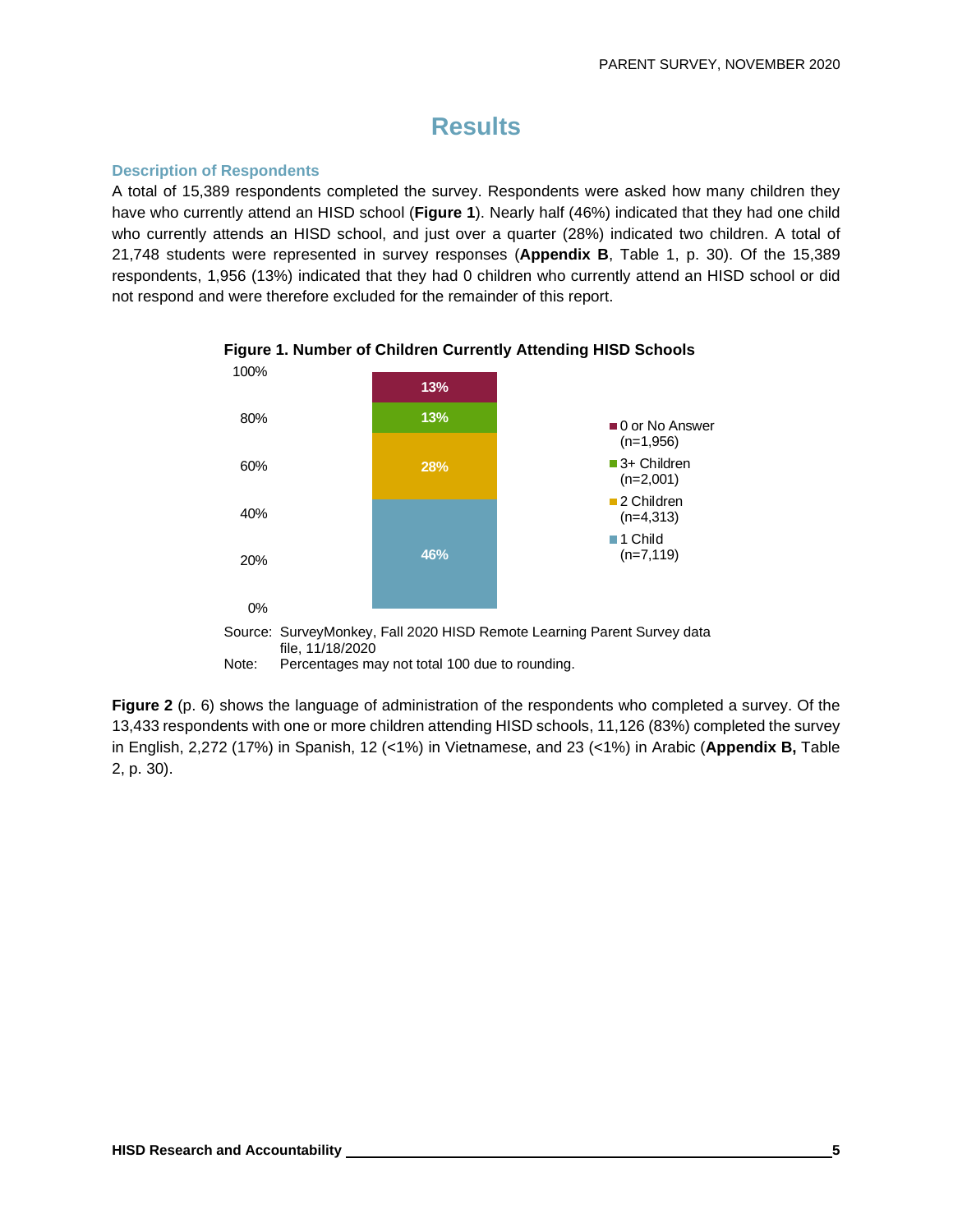

#### **Figure 2. Language of Administration**



Respondents were asked the primary language spoken in their home. As shown in **Figure 3**, English (72%) and Spanish (24%) were the most common responses, accounting for a total of 96 percent of responses. The remaining four percent were identified as Vietnamese, Arabic, or Other (Appendix B, Table 2, p. 30).





Source: SurveyMonkey, Fall 2020 HISD Remote Learning Parent Survey data file, 11/18/2020

Note: Percentages may not total 100 due to rounding. The number of respondents varies, as participants were not required to answer every question.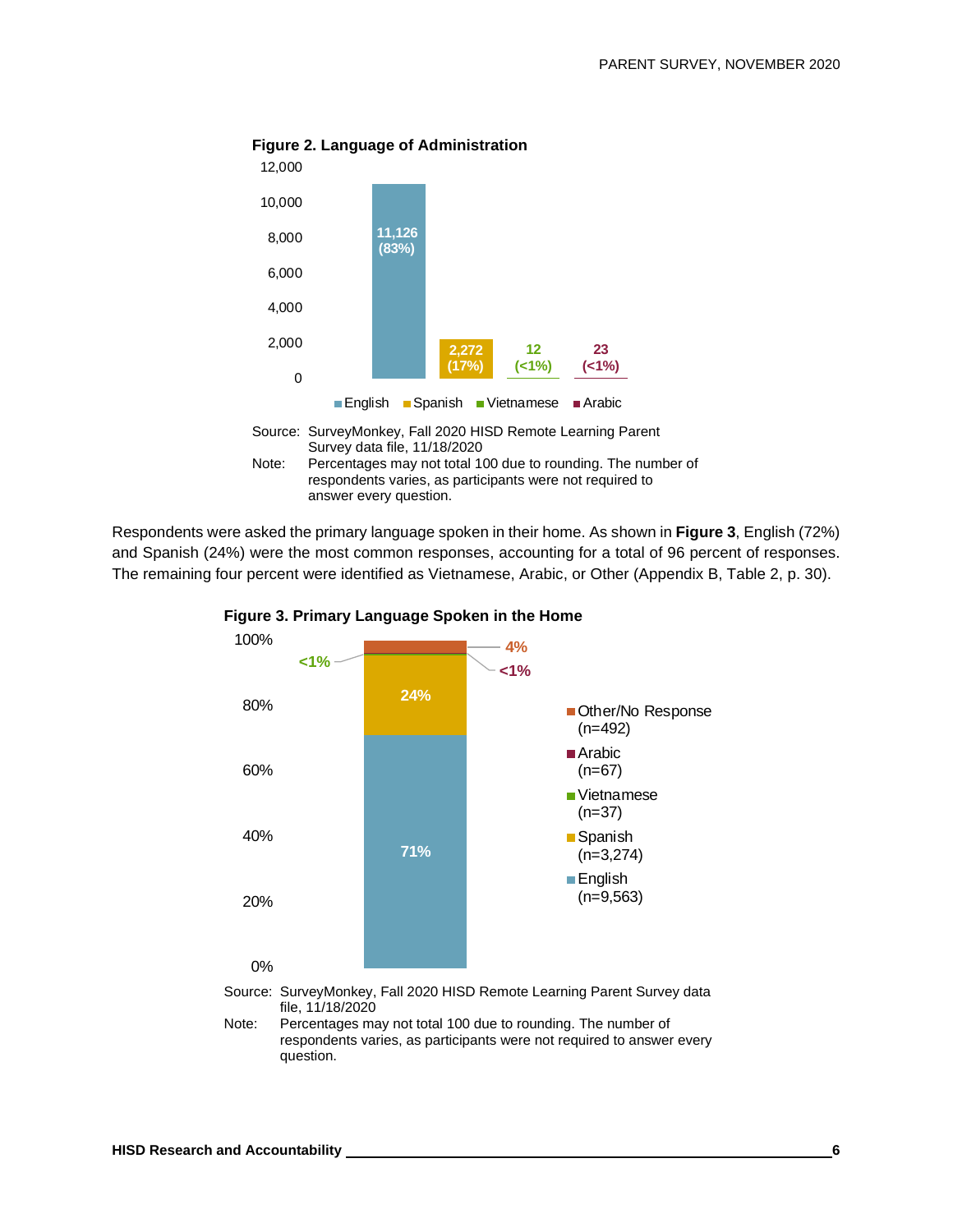#### **Communication Received from HISD**

Survey respondents were asked if the communication received from HISD about the start of the 2020–2021 school year was too much, just the right amount, or too little. **Figure 4** shows that most (77%) indicated that the amount of communication was "just the right amount" (**Appendix C**, Table 3, p. 31).



#### **Figure 4. Communication from HISD**

#### **Supports for Online Learning**

Participants were asked to describe their internet access at home (**Figure 5**). Of the 13,328 households who responded, most (86%) indicated they had high speed internet or Wi-Fi in their homes, while only one percent reported no internet access (**Appendix D**, Table 4, p. 32). It is important to note, however, that the survey was conducted through a web-based link requiring internet access, making it likely that families without internet access are underrepresented in the results.



#### **Figure 5. Internet Access in the Home**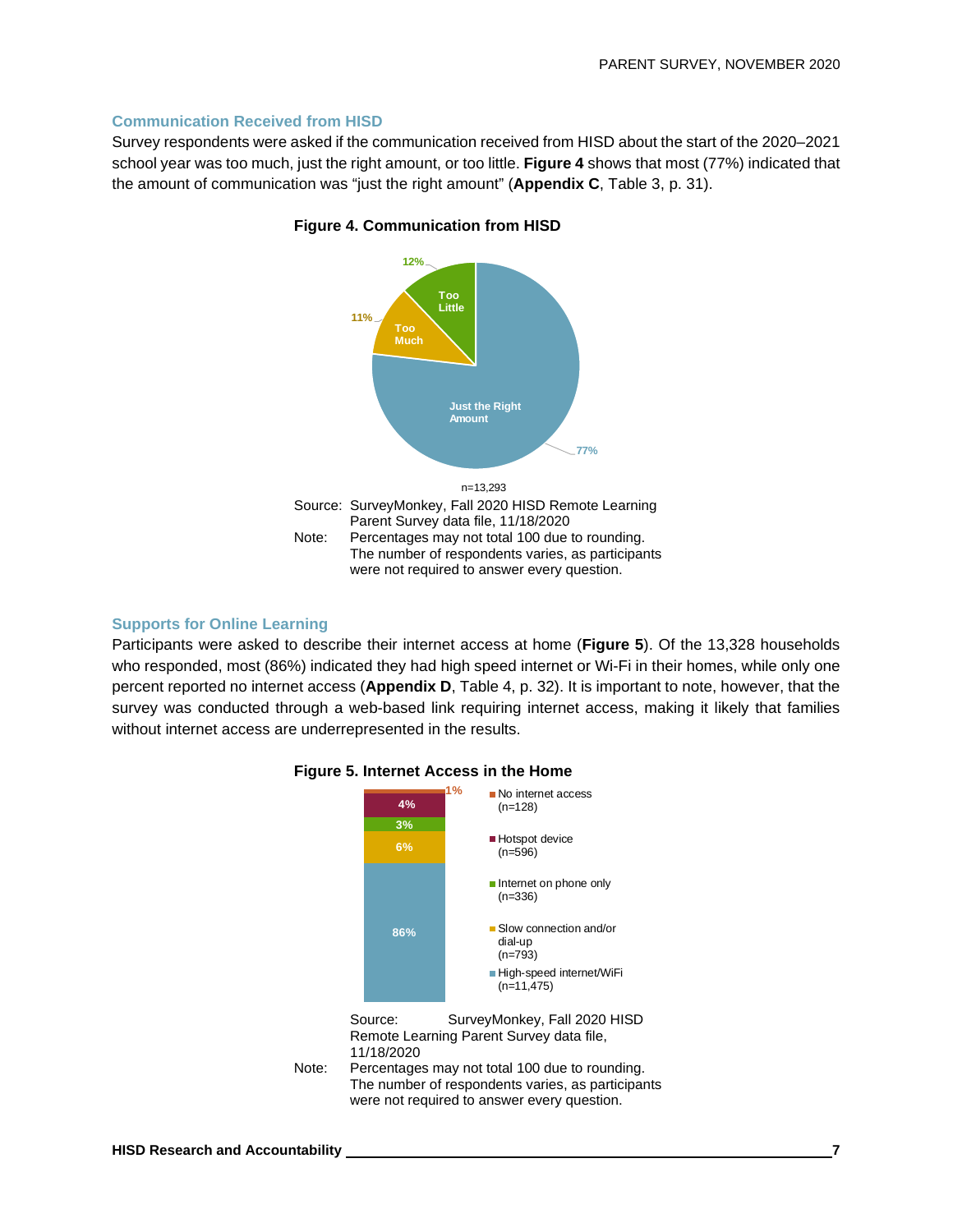The Parent Introduction to Virtual Learning online course was designed to provide an introduction to virtual learning and guidance for parents to support their students' virtual learning experience. This course was provided in English, Spanish, Vietnamese, and Arabic. Parents were asked to complete the course prior to the beginning of the school year. When asked if they had taken the course (**Figure 6**), more than half of the respondents indicated that they had started (8%) or taken the entire training (45%), with another 21 percent indicating that they planned to take the course soon. About an eighth of respondents (13%) did not plan to take the course, and an additional eighth (12%) did not know what the course was (**Appendix D**, Table 5, p. 32).



**Figure 6. Online Course for Parents Completion**

varies, as participants were not required to answer every question.

During the first six weeks of school, HISD offered remote learning only. Digital Learning Centers were made available to those students who had not been able to secure the technology necessary to learn remotely. These Digital Learning Centers were at campuses and other neighborhood locations across the district and were available to students until HISD was able to procure and deliver a device and/or hotspot to students. Respondents were asked where children participated in remote learning during the first six weeks of school and were asked to select all that applied. **Figure 7** (p. 9) shows that of the 13,433 respondents, 95 percent participated in remote learning from their own home, and just two percent attended Digital Learning Centers (**Appendix D**, Table 7, p. 33).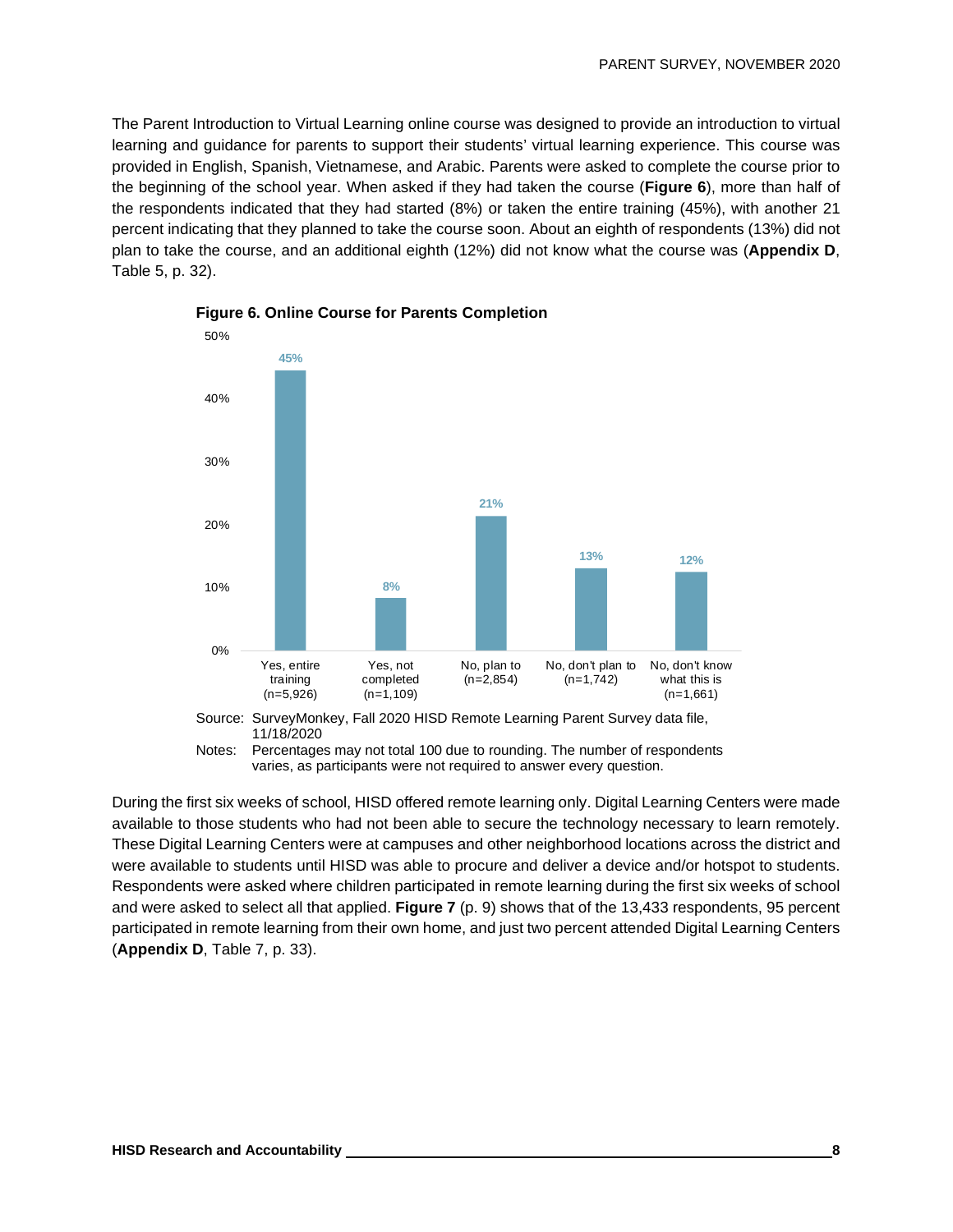

**Figure 7. Where Children Participated in Remote Learning**

Participants were asked if the family had received one or more devices from HISD. While HISD worked diligently toward ensuring that all students who needed a device or hotspot for remote learning had the necessary technology, some students did not have the hardware necessary by the first six-week grading cycle (**Appendix D**, Table 6, p. 32). **Figure 8** shows that of the 13,299 responses, 90 percent had technology for the students in the home; however, 1,295 households either did not have enough for every student (7% of all responses), or did not have a device at all (3% of all responses).



#### **Figure 8. Did Family Receive Devices From HISD**

question.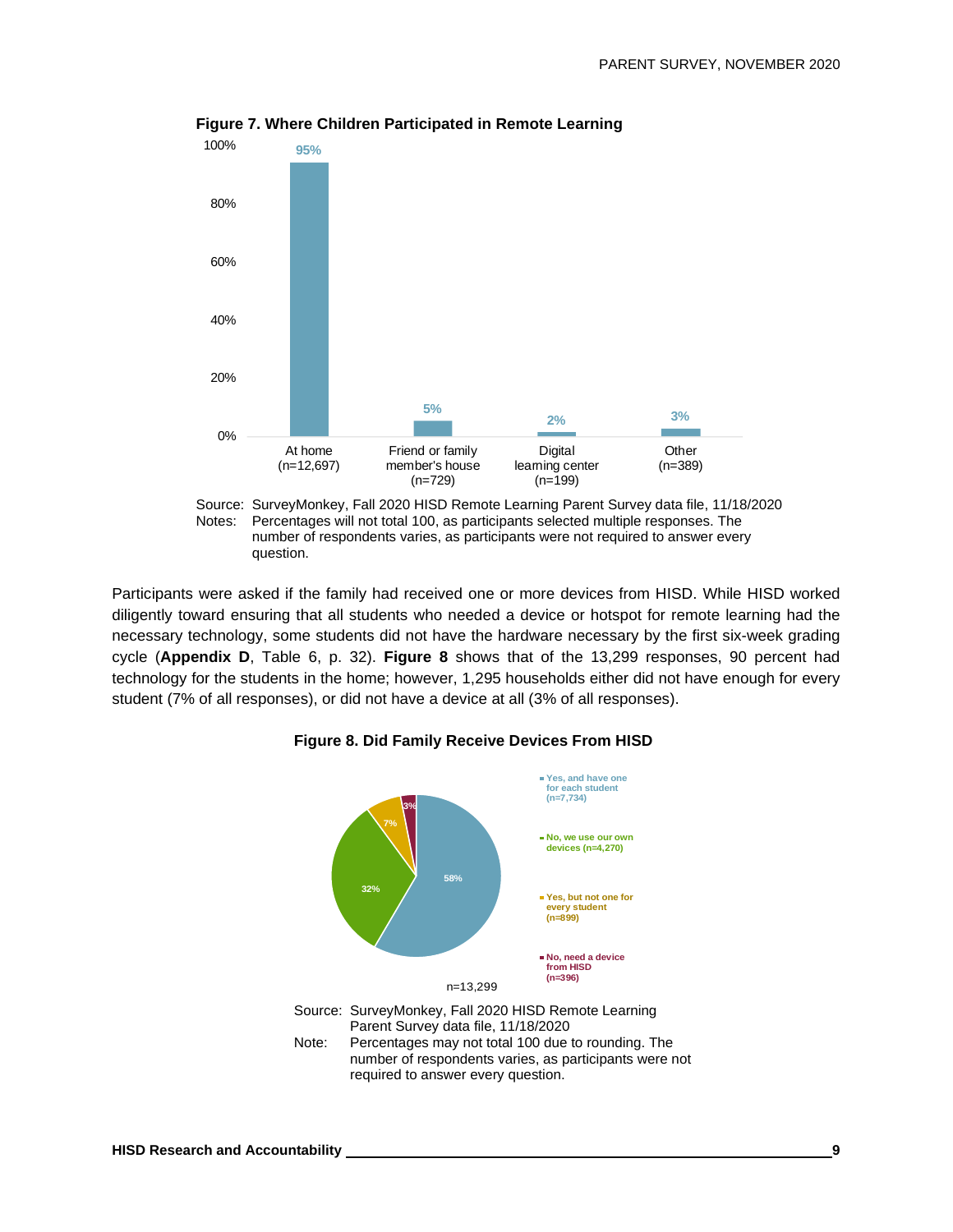Various technology support systems were in place to help parents and students navigate remote learning. Participants were asked about the support systems utilized to assist with the students' remote learning and were asked to select all that applied. As shown in **Figure 9**, 36 percent of respondents utilized the Student Introduction to Virtual Learning course and 40 percent used the HISD website, while just over a quarter (26%) did not utilize any support systems (Appendix D, Table 7, p. 33).





Note: Percentages will not total 100, as participants selected multiple responses. The number of respondents varies, as participants were not required to answer every question.

Respondents were asked about the challenges using technology supports to assist children and were asked to select all that applied (Appendix D, Table 7, p. 33). **Figure 10** (p. 11) shows that most respondents (59%) did not experience any challenges. Of the 13,433 responses, nine percent reported that their children had trouble with their login or password (1,156 responses), ten percent reported their skill level with using technology (1,341 responses) as a challenge, and 12 percent reported other challenges to using technology supports to assist children with remote learning.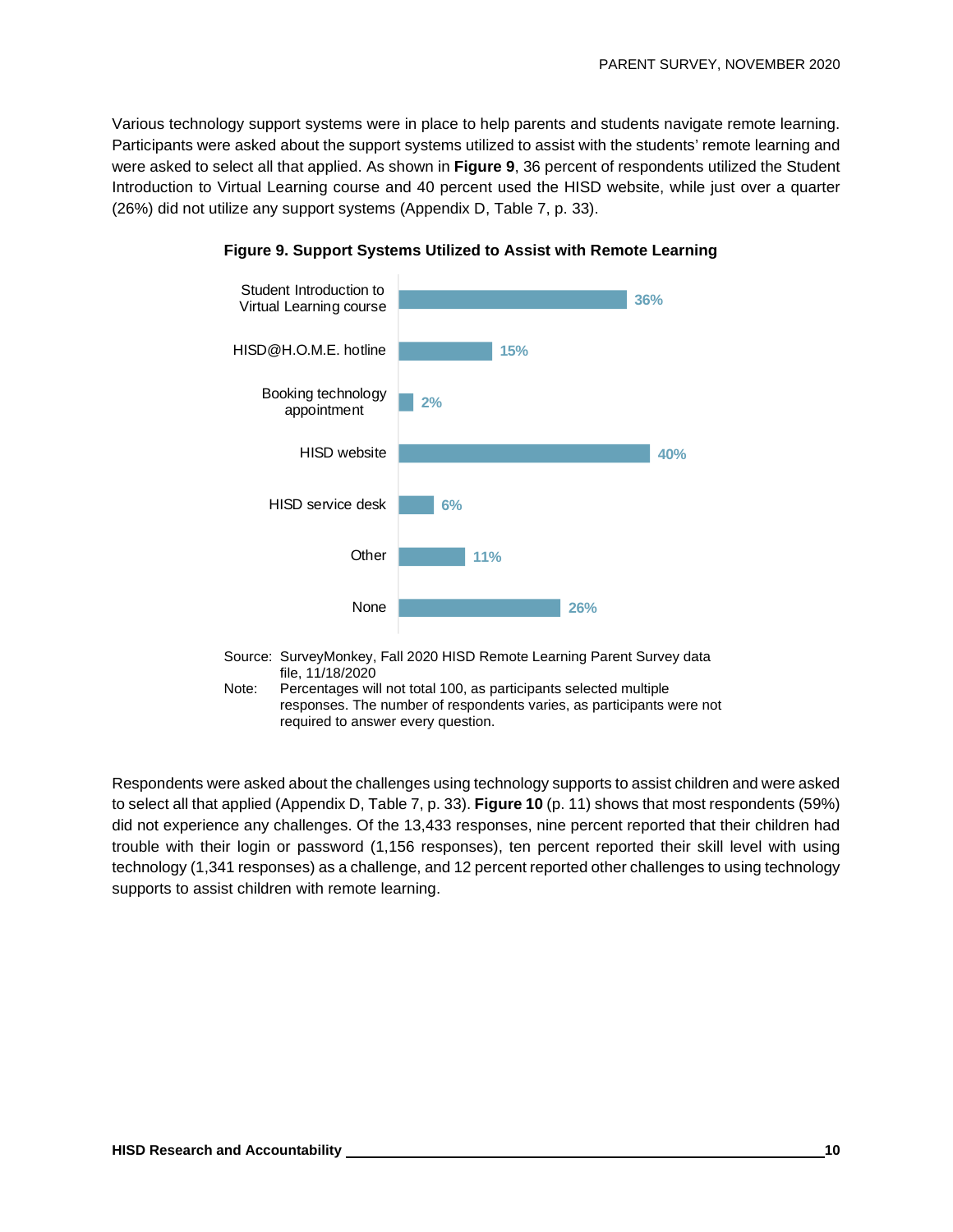

#### **Figure 10. Challenges Using Technology Supports**

Note: Percentages will not total 100, as participants selected multiple responses. The number of respondents varies, as participants were not required to answer every question.

#### **Children's Experiences with Remote Learning**

Parents were asked a series of questions to gain a better understanding of their children's experiences and needs with remote learning. A total of 18,823 responses were obtained for students, but 2,066 (11%) did not provide a grade level for the student (**Appendix E**, Table 8A, p. 34). **Figure 11A** (p. 12) shows that of the 16,757 who responded to grade level, the largest percentage of students (28%) were in grades PK–2, while the smallest percentage of students (21%) were in grades 6–8. Figure 11A also displays the enrollment grade level distribution as of November 2020. As can be seen in the figure, the percentage of respondents by grade level is similar to that of district enrollment percentages.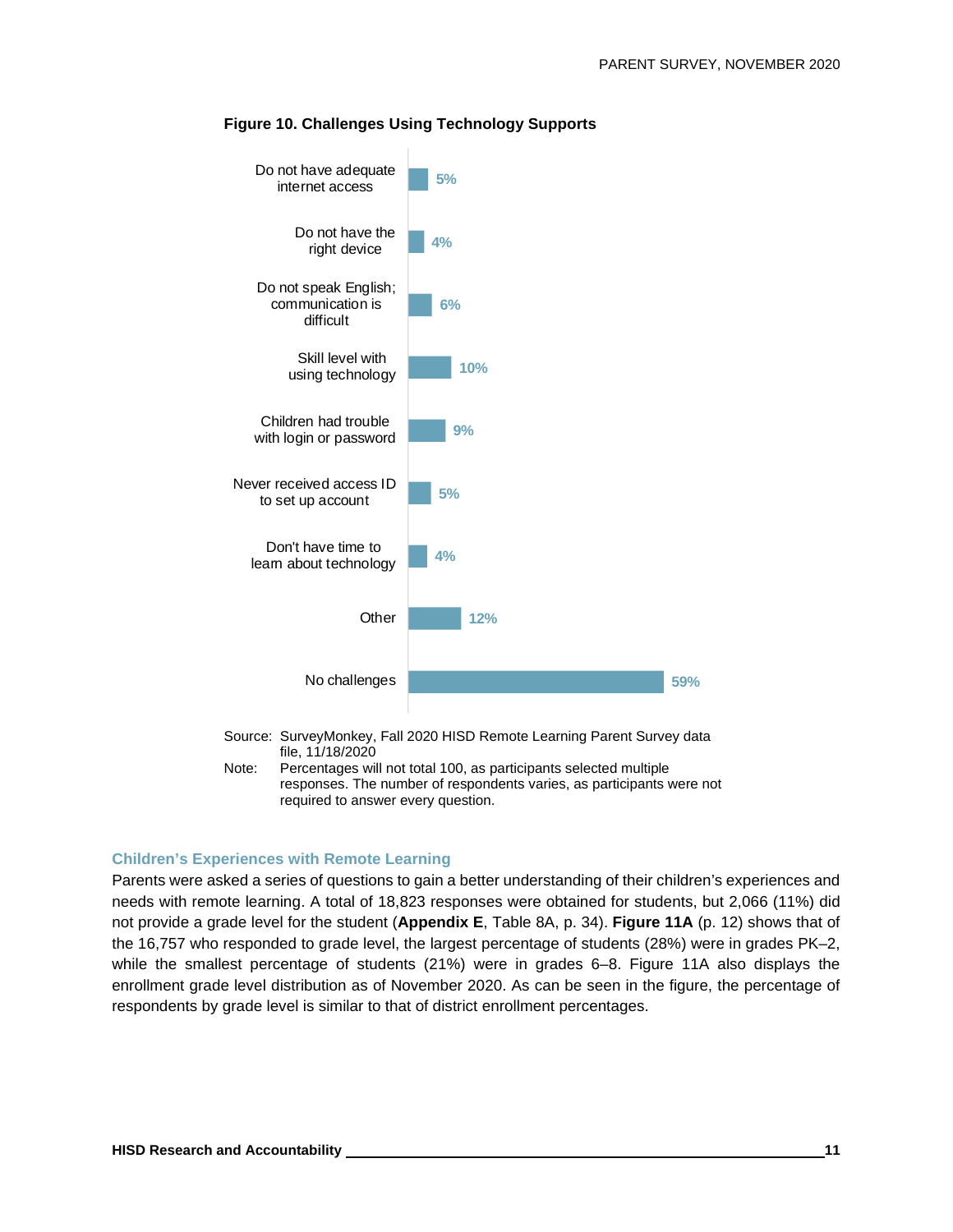#### **Figure 11A. Student Grade Level**



**Survey Responses, November 2020**

Notes: Percentages may not total 100 due to rounding. The number of respondents varies, as participants were not required to answer every question. District enrollment data was obtained from SIS "Tech Needs" data pulled 11/17/2020.

Of the 18,823 responses of parents for students, 16,264 indicated which HISD school their student attended. **Figure 11B** displays the number of students in each of the 2020–2021 area School Offices within the district. Parents of students in the Northwest School Office (32%) and the West School Office (27%) accounted for more than half of all responses received (Appendix E, Table 8A, p. 34). Figure 11B also displays the school office enrollment distribution as of November 2020. As can be seen in the figure, the percentage of respondents by school office is similar to that of district enrollment percentages for all areas except Northwest; there was a disproportionately higher percentage of respondents from the Northwest School Office than other School Office areas. The total number of responses by campus and campus enrollment for the 2020–2021 school year can be found in **Appendix E**, Table 8B, pp. 35–41.



#### **Figure 11B. Students by 2020-2021 School Office Survey Responses, November 2020**

Source: SurveyMonkey, Fall 2020 HISD Remote Learning Parent Survey data file, 11/18/2020; Student Information System, 11/17/2020

Notes: Percentages may not total 100 due to rounding. The number of respondents varies, as participants were not required to answer every question. Does not include 4 responses from specialized campuses (HCC Lifeskills, RDSPD, and SOAR Center) that are not assigned to a regular area office. District enrollment data was obtained from SIS "Tech Needs" data pulled 11/17/2020.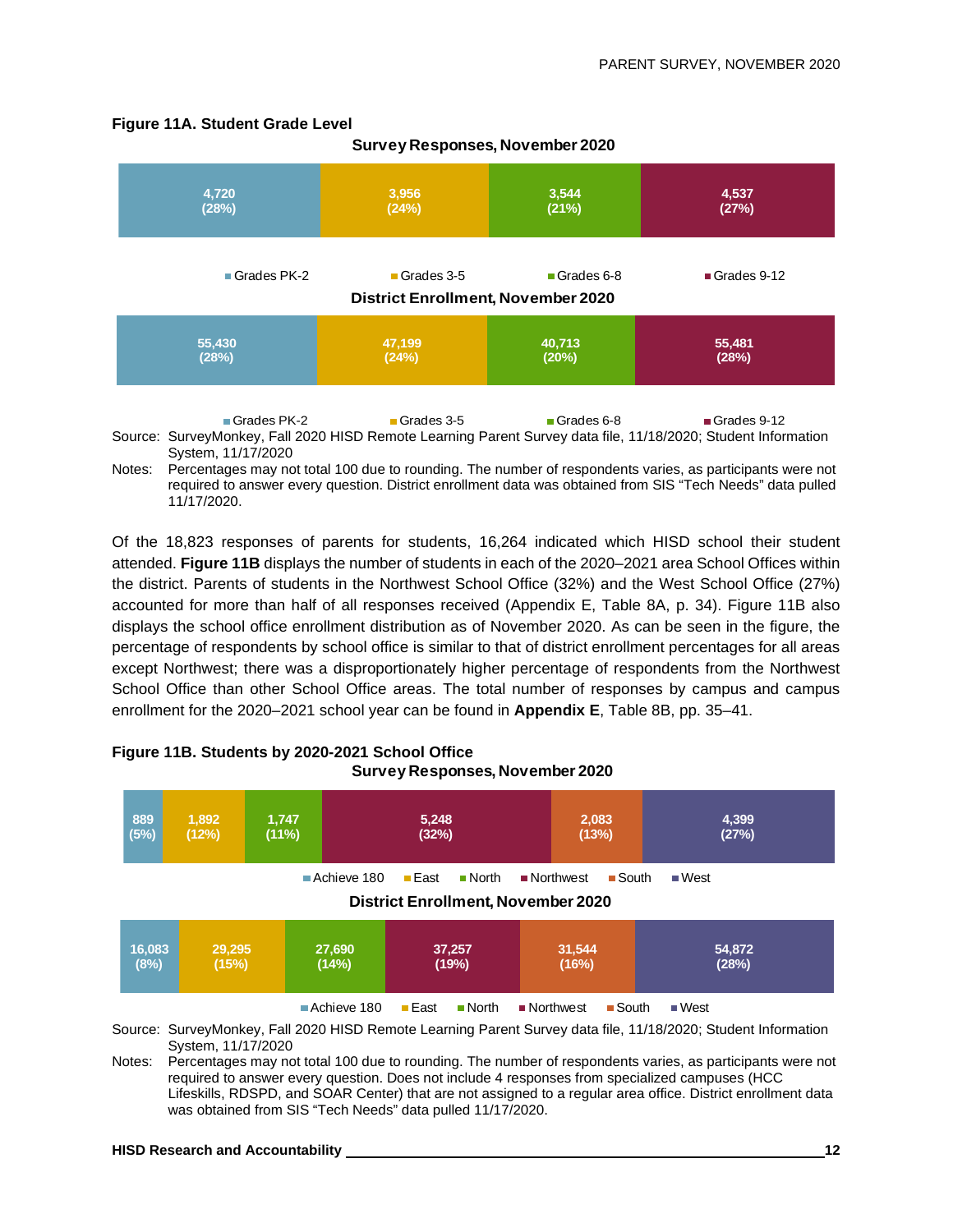#### Devices Used

Respondents were asked to identify the primary device that was used during remote learning. **Figure 12A**  shows that districtwide, 78 percent of respondents indicated that their children used a desktop or laptop computer and 19 percent indicated that their children used a tablet, while just three percent indicated that their children used a smartphone, some other device, or that there was no device available (**Appendix E**, Table 9, p. 42).







When differentiated by grade level, students at all grade levels used a desktop or laptop computer most often, although students in grades 9–12 used this device at twice the rate as students in grades PK–2 (96% as compared to 49%). Students at the high school level have laptop computers assigned at the beginning of every school year as part of the PowerUp initiative; therefore, the majority of students in grades 9–12 receive a school-assigned laptop annually, regardless of the COVID-19 emergency. Middle school students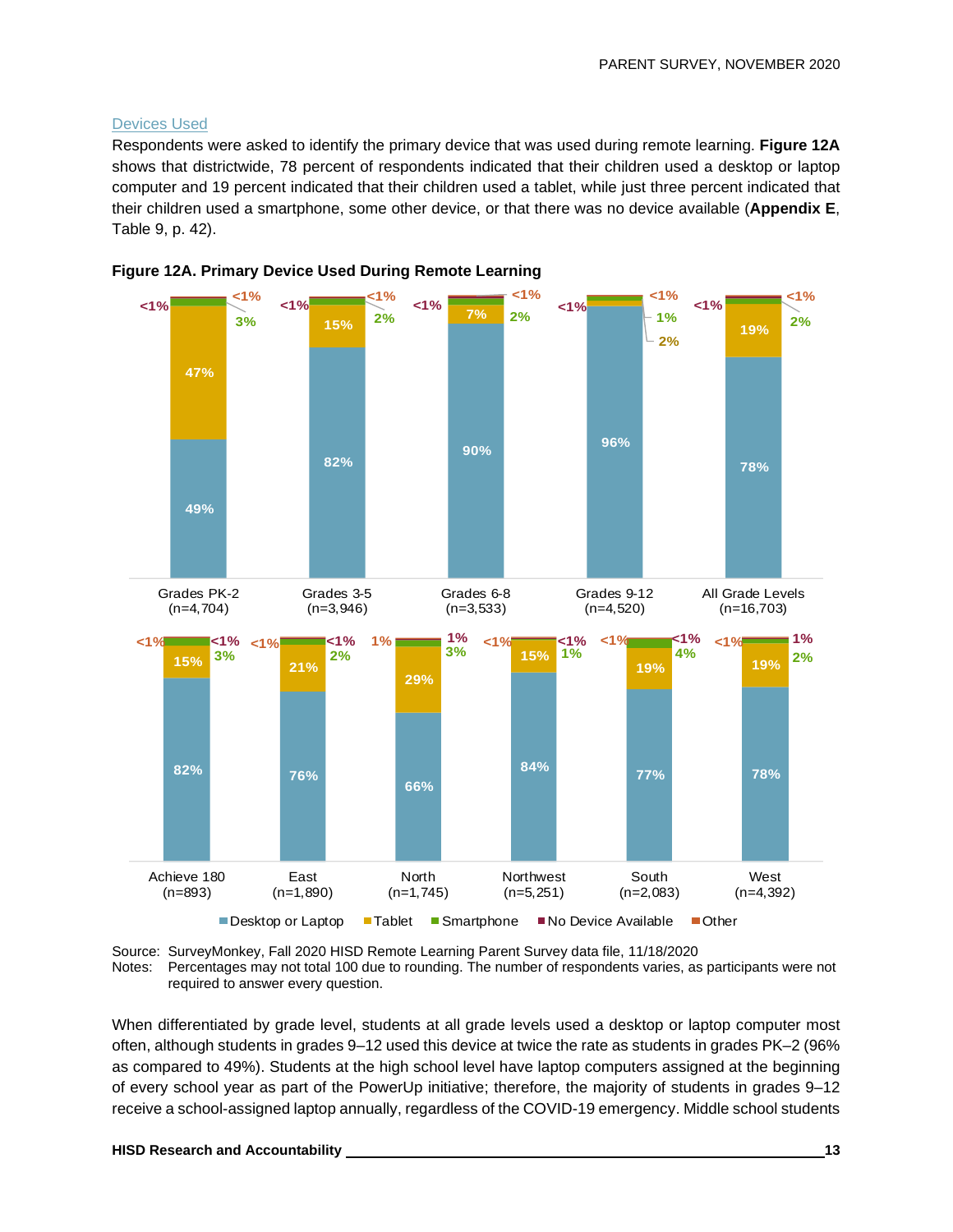primarily used a desktop or laptop computer (90%), with just seven percent using a tablet. Older elementary students (grades 3–5) primarily used a desktop or laptop computer (82%), or a tablet (15%), while younger elementary students (grades PK-2), were nearly evenly split using a desktop or laptop (49%) or a tablet (47%).

When differentiated by School Office area, students used a desktop or laptop computer most often, although students at schools in the Northwest School Office area used this device at a higher percentage than their peers in other School Office areas (84% as compared to as low as 66% in the North School Office).



**Figure 12B. Primary Device Used During Remote Learning, by School Office and Grade Level**

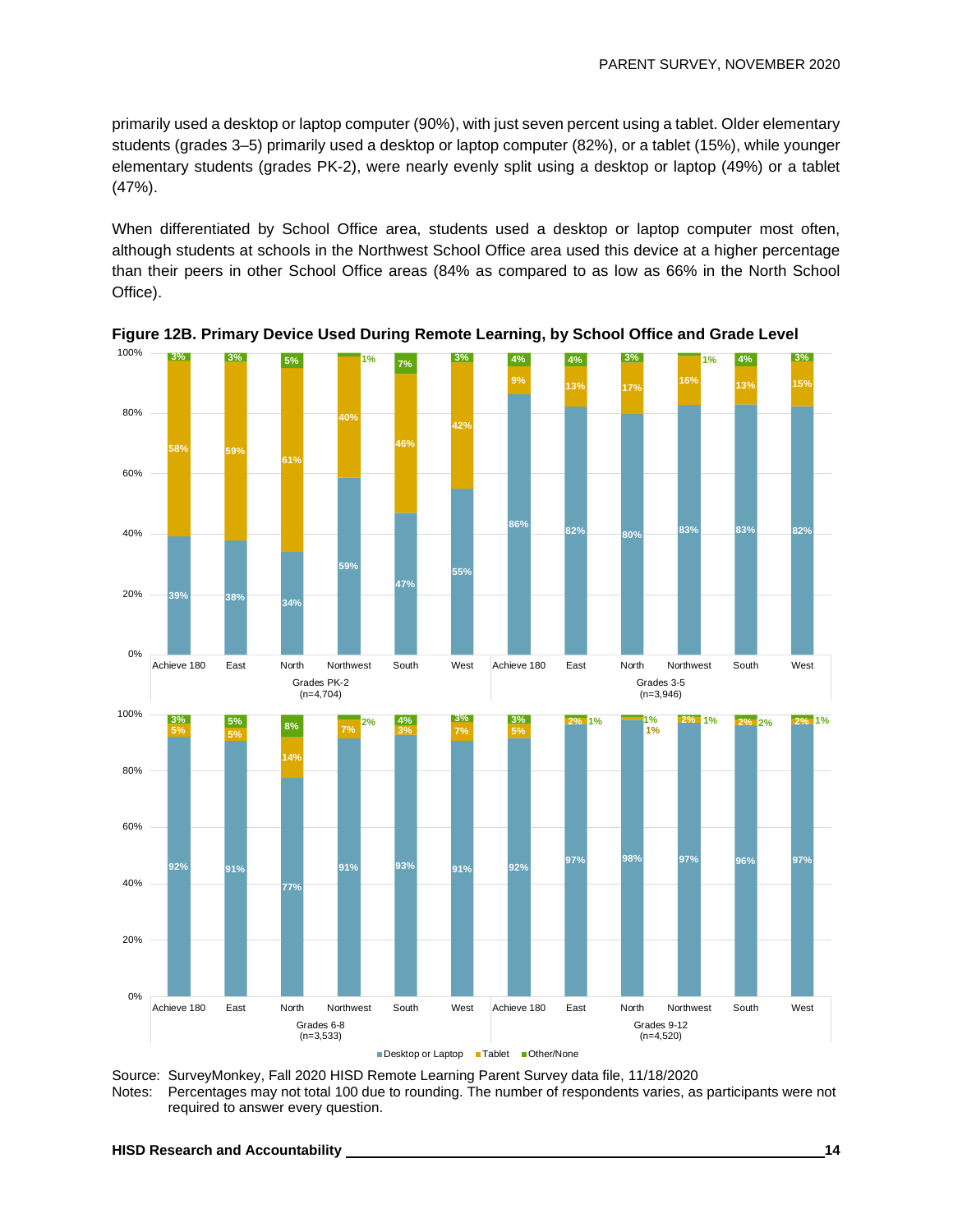When School Office is further differentiated to include grade level (**Figure 12B**, p. 14), students in grades PK–2 at schools in the Northwest, South, and West School Offices used a desktop or laptop computer at a higher rate than their peers in the Achieve 180, East, and North School Offices. Ninety-two percent of students in grades 9–12 in the Achieve 180 School Office primarily used a desktop or laptop computer, while 96–98 percent of their peers in all other school offices used the same. Among students in grades 6– 8, more than 90 percent of students used a desktop or laptop computer in all school offices except the North School Office, where just 77 percent had this device available. In fact, among middle school students, parents of students in the North Area Office reported a much higher use of smartphones, other devices, or no device available than their peers in other school office areas.

#### Engagement with Remote Learning

Respondents were asked to identify the ways in which their children normally engaged in remote learning and were asked to check all that applied. **Figure 13** displays those engagement methods reported as being used by at least 20 percent of students. Full data to accompany Figure 13 may be found in **Appendix E**, Table 10, pp. 43–44.





Source: SurveyMonkey, Fall 2020 HISD Remote Learning Parent Survey data file, 11/18/2020 Notes: Percentages will not total 100, as participants selected multiple responses. District totals include students with no grade level reported or no campus reported and will not match totals reported by group

- Virtual classes with teachers was used by 84 percent of students districtwide, with all grade levels reporting 93 percent or higher usage of this method of engagement.
- Virtual individual meetings with teachers was used by 28 percent of students districtwide, more frequently by elementary students (36% of students in grades PK–2 and 31% of students in grades 3– 5).
- Submitting assignments online was used by 58 percent of students districtwide, more frequently by students in grades 3–12 (68% of students in grades 3–5, 69% of students in grades 6–8, and 67% of students in grades 9–12).
- The HUB was used by 60 percent of students districtwide, more frequently by students in grades 3–12 (71% of students in grades 3–5, 70% of students in grades 6–8, and 68% of students in grades 9–12).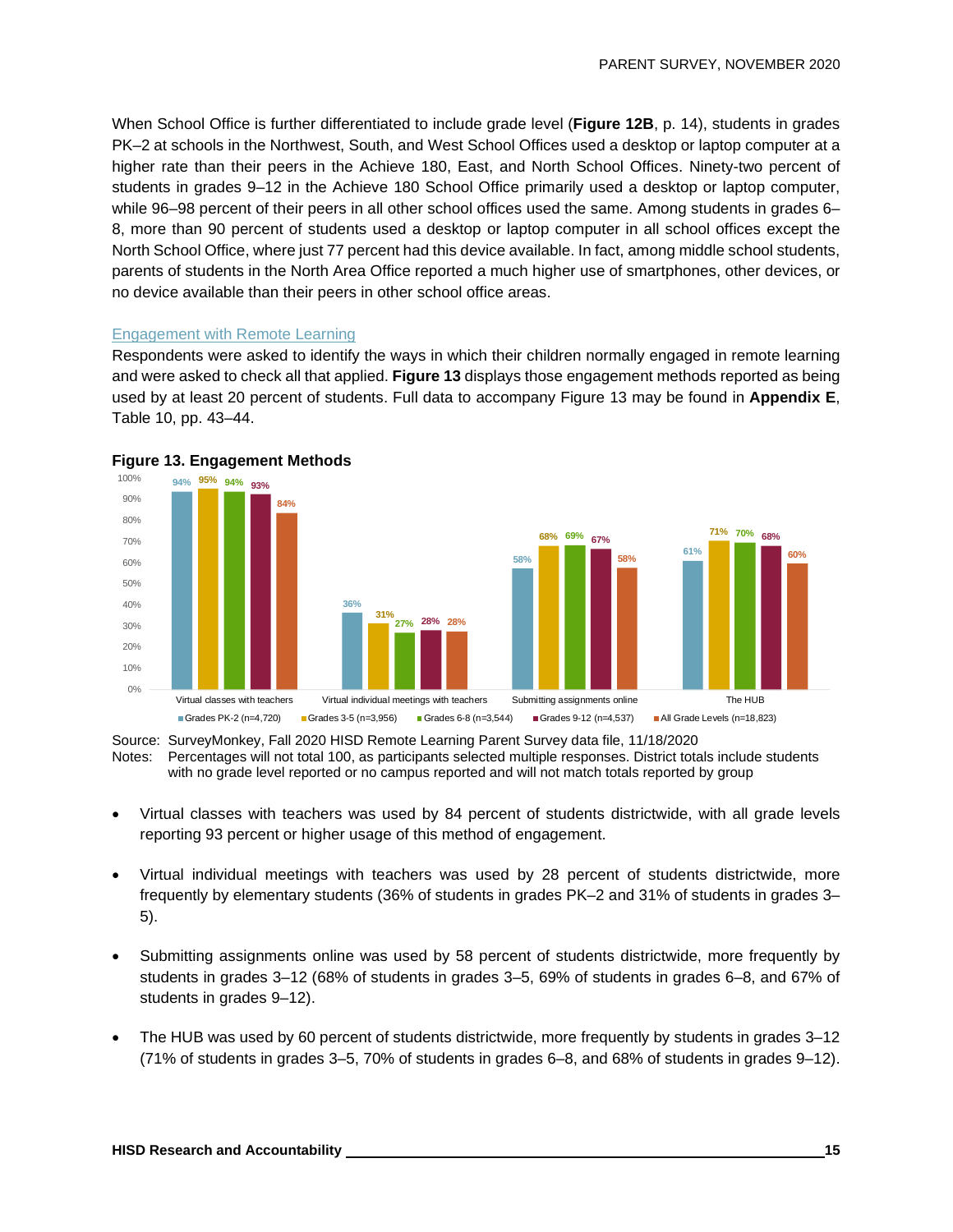• Participants were also asked about phone calls with a teacher, which was used by approximately eight percent of students districtwide. Respondents representing 259 students (1%) reported that the child did not regularly engage with remote learning.

Respondents were asked to identify the ways in which their children completed tasks or connected with teachers during remote learning and were asked to check all that applied. **Figure 14** displays those methods reported. Full data to accompany Figure 14 may be found in Appendix E, Table 10, pp. 43–44.



#### **Figure 14. Digital Resources Used**

Source: SurveyMonkey, Fall 2020 HISD Remote Learning Parent Survey data file, 11/18/2020 Notes: Percentages will not total 100, as participants selected multiple responses. District totals include students with no grade level reported or no campus reported and will not match totals reported by group

- Teams was used by 77 percent of students districtwide, with all grade levels reporting between 81–89 percent usage of this digital resource.
- The HUB was used by 71 percent of students districtwide, most frequently by older elementary students (83% in grades 3–5) and middle school students (84% in grades 6–8).
- Clever was used primarily by elementary students (72% in grades PK–2, 75% in grades 3–5) with some parents of middle school (40%) and high school (24%) students reporting usage of this digital resource.
- Responses for Imagine Learning and Class Dojo were similar to those of Clever; elementary students primarily used these resources, while parents of middle and high school students reported much lower usage.
- Email was used primarily by middle and high school students (37% in grades 6–8, 39% in grades 9- 12), with some parents of elementary students (18% in grades PK–2, 24% in grades 3–5) reporting usage.

#### Amount of Schoolwork Assigned

Participants were asked about the amount of schoolwork assigned during the first six-week grading cycle (**Figure 15**, p. 17). The majority of parents of students at all grade levels indicated that the amount of work assigned was "just right," ranging from a low of 64% for students in grades 9–12 to a high of 77% for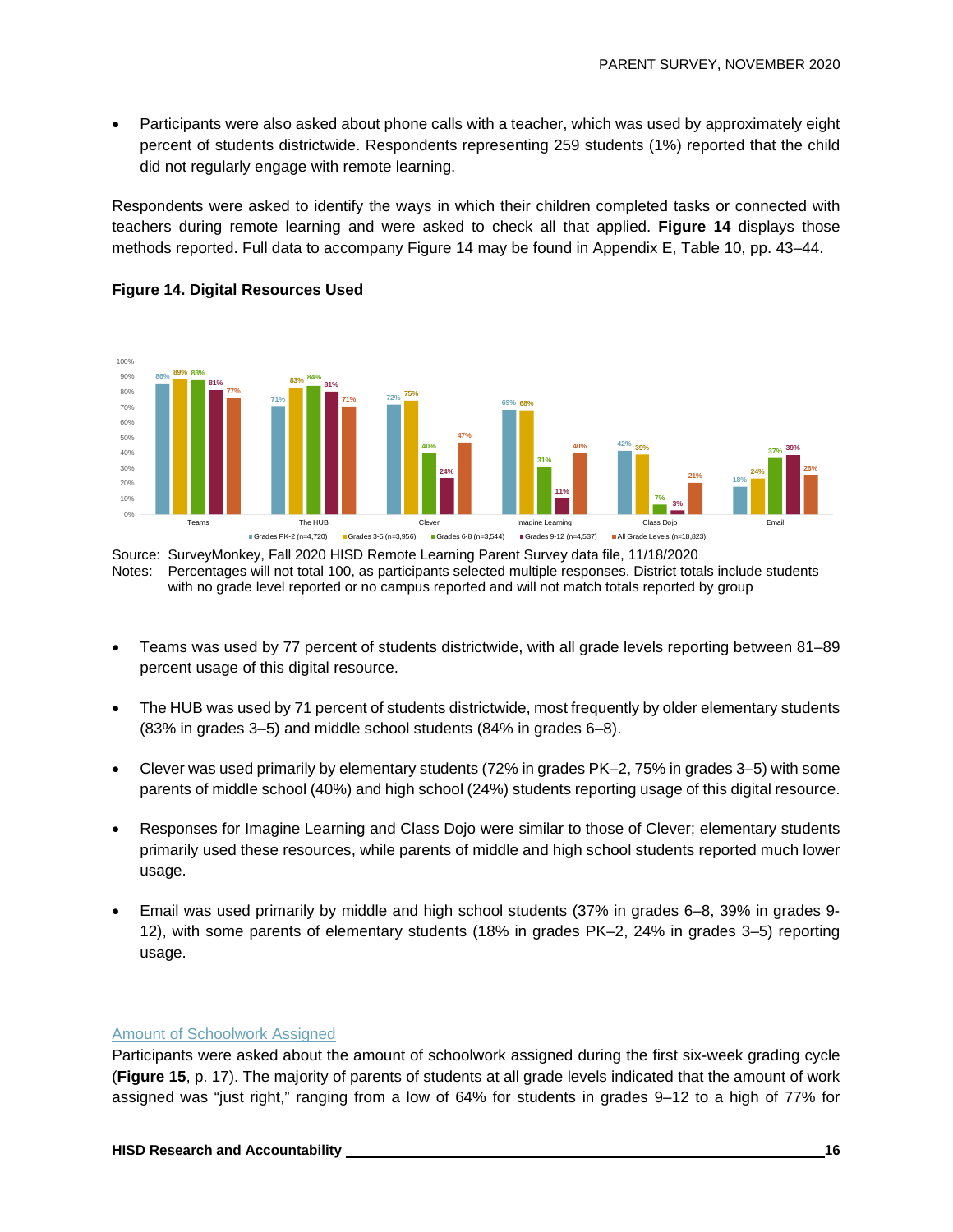students in grades PK–2. Just one percent of students districtwide were reported as not receiving any assignments during the first grading cycle (Appendix E, Table 10, pp. 43–44).

When differentiated by School Office, the majority of parents of students at schools in all areas indicated that the amount of work assigned was "just right," ranging from a low of 67 percent for students at schools in the Northwest School Office and a high of 77 percent for students at schools in the North School Office. Parents of students at schools in the Achieve 180, Northwest, and West School Offices reported more frequently that students had not received enough schoolwork (7–8%), while parents of students at schools in the Northwest, South, and East areas reported more frequently that students had received too much work (26%, 24%, and 22%, respectively).





Source: SurveyMonkey, Fall 2020 HISD Remote Learning Parent Survey data file, 11/18/2020 Notes: Percentages may not total 100 due to rounding. The number of respondents varies, as participants were not required to answer every question.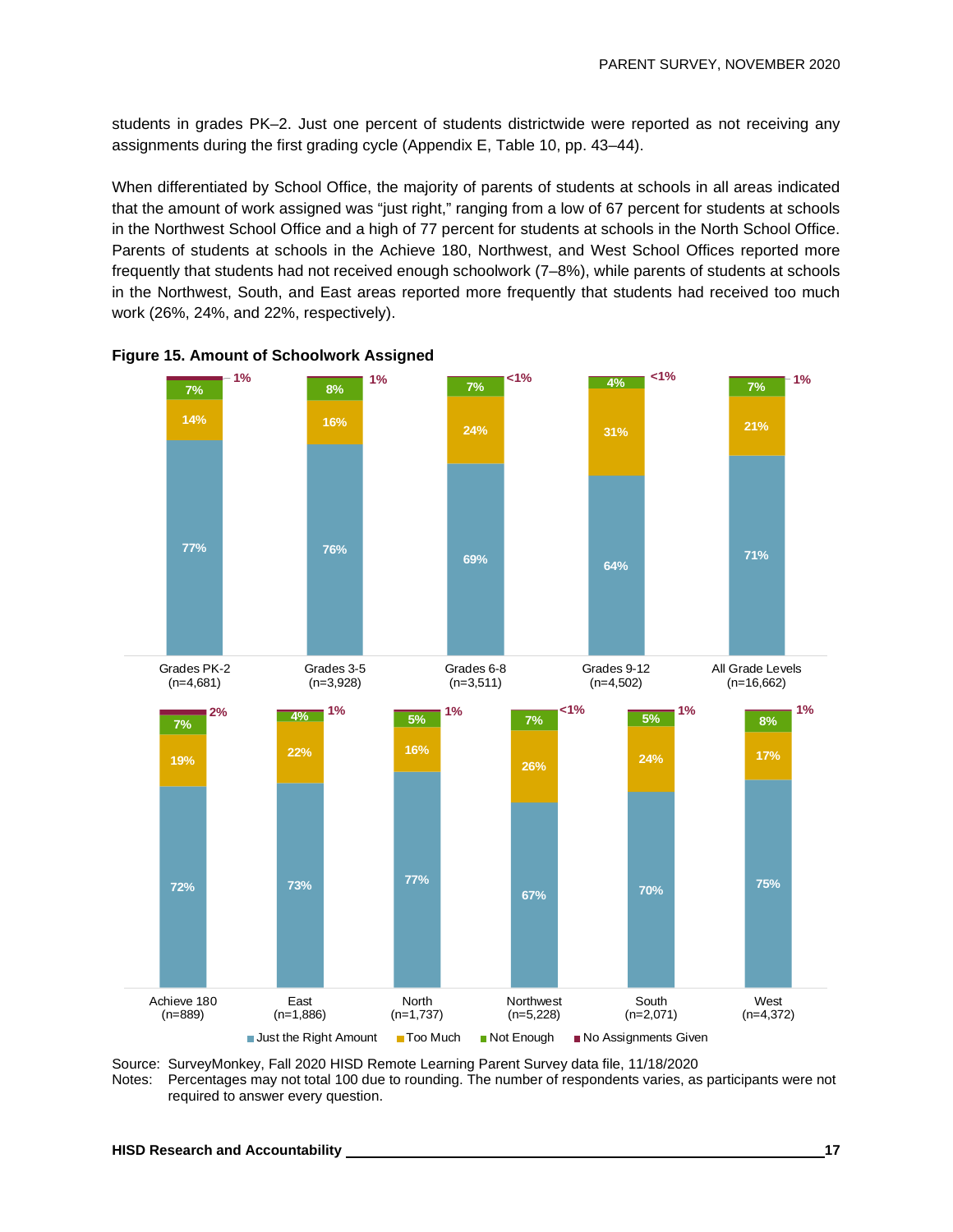Responses to the amount of schoolwork assigned during remote learning by campus can be found in **Appendix F**, Table 11, pp. 45-48.

#### Support from School Staff

Participants were asked to what extent their child had been supported with remote learning by school staff (**Figure 16**). Just under half (48%) of parents of students at all grade levels indicated that their child had been "very supported," with another 39 percent of parents reporting their child had been "somewhat supported. Thirteen percent of parents reported that their child had not been supported or was "somewhat not supported" during remote learning by school staff. Parents of students in elementary grade levels reported slightly higher rates of support, while parents of middle and high school students reported higher rates of "somewhat not supported" or no support (16% and 13%, respectively).





Source: SurveyMonkey, Fall 2020 HISD Remote Learning Parent Survey data file, 11/18/2020<br>Notes: Percentages may not total 100 due to rounding. The number of respondents varies. as

Percentages may not total 100 due to rounding. The number of respondents varies, as participants were not required to answer every question.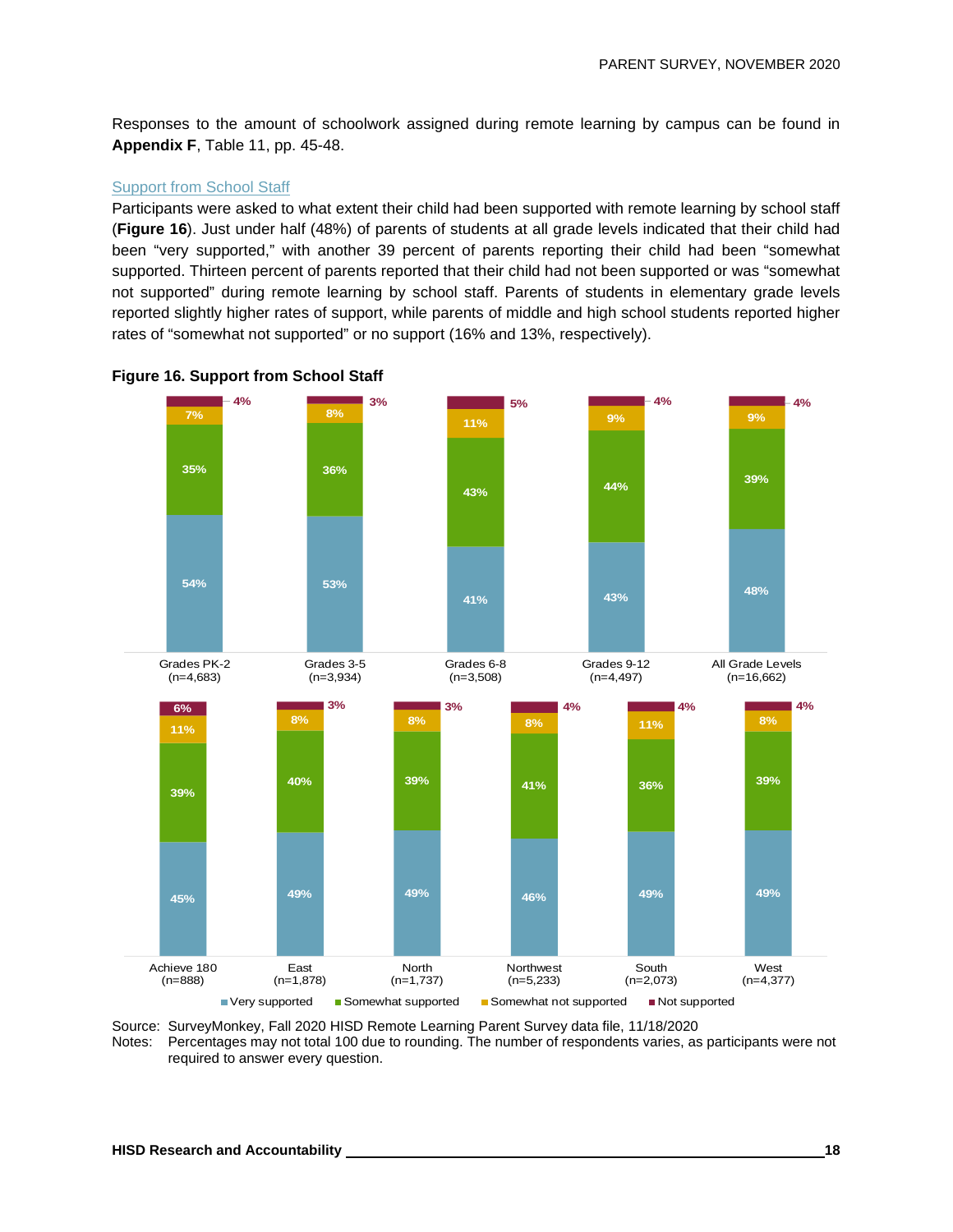When differentiated by School Office, parents of students at schools in the Achieve 180 School Office reported higher rates of "somewhat not supported" or no support (17%) than parents of students at schools in other school offices, which ranged from 11 percent to 13 percent. Responses to support from school staff district-wide during remote learning can be found in Appendix E, Table 10, pp. 43–44, and by campus in **Appendix F**, Table 12, pp. 49–52.

#### Collaborative Assignments





Source: SurveyMonkey, Fall 2020 HISD Remote Learning Parent Survey data file, 11/18/2020

Notes: Percentages may not total 100 due to rounding. The number of respondents varies, as participants were not required to answer every question.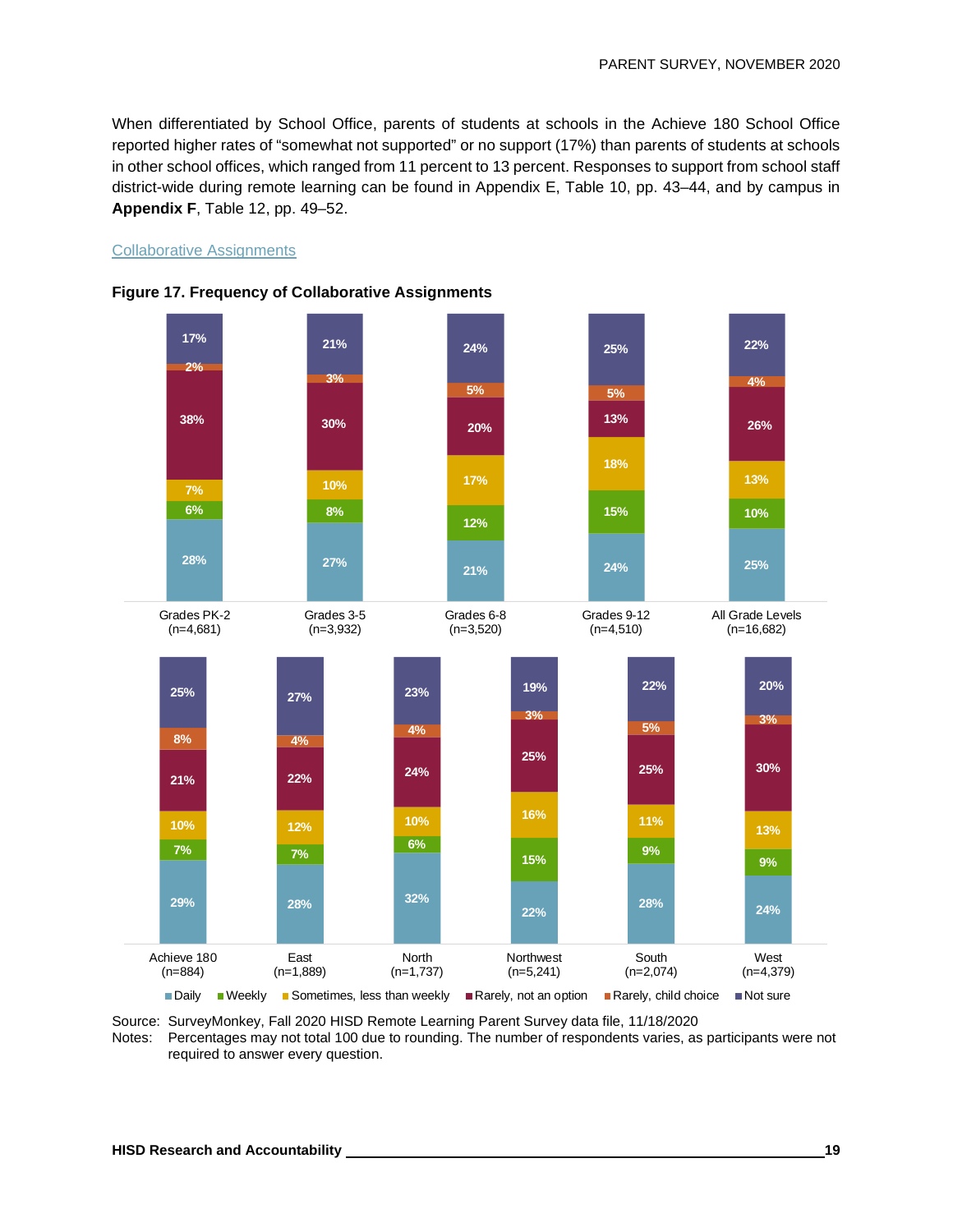Collaborative work is an essential part of student learning and growth. Participants were asked how often their children had worked with classmates on partner or team assignments during remote learning (Appendix E, Table 10, p. 43–44). **Figure 17** (p. 19) shows that approximately 35 percent of parents of students at all grade levels indicated that their child had the opportunity to work collaboratively with peers on a daily or weekly basis, with high school students reporting the highest percentage (39%). More than a quarter of parents of students at all grade levels reported that working collaboratively was not an option, with higher percentages reported for students in lower grade levels. For students in grades 9–12, just 13 percent of parents reported that students did not have the option of working collaboratively with their peers. Little difference is seen in the opportunity to work collaboratively when differentiated by School Office; across all school offices, parents reported that students worked collaboratively daily or weekly at a rate of 33–38 percent. However, a higher percentage of parents of students in the West area reported that working collaboratively with their peers was not an option (30% for the West area, as compared to a low of 21% in the Achieve 180 School Office).

Responses to collaborative work opportunities during remote learning by campus can be found in **Appendix F**, Table 13, pp. 53–56.

#### Parental Confidence in Student Progress

Parental buy-in to remote learning is essential to student success, and the parents' confidence that their children are learning and progressing is critical to achieving that parental buy-in. Parents were asked how confident they were that their child had made progress during remote learning (Appendix E, Table 10, pp. 43–44).

**Figure 18** (p. 21) shows that overall, 78 percent of parents of students at all grade levels were "very confident" or "somewhat confident" that their children had made progress during remote learning, with 18 percent reporting that they were not confident at all that their children had progressed. Parents of students in grades 9–12 were slightly more confident that their children had shown progress during remote learning, with 80 percent reporting they were somewhat or very confident, as compared to 78 percent for other grade levels. When differentiated by School Office area, parents of students in the Northwest area were slightly more confident that their children had shown progress during remote learning, with 80 percent reporting they were somewhat or very confident, as compared to 78 percent for other School Office areas. Parents of students in the West School Office area reported that they were not confident at all of their students' progress during remote learning at a higher rate than parents of students in other School Office areas (20%, as compared with 17–18%).

Responses to parental confidence in student progress during remote learning by campus can be found in **Appendix F**, Table 14, pp. 57–60.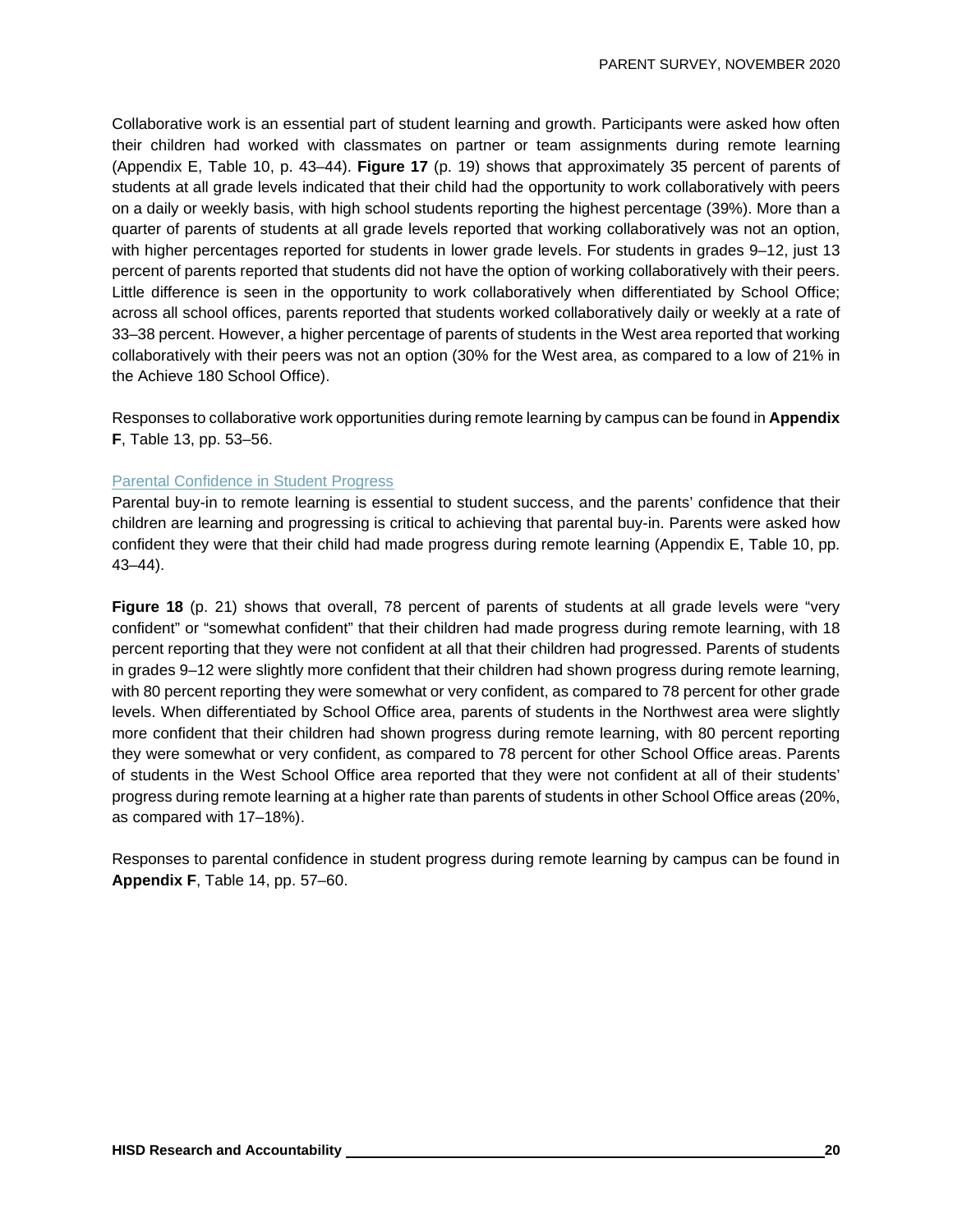

**Figure 18. Parental Confidence in Student Progress**

Source: SurveyMonkey, Fall 2020 HISD Remote Learning Parent Survey data file, 11/18/2020 Notes: Percentages may not total 100 due to rounding. The number of respondents varies, as participants were not required to answer every question.

#### Communication from the School

Survey respondents were asked if the communication received from their children's school about remote learning was too much, just the right amount, or too little. Respondents were also asked if the communication received from the school was usually, sometimes, or rarely helpful. **Figure 19** (p. 22) shows that most (80%) indicated that the amount of communication was "just the right amount," and that most (63%) thought the communication was "usually helpful" (Appendix E, Table 10, pp. 43–44). Responses to communication frequency and helpfulness by campus can be found in **Appendix F**, Table 15, pp. 61–64.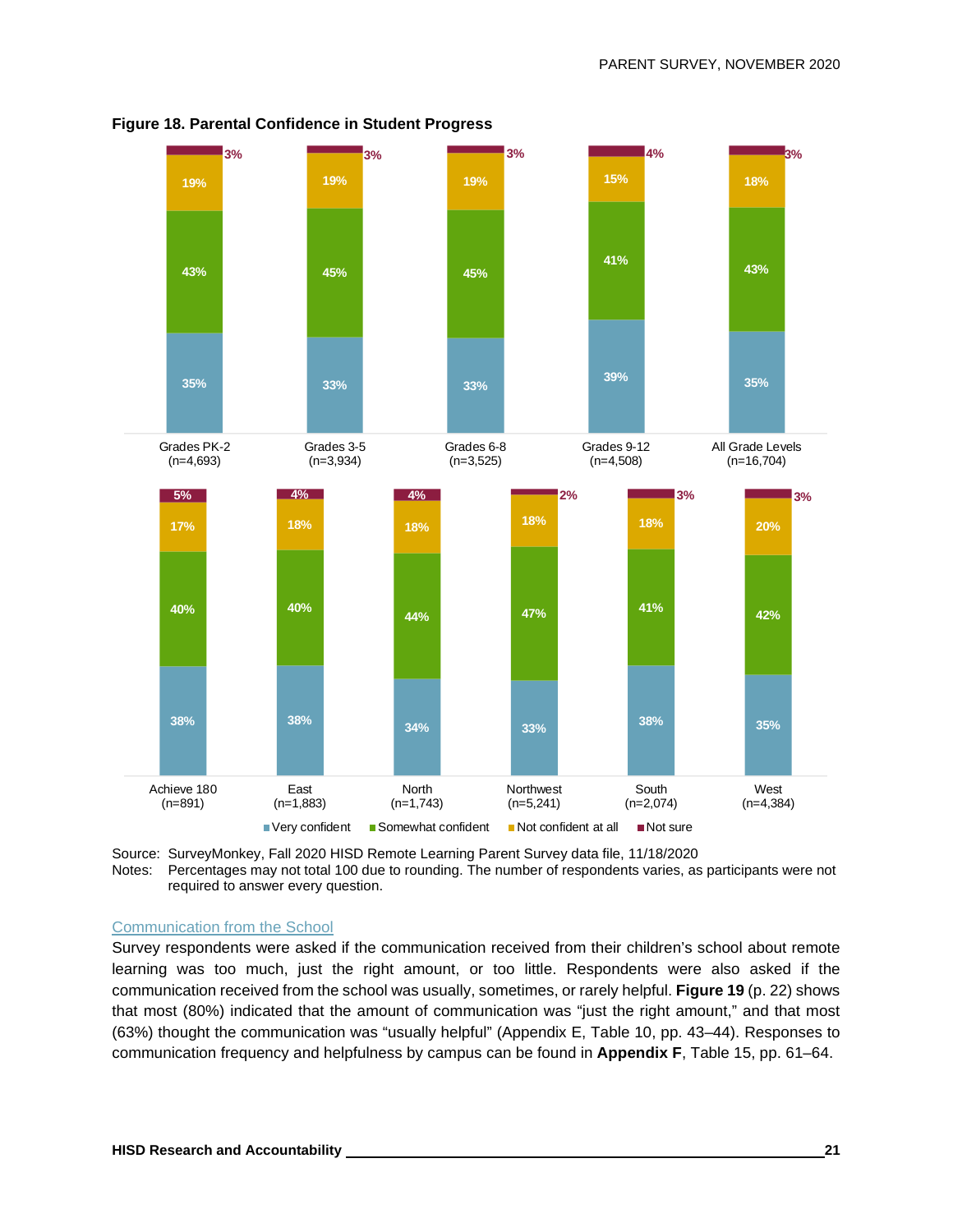**The communication from my child's school about remote learning was helpful:**

#### **Figure 19. Communication from the Schools**

**The communication from my child's school about remote learning was:**



Source: SurveyMonkey, Fall 2020 HISD Remote Learning Parent Survey data file, 11/18/2020 Notes: Percentages may not total 100 due to rounding. The number of respondents varies, as participants were not required to answer every question.

#### **Satisfaction with Remote Learning**

Respondents were asked if they were satisfied with remote learning overall. **Figure 20A** shows that the majority of parents indicated they were satisfied with remote learning, with 75 percent districtwide responding positively.





A total of 2,913 respondents (25%) indicated they were not satisfied with remote learning. Those respondents were asked to identify why they were dissatisfied and were asked to check all that applied. **Figure 20B** (p. 23) displays the responses selected by at least 20 percent of parents who indicated they were unhappy with remote learning. Most parents who indicated that they were dissatisfied with remote learning reported that students were stressed and had difficulty concentrating (67%). Parents also frequently indicated that they did not know what schoolwork to do or when to do it (39%) and that the child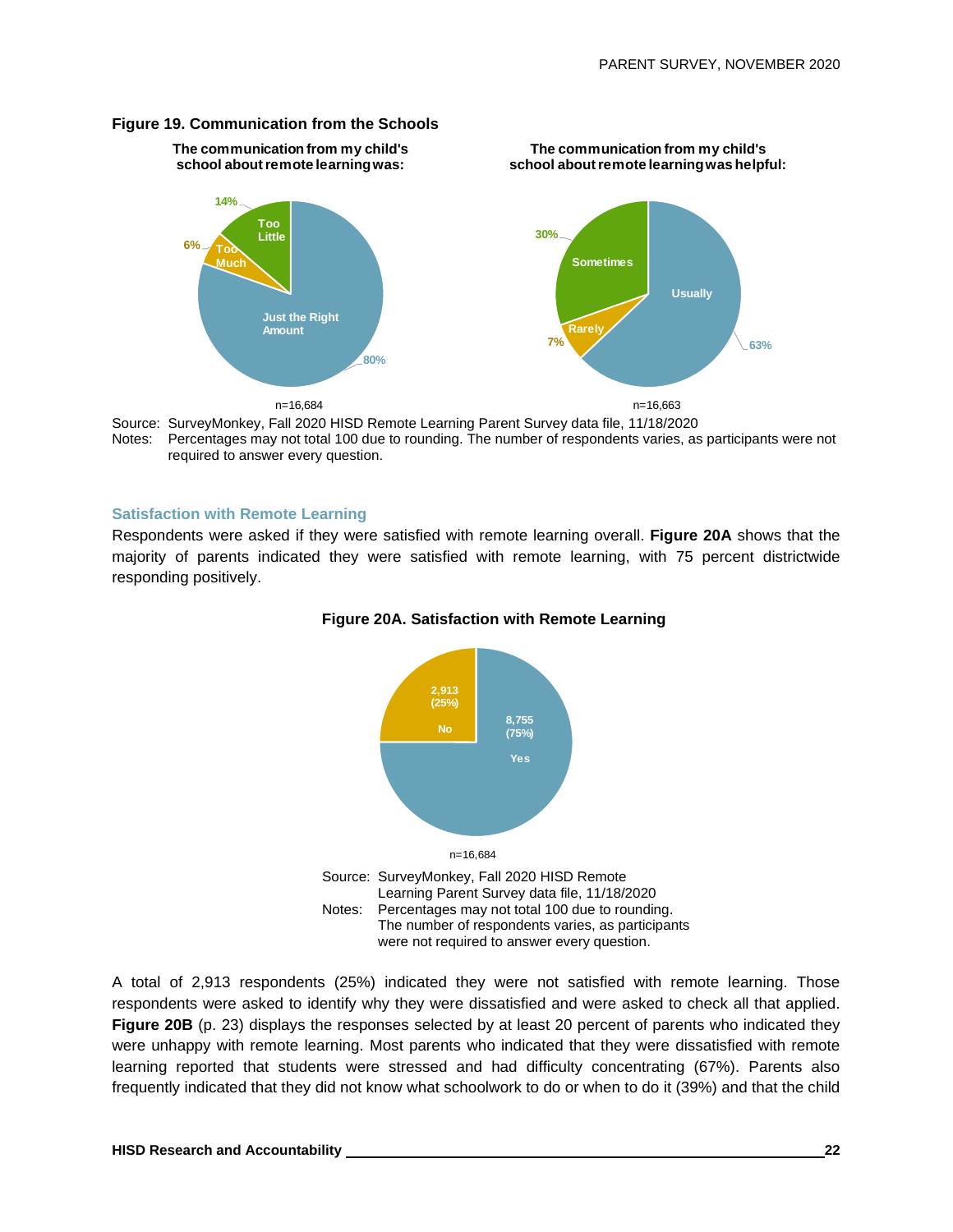was not interested in schoolwork (38%). Responses to parental satisfaction of remote learning can be found in **Appendix G**, Table 16, p. 65.



**Figure 20B. Dissatisfaction with Remote Learning**

Source: SurveyMonkey, Fall 2020 HISD Remote Learning Parent Survey data file, 11/18/2020 Notes: Percentages will not total 100, as participants selected multiple responses.

#### **Factors Considered in Selecting Between Remote and In-Person Learning**

Prior to the second six-week grading cycle, parents had the opportunity to select either in-person or remote learning for their child for the upcoming grading cycle. Respondents were asked to indicate which factors they considered when selecting between remote and in-person learning for the second six-week grading cycle and were asked to select all that applied (**Figure 21**). A total of 15,389 responses were collected. Most respondents (56%) indicated that a general risk of contracting COVID-19 was a factor considered when selecting the mode of instruction for the upcoming grading cycle. Current City of Houston and Harris County positivity/infection rates (38%) and how well the child was learning remotely (30%) were also considered by many respondents. Responses to factors considered can be found in **Appendix H**, Table 17, p. 66.



**Figure 21. Factors Considered in Selecting Between Remote and In-Person Learning**

Source: SurveyMonkey, Fall 2020 HISD Remote Learning Parent Survey data file, 11/18/2020 Notes: Percentages will not total 100, as participants selected multiple responses. The number of respondents varies, as participants were not required to answer every question.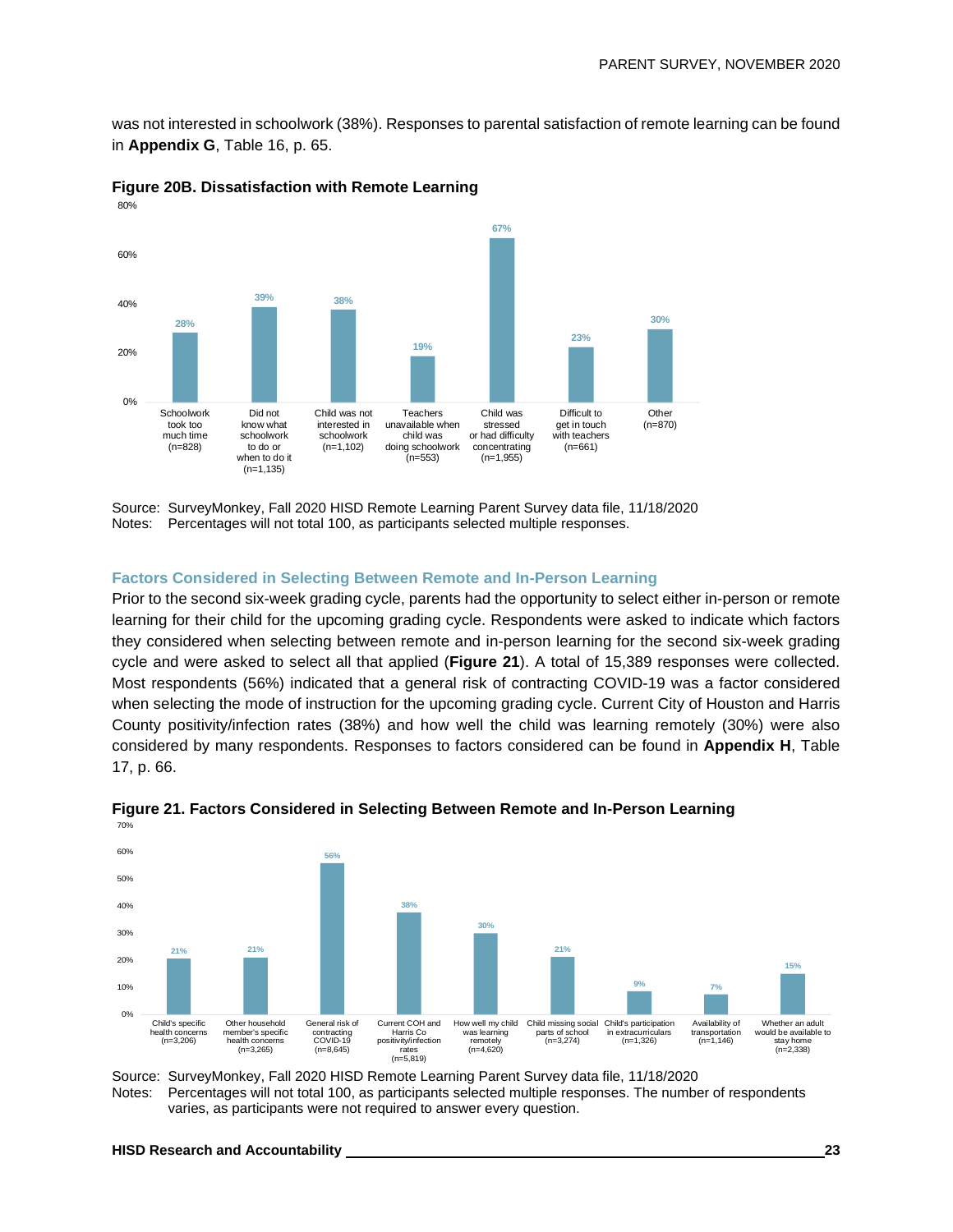## **Appendix A – HISD COVID-19 Response Parent Survey**

**Thank you for completing the Fall 2020 HISD Remote Learning Parent Survey. HISD wants to hear about your family's experience with remote learning during the first six weeks of the 2020-2021 school year when all students were learning remotely. Remote learning includes work done at the district learning centers. Your feedback is confidential.**

| 1. What is the primary language spoken in your home?                                              |
|---------------------------------------------------------------------------------------------------|
| English                                                                                           |
| Spanish                                                                                           |
| Vietnamese                                                                                        |
| Arabic                                                                                            |
| Other                                                                                             |
| 2. Describe your internet at home:                                                                |
| High-speed internet/WiFi in the entire house                                                      |
| Slow connection and/or dial-up                                                                    |
| Internet on phone only (including phone used as hotspot)                                          |
| Hotspot device                                                                                    |
| No internet access                                                                                |
| 3. During the first six weeks of school where did your child(ren) participate in remote learning? |
| [Check all that apply]                                                                            |
| At home                                                                                           |
| At the house of a friend or other family member                                                   |
| A Digital Learning Center                                                                         |
| Other                                                                                             |

#### **Section 1. Communication**

4. The communication from HISD about the start of the 2020-2021 school year was:

Too much

Just the right amount

Too little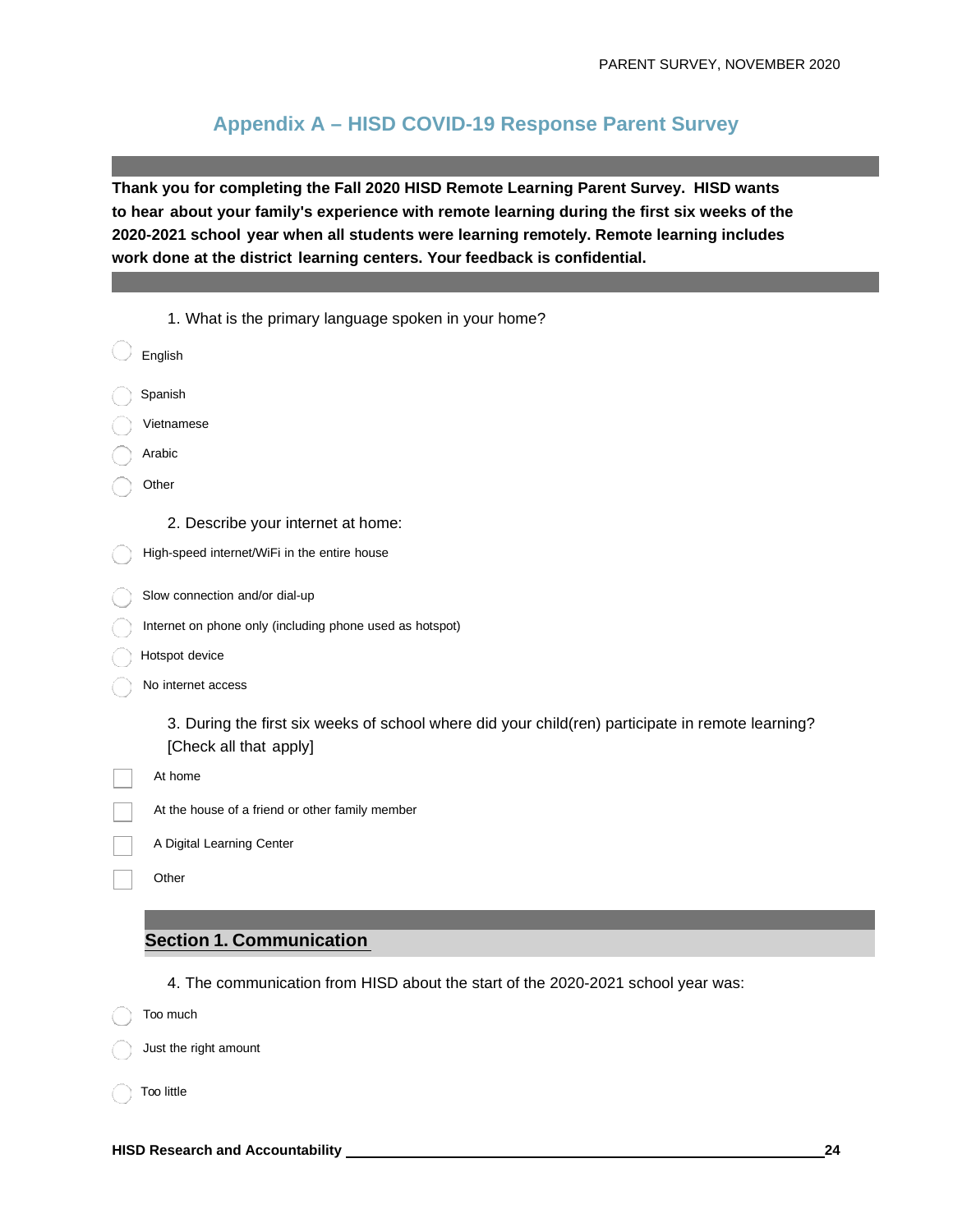5. Have you taken the HISD Online Course for Parents "Parent Introduction to [Virtual Learning"](https://www.houstonisd.org/Page/182808)?

- Yes, I have taken the entire training.
- Yes, but I have not completed all of the training yet.
- No, but I plan to soon.
- No, and I don't plan to.
- No, I don't know what this is.

#### **Section 2. Technology Supports for Remote Learning**

- 6. Did your family receive one or more devices from HISD?
- Yes, we received one or more devices from HISD and have one for each student.
- Yes, we received one or more devices but we do not have one device for every student
	- No, my household used our own devices.
	- No, I need a device from HISD.
		- 7. Which support system(s) did you utilize to assist your child(ren) with remote learning? [Check all that apply]
		- Student Introduction to Virtual Learning Course

[HISD@H.O.M.E](mailto:%20HISD@H.O.M.E) hotline

- Booking technology appointment
- HISD website
- HISD Service Desk
- **Other**
- None

#### 8. I have had challenges using technology supports to assist my child(ren) with remote

#### learning because: [Check all that apply]

I do not have adequate internet access at home I do not have the right device (e.g., computer, tablet, laptop) I do not speak English and communication has been difficult My skill level with using technology My child(ren) had trouble with their login and/or password I never received a code or access ID to set up an account on HISD Parent Connect I don't have time to learn about technology supports **Other** I did not have any challenges.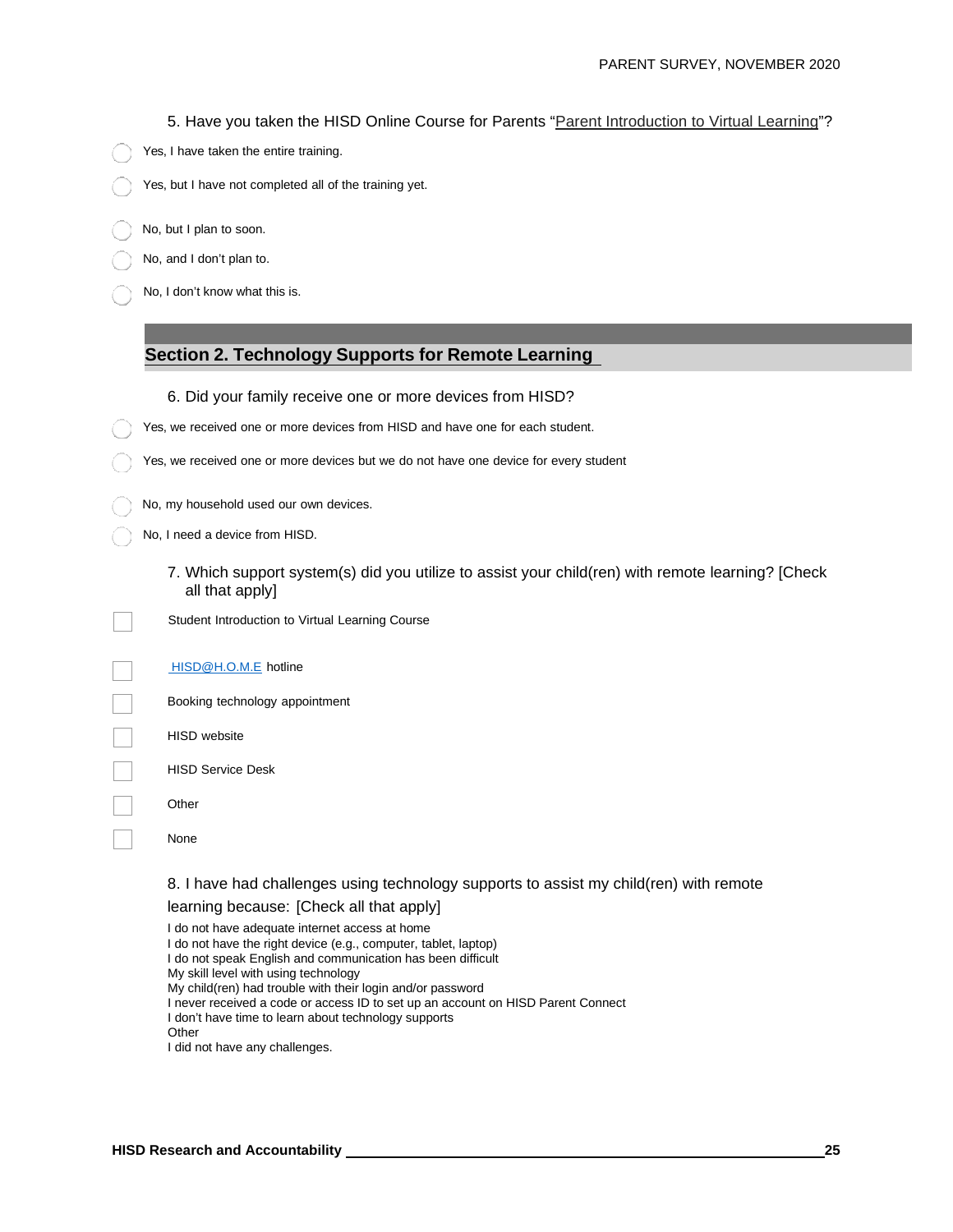#### **Section 3. Online Instruction**

|              | * 9. How many children do you have who currently attend an HISD school? |
|--------------|-------------------------------------------------------------------------|
| $\bigcirc$ 0 |                                                                         |
| $\bigcirc$ 1 |                                                                         |
| $\bigcirc$ 2 |                                                                         |
| 0            | 3 or more                                                               |
|              |                                                                         |

We understand each child requires different types of support for remote learning. As best you can, please think about each individual child's experiences and needs during remote learning.

Please think of your **first** child.

10. In what grade level did your **first** child participate in remote learning?

| PreK to 2nd grade |
|-------------------|
| $3 - 5$           |
| $6 - 8$           |
| $9 - 12$          |

11. What campus does your **first** child attend? (Select from drop-down list)

12. Which device did your **first** child use the most for remote learning:

Desktop or laptop computer

- Tablet (Example: iPad, Galaxy Tab, Surface Pro)
- Smartphone (Example: iPhone, Galaxy)
- **Other**
- No device available

13. Overall, the communication from my **first** child's campus about remote learning was:

Too much

Just the right amount

Too little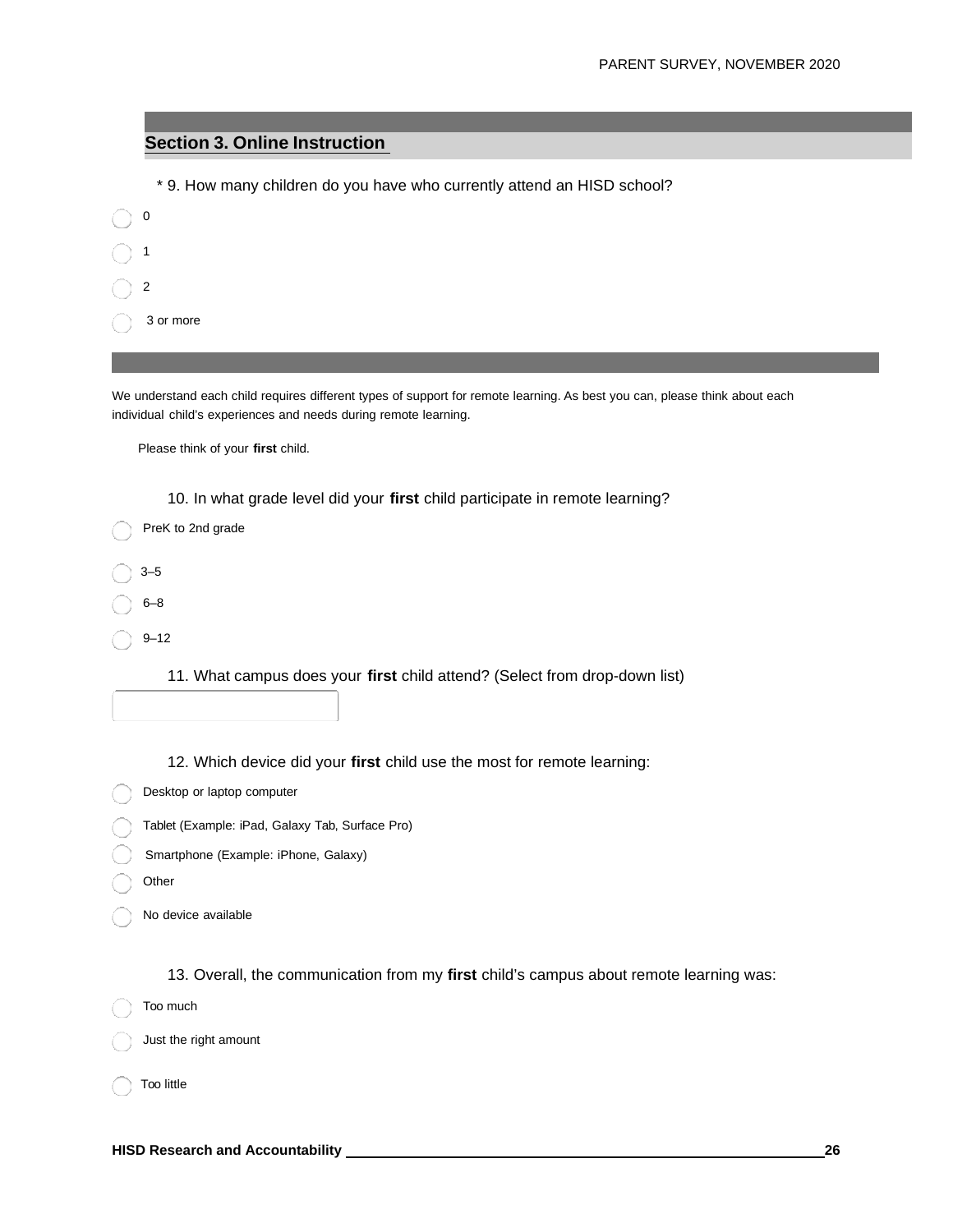14. Overall, the communication from my **first** child's campus about remote learning was:

Usually helpful

Sometimes helpful

Rarely helpful

15. In what ways did your **first** child normally engage with remote learning? [Check all that apply]

Virtual classes with teachers

Virtual individual meetings with teachers

Submitting assignments online

The HUB

A phone call with a teacher

My **first** child does not regularly engage with remote learning

Not sure

16. My **first** child completed tasks assigned or connected with teachers using: [Check all that apply]

| Microsoft Teams  | <b>HISD TV</b> |
|------------------|----------------|
| The Hub          | Telephone      |
| Clever           | Email          |
| Imagine Learning | Other          |
| Class Dojo       | Not sure       |

17. The amount of schoolwork assigned by my **first** child's teachers was:

 Too much Just the right amount

Not enough

My **first** child hasn't been given any assignments

18. To what extent was your **first** child supported with remote learning by school staff?

Very supported

Somewhat supported

Somewhat not supported

Not supported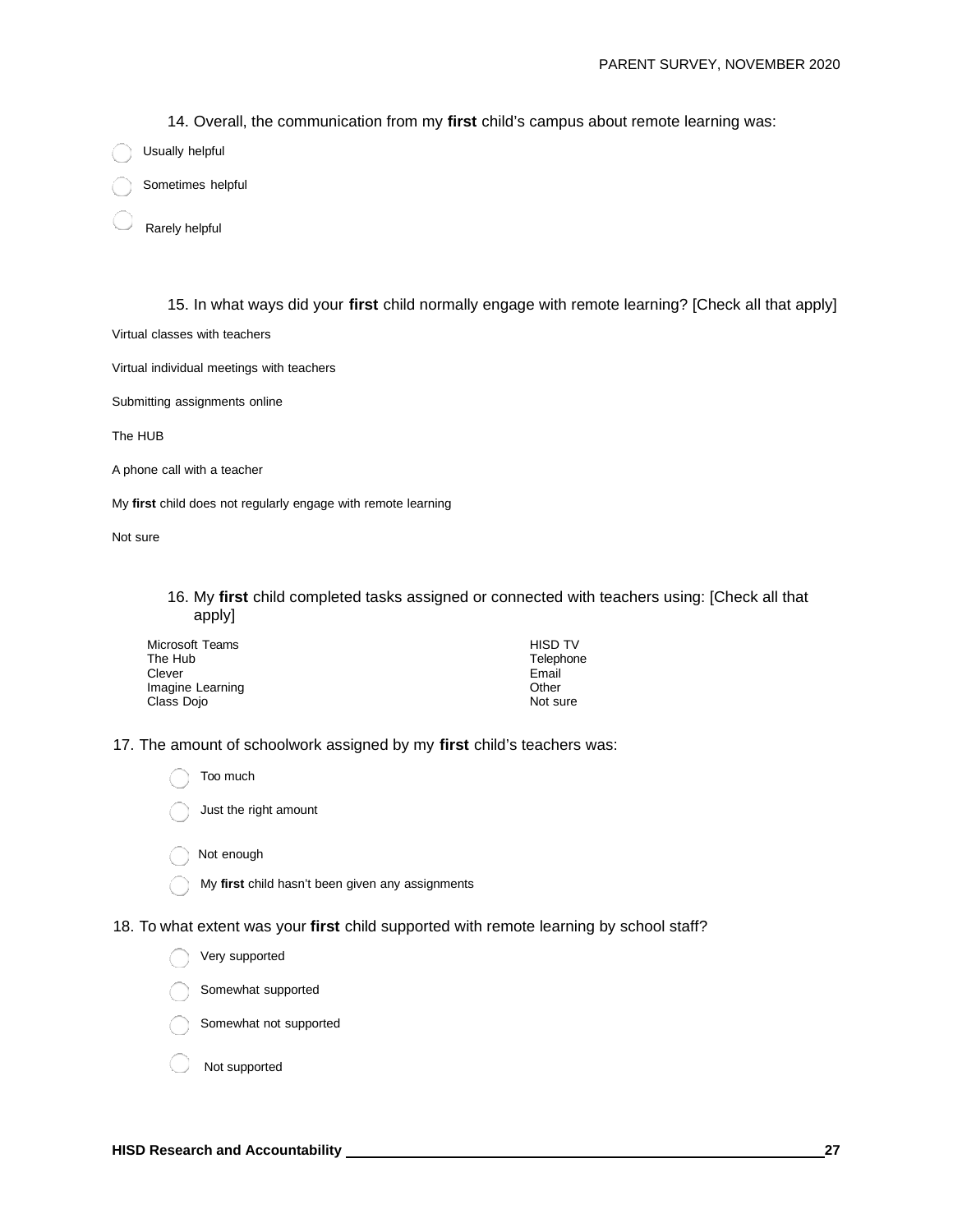#### PARENT SURVEY, NOVEMBER 2020

19. Overall, how often did your **first** child work with classmates on partner or team assignments during remote learning?

| Daily                                                                                                                     |
|---------------------------------------------------------------------------------------------------------------------------|
| Weekly                                                                                                                    |
| Sometimes, but less than weekly                                                                                           |
| Rarely, because working with classmates was not an option                                                                 |
| Rarely, because working with classmates was optional and my first child chose to work alone                               |
| Not sure                                                                                                                  |
| 20. How confident are you that your first child made progress during remote learning?                                     |
| Very confident                                                                                                            |
| Somewhat confident                                                                                                        |
| Not confident at all                                                                                                      |
| Not sure                                                                                                                  |
| * 21. Do you have other child(ren) who currently attend an HISD school?                                                   |
| Yes, take me to the remote learning questions for my next child.                                                          |
| Yes, but I don't want to answer remote learning questions for my other child(ren). Take me to next section of the survey. |
| No, take me to next section of the survey.                                                                                |

**Please think of your second child.**

*Questions 22–44 repeat Questions 10–20 using skip logic for respondents who answered "Yes, take me to the remote learning questions for my next child." The questions are not repeated here.*

\* 45. Overall, I was satisfied with remote learning for my child(ren):

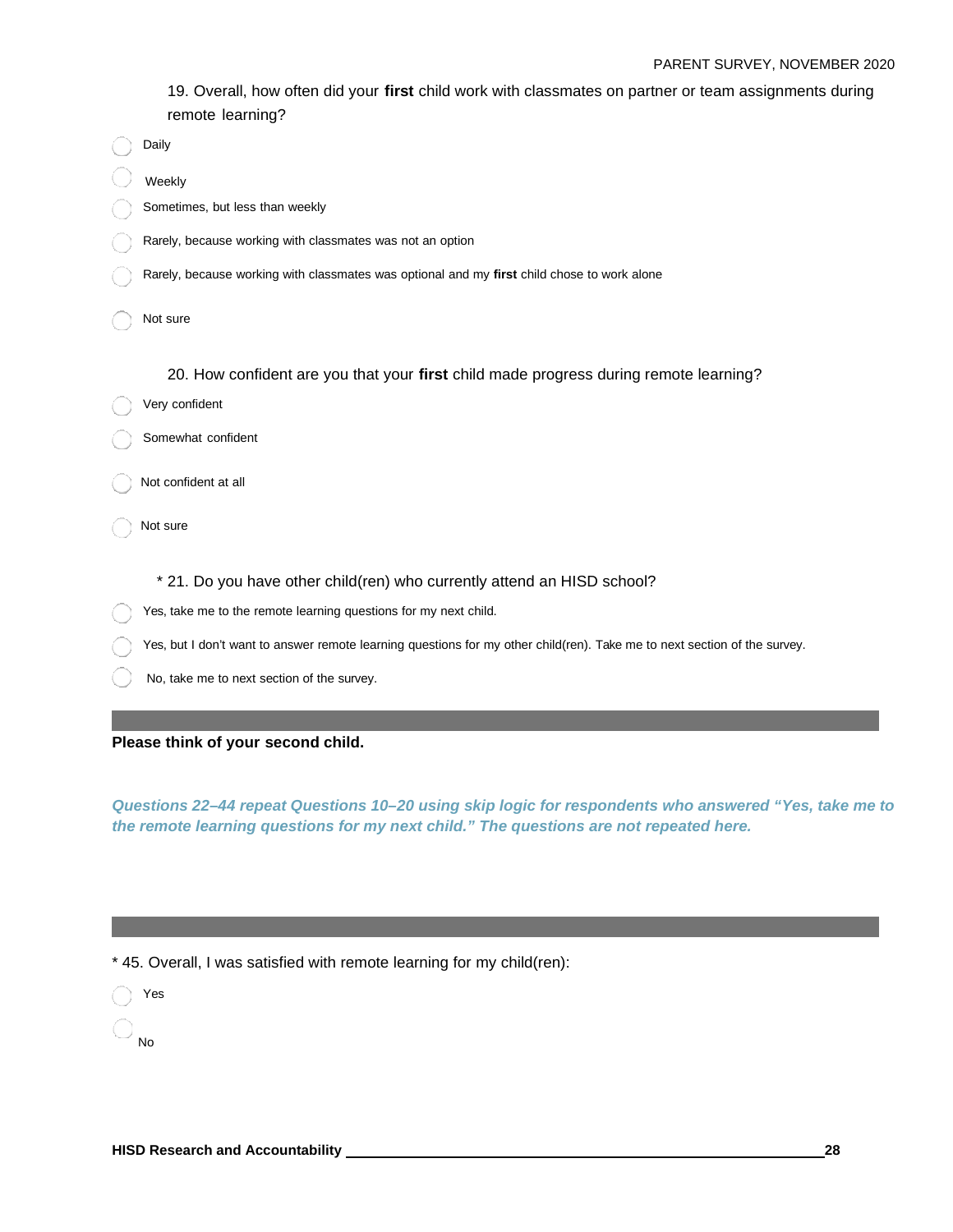#### 46. I was not satisfied with remote learning for my child(ren) because: [Check all that apply]

Did not have adequate internet access at home Did not have the right device (e.g., computer, tablet, laptop) Did not have enough devices for each child in the household Schoolwork took too much time Did not know what schoolwork to do or when to do it Child was not interested in the schoolwork

Teachers were unavailable when child was doing schoolwork Did not have the materials at home needed to do schoolwork Child was stressed or had difficulty concentrating School work is in English and parent/caregiver speaks another language It was difficult to get in touch with teachers **Other** 

47. What factors did you consider when selecting between remote and in person learning for the 2nd six weeks? [Check all that apply]

Child's specific health concerns (e.g. asthma)

Other household member's specific health concerns (e.g. age, chemotherapy)

General risk of contracting COVID-19

Current City of Houston and Harris County positivity/infection rates

How well my child was learning remotely

Child missing the social parts of school

My child's participation in extracurricular activities

Availability of transportation to and from school

Whether an adult would be available to stay home with my child(ren) during remote learning

#### **End of Survey**

**Thank you for sharing with HISD how we can support your family and your child(ren)'s learning this year. Please visit the [HISD@HOME](https://www.houstonisd.org/home) website for remote learning support and resources and the HISD [Parent Training](https://www.houstonisd.org/Page/182897) site for online courses and Parent University events.**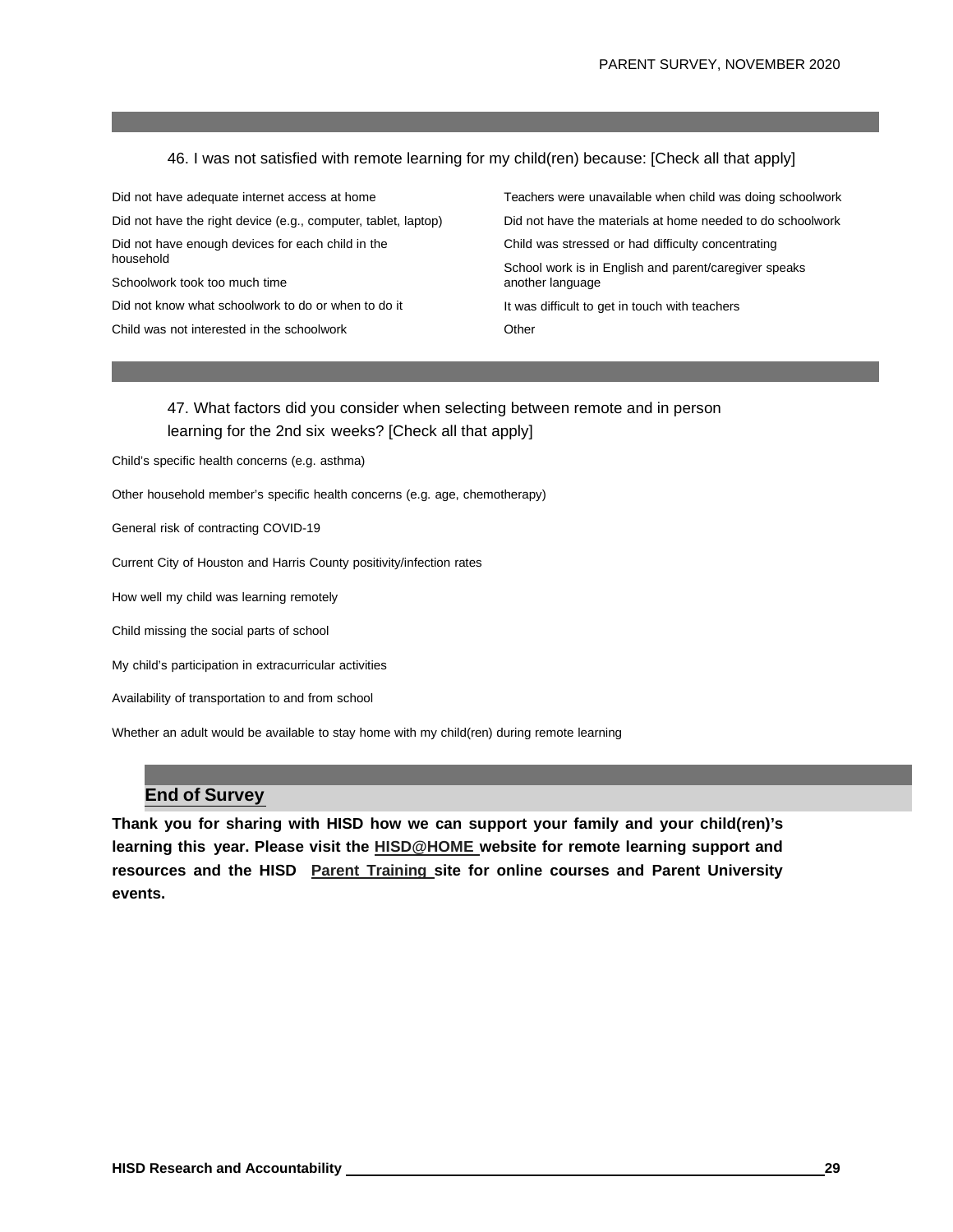| Table 1. Number of Children in HISD Schools, Per Respondent |                  |       |                    |  |
|-------------------------------------------------------------|------------------|-------|--------------------|--|
|                                                             | <b>Number of</b> |       |                    |  |
| <b>Students</b>                                             |                  |       |                    |  |
|                                                             | N                | $\%$  | <b>Represented</b> |  |
| 1 Child                                                     | 7,119            | 46.3% | 7,119              |  |
| 2 Children                                                  | 4,313            | 28.0% | 8,626              |  |
| 3+ Children                                                 | 2,001            | 13.0% | 6,003              |  |
| 0 or No Answer                                              | 1,956            | 12.7% | O                  |  |
| <b>Total</b>                                                | 15,389           |       | 21,748             |  |

# **Appendix B: Description of Respondents Tables**

Source: SurveyMonkey, Fall 2020 HISD Remote Learning Parent Survey data file, 11/18/2020 Note: Percentages may not total 100 due to rounding.

| <b>Table 2. Respondent Language</b> |                              |               |                           |               |  |
|-------------------------------------|------------------------------|---------------|---------------------------|---------------|--|
|                                     | <b>Survey Administration</b> |               | <b>Spoken in the Home</b> |               |  |
|                                     | N                            | $\frac{1}{2}$ | N                         | $\frac{9}{6}$ |  |
| English                             | 11,126                       | 82.8%         | 9,563                     | 71.2%         |  |
| Spanish                             | 2,272                        | 16.9%         | 3,274                     | 24.4%         |  |
| Vietnamese                          | 12                           | 0.1%          | 37                        | 0.3%          |  |
| Arabic                              | 23                           | 0.2%          | 67                        | 0.5%          |  |
| Other/No Response                   | $- -$                        | $- -$         | 492                       | 3.7%          |  |
| <b>Total</b>                        | 13,433                       | 100.0%        | 13,433                    | 100.0%        |  |

Source: SurveyMonkey, Fall 2020 HISD Remote Learning Parent Survey data file, 11/18/2020

Note: Percentages may not total 100 due to rounding. The total represents respondents with one or more children in HISD schools.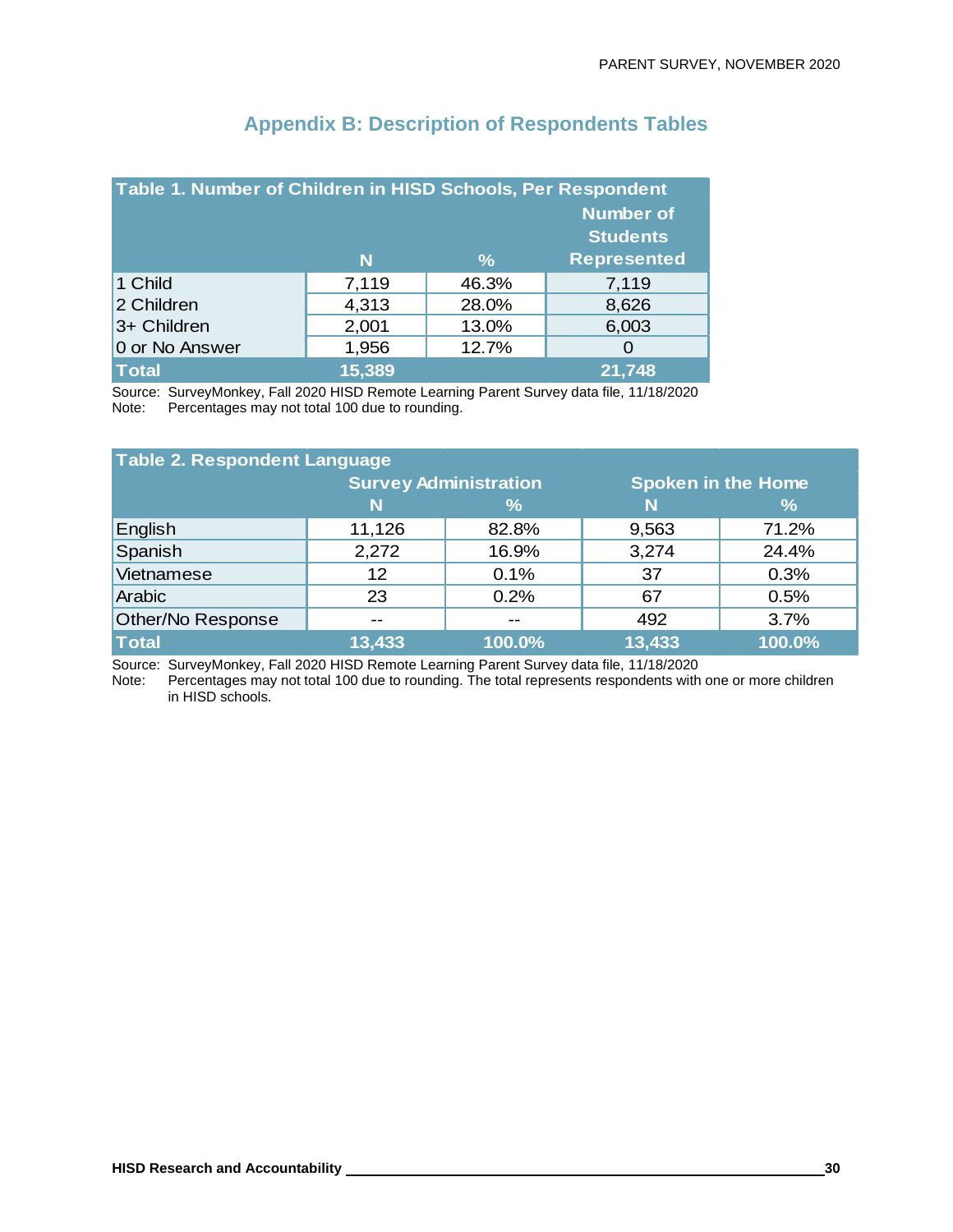| Table 3. Communication From HISD About the<br>Start of the 2020-2021 School Year |        |       |  |  |
|----------------------------------------------------------------------------------|--------|-------|--|--|
| $\frac{9}{6}$<br>N                                                               |        |       |  |  |
| Just the right amount                                                            | 10,214 | 76.8% |  |  |
| Too much                                                                         | 1,476  | 11.1% |  |  |
| <b>Too little</b>                                                                | 1,603  | 12.1% |  |  |
| 13,293<br><b>Total Responses</b><br>99.0%                                        |        |       |  |  |
| No Response                                                                      | 140    | 1.0%  |  |  |
| <b>Grand Total</b><br>100.0%<br>13,433                                           |        |       |  |  |

# **Appendix C: Communication Received from HISD Tables**

Source: SurveyMonkey, Fall 2020 HISD Remote Learning Parent Survey data file, 11/18/2020

Note: Percentages may not total 100 due to rounding. The total represents respondents with one or more children in HISD schools.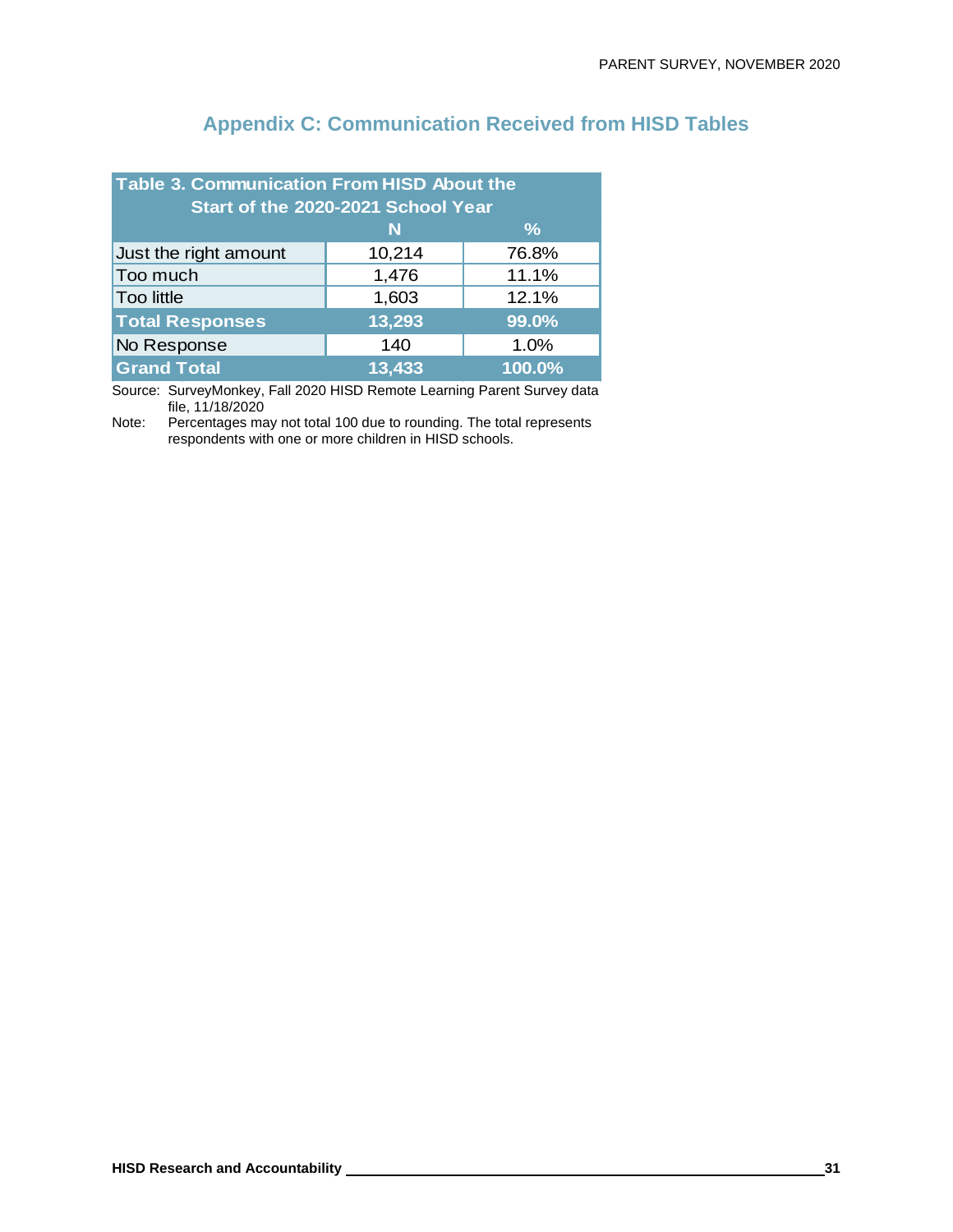| Table 4. Describe Internet at Home |        |               |  |  |
|------------------------------------|--------|---------------|--|--|
|                                    | N      | $\frac{9}{6}$ |  |  |
| High-speed internet/WiFi           | 11,475 | 86.1%         |  |  |
| Slow connection/dial-up            | 793    | 5.9%          |  |  |
| Internet on phone only             | 336    | 2.5%          |  |  |
| Hotspot                            | 596    | 4.5%          |  |  |
| No internet access                 | 128    | 1.0%          |  |  |
| <b>Total Responses</b>             | 13,328 | 99.2%         |  |  |
| No Response                        | 105    | 0.8%          |  |  |
| <b>Grand Total</b>                 | 13,433 | 100.0%        |  |  |

# **Appendix D: Supports for Online Learning Tables**

Source: SurveyMonkey, Fall 2020 HISD Remote Learning Parent Survey data file, 11/18/2020

Note: Percentages may not total 100 due to rounding.

| <b>Table 5. Completion of Online Course for Parents</b> |        |               |  |
|---------------------------------------------------------|--------|---------------|--|
|                                                         | N      | $\frac{9}{6}$ |  |
| Yes, taken entire training                              | 5,926  | 44.6%         |  |
| Yes, but not completed                                  | 1,109  | 8.3%          |  |
| No, plan to soon                                        | 2,854  | 21.5%         |  |
| No, don't plan to                                       | 1,742  | 13.1%         |  |
| No, don't know what this is                             | 1,661  | 12.5%         |  |
| <b>Total Responses</b>                                  | 13,292 | 99.0%         |  |
| No Response                                             | 141    | 1.0%          |  |
| <b>Grand Total</b>                                      | 13,433 | 100.0%        |  |

Source: SurveyMonkey, Fall 2020 HISD Remote Learning Parent Survey data file, 11/18/2020

Note: Percentages may not total 100 due to rounding.

| <b>Table 6. Did Family Receive Devices From HISD</b> |        |               |  |
|------------------------------------------------------|--------|---------------|--|
|                                                      | N      | $\frac{9}{6}$ |  |
| Yes, and have one for each<br>student                | 7,734  | 58.2%         |  |
| Yes, but not enough for every<br>student             | 899    | 6.8%          |  |
| No, use our own devices                              | 4,270  | 32.1%         |  |
| No, need a device                                    | 396    | 3.0%          |  |
| <b>Total Responses</b>                               | 13,299 | 99.0%         |  |
| No Response                                          | 134    | 1.0%          |  |
| <b>Grand Total</b>                                   | 13,433 | 100.0%        |  |

Source: SurveyMonkey, Fall 2020 HISD Remote Learning Parent Survey data file, 11/18/2020

Note: Percentages may not total 100 due to rounding.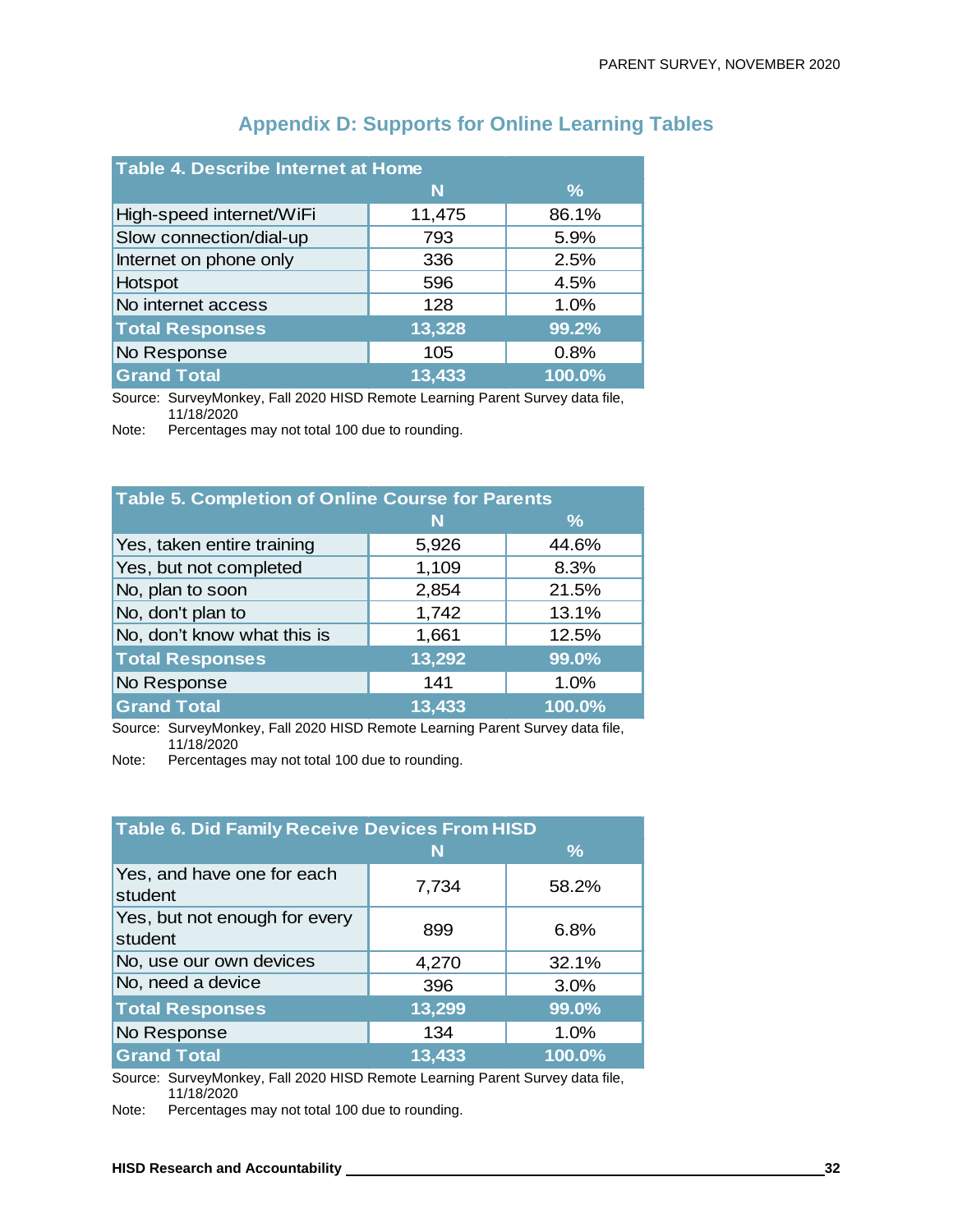# **Appendix D: Supports for Online Learning Tables, Continued**

| <b>Table 7. Remote Learning</b>                                                   |        |               |
|-----------------------------------------------------------------------------------|--------|---------------|
|                                                                                   | N      | $\frac{9}{6}$ |
| <b>Where Did Children Participate</b>                                             |        |               |
| At home                                                                           | 12,697 | 94.5%         |
| Home of friend or family member                                                   | 729    | 5.4%          |
| <b>Digital Learning Center</b>                                                    | 199    | 1.5%          |
| Other                                                                             | 389    | 2.9%          |
| <b>Support Systems Utilized</b>                                                   |        |               |
| Student Introduction to Virtual<br>Learning Course                                | 4,877  | 36.3%         |
| HISD@H.O.M.E Hotline                                                              | 1,998  | 14.9%         |
| Booking technology appointment                                                    | 321    | 2.4%          |
| <b>HISD</b> website                                                               | 5,378  | 40.0%         |
| <b>HISD</b> service desk                                                          | 749    | 5.6%          |
| Other                                                                             | 1,425  | 10.6%         |
| <b>None</b>                                                                       | 3,468  | 25.8%         |
| <b>Challenges Using Technology</b>                                                |        |               |
| Do not have adequate internet<br>access at home                                   | 626    | 4.7%          |
| Do not have the right device                                                      | 486    | 3.6%          |
| Do not speak English,<br>communication is difficult                               | 747    | 5.6%          |
| Skill level using technology                                                      | 1,341  | 10.0%         |
| Children had trouble with login and/or<br>password                                | 1,156  | 8.6%          |
| Never received a code or access ID<br>to set up an HISD Parent Connect<br>account | 714    | 5.3%          |
| Don't have time to learn about<br>technology supports                             | 592    | 4.4%          |
| Other                                                                             | 1,635  | 12.2%         |
| Did not have any challenges                                                       | 7,889  | 58.7%         |
| <b>Total</b>                                                                      | 13,433 |               |

Source: SurveyMonkey, Fall 2020 HISD Remote Learning Parent Survey data file, 11/18/2020 Note: Percentages may not total 100 due to rounding.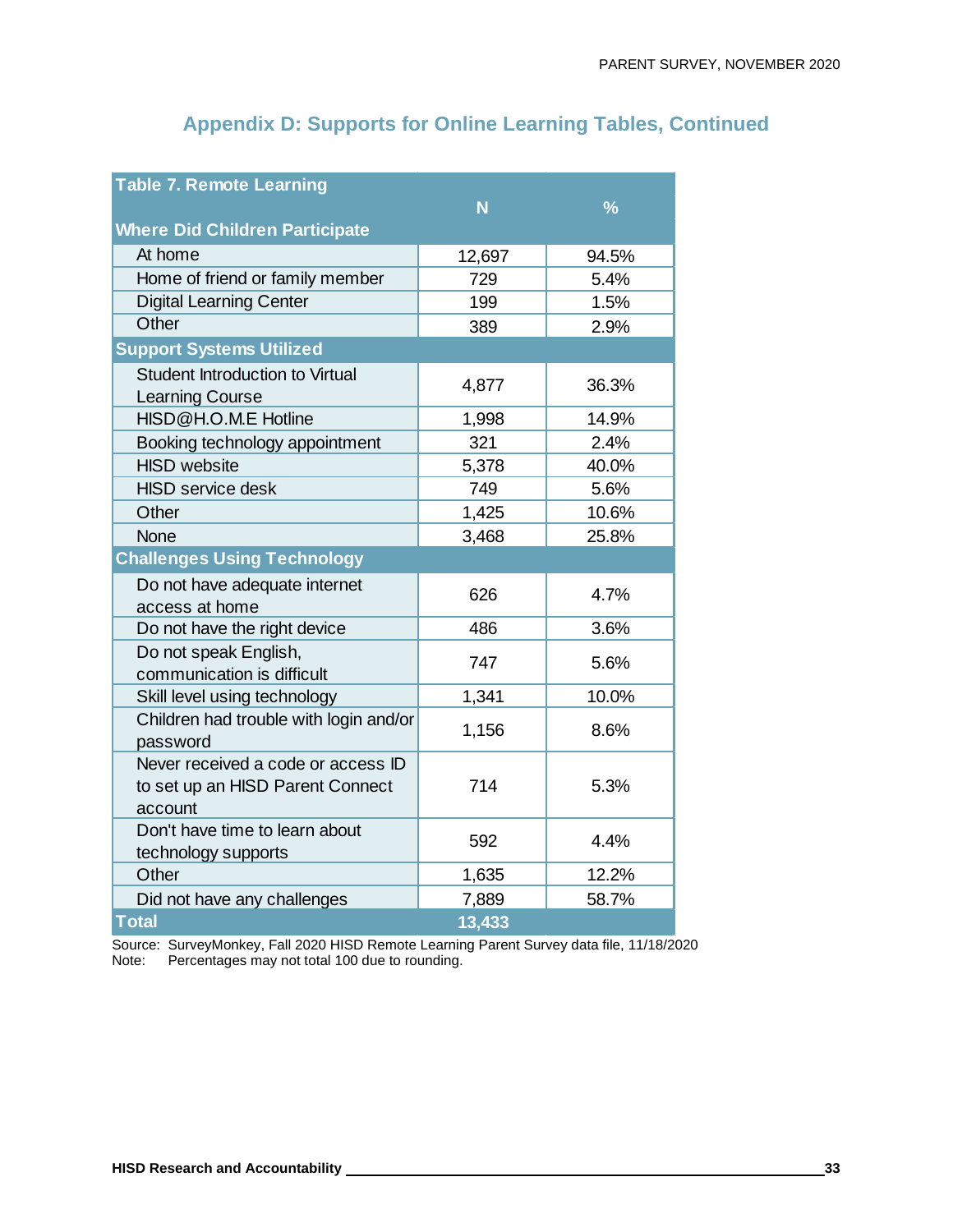| Table 8A. Student Grade Level Categories by School Office |                       |                 |       |                    |            |               |            |               |             |       |              |               |
|-----------------------------------------------------------|-----------------------|-----------------|-------|--------------------|------------|---------------|------------|---------------|-------------|-------|--------------|---------------|
|                                                           | <b>No Grade Level</b> |                 |       | <b>Grades PK-2</b> | Grades 3-5 |               | Grades 6-8 |               | Grades 9-12 |       | <b>Total</b> |               |
|                                                           | N                     | $\mathcal{V}_0$ | N     | $\frac{1}{2}$      | N          | $\frac{1}{2}$ | N          | $\frac{1}{2}$ | N           | %'    | N            | $\frac{0}{6}$ |
| Achieve 180                                               | 4                     | 12.5%           | 155   | 3.4%               | 139        | 3.6%          | 265        | 7.7%          | 330         | 7.5%  | 893          | 5.5%          |
| East Area                                                 | 2                     | 6.3%            | 515   | 11.2%              | 454        | 11.8%         | 322        | 9.4%          | 601         | 13.7% | 1.894        | 11.6%         |
| North Area                                                | 4                     | 12.5%           | 628   | 13.7%              | 548        | 14.2%         | 237        | 6.9%          | 334         | 7.6%  | 1.751        | 10.7%         |
| Northwest Area                                            | 10                    | 31.3%           | 1.182 | 25.7%              | 969        | 25.2%         | 1.460      | 42.5%         | 1.637       | 37.3% | 5.258        | 32.3%         |
| South Area                                                | 5                     | 15.6%           | 667   | 14.5%              | 507        | 13.2%         | 321        | 9.3%          | 588         | 13.4% | 2.088        | 12.8%         |
| <b>West Area</b>                                          | $\overline{7}$        | 21.9%           | 1.444 | 31.4%              | 1.230      | 32.0%         | 831        | 24.2%         | 894         | 20.4% | 4.406        | 27.0%         |
| <b>Other</b>                                              | $\Omega$              | 0.0%            |       | 0.0%               | 1          | 0.0%          | 1          | 0.0%          | 3           | 0.1%  | 6            | 0.0%          |
| <b>Total With Area Office</b>                             | 32                    | 1.5%            | 4.592 | 97.3%              | 3.848      | 97.3%         | 3.437      | 97.0%         | 4.387       | 96.7% | 16.296       | 86.6%         |
| No Response                                               | 2,034                 | 98.5%           | 128   | 2.7%               | 108        | 2.7%          | 107        | 3.0%          | 150         | 3.3%  | 2.527        | 13.4%         |
| <b>Total</b>                                              | 2.066                 | 11.0%           | 4.720 | 25.1%              | 3.956      | 21.0%         | 3.544      | 18.8%         | 4.537       | 24.1% | 18.823       | 100.0%        |

# **Appendix E: Children and Remote Learning Tables**

Source: SurveyMonkey, Fall 2020 HISD Remote Learning Parent Survey data file, 11/18/2020 Note: Percentages may not total 100 due to rounding.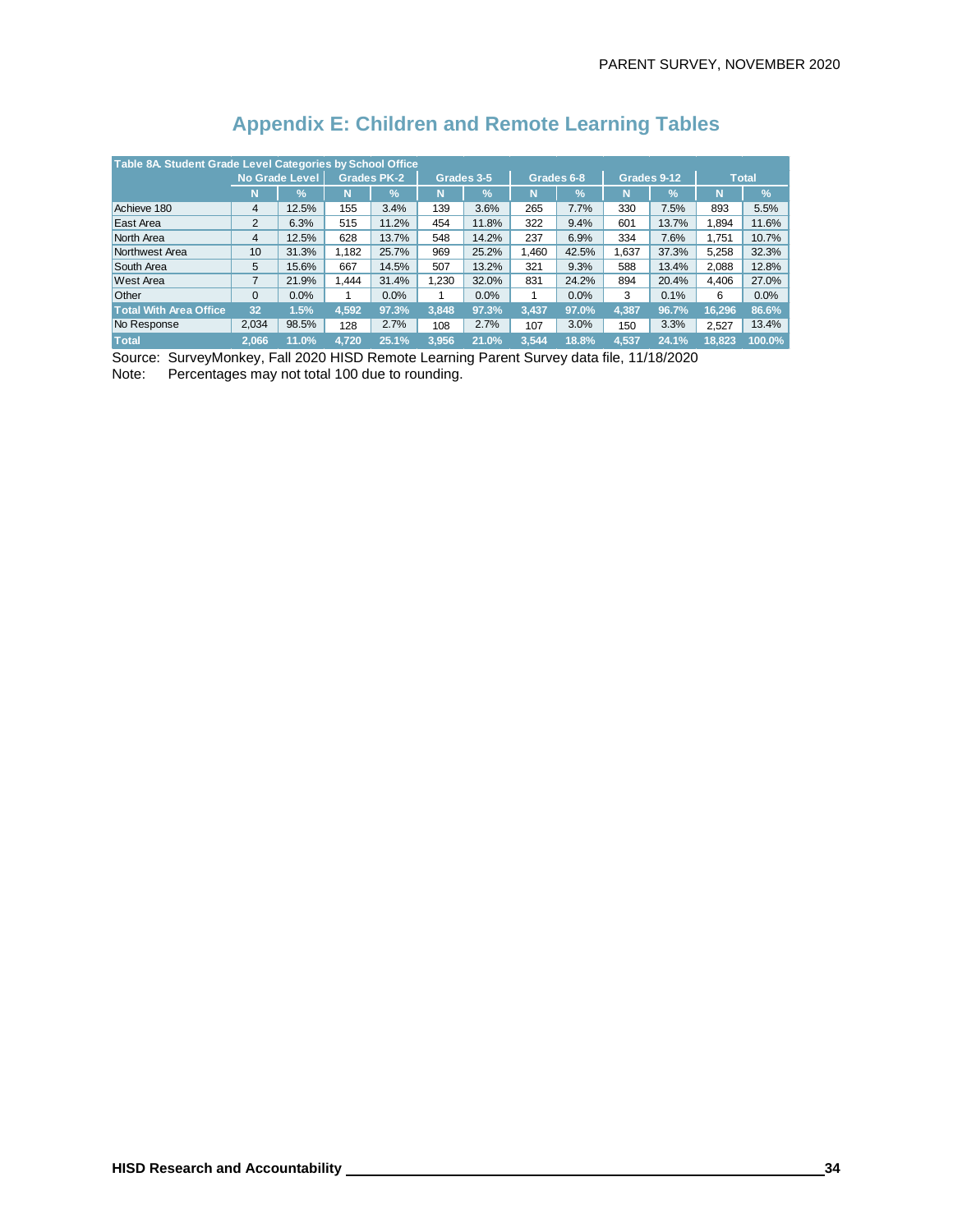| <b>Table 8B. Survey Responses by Campus</b> |                   |         |                          |  |  |  |  |  |  |  |
|---------------------------------------------|-------------------|---------|--------------------------|--|--|--|--|--|--|--|
| <b>School Name</b>                          | <b>Total</b>      |         | <b>Survey Responses</b>  |  |  |  |  |  |  |  |
|                                             | <b>Enrollment</b> | N       | $\frac{9}{6}$            |  |  |  |  |  |  |  |
| <b>Alcott ES</b>                            | 200               | $\star$ | $-$                      |  |  |  |  |  |  |  |
| Almeda ES                                   | 821               | 36      | 4.4%                     |  |  |  |  |  |  |  |
| Anderson ES                                 | 704               | 33      | 4.7%                     |  |  |  |  |  |  |  |
| <b>Arabic Immersion</b>                     | 479               | 42      | 8.8%                     |  |  |  |  |  |  |  |
| <b>Ashford ES</b>                           | 521               | 44      | 8.4%                     |  |  |  |  |  |  |  |
| <b>Askew ES</b>                             | 824               | 122     | 14.8%                    |  |  |  |  |  |  |  |
| Atherton ES                                 | 483               | $\star$ | --                       |  |  |  |  |  |  |  |
| <b>Attucks MS</b>                           | 454               | 26      | 5.7%                     |  |  |  |  |  |  |  |
| <b>Austin HS</b>                            | 1533              | 92      | 6.0%                     |  |  |  |  |  |  |  |
| <b>Barrick ES</b>                           | 552               | 46      | 8.3%                     |  |  |  |  |  |  |  |
| <b>Bastian ES</b>                           | 587               | $\star$ | $\overline{\phantom{a}}$ |  |  |  |  |  |  |  |
| <b>Baylor College MS</b>                    | 619               | 69      | 11.1%                    |  |  |  |  |  |  |  |
| <b>BCM Biotech Acad at Rusk</b>             | 428               | 53      | 12.4%                    |  |  |  |  |  |  |  |
| <b>Bell ES</b>                              | 606               | 51      | 8.4%                     |  |  |  |  |  |  |  |
| <b>Bellaire HS</b>                          | 3220              | 373     | 11.6%                    |  |  |  |  |  |  |  |
| <b>Bellfort ECC</b>                         | 346               | $\star$ | --                       |  |  |  |  |  |  |  |
| <b>Benavidez ES</b>                         | 927               | $\star$ | $-$                      |  |  |  |  |  |  |  |
| <b>Benbrook ES</b>                          | 488               | $\star$ | --                       |  |  |  |  |  |  |  |
| Berry ES                                    | 764               | 60      | 7.9%                     |  |  |  |  |  |  |  |
| <b>Black MS</b>                             | 1359              | 198     | 14.6%                    |  |  |  |  |  |  |  |
| <b>Blackshear ES</b>                        | 346               | $\star$ | $\overline{a}$           |  |  |  |  |  |  |  |
| <b>Bonham ES</b>                            | 842               | 39      | 4.6%                     |  |  |  |  |  |  |  |
| <b>Bonner ES</b>                            | 676               | 25      | 3.7%                     |  |  |  |  |  |  |  |
| <b>Braeburn ES</b>                          | 748               | 25      | 3.3%                     |  |  |  |  |  |  |  |
| <b>Briargrove ES</b>                        | 810               | 164     | 20.2%                    |  |  |  |  |  |  |  |
| <b>Briarmeadow</b>                          | 584               | 103     | 17.6%                    |  |  |  |  |  |  |  |
| <b>Briscoe ES</b>                           | 230               | $\star$ | --                       |  |  |  |  |  |  |  |
| <b>Brookline ES</b>                         | 774               | 38      | 4.9%                     |  |  |  |  |  |  |  |
| <b>Browning ES</b>                          | 442               | 34      | 7.7%                     |  |  |  |  |  |  |  |
| <b>Bruce ES</b>                             | 399               | 33      | 8.3%                     |  |  |  |  |  |  |  |
| <b>Burbank ES</b>                           | 853               | 63      | 7.4%                     |  |  |  |  |  |  |  |
| <b>Burbank MS</b>                           | 1504              | 104     | 6.9%                     |  |  |  |  |  |  |  |
| <b>Burnet ES</b>                            | 419               | 34      | 8.1%                     |  |  |  |  |  |  |  |
| <b>Burrus ES</b>                            | 311               | $\star$ |                          |  |  |  |  |  |  |  |
| <b>Bush ES</b>                              | 814               | 147     | 18.1%                    |  |  |  |  |  |  |  |
| Cage ES                                     | 465               | 32      | 6.9%                     |  |  |  |  |  |  |  |
| Carnegie HS                                 | 922               | 164     | 17.8%                    |  |  |  |  |  |  |  |
| Carrillo ES                                 | 440               | 47      | 10.7%                    |  |  |  |  |  |  |  |
| Challenge EC HS                             | 485               | 64      | 13.2%                    |  |  |  |  |  |  |  |
| Chavez HS                                   | 2550              | 157     | 6.2%                     |  |  |  |  |  |  |  |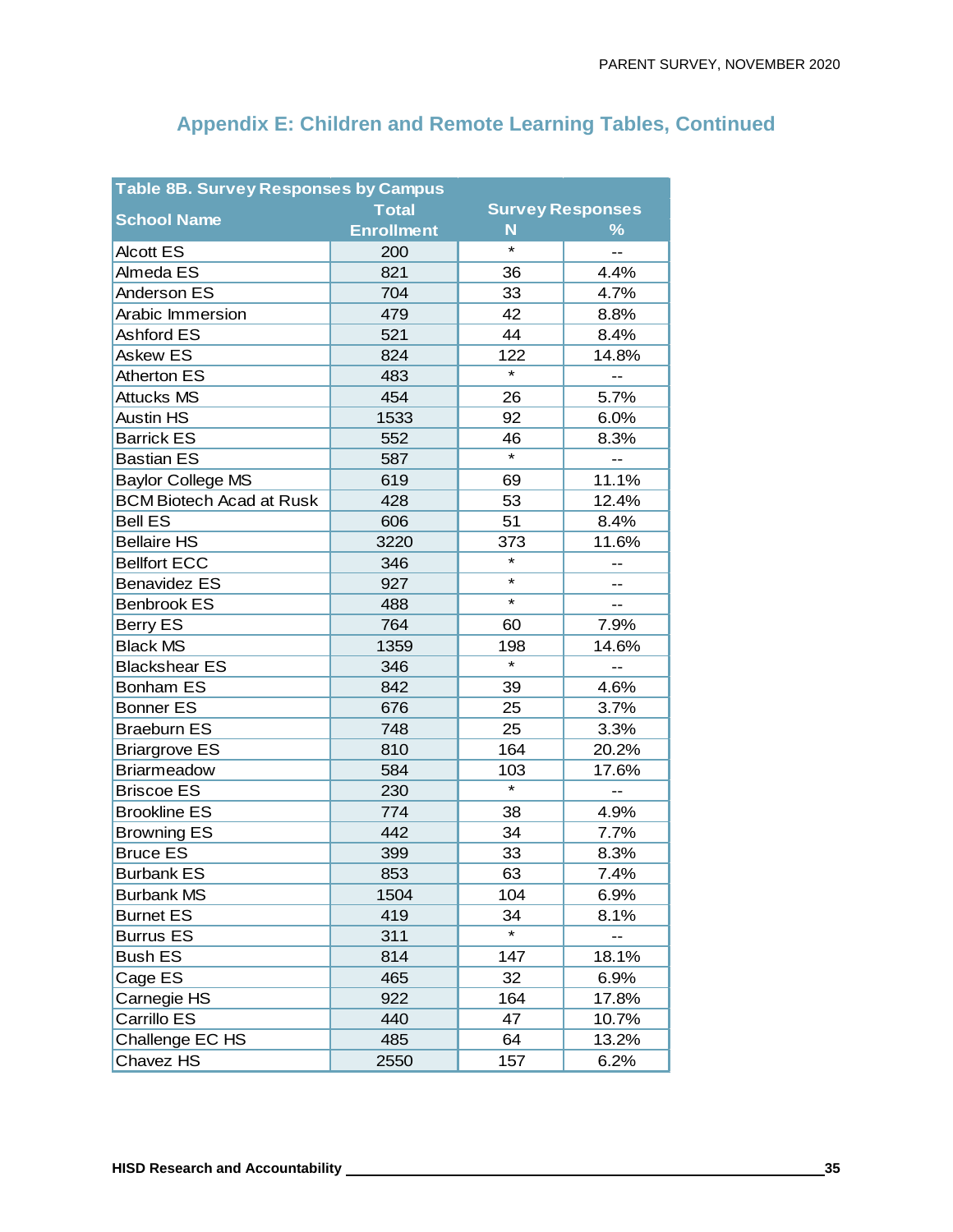| <b>Survey Responses</b><br><b>Total</b><br><b>School Name</b><br>$\frac{9}{6}$<br><b>Enrollment</b><br>N<br>13.0%<br>284<br>37<br>Chrysalis MS<br><b>Clifton MS</b><br>565<br>28<br>5.0%<br>$\star$<br>Codwell ES<br>362<br>$\overline{a}$<br><b>Condit ES</b><br>727<br>123<br>16.9%<br>$\star$<br>Cook ES<br>521<br>--<br>Coop ES<br>616<br>49<br>8.0%<br><b>Cornelius ES</b><br>804<br>33<br>4.1%<br>Crespo ES<br>633<br>49<br>7.7%<br><b>Crockett ES</b><br>556<br>53<br>9.5%<br>$\star$<br><b>Cullen MS</b><br>373<br>$\overline{\phantom{a}}$<br>Cunningham ES<br>590<br>39<br>6.6%<br>Daily ES<br>716<br>74<br>10.3%<br>Davila ES<br>399<br>33<br>8.3%<br>De Chaumes ES<br>750<br>10.0%<br>75<br>33<br>648<br>5.1%<br>Deady MS<br>DeAnda ES<br>5.5%<br>596<br>33<br>17.1%<br>DeBakey HS<br>934<br>160<br>DeZavala ES<br>521<br>9.2%<br>48<br>$\star$<br>Dogan ES<br>555<br>Durham ES<br>563<br>11.9%<br>67<br>$\star$<br>Durkee ES<br>488<br>East EC HS<br>36<br>8.1%<br>445<br>Eastwood Acad HS<br>440<br>48<br>10.9%<br>Edison MS<br>620<br>31<br>5.0%<br>Eliot ES<br>564<br>37<br>6.6%<br>$\star$<br>Elmore ES<br>619<br>$-$<br>Elrod ES<br>711<br>48<br>6.8%<br>910<br>48<br>5.3%<br><b>Emerson ES</b><br>17.3%<br><b>Energized ECC</b><br>266<br>46<br><b>Energized ES</b><br>1461<br>31<br>2.1%<br>$\overline{\ast}$<br>Energized MS<br>622<br>--<br>Energy Inst HS<br>761<br>143<br>18.8%<br>$\star$<br>E-STEM Central HS<br>610<br>$-$<br>*<br>E-STEM West MS<br>430<br>Farias ECC<br>349<br>34<br>9.7%<br><b>Field ES</b><br>428<br>44<br>10.3%<br><b>Fleming MS</b><br>418<br>--<br>$\star$<br>Foerster ES<br>676<br>--<br>$\star$<br>316<br>Fondren ES<br>51<br>Fondren MS<br>1088<br>4.7%<br>Fonville MS<br>764<br>32<br>4.2%<br>*<br>Fonwood ECC<br>372 | Table 8B. Survey Responses by Campus, Continued |     |    |      |  |  |  |  |  |  |
|-----------------------------------------------------------------------------------------------------------------------------------------------------------------------------------------------------------------------------------------------------------------------------------------------------------------------------------------------------------------------------------------------------------------------------------------------------------------------------------------------------------------------------------------------------------------------------------------------------------------------------------------------------------------------------------------------------------------------------------------------------------------------------------------------------------------------------------------------------------------------------------------------------------------------------------------------------------------------------------------------------------------------------------------------------------------------------------------------------------------------------------------------------------------------------------------------------------------------------------------------------------------------------------------------------------------------------------------------------------------------------------------------------------------------------------------------------------------------------------------------------------------------------------------------------------------------------------------------------------------------------------------------------------------------------------------------------------------------------------------------------------------------------|-------------------------------------------------|-----|----|------|--|--|--|--|--|--|
|                                                                                                                                                                                                                                                                                                                                                                                                                                                                                                                                                                                                                                                                                                                                                                                                                                                                                                                                                                                                                                                                                                                                                                                                                                                                                                                                                                                                                                                                                                                                                                                                                                                                                                                                                                             |                                                 |     |    |      |  |  |  |  |  |  |
|                                                                                                                                                                                                                                                                                                                                                                                                                                                                                                                                                                                                                                                                                                                                                                                                                                                                                                                                                                                                                                                                                                                                                                                                                                                                                                                                                                                                                                                                                                                                                                                                                                                                                                                                                                             |                                                 |     |    |      |  |  |  |  |  |  |
|                                                                                                                                                                                                                                                                                                                                                                                                                                                                                                                                                                                                                                                                                                                                                                                                                                                                                                                                                                                                                                                                                                                                                                                                                                                                                                                                                                                                                                                                                                                                                                                                                                                                                                                                                                             |                                                 |     |    |      |  |  |  |  |  |  |
|                                                                                                                                                                                                                                                                                                                                                                                                                                                                                                                                                                                                                                                                                                                                                                                                                                                                                                                                                                                                                                                                                                                                                                                                                                                                                                                                                                                                                                                                                                                                                                                                                                                                                                                                                                             |                                                 |     |    |      |  |  |  |  |  |  |
|                                                                                                                                                                                                                                                                                                                                                                                                                                                                                                                                                                                                                                                                                                                                                                                                                                                                                                                                                                                                                                                                                                                                                                                                                                                                                                                                                                                                                                                                                                                                                                                                                                                                                                                                                                             |                                                 |     |    |      |  |  |  |  |  |  |
|                                                                                                                                                                                                                                                                                                                                                                                                                                                                                                                                                                                                                                                                                                                                                                                                                                                                                                                                                                                                                                                                                                                                                                                                                                                                                                                                                                                                                                                                                                                                                                                                                                                                                                                                                                             |                                                 |     |    |      |  |  |  |  |  |  |
|                                                                                                                                                                                                                                                                                                                                                                                                                                                                                                                                                                                                                                                                                                                                                                                                                                                                                                                                                                                                                                                                                                                                                                                                                                                                                                                                                                                                                                                                                                                                                                                                                                                                                                                                                                             |                                                 |     |    |      |  |  |  |  |  |  |
|                                                                                                                                                                                                                                                                                                                                                                                                                                                                                                                                                                                                                                                                                                                                                                                                                                                                                                                                                                                                                                                                                                                                                                                                                                                                                                                                                                                                                                                                                                                                                                                                                                                                                                                                                                             |                                                 |     |    |      |  |  |  |  |  |  |
|                                                                                                                                                                                                                                                                                                                                                                                                                                                                                                                                                                                                                                                                                                                                                                                                                                                                                                                                                                                                                                                                                                                                                                                                                                                                                                                                                                                                                                                                                                                                                                                                                                                                                                                                                                             |                                                 |     |    |      |  |  |  |  |  |  |
|                                                                                                                                                                                                                                                                                                                                                                                                                                                                                                                                                                                                                                                                                                                                                                                                                                                                                                                                                                                                                                                                                                                                                                                                                                                                                                                                                                                                                                                                                                                                                                                                                                                                                                                                                                             |                                                 |     |    |      |  |  |  |  |  |  |
|                                                                                                                                                                                                                                                                                                                                                                                                                                                                                                                                                                                                                                                                                                                                                                                                                                                                                                                                                                                                                                                                                                                                                                                                                                                                                                                                                                                                                                                                                                                                                                                                                                                                                                                                                                             |                                                 |     |    |      |  |  |  |  |  |  |
|                                                                                                                                                                                                                                                                                                                                                                                                                                                                                                                                                                                                                                                                                                                                                                                                                                                                                                                                                                                                                                                                                                                                                                                                                                                                                                                                                                                                                                                                                                                                                                                                                                                                                                                                                                             |                                                 |     |    |      |  |  |  |  |  |  |
|                                                                                                                                                                                                                                                                                                                                                                                                                                                                                                                                                                                                                                                                                                                                                                                                                                                                                                                                                                                                                                                                                                                                                                                                                                                                                                                                                                                                                                                                                                                                                                                                                                                                                                                                                                             |                                                 |     |    |      |  |  |  |  |  |  |
|                                                                                                                                                                                                                                                                                                                                                                                                                                                                                                                                                                                                                                                                                                                                                                                                                                                                                                                                                                                                                                                                                                                                                                                                                                                                                                                                                                                                                                                                                                                                                                                                                                                                                                                                                                             |                                                 |     |    |      |  |  |  |  |  |  |
|                                                                                                                                                                                                                                                                                                                                                                                                                                                                                                                                                                                                                                                                                                                                                                                                                                                                                                                                                                                                                                                                                                                                                                                                                                                                                                                                                                                                                                                                                                                                                                                                                                                                                                                                                                             |                                                 |     |    |      |  |  |  |  |  |  |
|                                                                                                                                                                                                                                                                                                                                                                                                                                                                                                                                                                                                                                                                                                                                                                                                                                                                                                                                                                                                                                                                                                                                                                                                                                                                                                                                                                                                                                                                                                                                                                                                                                                                                                                                                                             |                                                 |     |    |      |  |  |  |  |  |  |
|                                                                                                                                                                                                                                                                                                                                                                                                                                                                                                                                                                                                                                                                                                                                                                                                                                                                                                                                                                                                                                                                                                                                                                                                                                                                                                                                                                                                                                                                                                                                                                                                                                                                                                                                                                             |                                                 |     |    |      |  |  |  |  |  |  |
|                                                                                                                                                                                                                                                                                                                                                                                                                                                                                                                                                                                                                                                                                                                                                                                                                                                                                                                                                                                                                                                                                                                                                                                                                                                                                                                                                                                                                                                                                                                                                                                                                                                                                                                                                                             |                                                 |     |    |      |  |  |  |  |  |  |
|                                                                                                                                                                                                                                                                                                                                                                                                                                                                                                                                                                                                                                                                                                                                                                                                                                                                                                                                                                                                                                                                                                                                                                                                                                                                                                                                                                                                                                                                                                                                                                                                                                                                                                                                                                             |                                                 |     |    |      |  |  |  |  |  |  |
|                                                                                                                                                                                                                                                                                                                                                                                                                                                                                                                                                                                                                                                                                                                                                                                                                                                                                                                                                                                                                                                                                                                                                                                                                                                                                                                                                                                                                                                                                                                                                                                                                                                                                                                                                                             |                                                 |     |    |      |  |  |  |  |  |  |
|                                                                                                                                                                                                                                                                                                                                                                                                                                                                                                                                                                                                                                                                                                                                                                                                                                                                                                                                                                                                                                                                                                                                                                                                                                                                                                                                                                                                                                                                                                                                                                                                                                                                                                                                                                             |                                                 |     |    |      |  |  |  |  |  |  |
|                                                                                                                                                                                                                                                                                                                                                                                                                                                                                                                                                                                                                                                                                                                                                                                                                                                                                                                                                                                                                                                                                                                                                                                                                                                                                                                                                                                                                                                                                                                                                                                                                                                                                                                                                                             |                                                 |     |    |      |  |  |  |  |  |  |
|                                                                                                                                                                                                                                                                                                                                                                                                                                                                                                                                                                                                                                                                                                                                                                                                                                                                                                                                                                                                                                                                                                                                                                                                                                                                                                                                                                                                                                                                                                                                                                                                                                                                                                                                                                             |                                                 |     |    |      |  |  |  |  |  |  |
|                                                                                                                                                                                                                                                                                                                                                                                                                                                                                                                                                                                                                                                                                                                                                                                                                                                                                                                                                                                                                                                                                                                                                                                                                                                                                                                                                                                                                                                                                                                                                                                                                                                                                                                                                                             |                                                 |     |    |      |  |  |  |  |  |  |
|                                                                                                                                                                                                                                                                                                                                                                                                                                                                                                                                                                                                                                                                                                                                                                                                                                                                                                                                                                                                                                                                                                                                                                                                                                                                                                                                                                                                                                                                                                                                                                                                                                                                                                                                                                             |                                                 |     |    |      |  |  |  |  |  |  |
|                                                                                                                                                                                                                                                                                                                                                                                                                                                                                                                                                                                                                                                                                                                                                                                                                                                                                                                                                                                                                                                                                                                                                                                                                                                                                                                                                                                                                                                                                                                                                                                                                                                                                                                                                                             |                                                 |     |    |      |  |  |  |  |  |  |
|                                                                                                                                                                                                                                                                                                                                                                                                                                                                                                                                                                                                                                                                                                                                                                                                                                                                                                                                                                                                                                                                                                                                                                                                                                                                                                                                                                                                                                                                                                                                                                                                                                                                                                                                                                             |                                                 |     |    |      |  |  |  |  |  |  |
|                                                                                                                                                                                                                                                                                                                                                                                                                                                                                                                                                                                                                                                                                                                                                                                                                                                                                                                                                                                                                                                                                                                                                                                                                                                                                                                                                                                                                                                                                                                                                                                                                                                                                                                                                                             |                                                 |     |    |      |  |  |  |  |  |  |
|                                                                                                                                                                                                                                                                                                                                                                                                                                                                                                                                                                                                                                                                                                                                                                                                                                                                                                                                                                                                                                                                                                                                                                                                                                                                                                                                                                                                                                                                                                                                                                                                                                                                                                                                                                             |                                                 |     |    |      |  |  |  |  |  |  |
|                                                                                                                                                                                                                                                                                                                                                                                                                                                                                                                                                                                                                                                                                                                                                                                                                                                                                                                                                                                                                                                                                                                                                                                                                                                                                                                                                                                                                                                                                                                                                                                                                                                                                                                                                                             |                                                 |     |    |      |  |  |  |  |  |  |
|                                                                                                                                                                                                                                                                                                                                                                                                                                                                                                                                                                                                                                                                                                                                                                                                                                                                                                                                                                                                                                                                                                                                                                                                                                                                                                                                                                                                                                                                                                                                                                                                                                                                                                                                                                             |                                                 |     |    |      |  |  |  |  |  |  |
|                                                                                                                                                                                                                                                                                                                                                                                                                                                                                                                                                                                                                                                                                                                                                                                                                                                                                                                                                                                                                                                                                                                                                                                                                                                                                                                                                                                                                                                                                                                                                                                                                                                                                                                                                                             |                                                 |     |    |      |  |  |  |  |  |  |
|                                                                                                                                                                                                                                                                                                                                                                                                                                                                                                                                                                                                                                                                                                                                                                                                                                                                                                                                                                                                                                                                                                                                                                                                                                                                                                                                                                                                                                                                                                                                                                                                                                                                                                                                                                             |                                                 |     |    |      |  |  |  |  |  |  |
|                                                                                                                                                                                                                                                                                                                                                                                                                                                                                                                                                                                                                                                                                                                                                                                                                                                                                                                                                                                                                                                                                                                                                                                                                                                                                                                                                                                                                                                                                                                                                                                                                                                                                                                                                                             |                                                 |     |    |      |  |  |  |  |  |  |
|                                                                                                                                                                                                                                                                                                                                                                                                                                                                                                                                                                                                                                                                                                                                                                                                                                                                                                                                                                                                                                                                                                                                                                                                                                                                                                                                                                                                                                                                                                                                                                                                                                                                                                                                                                             |                                                 |     |    |      |  |  |  |  |  |  |
|                                                                                                                                                                                                                                                                                                                                                                                                                                                                                                                                                                                                                                                                                                                                                                                                                                                                                                                                                                                                                                                                                                                                                                                                                                                                                                                                                                                                                                                                                                                                                                                                                                                                                                                                                                             |                                                 |     |    |      |  |  |  |  |  |  |
|                                                                                                                                                                                                                                                                                                                                                                                                                                                                                                                                                                                                                                                                                                                                                                                                                                                                                                                                                                                                                                                                                                                                                                                                                                                                                                                                                                                                                                                                                                                                                                                                                                                                                                                                                                             |                                                 |     |    |      |  |  |  |  |  |  |
|                                                                                                                                                                                                                                                                                                                                                                                                                                                                                                                                                                                                                                                                                                                                                                                                                                                                                                                                                                                                                                                                                                                                                                                                                                                                                                                                                                                                                                                                                                                                                                                                                                                                                                                                                                             |                                                 |     |    |      |  |  |  |  |  |  |
|                                                                                                                                                                                                                                                                                                                                                                                                                                                                                                                                                                                                                                                                                                                                                                                                                                                                                                                                                                                                                                                                                                                                                                                                                                                                                                                                                                                                                                                                                                                                                                                                                                                                                                                                                                             |                                                 |     |    |      |  |  |  |  |  |  |
|                                                                                                                                                                                                                                                                                                                                                                                                                                                                                                                                                                                                                                                                                                                                                                                                                                                                                                                                                                                                                                                                                                                                                                                                                                                                                                                                                                                                                                                                                                                                                                                                                                                                                                                                                                             |                                                 |     |    |      |  |  |  |  |  |  |
|                                                                                                                                                                                                                                                                                                                                                                                                                                                                                                                                                                                                                                                                                                                                                                                                                                                                                                                                                                                                                                                                                                                                                                                                                                                                                                                                                                                                                                                                                                                                                                                                                                                                                                                                                                             |                                                 |     |    |      |  |  |  |  |  |  |
|                                                                                                                                                                                                                                                                                                                                                                                                                                                                                                                                                                                                                                                                                                                                                                                                                                                                                                                                                                                                                                                                                                                                                                                                                                                                                                                                                                                                                                                                                                                                                                                                                                                                                                                                                                             |                                                 |     |    |      |  |  |  |  |  |  |
|                                                                                                                                                                                                                                                                                                                                                                                                                                                                                                                                                                                                                                                                                                                                                                                                                                                                                                                                                                                                                                                                                                                                                                                                                                                                                                                                                                                                                                                                                                                                                                                                                                                                                                                                                                             |                                                 |     |    |      |  |  |  |  |  |  |
|                                                                                                                                                                                                                                                                                                                                                                                                                                                                                                                                                                                                                                                                                                                                                                                                                                                                                                                                                                                                                                                                                                                                                                                                                                                                                                                                                                                                                                                                                                                                                                                                                                                                                                                                                                             |                                                 |     |    |      |  |  |  |  |  |  |
|                                                                                                                                                                                                                                                                                                                                                                                                                                                                                                                                                                                                                                                                                                                                                                                                                                                                                                                                                                                                                                                                                                                                                                                                                                                                                                                                                                                                                                                                                                                                                                                                                                                                                                                                                                             | Forest Brook MS                                 | 808 | 40 | 5.0% |  |  |  |  |  |  |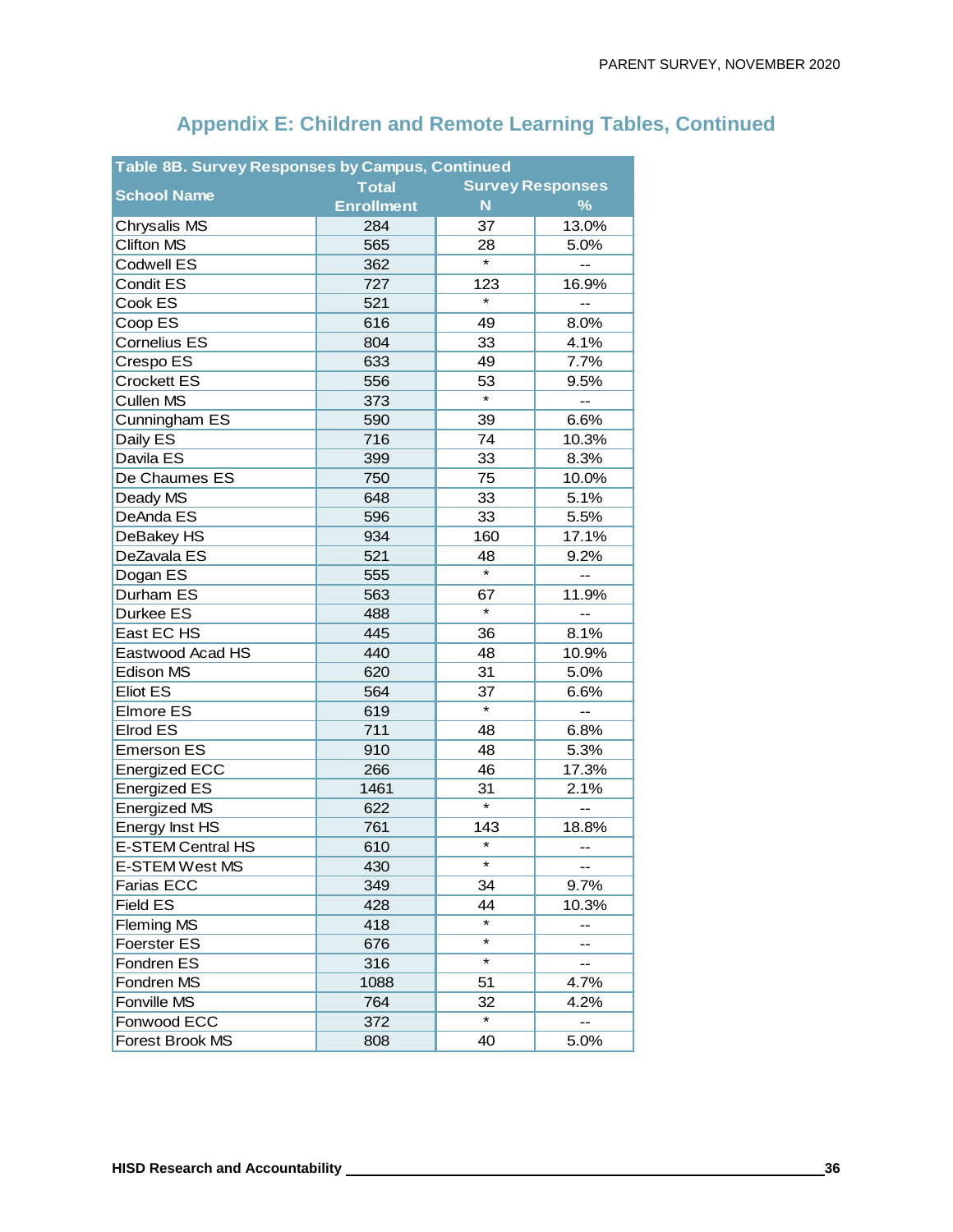| <b>Table 8B. Survey Responses by Campus, Continued</b> |                   |         |                          |  |  |  |  |  |  |
|--------------------------------------------------------|-------------------|---------|--------------------------|--|--|--|--|--|--|
|                                                        | <b>Total</b>      |         | <b>Survey Responses</b>  |  |  |  |  |  |  |
| <b>School Name</b>                                     | <b>Enrollment</b> | N       | $\%$                     |  |  |  |  |  |  |
| <b>Foster ES</b>                                       | 380               | *       | --                       |  |  |  |  |  |  |
| <b>Franklin ES</b>                                     | 333               | *       | $-$                      |  |  |  |  |  |  |
| <b>Frost ES</b>                                        | 521               | *       | --                       |  |  |  |  |  |  |
| Furr HS                                                | 1111              | 43      | 3.9%                     |  |  |  |  |  |  |
| Gallegos ES                                            | 318               | 33      | 10.4%                    |  |  |  |  |  |  |
| Garcia ES                                              | 433               | 42      | 9.7%                     |  |  |  |  |  |  |
| Garden Oaks                                            | 812               | 92      | 11.3%                    |  |  |  |  |  |  |
| Garden Villas ES                                       | 499               | 42      | 8.4%                     |  |  |  |  |  |  |
| Golfcrest ES                                           | 477               | $\star$ | --                       |  |  |  |  |  |  |
| Gregg ES                                               | 388               | $\star$ | --                       |  |  |  |  |  |  |
| Gregory-Lincoln PK-8                                   | 671               | 64      | 9.5%                     |  |  |  |  |  |  |
| Grissom ES                                             | 496               | $\star$ | --                       |  |  |  |  |  |  |
| Gross ES                                               | 538               | 43      | 8.0%                     |  |  |  |  |  |  |
| <b>HAIS HS</b>                                         | 499               | 56      | 11.2%                    |  |  |  |  |  |  |
| <b>Halpin ECC</b>                                      | 350               | $\star$ | --                       |  |  |  |  |  |  |
| Hamilton MS                                            | 1061              | 95      | 9.0%                     |  |  |  |  |  |  |
| Harris JR ES                                           | 347               | 38      | 11.0%                    |  |  |  |  |  |  |
| Harris RP ES                                           | 522               | $\star$ |                          |  |  |  |  |  |  |
| Hartman MS                                             | 1168              | 60      | 5.1%                     |  |  |  |  |  |  |
| <b>Hartsfield ES</b>                                   | 362               | $\star$ |                          |  |  |  |  |  |  |
| Harvard ES                                             | 648               | 145     | 22.4%                    |  |  |  |  |  |  |
| <b>HCC Lifeskills</b>                                  | 82                | $\star$ | $\overline{\phantom{a}}$ |  |  |  |  |  |  |
| <b>Heights HS</b>                                      | 2447              | 299     | 12.2%                    |  |  |  |  |  |  |
| Helms ES                                               | 479               | 52      | 10.9%                    |  |  |  |  |  |  |
| Henderson JP ES                                        | 633               | 29      | 4.6%                     |  |  |  |  |  |  |
| Henderson NQ ES                                        | 271               | $\star$ | $-$                      |  |  |  |  |  |  |
| Henry MS                                               | 793               | 38      | 4.8%                     |  |  |  |  |  |  |
| <b>Herod ES</b>                                        | 812               | 136     | 16.7%                    |  |  |  |  |  |  |
| Herrera ES                                             | 812               | 62      | 7.6%                     |  |  |  |  |  |  |
| High School Ahead Acad MS                              | 159               | $\star$ |                          |  |  |  |  |  |  |
| <b>Highland Heights ES</b>                             | 444               | $\star$ | $\qquad \qquad -$        |  |  |  |  |  |  |
| <b>Hilliard ES</b>                                     | 546               | 27      | 4.9%                     |  |  |  |  |  |  |
| Hines-Caldwell ES                                      | 723               | 53      | 7.3%                     |  |  |  |  |  |  |
| Hobby ES                                               | 637               | 36      | 5.7%                     |  |  |  |  |  |  |
| Hogg MS                                                | 1029              | 143     | 13.9%                    |  |  |  |  |  |  |
| <b>Holland MS</b>                                      | 645               | *       |                          |  |  |  |  |  |  |
| Horn ES                                                | 756               | 203     | 26.9%                    |  |  |  |  |  |  |
| <b>Houston MSTC HS</b>                                 | 2648              | 222     | 8.4%                     |  |  |  |  |  |  |
| <b>HSLJ</b>                                            | 486               | 55      | 11.3%                    |  |  |  |  |  |  |
| <b>Isaacs ES</b>                                       | 264               | $\star$ | --                       |  |  |  |  |  |  |
| Janowski ES                                            | 457               | *       | --                       |  |  |  |  |  |  |
| Jefferson ES                                           | 388               | ¥       |                          |  |  |  |  |  |  |
| Jones HS                                               | 338               | *       |                          |  |  |  |  |  |  |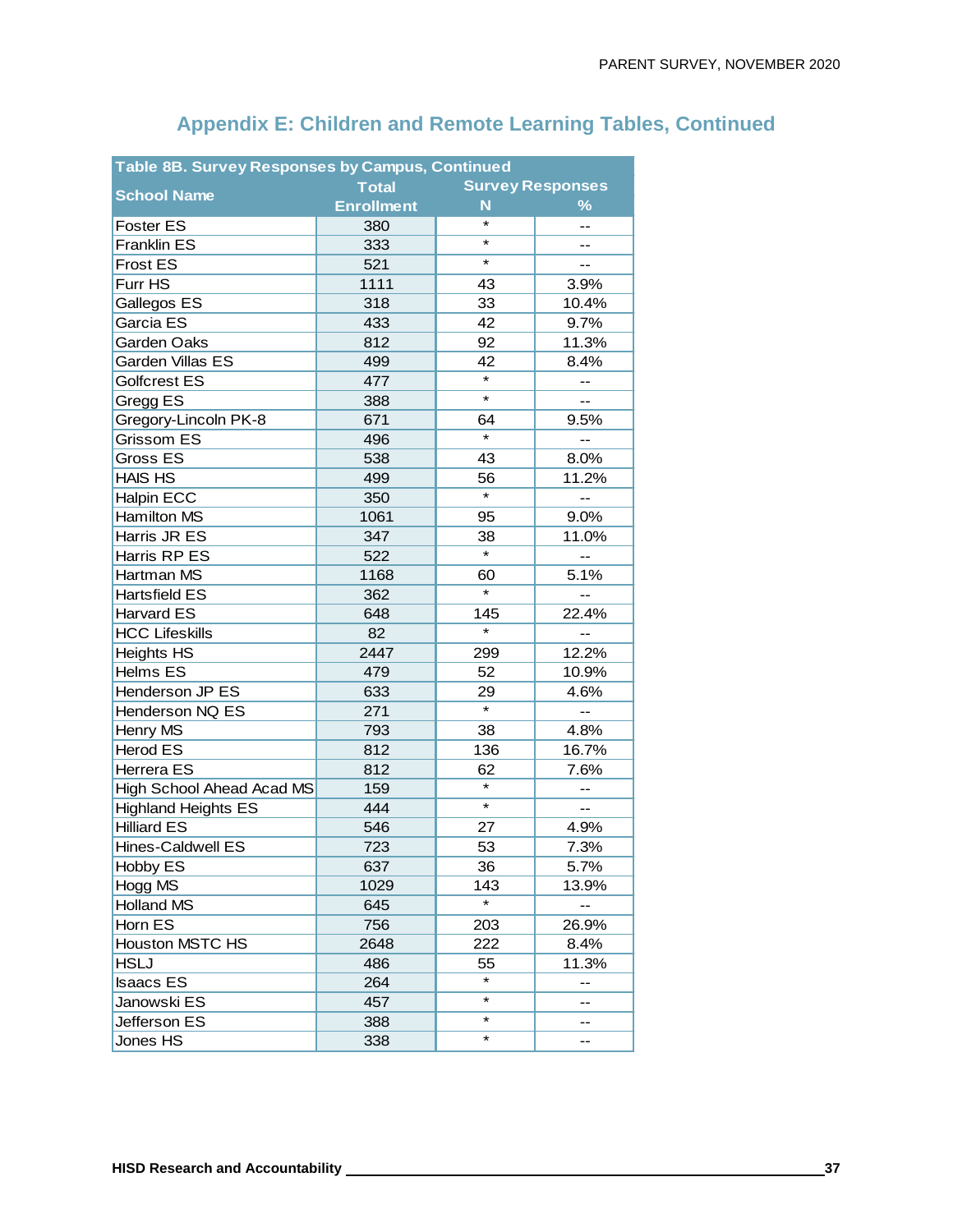| Table 8B. Survey Responses by Campus, Continued |                   |         |                          |  |  |  |  |  |  |
|-------------------------------------------------|-------------------|---------|--------------------------|--|--|--|--|--|--|
| <b>School Name</b>                              | <b>Total</b>      |         | <b>Survey Responses</b>  |  |  |  |  |  |  |
|                                                 | <b>Enrollment</b> | N       | $\frac{9}{6}$            |  |  |  |  |  |  |
| Kashmere Gardens ES                             | 431               | $\star$ | LL.                      |  |  |  |  |  |  |
| Kashmere HS                                     | 844               | 31      | 3.7%                     |  |  |  |  |  |  |
| Kelso ES                                        | 419               | $\star$ |                          |  |  |  |  |  |  |
| Kennedy ES                                      | 591               | *       | $-$                      |  |  |  |  |  |  |
| Ketelsen ES                                     | 507               | 35      | 6.9%                     |  |  |  |  |  |  |
| Key MS                                          | 656               | 26      | 4.0%                     |  |  |  |  |  |  |
| Kinder HSPVA                                    | 795               | 184     | 23.1%                    |  |  |  |  |  |  |
| Kolter ES                                       | 727               | 151     | 20.8%                    |  |  |  |  |  |  |
| Lamar HS                                        | 2847              | 516     | 18.1%                    |  |  |  |  |  |  |
| Lanier MS                                       | 1413              | 295     | 20.9%                    |  |  |  |  |  |  |
| Lantrip ES                                      | 620               | 75      | 12.1%                    |  |  |  |  |  |  |
| Las Americas MS                                 | 168               | $\star$ | $-$                      |  |  |  |  |  |  |
| Laurenzo ECC                                    | 204               | ¥       |                          |  |  |  |  |  |  |
| Law ES                                          | 609               | 39      | 6.4%                     |  |  |  |  |  |  |
| Lawson MS                                       | 1383              | 81      | 5.9%                     |  |  |  |  |  |  |
| Leland YMCPA                                    | 458               | 38      | 8.3%                     |  |  |  |  |  |  |
| Lewis ES                                        | 696               | 57      | 8.2%                     |  |  |  |  |  |  |
| <b>Liberty HS</b>                               | 308               | $\star$ | --                       |  |  |  |  |  |  |
| <b>Lockhart ES</b>                              | 486               | $\star$ | $\overline{a}$           |  |  |  |  |  |  |
| Long Acad                                       | 932               | 36      | 3.9%                     |  |  |  |  |  |  |
| Longfellow ES                                   | 666               | 65      | 9.8%                     |  |  |  |  |  |  |
| Looscan ES                                      | 294               | $\star$ | $\overline{\phantom{a}}$ |  |  |  |  |  |  |
| Love ES                                         | 313               | $\star$ | --                       |  |  |  |  |  |  |
| Lovett ES                                       | 637               | 130     | 20.4%                    |  |  |  |  |  |  |
| Lyons ES                                        | 905               | 102     | 11.3%                    |  |  |  |  |  |  |
| MacGregor ES                                    | 497               | 51      | 10.3%                    |  |  |  |  |  |  |
| Mading ES                                       | 377               | $\star$ | --                       |  |  |  |  |  |  |
| Madison HS                                      | 1830              | 114     | 6.2%                     |  |  |  |  |  |  |
| <b>Mandarin Immersion Magnet</b>                | 725               | 134     | 18.5%                    |  |  |  |  |  |  |
| Marshall ES                                     | 775               | 43      | 5.5%                     |  |  |  |  |  |  |
| Marshall MS                                     | 684               | $\star$ | --                       |  |  |  |  |  |  |
| Martinez C ES                                   | 323               | 28      | 8.7%                     |  |  |  |  |  |  |
| Martinez R ES                                   | 477               | $\star$ | --                       |  |  |  |  |  |  |
| McGowen ES                                      | 406               | *       |                          |  |  |  |  |  |  |
| McNamara ES                                     | 891               | 37      | 4.2%                     |  |  |  |  |  |  |
| McReynolds MS                                   | 500               | *       |                          |  |  |  |  |  |  |
| Memorial ES                                     | 323               | $\star$ | --                       |  |  |  |  |  |  |
| Meyerland MS                                    | 1347              | 199     | 14.8%                    |  |  |  |  |  |  |
| Middle College HS - Fraga                       | 103               | *       |                          |  |  |  |  |  |  |
| Middle College HS - Gulfton                     | 129               | ¥       | --                       |  |  |  |  |  |  |
| Milby HS                                        | 2148              | 139     | 6.5%                     |  |  |  |  |  |  |
| Milne ES                                        | 493               | $\star$ |                          |  |  |  |  |  |  |
| <b>Mistral ECC</b>                              | 264               | 40      | 15.2%                    |  |  |  |  |  |  |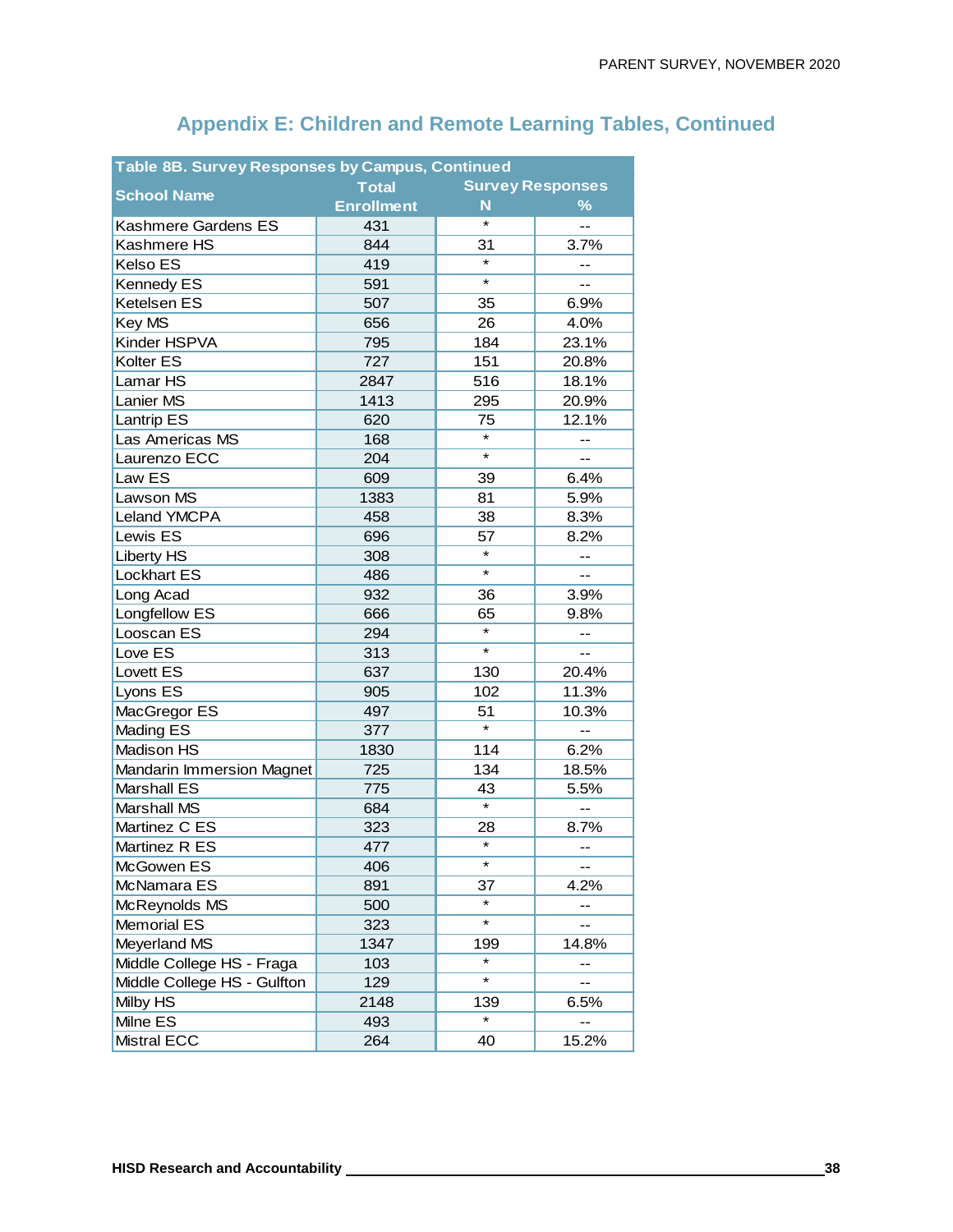| <b>Table 8B. Survey Responses by Campus, Continued</b> |                   |         |                          |  |  |  |  |  |  |
|--------------------------------------------------------|-------------------|---------|--------------------------|--|--|--|--|--|--|
|                                                        | <b>Total</b>      |         | <b>Survey Responses</b>  |  |  |  |  |  |  |
| <b>School Name</b>                                     | <b>Enrollment</b> | N       | $\%$                     |  |  |  |  |  |  |
| <b>Mitchell ES</b>                                     | 418               | $\star$ | --                       |  |  |  |  |  |  |
| <b>MLK ECC</b>                                         | 285               | *       | $-$                      |  |  |  |  |  |  |
| Montgomery ES                                          | 493               | 25      | 5.1%                     |  |  |  |  |  |  |
| Moreno ES                                              | 697               | 62      | 8.9%                     |  |  |  |  |  |  |
| Mount Carmel Acad HS                                   | 286               | $\star$ | --                       |  |  |  |  |  |  |
| Navarro MS                                             | 629               | ¥       |                          |  |  |  |  |  |  |
| Neff ECC                                               | 571               | 63      | 11.0%                    |  |  |  |  |  |  |
| Neff ES                                                | 744               | 95      | 12.8%                    |  |  |  |  |  |  |
| North Forest HS                                        | 973               | 55      | 5.7%                     |  |  |  |  |  |  |
| North Houston EC HS                                    | 489               | 36      | 7.4%                     |  |  |  |  |  |  |
| Northline ES                                           | 486               | 26      | 5.3%                     |  |  |  |  |  |  |
| Northside HS                                           | 1429              | 69      | 4.8%                     |  |  |  |  |  |  |
| Oak Forest ES                                          | 859               | 106     | 12.3%                    |  |  |  |  |  |  |
| Oates ES                                               | 360               | $\star$ | $-$                      |  |  |  |  |  |  |
| Ortiz MS                                               | 1026              | 48      | 4.7%                     |  |  |  |  |  |  |
| Osborne ES                                             | 263               | $\star$ |                          |  |  |  |  |  |  |
| Paige ES                                               | 442               | $\star$ | --                       |  |  |  |  |  |  |
| Park Place ES                                          | 838               | 50      | 6.0%                     |  |  |  |  |  |  |
| Parker ES                                              | 868               | 160     | 18.4%                    |  |  |  |  |  |  |
| Patterson ES                                           | 876               | 76      | 8.7%                     |  |  |  |  |  |  |
| Peck ES                                                | 413               | $\star$ |                          |  |  |  |  |  |  |
| Pershing MS                                            | 1720              | 232     | 13.5%                    |  |  |  |  |  |  |
| Petersen ES                                            | 388               | $\star$ | --                       |  |  |  |  |  |  |
| Pilgrim Acad                                           | 1128              | 32      | 2.8%                     |  |  |  |  |  |  |
| Pin Oak MS                                             | 1268              | 295     | 23.3%                    |  |  |  |  |  |  |
| Piney Point ES                                         | 1144              | 49      | 4.3%                     |  |  |  |  |  |  |
| Pleasantville ES                                       | 251               | $\star$ | $\overline{\phantom{a}}$ |  |  |  |  |  |  |
| Poe ES                                                 | 778               | 140     | 18.0%                    |  |  |  |  |  |  |
| Port Houston ES                                        | 263               | $\star$ |                          |  |  |  |  |  |  |
| Pugh ES                                                | 371               | $\star$ | $-$                      |  |  |  |  |  |  |
| Reagan Ed Ctr PK-8                                     | 870               | 54      | 6.2%                     |  |  |  |  |  |  |
| <b>Red ES</b>                                          | 613               | 95      | 15.5%                    |  |  |  |  |  |  |
| <b>Revere MS</b>                                       | 1129              | 60      | 5.3%                     |  |  |  |  |  |  |
| Reynolds ES                                            | 364               | 33      | 9.1%                     |  |  |  |  |  |  |
| Rice School PK-8                                       | 1134              | 141     | 12.4%                    |  |  |  |  |  |  |
| <b>River Oaks ES</b>                                   | 612               | 131     | 21.4%                    |  |  |  |  |  |  |
| <b>Roberts ES</b>                                      | 686               | 153     | 22.3%                    |  |  |  |  |  |  |
| Robinson ES                                            | 534               | $\star$ |                          |  |  |  |  |  |  |
| Rodriguez ES                                           | 975               | 46      | 4.7%                     |  |  |  |  |  |  |
| Rogers TH                                              | 997               | 207     | 20.8%                    |  |  |  |  |  |  |
| Roosevelt ES                                           | 502               | 46      | 9.2%                     |  |  |  |  |  |  |
| Ross ES                                                | 294               | ¥       | --                       |  |  |  |  |  |  |
| Rucker ES                                              | 375               | *       |                          |  |  |  |  |  |  |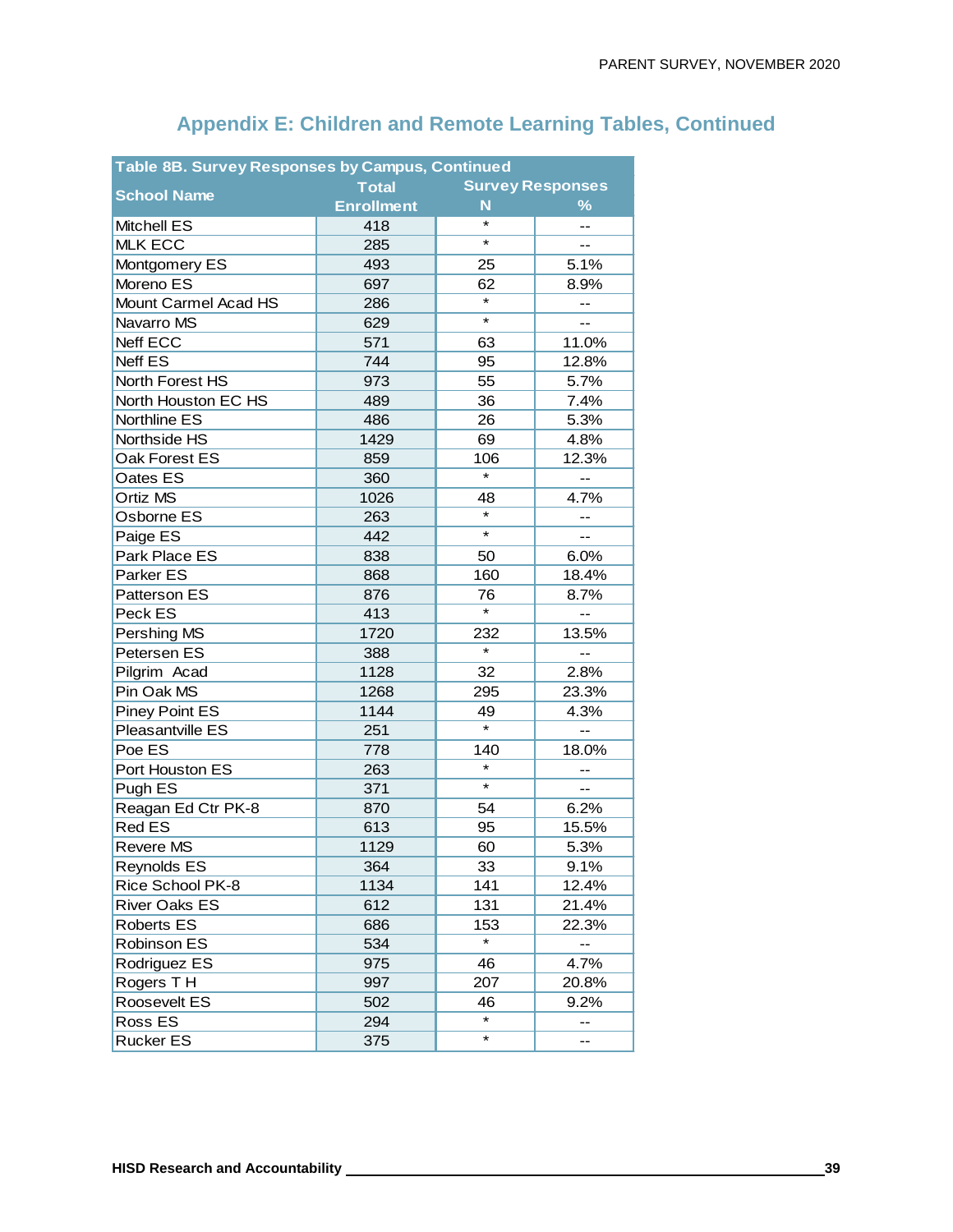| <b>Table 8B. Survey Responses by Campus, Continued</b> |                   |                   |                         |  |  |  |  |  |  |
|--------------------------------------------------------|-------------------|-------------------|-------------------------|--|--|--|--|--|--|
|                                                        | <b>Total</b>      |                   | <b>Survey Responses</b> |  |  |  |  |  |  |
| <b>School Name</b>                                     | <b>Enrollment</b> | N                 | $\%$                    |  |  |  |  |  |  |
| Sanchez ES                                             | 541               | $\star$           | --                      |  |  |  |  |  |  |
| Scarborough ES                                         | 598               | 33                | 5.5%                    |  |  |  |  |  |  |
| Scarborough HS                                         | 733               | 42                | 5.7%                    |  |  |  |  |  |  |
| School at St. George ES                                | 755               | 97                | 12.8%                   |  |  |  |  |  |  |
| Scroggins ES                                           | 399               | 29                | 7.3%                    |  |  |  |  |  |  |
| <b>Secondary DAEP</b>                                  | $\overline{7}$    | $\star$           | --                      |  |  |  |  |  |  |
| Seguin ES                                              | 440               | $\star$           |                         |  |  |  |  |  |  |
| Shadowbriar ES                                         | 490               | 43                | 8.8%                    |  |  |  |  |  |  |
| Shadydale ES                                           | 777               | 40                | 5.1%                    |  |  |  |  |  |  |
| Sharpstown HS                                          | 1738              | 88                | 5.1%                    |  |  |  |  |  |  |
| Sharpstown Intl                                        | 1265              | 140               | 11.1%                   |  |  |  |  |  |  |
| Shearn ES                                              | 479               | $\star$           |                         |  |  |  |  |  |  |
| Sherman ES                                             | 557               | 43                | 7.7%                    |  |  |  |  |  |  |
| <b>Sinclair ES</b>                                     | 585               | 97                | 16.6%                   |  |  |  |  |  |  |
| Smith ES                                               | 790               | 30                | 3.8%                    |  |  |  |  |  |  |
| South EC HS                                            | 423               | 51                | 12.1%                   |  |  |  |  |  |  |
| Southmayd ES                                           | 457               | 43                | 9.4%                    |  |  |  |  |  |  |
| <b>Sterling HS</b>                                     | 1647              | 91                | 5.5%                    |  |  |  |  |  |  |
| <b>Stevens ES</b>                                      | 539               | 36                | 6.7%                    |  |  |  |  |  |  |
| Stevenson MS                                           | 1398              | 107               | 7.7%                    |  |  |  |  |  |  |
| Sugar Grove MS                                         | 696               | 26                | 3.7%                    |  |  |  |  |  |  |
| <b>Sutton ES</b>                                       | 1031              | 43                | 4.2%                    |  |  |  |  |  |  |
| Tanglewood MS                                          | 893               | 132               | 14.8%                   |  |  |  |  |  |  |
| <b>TCAH</b>                                            | 7879              | 34                | 0.4%                    |  |  |  |  |  |  |
| Thomas MS                                              | 603               | $\star$           | --                      |  |  |  |  |  |  |
| Thompson ES                                            | 400               | $\star$           | --                      |  |  |  |  |  |  |
| Tijerina ES                                            | 310               | $\star$           | --                      |  |  |  |  |  |  |
| <b>Tinsley ES</b>                                      | 588               | $\star$           | --                      |  |  |  |  |  |  |
| <b>Travis ES</b>                                       | 694               | 149               | 21.5%                   |  |  |  |  |  |  |
| <b>Twain ES</b>                                        | 858               | 165               | 19.2%                   |  |  |  |  |  |  |
| Valley West ES                                         | 750               | 51                | 6.8%                    |  |  |  |  |  |  |
| <b>Wainwright ES</b>                                   | 403               | $\overline{\ast}$ |                         |  |  |  |  |  |  |
| <b>Walnut Bend ES</b>                                  | 658               | 58                | 8.8%                    |  |  |  |  |  |  |
| <b>Waltrip HS</b>                                      | 1853              | 129               | 7.0%                    |  |  |  |  |  |  |
| Washington HS                                          | 761               | 33                | 4.3%                    |  |  |  |  |  |  |
| Welch MS                                               | 675               |                   | --                      |  |  |  |  |  |  |
| Wesley ES                                              | 271               | $\star$           |                         |  |  |  |  |  |  |
| West Briar MS                                          | 1133              | 134               | 11.8%                   |  |  |  |  |  |  |
| <b>West University ES</b>                              | 1143              | 154               | 13.5%                   |  |  |  |  |  |  |
| Westbury HS                                            | 2406              | 169               | 7.0%                    |  |  |  |  |  |  |
| Westside HS                                            | 2881              | 330               | 11.5%                   |  |  |  |  |  |  |
| Wharton K-8                                            | 608               | 171               | 28.1%                   |  |  |  |  |  |  |
| <b>Wheatley HS</b>                                     | 782               | 45                | 5.8%                    |  |  |  |  |  |  |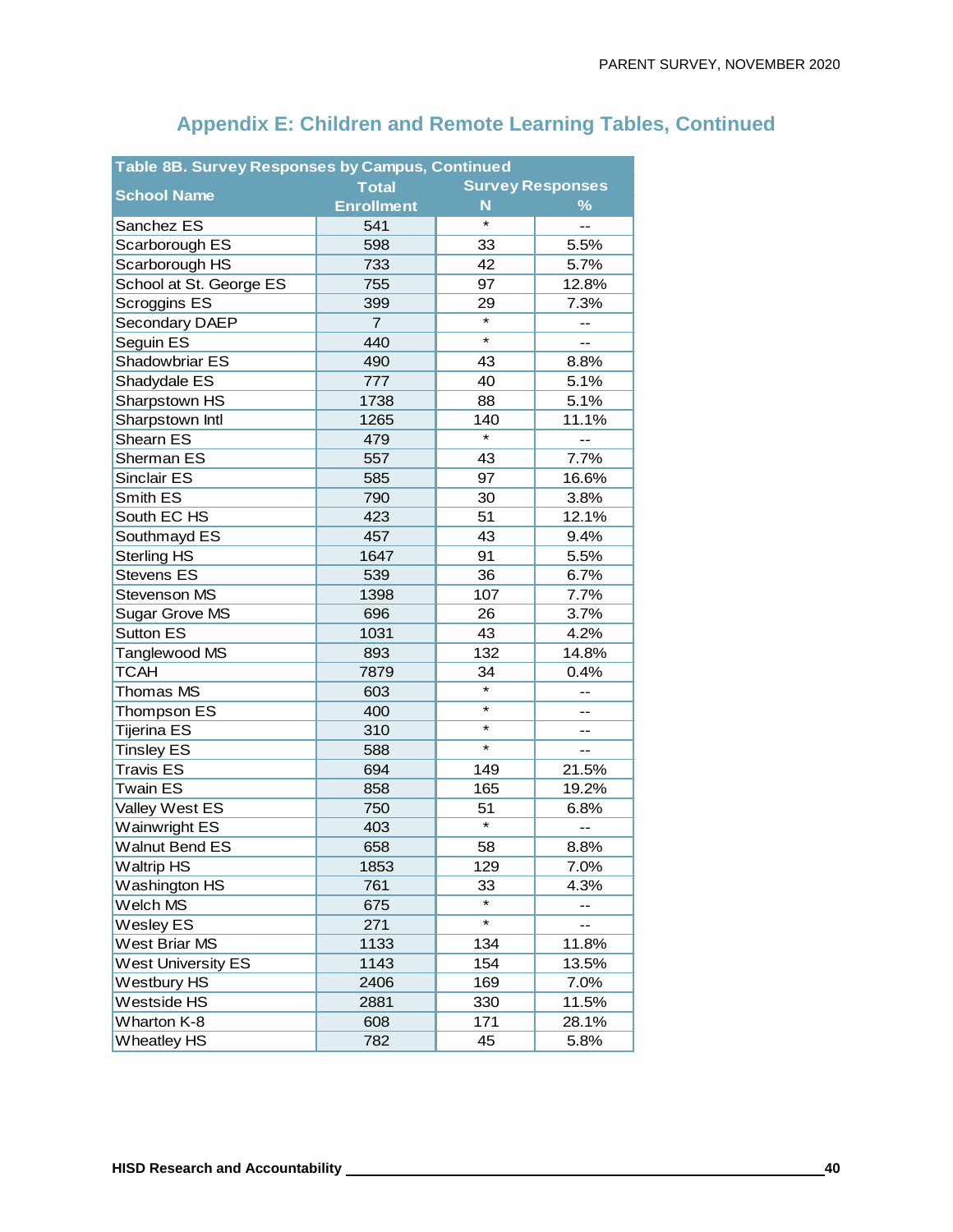| <b>Table 8B. Survey Responses by Campus, Continued</b> |                   |                         |         |  |  |  |  |  |  |
|--------------------------------------------------------|-------------------|-------------------------|---------|--|--|--|--|--|--|
| <b>School Name</b>                                     | <b>Total</b>      | <b>Survey Responses</b> |         |  |  |  |  |  |  |
|                                                        | <b>Enrollment</b> | N                       | ℅       |  |  |  |  |  |  |
| <b>Whidby ES</b>                                       | 437               | $\star$                 | --      |  |  |  |  |  |  |
| White E ES                                             | 708               | 40                      | 5.6%    |  |  |  |  |  |  |
| White MES                                              | 640               | 51                      | $8.0\%$ |  |  |  |  |  |  |
| Whittier ES                                            | 412               | 26                      | 6.3%    |  |  |  |  |  |  |
| Williams MS                                            | 494               | $\star$                 |         |  |  |  |  |  |  |
| Wilson Montessori                                      | 589               | 114                     | 19.4%   |  |  |  |  |  |  |
| Windsor Village ES                                     | 685               | 36                      | 5.3%    |  |  |  |  |  |  |
| Wisdom HS                                              | 1879              | 69                      | 3.7%    |  |  |  |  |  |  |
| Woodson                                                | 645               | 48                      | 7.4%    |  |  |  |  |  |  |
| <b>Worthing HS</b>                                     | 852               | 48                      | 5.6%    |  |  |  |  |  |  |
| Yates HS                                               | 833               | 53                      | 6.4%    |  |  |  |  |  |  |
| Young ES                                               | 362               | $\star$                 |         |  |  |  |  |  |  |
| <b>Young Learners</b>                                  | 501               | $\star$                 |         |  |  |  |  |  |  |
| <b>Young Scholars</b>                                  | 103               | $\star$                 | --      |  |  |  |  |  |  |
| <b>YWCPA</b>                                           | 540               | 63                      | 11.7%   |  |  |  |  |  |  |

Source: SurveyMonkey, Fall 2020 HISD Remote Learning Parent Survey data file, 11/18/2020

Notes: \* indicates campuses had less than 25 respondents. Campuses with less than 25 respondents are excluded from subsequent campus-level tables. Does not include responses where no campus was indicated. Percentages may not total 100 due to rounding.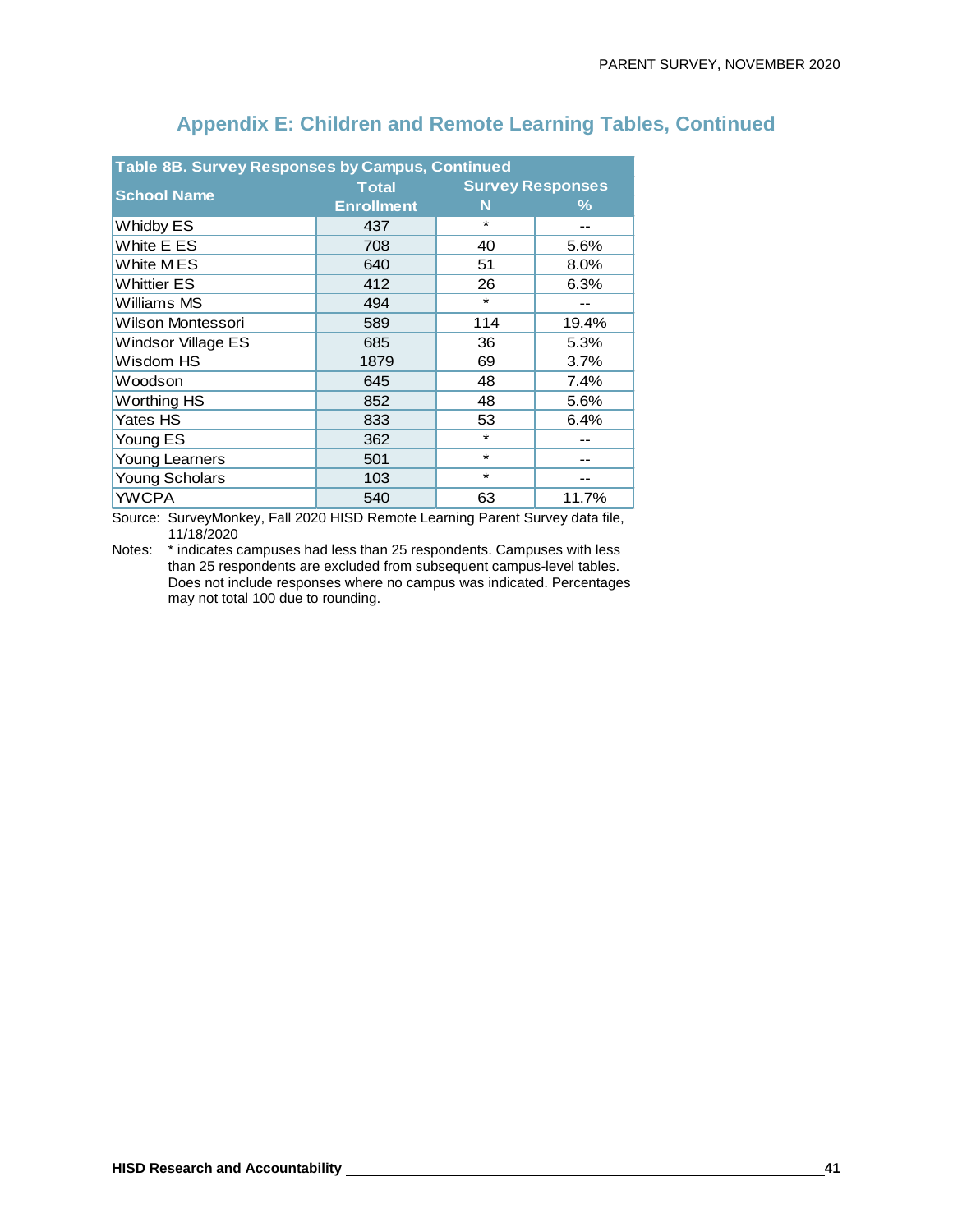| Table 9. Primary Device by School Office of Students by Grade Level |                |                          |                |               |                |                   |                |                            |                |               |                 |
|---------------------------------------------------------------------|----------------|--------------------------|----------------|---------------|----------------|-------------------|----------------|----------------------------|----------------|---------------|-----------------|
|                                                                     |                | <b>Desktop or Laptop</b> |                | <b>Tablet</b> |                | <b>Smartphone</b> |                | <b>No Device Available</b> |                | Other         | <b>Total</b>    |
|                                                                     | N              | %                        | N.             | $\frac{9}{6}$ | N              | $\frac{9}{6}$     | N              | %                          | N              | $\frac{9}{6}$ | N.              |
| Achieve 180                                                         | 730            | 81.7%                    | 132            | 14.8%         | 28             | 3.1%              | $\overline{2}$ | 0.2%                       | $\mathbf{1}$   | 0.1%          | 893             |
| Grades PK-2                                                         | 61             | 39.4%                    | 90             | 58.1%         | $\overline{4}$ | 2.6%              | 0              | 0.0%                       | $\overline{0}$ | 0.0%          | 155             |
| Grades 3-5                                                          | 120            | 86.3%                    | 13             | 9.4%          | 5              | 3.6%              | 1              | 0.7%                       | $\Omega$       | 0.0%          | 139             |
| Grades 6-8                                                          | 244            | 92.1%                    | 12             | 4.5%          | 9              | 3.4%              | $\overline{0}$ | 0.0%                       | 0              | 0.0%          | 265             |
| Grades 9-12                                                         | 303            | 91.8%                    | 16             | 4.8%          | 10             | 3.0%              | 0              | 0.0%                       | $\mathbf{1}$   | 0.3%          | 330             |
| No Grade Level Reported                                             | $\overline{2}$ | 50.0%                    | $\mathbf{1}$   | 25.0%         | $\mathbf{0}$   | 0.0%              | $\mathbf{1}$   | 25.0%                      | 0              | 0.0%          | 4               |
| East Area                                                           | 1,439          | 76.1%                    | 393            | 20.8%         | 46             | 2.4%              | $\overline{7}$ | 0.4%                       | 5              | 0.3%          | 1,890           |
| Grades PK-2                                                         | 195            | 37.9%                    | 304            | 59.1%         | 10             | 1.9%              | $\overline{2}$ | 0.4%                       | 3              | 0.6%          | 514             |
| Grades 3-5                                                          | 373            | 82.2%                    | 61             | 13.4%         | 16             | 3.5%              | 3              | 0.7%                       | $\mathbf{1}$   | 0.2%          | 454             |
| Grades 6-8                                                          | 290            | 90.6%                    | 15             | 4.7%          | 13             | 4.1%              | $\mathbf{1}$   | 0.3%                       | $\mathbf{1}$   | 0.3%          | 320             |
| Grades 9-12                                                         | 580            | 96.7%                    | 13             | 2.2%          | $\overline{7}$ | 1.2%              | 0              | 0.0%                       | $\overline{0}$ | 0.0%          | 600             |
| No Grade Level Reported                                             | $\mathbf{1}$   | 50.0%                    | $\mathbf 0$    | 0.0%          | $\Omega$       | 0.0%              | $\mathbf{1}$   | 50.0%                      | $\Omega$       | 0.0%          | $\overline{2}$  |
| North Area                                                          | 1,160          | 66.5%                    | 514            | 29.5%         | 52             | 3.0%              | 10             | 0.6%                       | 9              | 0.5%          | 1,745           |
| Grades PK-2                                                         | 214            | 34.1%                    | 382            | 60.9%         | 19             | 3.0%              | 6              | 1.0%                       | 6              | 1.0%          | 627             |
| Grades 3-5                                                          | 436            | 79.7%                    | 94             | 17.2%         | 14             | 2.6%              | $\mathbf{1}$   | 0.2%                       | $\overline{2}$ | 0.4%          | 547             |
| Grades 6-8                                                          | 182            | 77.4%                    | 34             | 14.5%         | 17             | 7.2%              | $\mathbf{1}$   | 0.4%                       | 1              | 0.4%          | 235             |
| Grades 9-12                                                         | 326            | 98.2%                    | 3              | 0.9%          | $\overline{2}$ | 0.6%              | $\mathbf{1}$   | 0.3%                       | $\Omega$       | 0.0%          | 332             |
| No Grade Level Reported                                             | $\overline{2}$ | 50.0%                    | 1              | 25.0%         | $\mathbf{O}$   | 0.0%              | 1              | 25.0%                      | $\overline{0}$ | 0.0%          | 4               |
| Northwest Area                                                      | 4.424          | 84.3%                    | 764            | 14.5%         | 40             | 0.8%              | 5              | 0.1%                       | 18             | 0.3%          | 5,251           |
| Grades PK-2                                                         | 694            | 58.7%                    | 474            | 40.1%         | $\overline{7}$ | 0.6%              | 3              | 0.3%                       | 4              | 0.3%          | 1.182           |
| Grades 3-5                                                          | 801            | 82.7%                    | 158            | 16.3%         | $\overline{4}$ | 0.4%              | $\mathbf{1}$   | 0.1%                       | $\overline{4}$ | 0.4%          | 968             |
| Grades 6-8                                                          | 1,334          | 91.4%                    | 100            | 6.9%          | 17             | 1.2%              | $\mathbf{1}$   | 0.1%                       | $\overline{7}$ | 0.5%          | 1,459           |
| Grades 9-12                                                         | 1,586          | 97.2%                    | 31             | 1.9%          | 12             | 0.7%              | $\overline{0}$ | 0.0%                       | 3              | 0.2%          | 1,632           |
| No Grade Level Reported                                             | 9              | 90.0%                    | $\mathbf{1}$   | 10.0%         | $\mathbf{0}$   | 0.0%              | 0              | 0.0%                       | 0              | 0.0%          | 10 <sup>1</sup> |
| South Area                                                          | 1,600          | 76.8%                    | 391            | 18.8%         | 77             | 3.7%              | 10             | 0.5%                       | 5              | 0.2%          | 2,083           |
| Grades PK-2                                                         | 312            | 47.1%                    | 304            | 45.9%         | 41             | 6.2%              | $\overline{4}$ | 0.6%                       | $\overline{2}$ | 0.3%          | 663             |
| Grades 3-5                                                          | 421            | 83.0%                    | 64             | 12.6%         | 17             | 3.4%              | 3              | 0.6%                       | $\overline{2}$ | 0.4%          | 507             |
| Grades 6-8                                                          | 298            | 92.8%                    | 10             | 3.1%          | 12             | 3.7%              | 1              | 0.3%                       | $\Omega$       | 0.0%          | 321             |
| Grades 9-12                                                         | 565            | 96.3%                    | 12             | 2.0%          | $\overline{7}$ | 1.2%              | $\overline{2}$ | 0.3%                       | 1              | 0.2%          | 587             |
| No Grade Level Reported                                             | 4              | 80.0%                    | 1              | 20.0%         | $\mathbf{O}$   | 0.0%              | $\overline{O}$ | 0.0%                       | $\overline{0}$ | 0.0%          | 5               |
| <b>West Area</b>                                                    | 3,422          | 77.9%                    | 854            | 19.4%         | 80             | 1.8%              | 14             | 0.3%                       | 22             | 0.5%          | 4,392           |
| Grades PK-2                                                         | 794            | 55.1%                    | 601            | 41.7%         | 32             | 2.2%              | $\overline{7}$ | 0.5%                       | $\overline{7}$ | 0.5%          | 1,441           |
| Grades 3-5                                                          | 1,011          | 82.5%                    | 180            | 14.7%         | 22             | 1.8%              | 5              | 0.4%                       | 8              | 0.7%          | 1,226           |
| Grades 6-8                                                          | 752            | 90.7%                    | 55             | 6.6%          | 13             | 1.6%              | $\overline{2}$ | 0.2%                       | $\overline{7}$ | 0.8%          | 829             |
| Grades 9-12                                                         | 861            | 96.6%                    | 17             | 1.9%          | 13             | 1.5%              | $\overline{O}$ | 0.0%                       | $\overline{0}$ | 0.0%          | 891             |
| No Grade Level Reported                                             | 4              | 80.0%                    | 1              | 20.0%         | $\mathbf{O}$   | 0.0%              | 0              | 0.0%                       | $\mathbf{O}$   | 0.0%          | 5               |
| <b>Total With School Office</b>                                     | 12,775         | 78.6%                    | 3,048          | 18.8%         | 323            | 2.0%              | 48             | 0.3%                       | 60             | 0.4%          | 16,254          |
| No School Office Reported                                           | 345            | 70.8%                    | 98             | 20.1%         | 28             | 5.7%              | $\overline{4}$ | 0.8%                       | 12             | 2.5%          | 487             |
| Grades PK-2                                                         | 44             | 36.1%                    | 63             | 51.6%         | 11             | 9.0%              | $\mathbf{O}$   | 0.0%                       | $\overline{4}$ | 3.3%          | 122             |
| Grades 3-5                                                          | 75             | 71.4%                    | 18             | 17.1%         | 8              | 7.6%              | $\mathbf{1}$   | 1.0%                       | 3              | 2.9%          | 105             |
| Grades 6-8                                                          | 86             | 82.7%                    | 11             | 10.6%         | $\overline{4}$ | 3.8%              | $\mathbf{1}$   | 1.0%                       | $\overline{2}$ | 1.9%          | 104             |
| Grades 9-12                                                         | 133            | 89.9%                    | $\overline{5}$ | 3.4%          | 5              | 3.4%              | $\overline{2}$ | 1.4%                       | 3              | 2.0%          | 148             |
| No Grade Level Reported                                             | $\overline{7}$ | 87.5%                    | 1              | 12.5%         | $\mathbf 0$    | 0.0%              | $\mathbf{O}$   | 0.0%                       | $\overline{0}$ | 0.0%          | 8               |
| <b>Total</b>                                                        | 13,120         | 78.4%                    | 3.146          | 18.8%         | 351            | 2.1%              | 52             | 0.3%                       | 72             | 0.4%          | 16,741          |

Source: SurveyMonkey, Fall 2020 HISD Remote Learning Parent Survey data file, 11/18/2020 Note: Percentages may not total 100 due to rounding.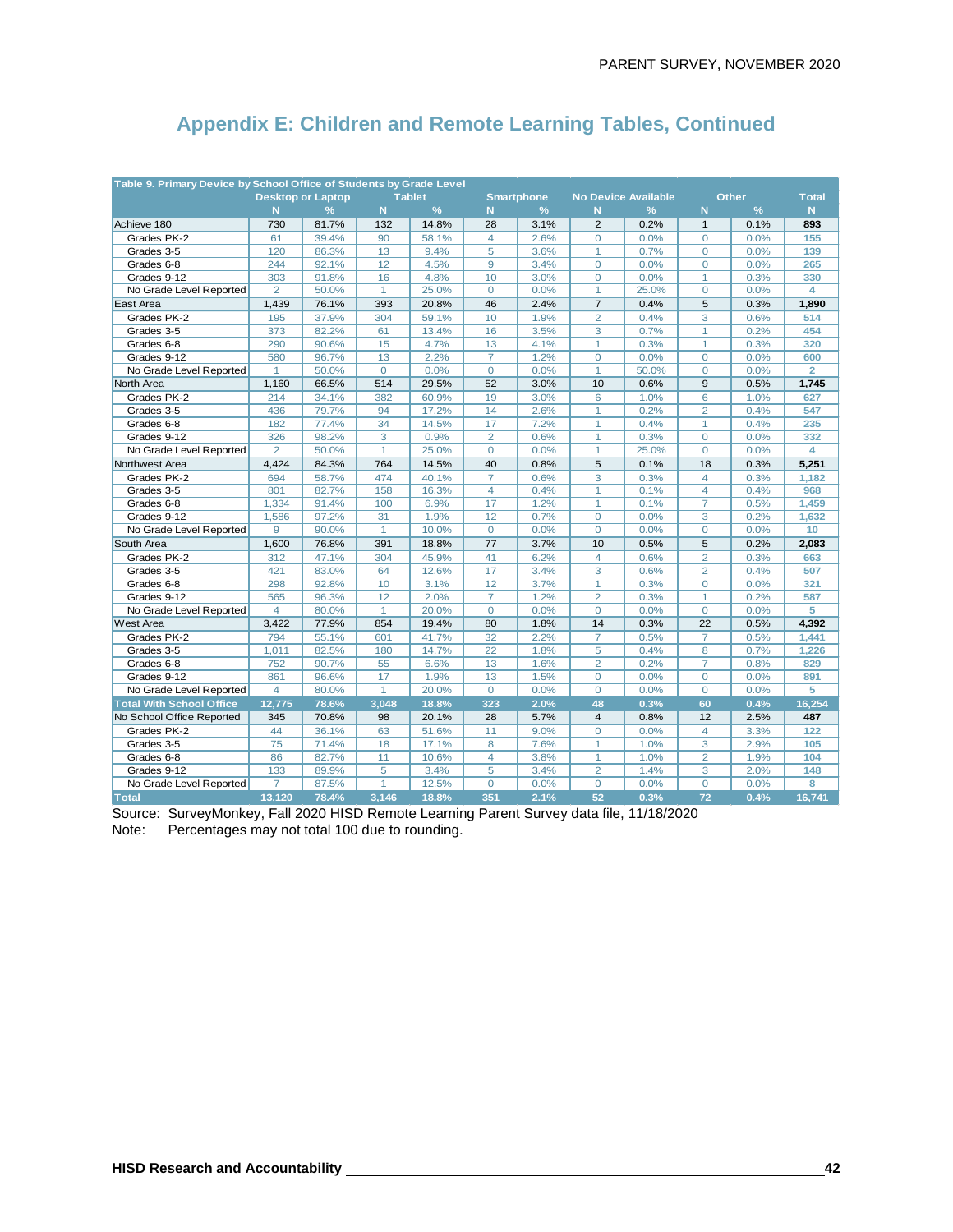| <b>Table 10. Students and Remote Learning</b> |       |                    |          |               |       |               |          |               |                       |               |                         |               |
|-----------------------------------------------|-------|--------------------|----------|---------------|-------|---------------|----------|---------------|-----------------------|---------------|-------------------------|---------------|
|                                               |       | <b>Grades PK-2</b> |          | Grades 3-5    |       | Grades 6-8    |          | Grades 9-12   | <b>No Grade Level</b> |               | <b>All Grade Levels</b> |               |
|                                               | N     | $\frac{9}{6}$      | <b>N</b> | $\frac{9}{6}$ | N.    | $\frac{9}{6}$ | <b>N</b> | $\frac{9}{6}$ | N                     | $\frac{9}{6}$ | N                       | $\frac{9}{6}$ |
| <b>Engaged in Remote Learning</b>             |       |                    |          |               |       |               |          |               |                       |               |                         |               |
| Virtual classes with teachers                 | 4,436 | 94.0%              | 3,768    | 95.2%         | 3,326 | 93.8%         | 4,201    | 92.6%         | 30                    | 1.5%          | 15,761                  | 83.7%         |
| Virtual individual meetings with teachers     | 1,722 | 36.5%              | 1,246    | 31.5%         | 959   | 27.1%         | 1,289    | 28.4%         | 5                     | 0.2%          | 5,221                   | 27.7%         |
| Submitting assignments online                 | 2,716 | 57.5%              | 2,696    | 68.1%         | 2,432 | 68.6%         | 3,032    | 66.8%         | 17                    | 0.8%          | 10,893                  | 57.9%         |
| The HUB                                       | 2,886 | 61.1%              | 2,790    | 70.5%         | 2,473 | 69.8%         | 3,097    | 68.3%         | 17                    | 0.8%          | 11,263                  | 59.8%         |
| Phone call with a teacher                     | 401   | 8.5%               | 369      | 9.3%          | 282   | 8.0%          | 410      | 9.0%          | 3                     | 0.1%          | 1,465                   | 7.8%          |
| Does not engage in remote learning            | 107   | 2.3%               | 45       | 1.1%          | 47    | 1.3%          | 55       | 1.2%          | 5                     | 0.2%          | 259                     | 1.4%          |
| Not sure                                      | 64    | 1.4%               | 56       | 1.4%          | 72    | 2.0%          | 129      | 2.8%          | $\overline{2}$        | 0.1%          | 323                     | 1.7%          |
| <b>Used Platforms</b>                         |       |                    |          |               |       |               |          |               |                       |               |                         |               |
| Teams                                         | 4,051 | 85.8%              | 3,509    | 88.7%         | 3,120 | 88.0%         | 3,697    | 81.5%         | 28                    | 1.4%          | 14,405                  | 76.5%         |
| The HUB                                       | 3,352 | 71.0%              | 3,290    | 83.2%         | 2,993 | 84.5%         | 3,657    | 80.6%         | 21                    | 1.0%          | 13,313                  | 70.7%         |
| Clever                                        | 3,407 | 72.2%              | 2,950    | 74.6%         | 1,423 | 40.2%         | 1,078    | 23.8%         | 18                    | 0.9%          | 8,876                   | 47.2%         |
| Imagine Learning                              | 3,238 | 68.6%              | 2,699    | 68.2%         | 1,106 | 31.2%         | 495      | 10.9%         | 13                    | 0.6%          | 7,551                   | 40.1%         |
| Class Dojo                                    | 1,978 | 41.9%              | 1,550    | 39.2%         | 234   | 6.6%          | 123      | 2.7%          | 10                    | 0.5%          | 3,895                   | 20.7%         |
| <b>HISD TV</b>                                | 23    | 0.5%               | 30       | 0.8%          | 25    | 0.7%          | 30       | 0.7%          | 0                     | 0.0%          | 108                     | 0.6%          |
| Telephone                                     | 284   | 6.0%               | 254      | 6.4%          | 157   | 4.4%          | 283      | 6.2%          | 3                     | 0.1%          | 981                     | 5.2%          |
| Email                                         | 856   | 18.1%              | 932      | 23.6%         | 1,316 | 37.1%         | 1,773    | 39.1%         | 13                    | 0.6%          | 4,890                   | 26.0%         |
| Other                                         | 231   | 4.9%               | 167      | 4.2%          | 185   | 5.2%          | 234      | 5.2%          | 2                     | 0.1%          | 819                     | 4.4%          |
| Not sure                                      | 50    | 1.1%               | 56       | 1.4%          | 187   | 5.3%          | 396      | 8.7%          | $\overline{4}$        | 0.2%          | 693                     | 3.7%          |
| <b>Amount of Schoolwork Assigned</b>          |       |                    |          |               |       |               |          |               |                       |               |                         |               |
| Just the right amount                         | 3,606 | 77.0%              | 2,968    | 75.6%         | 2,412 | 68.7%         | 2,892    | 64.2%         | 29                    | 72.5%         | 11,907                  | 71.5%         |
| Too much                                      | 673   | 14.4%              | 618      | 15.7%         | 837   | 23.8%         | 1,413    | 31.4%         | $\overline{7}$        | 17.5%         | 3,548                   | 21.3%         |
| Not enough                                    | 334   | 7.1%               | 318      | 8.1%          | 251   | 7.1%          | 180      | 4.0%          | 2                     | 5.0%          | 1,085                   | 6.5%          |
| No assignments given                          | 68    | 1.5%               | 24       | 0.6%          | 11    | 0.3%          | 17       | 0.4%          | $\overline{2}$        | 5.0%          | 122                     | 0.7%          |
| <b>Supported by School Staff</b>              |       |                    |          |               |       |               |          |               |                       |               |                         |               |
| Very supported                                | 2,516 | 53.7%              | 2,083    | 52.9%         | 1,440 | 41.0%         | 1,933    | 43.0%         | 20                    | 50.0%         | 7,992                   | 48.0%         |
| Somewhat supported                            | 1,649 | 35.2%              | 1,433    | 36.4%         | 1,499 | 42.7%         | 1,960    | 43.6%         | 12                    | 30.0%         | 6,553                   | 39.3%         |
| Somewhat not supported                        | 329   | 7.0%               | 306      | 7.8%          | 396   | 11.3%         | 427      | 9.5%          | 3                     | 7.5%          | 1,461                   | 8.8%          |
| Not supported                                 | 189   | 4.0%               | 112      | 2.8%          | 173   | 4.9%          | 177      | 3.9%          | 5                     | 12.5%         | 656                     | 3.9%          |
| <b>Worked with Peers</b>                      |       |                    |          |               |       |               |          |               |                       |               |                         |               |
| Daily                                         | 1,334 | 28.5%              | 1,070    | 27.2%         | 747   | 21.2%         | 1,060    | 23.5%         | 9                     | 23.1%         | 4,220                   | 25.3%         |
| Weekly                                        | 299   | 6.4%               | 317      | 8.1%          | 428   | 12.2%         | 680      | 15.1%         | $\mathbf{1}$          | 2.6%          | 1,725                   | 10.3%         |
| Sometimes, less than weekly                   | 345   | 7.4%               | 401      | 10.2%         | 610   | 17.3%         | 833      | 18.5%         | 4                     | 10.3%         | 2,193                   | 13.1%         |
| Rarely, not an option                         | 1,780 | 38.0%              | 1,191    | 30.3%         | 711   | 20.2%         | 569      | 12.6%         | $\overline{7}$        | 17.9%         | 4,258                   | 25.5%         |
| Rarely, child choice                          | 110   | 2.3%               | 123      | 3.1%          | 177   | 5.0%          | 243      | 5.4%          | 5                     | 12.8%         | 658                     | 3.9%          |
| Not sure                                      | 813   | 17.4%              | 830      | 21.1%         | 847   | 24.1%         | 1,125    | 24.9%         | 13                    | 33.3%         | 3,628                   | 21.7%         |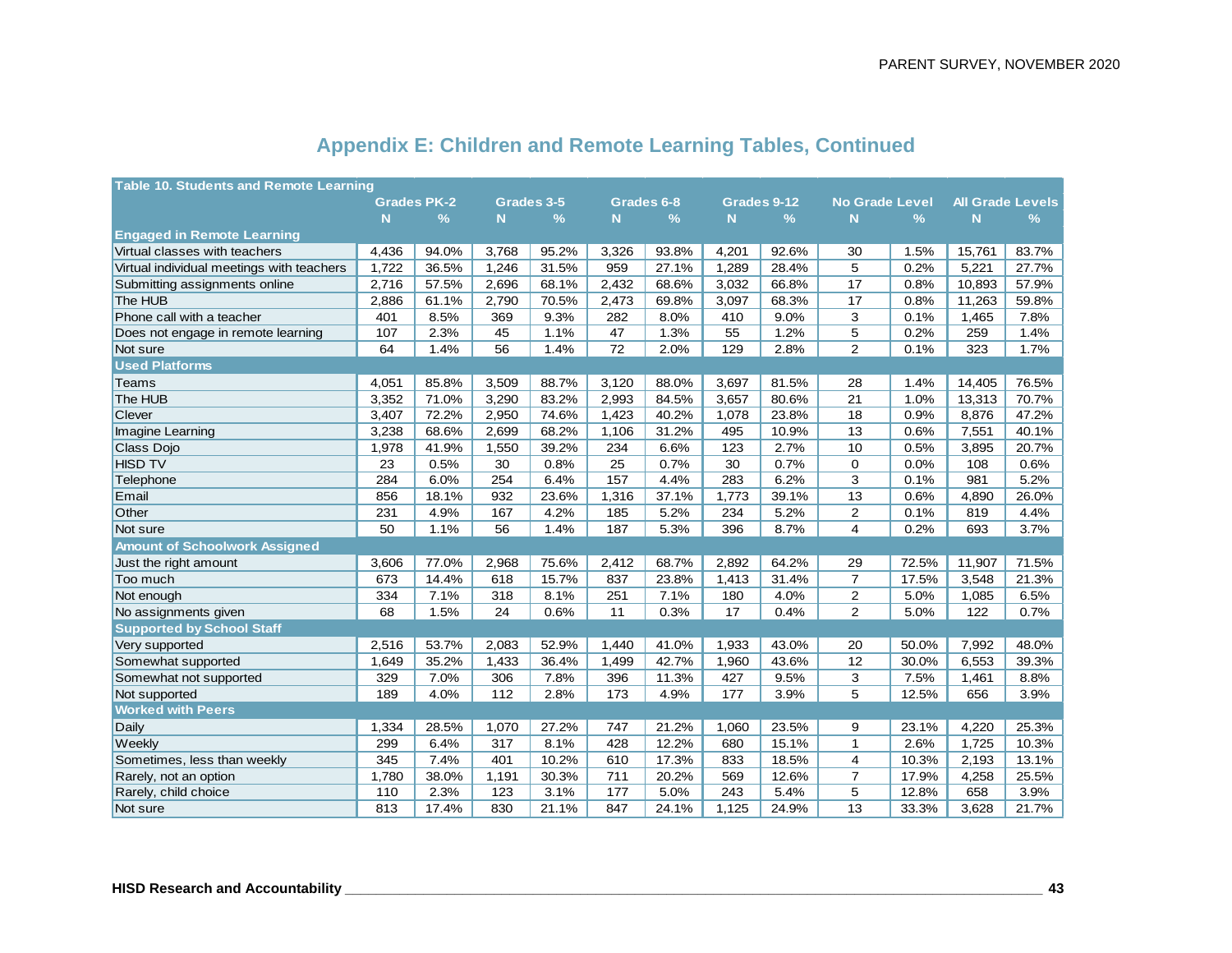| <b>Table 10. Students and Remote Learning, Continued</b> |                    |               |       |               |       |            |       |               |                       |               |                         |       |
|----------------------------------------------------------|--------------------|---------------|-------|---------------|-------|------------|-------|---------------|-----------------------|---------------|-------------------------|-------|
|                                                          | <b>Grades PK-2</b> |               |       | Grades 3-5    |       | Grades 6-8 |       | Grades 9-12   | <b>No Grade Level</b> |               | <b>All Grade Levels</b> |       |
|                                                          | N                  | $\frac{9}{6}$ | N     | $\frac{9}{6}$ | N     | %          | N     | $\mathcal{A}$ | N                     | $\frac{9}{6}$ | N                       | $\%$  |
| <b>Confidence in Progress Made</b>                       |                    |               |       |               |       |            |       |               |                       |               |                         |       |
| Very confident                                           | .629               | 34.7%         | 1,317 | 33.5%         | 1,169 | 33.2%      | 1.776 | 39.4%         | 10                    | 22.7%         | 5,901                   | 35.3% |
| Somewhat confident                                       | 2,002              | 42.7%         | 1.759 | 44.7%         | 1,571 | 44.6%      | 1,860 | 41.3%         | 18                    | 40.9%         | 7,210                   | 43.2% |
| Not confident at all                                     | 910                | 19.4%         | 749   | 19.0%         | 687   | 19.5%      | 696   | 15.4%         | 12                    | 27.3%         | 3,054                   | 18.3% |
| Not sure                                                 | 152                | 3.2%          | 109   | 2.8%          | 98    | 2.8%       | 176   | 3.9%          | 4                     | 9.1%          | 539                     | 3.2%  |
| <b>Communication From Campus</b>                         |                    |               |       |               |       |            |       |               |                       |               |                         |       |
| Just the right amount                                    | 3.696              | 79.1%         | 3.170 | 80.5%         | 2.763 | 78.5%      | 3.757 | 83.2%         | 27                    | 71.1%         | 13.413                  | 80.4% |
| Too much                                                 | 328                | 7.0%          | 220   | 5.6%          | 180   | 5.1%       | 244   | 5.4%          | 4                     | 10.5%         | 976                     | 5.8%  |
| <b>Too little</b>                                        | 650                | 13.9%         | 549   | 13.9%         | 577   | 16.4%      | 512   | 11.3%         | $\overline{7}$        | 18.4%         | 2,295                   | 13.8% |
| <b>Campus Communication Was Helpful</b>                  |                    |               |       |               |       |            |       |               |                       |               |                         |       |
| <b>Usually</b>                                           | 3,005              | 64.1%         | 2,511 | 64.0%         | 2,072 | 59.0%      | 2,881 | 64.0%         | 25                    | 65.8%         | 10,494                  | 63.0% |
| Sometimes                                                | ,401               | 29.9%         | 1,167 | 29.7%         | 1.146 | 32.6%      | 1,341 | 29.8%         | $\overline{7}$        | 18.4%         | 5,062                   | 30.4% |
| Rarely                                                   | 279                | 6.0%          | 248   | 6.3%          | 294   | 8.4%       | 280   | 6.2%          | 6                     | 15.8%         | 1.107                   | 6.6%  |

Source: SurveyMonkey, Fall 2020 HISD Remote Learning Parent Survey data file, 11/18/2020

Note: Percentages may not total 100 due to rounding.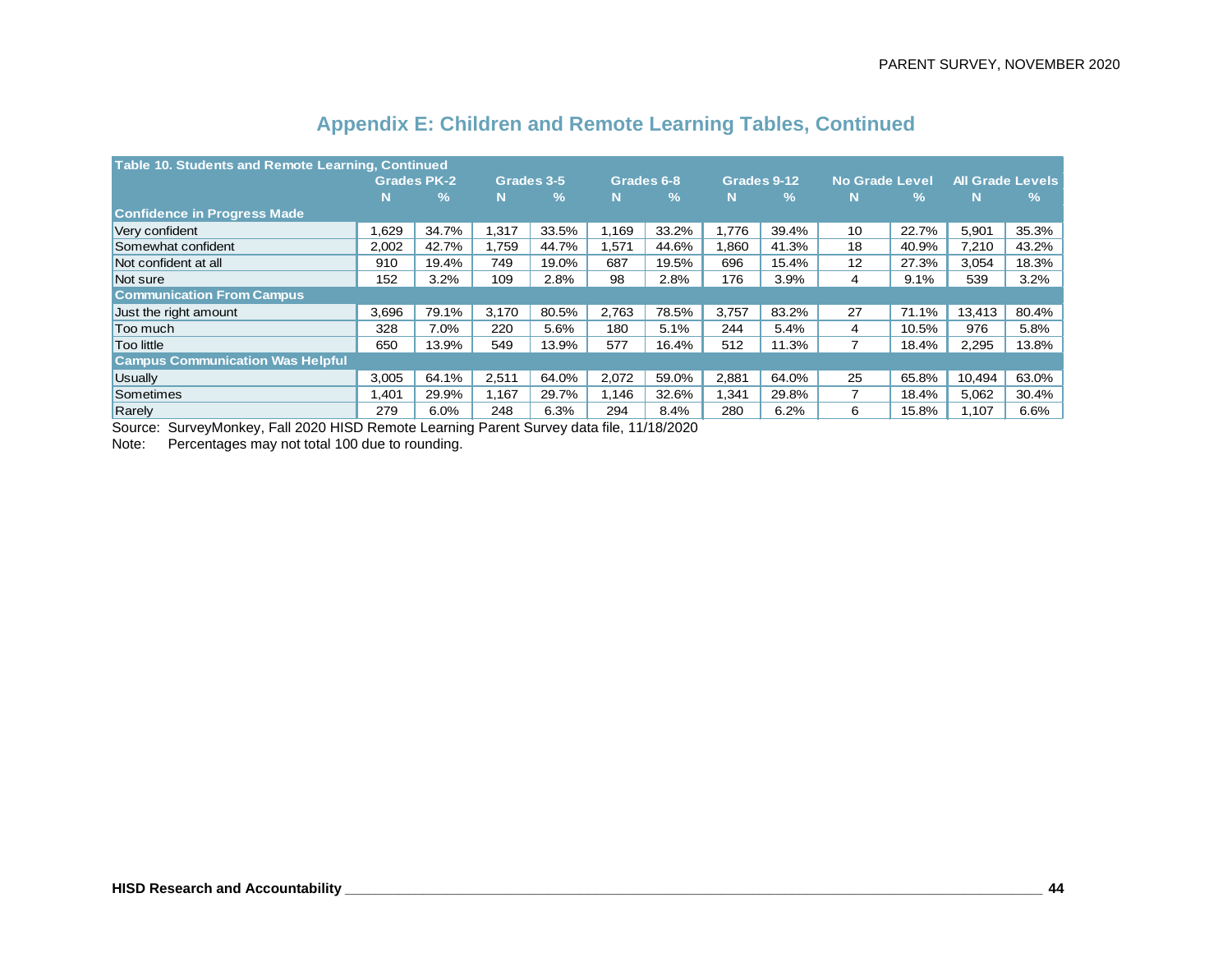| Table 11. Amount of Schoolwork Assigned, by Campus<br><b>Amount of Work Assigned</b> |          |                       |                         |                 |                                               |                            |                          |                                               |  |  |  |  |
|--------------------------------------------------------------------------------------|----------|-----------------------|-------------------------|-----------------|-----------------------------------------------|----------------------------|--------------------------|-----------------------------------------------|--|--|--|--|
|                                                                                      |          | <b>Just the Right</b> |                         |                 |                                               |                            |                          | <b>No Work Has Been</b>                       |  |  |  |  |
| <b>School Name</b>                                                                   |          | <b>Amount</b>         |                         | <b>Too Much</b> | <b>Not Enough</b>                             |                            |                          | <b>Assigned</b>                               |  |  |  |  |
|                                                                                      | N        | $\%$                  | $\overline{\mathsf{N}}$ | $\frac{9}{6}$   | $\mathbf N$                                   | $\frac{9}{6}$              | N                        | $\%$                                          |  |  |  |  |
| Almeda ES                                                                            | 25       | 69.4%                 | 8                       | 22.2%           | 2                                             | 5.6%                       | Ξ.                       |                                               |  |  |  |  |
| Anderson ES                                                                          | 25       | 75.8%                 | $\overline{7}$          | 21.2%           | $\sim$                                        | $\sim$                     | 1                        | 3.0%                                          |  |  |  |  |
| Arabic Immersion                                                                     | 29       | 69.0%                 | 8                       | 19.0%           | 5                                             | 11.9%                      | --                       | $\overline{\phantom{a}}$                      |  |  |  |  |
| Ashford ES                                                                           | 30       | 68.2%                 | 12                      | 27.3%           | $\overline{c}$                                | 4.5%                       | --                       | $-$                                           |  |  |  |  |
| Askew ES                                                                             | 93       | 76.2%                 | 20                      | 16.4%           | 7                                             | 5.7%                       | $\overline{\phantom{a}}$ | $\overline{\phantom{a}}$                      |  |  |  |  |
| <b>Attucks MS</b>                                                                    | 23       | 88.5%                 | $\mathbf{1}$            | 3.8%            | 1                                             | 3.8%                       | --                       | $\overline{a}$                                |  |  |  |  |
| <b>Austin HS</b>                                                                     | 57       | 62.0%                 | 30                      | 32.6%           | $\overline{4}$                                | 4.3%                       | 1                        | 1.1%                                          |  |  |  |  |
| <b>Barrick ES</b>                                                                    | 40       | 87.0%                 | $\overline{4}$          | 8.7%            | 1                                             | 2.2%                       | --                       | $\overline{\phantom{a}}$                      |  |  |  |  |
| <b>Baylor College MS</b>                                                             | 36       | 52.2%                 | 31                      | 44.9%           | $\mathbf 2$                                   | 2.9%                       | $-$                      | $\overline{\phantom{a}}$                      |  |  |  |  |
| <b>BCM Biotech Acad at Rusk</b>                                                      | 37       | 69.8%                 | 14                      | 26.4%           | $\overline{c}$                                | 3.8%                       |                          |                                               |  |  |  |  |
| <b>Bell ES</b>                                                                       | 31       | 60.8%                 | 9                       | 17.6%           | $\overline{7}$                                | 13.7%                      | 1                        | 2.0%                                          |  |  |  |  |
| <b>Bellaire HS</b>                                                                   | 255      | 68.4%                 | 83                      | 22.3%           | 31                                            | 8.3%                       | 1                        | 0.3%                                          |  |  |  |  |
| Berry ES                                                                             | 50       | 83.3%                 | $\overline{7}$          | 11.7%           | $\overline{2}$                                | 3.3%                       | $\mathbf{1}$             | 1.7%                                          |  |  |  |  |
| <b>Black MS</b>                                                                      | 119      | 60.1%                 | 68                      | 34.3%           | $\boldsymbol{9}$                              | 4.5%                       | $\overline{c}$           | 1.0%                                          |  |  |  |  |
| <b>Bonham ES</b>                                                                     | 30       | 76.9%                 | 3                       | 7.7%            | 3                                             | 7.7%                       | 3                        | 7.7%                                          |  |  |  |  |
| <b>Bonner ES</b>                                                                     | 19       | 76.0%                 | 5                       | 20.0%           | 1                                             | 4.0%                       | Ξ.                       | $\overline{a}$                                |  |  |  |  |
| <b>Braeburn ES</b>                                                                   | 20       | 80.0%                 | $\overline{3}$          | 12.0%           | $\overline{2}$                                | 8.0%                       | Щ,                       | $-$                                           |  |  |  |  |
| <b>Briargrove ES</b>                                                                 | 118      | 72.0%                 | 18                      | 11.0%           | 28                                            | 17.1%                      | --                       | $\mathord{\hspace{1pt}\text{--}\hspace{1pt}}$ |  |  |  |  |
| <b>Briarmeadow</b>                                                                   | 79       | 76.7%                 | 6                       | 5.8%            | 17                                            | 16.5%                      | $\overline{\phantom{a}}$ | $\mathbb{H}^{\mathbb{Z}}$                     |  |  |  |  |
| <b>Brookline ES</b>                                                                  | 29       | 76.3%                 | $\overline{7}$          | 18.4%           | $\overline{2}$                                | 5.3%                       | --                       | $\overline{\phantom{a}}$                      |  |  |  |  |
| <b>Browning ES</b>                                                                   | 29       | 85.3%                 | 1                       | 2.9%            | $\overline{4}$                                | 11.8%                      | Ξ.                       | $\overline{a}$                                |  |  |  |  |
| <b>Bruce ES</b>                                                                      | 22       | 66.7%                 | 3                       | 9.1%            | 5                                             | 15.2%                      | 3                        | 9.1%                                          |  |  |  |  |
| <b>Burbank ES</b>                                                                    | 52       | 82.5%                 | $\boldsymbol{9}$        | 14.3%           | $\mathbf{1}$                                  | 1.6%                       | 1                        | 1.6%                                          |  |  |  |  |
| <b>Burbank MS</b>                                                                    | 78       | 75.0%                 | 21                      | 20.2%           | $\mathbf 3$                                   | 2.9%                       | Ξ.                       | L.                                            |  |  |  |  |
| <b>Burnet ES</b>                                                                     | 25       | 73.5%                 | 8                       | 23.5%           | $\mathord{\hspace{1pt}\text{--}\hspace{1pt}}$ | $\mathbb{L}^{\frac{1}{2}}$ | 1                        | 2.9%                                          |  |  |  |  |
| <b>Bush ES</b>                                                                       | 108      | 73.5%                 | 20                      | 13.6%           | 19                                            | 12.9%                      | L.                       | $\mathbf{L}$                                  |  |  |  |  |
| Cage ES                                                                              | 30       | 93.8%                 | 2                       | 6.3%            | $\mathbf{L}$                                  | Ξ.                         | Ξ.                       | $\mathbb{L}^{\mathbb{L}}$                     |  |  |  |  |
| Carnegie HS                                                                          | 89       | 54.3%                 | 68                      | 41.5%           | 5                                             | 3.0%                       | $\overline{\phantom{a}}$ | $\mathbf{u}$                                  |  |  |  |  |
| Carrillo ES                                                                          | 34       | 72.3%                 | 10                      | 21.3%           | 1                                             | 2.1%                       | $\overline{2}$           | 4.3%                                          |  |  |  |  |
| Challenge EC HS                                                                      | 34       | 53.1%                 | 26                      | 40.6%           | $\overline{4}$                                | 6.3%                       | L.                       | $\overline{\phantom{a}}$                      |  |  |  |  |
| Chavez HS                                                                            | 100      | 63.7%                 | 53                      | 33.8%           | 3                                             | 1.9%                       | $\overline{\phantom{a}}$ | $\overline{\phantom{a}}$                      |  |  |  |  |
| Chrysalis MS                                                                         | 28       | 75.7%                 | 8                       | 21.6%           | 1                                             | 2.7%                       | --                       | $\mathcal{L}_{\mathcal{L}}$                   |  |  |  |  |
| <b>Clifton MS</b>                                                                    | 25       | 89.3%                 | $\overline{2}$          | 7.1%            | u.                                            | --                         | $-$                      | $-$                                           |  |  |  |  |
| Condit ES                                                                            | 92       | 74.8%                 | 11                      | 8.9%            | 20                                            | 16.3%                      | Ξ.                       | $\mathbf{u}$                                  |  |  |  |  |
| Coop ES                                                                              | 35       | 71.4%                 | 10                      | 20.4%           | 3                                             | 6.1%                       | 1                        | 2.0%                                          |  |  |  |  |
| Cornelius ES                                                                         | 26       | 78.8%                 | 5                       | 15.2%           | $\overline{2}$                                | 6.1%                       | --                       | --                                            |  |  |  |  |
| Crespo ES                                                                            |          |                       | 10                      | 20.4%           | 1                                             |                            | --                       | $\overline{a}$                                |  |  |  |  |
| <b>Crockett ES</b>                                                                   | 38       | 77.6%                 |                         |                 |                                               | 2.0%                       |                          |                                               |  |  |  |  |
|                                                                                      | 41<br>29 | 77.4%<br>74.4%        | 11<br>$\boldsymbol{9}$  | 20.8%           | 1<br>1                                        | 1.9%<br>2.6%               | --<br>$-$                | $\mathcal{L}_{\mathcal{F}}$<br>$\overline{a}$ |  |  |  |  |
| Cunningham ES                                                                        |          |                       |                         | 23.1%           |                                               |                            | $\overline{\phantom{a}}$ | $\mathbf{L}$                                  |  |  |  |  |
| Daily ES<br>Davila ES                                                                | 56       | 75.7%                 | 14                      | 18.9%           | $\overline{3}$                                | 4.1%                       |                          |                                               |  |  |  |  |
|                                                                                      | 25       | 75.8%                 | 4                       | 12.1%           | 3                                             | 9.1%                       | 1                        | 3.0%                                          |  |  |  |  |
| De Chaumes ES                                                                        | 60       | 80.0%                 | 9                       | 12.0%           | 6                                             | 8.0%                       | --                       | $\overline{\phantom{a}}$                      |  |  |  |  |
| Deady MS                                                                             | 25       | 75.8%                 | $\boldsymbol{7}$        | 21.2%           | $\overline{\phantom{a}}$                      | $\overline{\phantom{a}}$   | --                       | $\mathcal{L}_{\mathcal{F}}$                   |  |  |  |  |
| DeAnda ES                                                                            | 26       | 78.8%                 | $\overline{7}$          | 21.2%           | --                                            | $\overline{\phantom{a}}$   | --                       | $\overline{\phantom{a}}$                      |  |  |  |  |
| DeBakey HS                                                                           | 94       | 58.8%                 | 63                      | 39.4%           | 1                                             | 0.6%                       | --                       | $\overline{\phantom{a}}$                      |  |  |  |  |
| DeZavala ES                                                                          | 38       | 79.2%                 | 9                       | 18.8%           | $\mathbf{1}$                                  | 2.1%                       | --                       | $\overline{\phantom{a}}$                      |  |  |  |  |
| Durham ES                                                                            | 49       | 73.1%                 | 10                      | 14.9%           | 5                                             | 7.5%                       | $\overline{\phantom{a}}$ | $\overline{\phantom{a}}$                      |  |  |  |  |
| East EC HS                                                                           | 20       | 55.6%                 | 16                      | 44.4%           | $\overline{\phantom{a}}$                      | --                         | --                       | $- -$                                         |  |  |  |  |
| Eastwood Acad HS                                                                     | 32       | 66.7%                 | 15                      | 31.3%           | --                                            | $\overline{\phantom{a}}$   | 1                        | 2.1%                                          |  |  |  |  |
| Edison MS                                                                            | 20       | 64.5%                 | $10$                    | 32.3%           | 1                                             | 3.2%                       | Ξ.                       | --                                            |  |  |  |  |
| <b>Eliot ES</b>                                                                      | 33       | 89.2%                 | 3                       | 8.1%            | $\mathbf{1}$                                  | 2.7%                       | -−                       | -−                                            |  |  |  |  |
| Elrod ES                                                                             | 36       | 75.0%                 | 9                       | 18.8%           | $\overline{2}$                                | 4.2%                       | 1                        | 2.1%                                          |  |  |  |  |

# **Appendix F: Campus-Level Tables**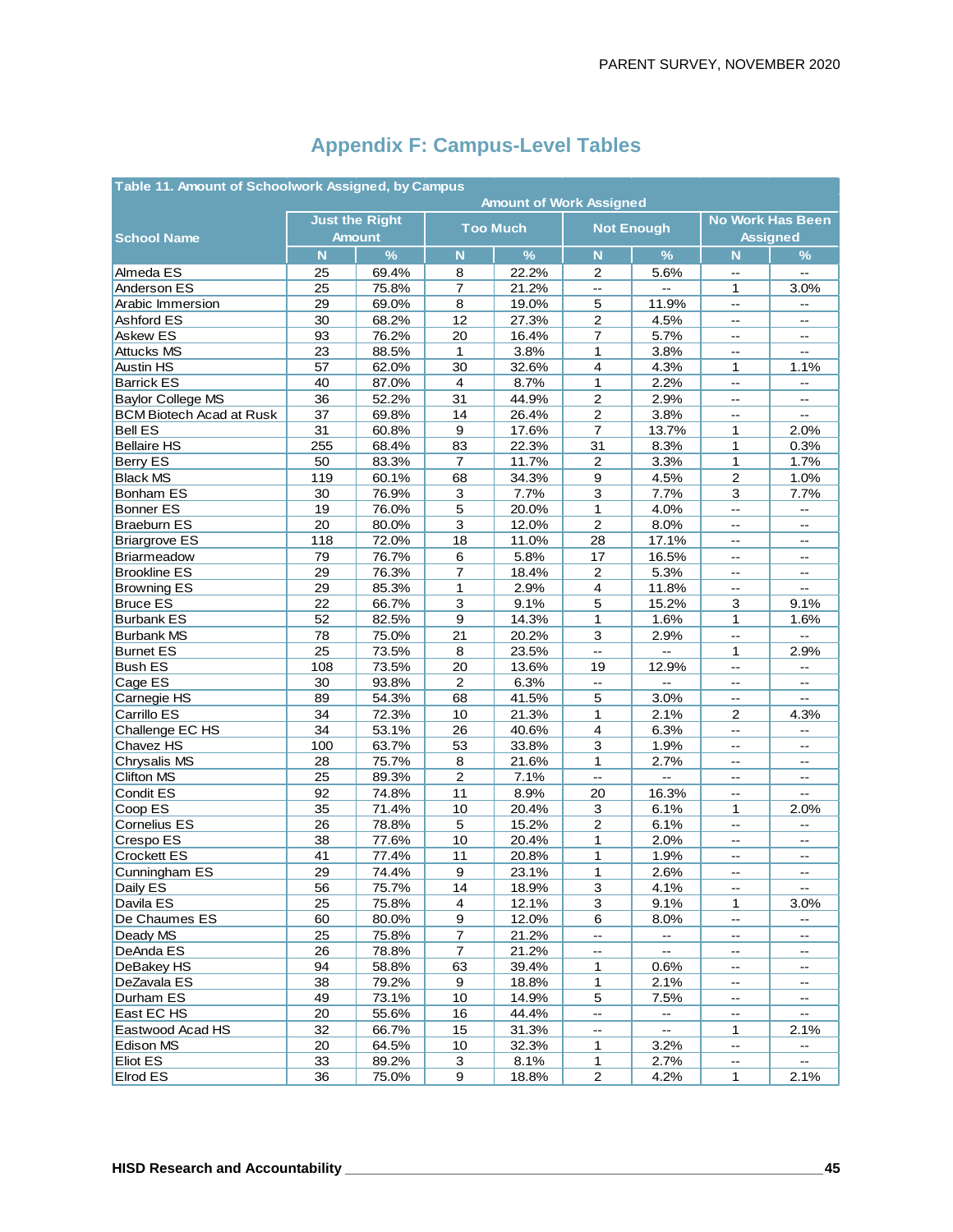| Table 11. Amount of Schoolwork Assigned, by Campus, Continued |                       |               |                         |                 |                                               |                   |                              |                                               |  |  |  |
|---------------------------------------------------------------|-----------------------|---------------|-------------------------|-----------------|-----------------------------------------------|-------------------|------------------------------|-----------------------------------------------|--|--|--|
|                                                               |                       |               |                         |                 | <b>Amount of Work Assigned</b>                |                   |                              |                                               |  |  |  |
|                                                               | <b>Just the Right</b> |               |                         | <b>Too Much</b> |                                               | <b>Not Enough</b> | <b>No Work Has Been</b>      |                                               |  |  |  |
| <b>School Name</b>                                            |                       | <b>Amount</b> |                         |                 |                                               |                   | <b>Assigned</b>              |                                               |  |  |  |
|                                                               | N                     | $\%$          | $\mathsf{N}$            | $\%$            | $\mathbf N$                                   | $\%$              | N                            | $\frac{9}{6}$                                 |  |  |  |
| <b>Emerson ES</b>                                             | 39                    | 81.3%         | 2                       | 4.2%            | 5                                             | 10.4%             | $\overline{c}$               | 4.2%                                          |  |  |  |
| <b>Energized ECC</b>                                          | 39                    | 84.8%         | $\overline{2}$          | 4.3%            | $\overline{4}$                                | 8.7%              | 1                            | 2.2%                                          |  |  |  |
| <b>Energized ES</b>                                           | 24                    | 77.4%         | $\overline{\mathbf{4}}$ | 12.9%           | $\overline{2}$                                | 6.5%              | $\mathbf{u}$                 | $\overline{\phantom{a}}$                      |  |  |  |
| Energy Inst HS                                                | 92                    | 64.3%         | 44                      | 30.8%           | $\overline{7}$                                | 4.9%              | $\overline{\phantom{a}}$     | $\overline{a}$                                |  |  |  |
| Farias ECC                                                    | 31                    | 91.2%         | $\mathbf{1}$            | 2.9%            | $\overline{c}$                                | 5.9%              |                              |                                               |  |  |  |
| <b>Field ES</b>                                               | 28                    | 63.6%         | 8                       | 18.2%           | $\overline{7}$                                | 15.9%             | $\overline{\phantom{a}}$     | $\mathbf{u}$                                  |  |  |  |
| Fondren MS                                                    | 38                    | 74.5%         | 5                       | 9.8%            | $\overline{7}$                                | 13.7%             | 1                            | 2.0%                                          |  |  |  |
| Fonville MS                                                   | 26                    | 81.3%         | $\overline{4}$          | 12.5%           | $\overline{c}$                                | 6.3%              | $\mathbb{L}^{\frac{1}{2}}$   | $\overline{\phantom{a}}$                      |  |  |  |
| Forest Brook MS                                               | 29                    | 72.5%         | $\overline{4}$          | 10.0%           | 5                                             | 12.5%             | $\mathbf{1}$                 | 2.5%                                          |  |  |  |
| Furr HS                                                       | 31                    | 72.1%         | 9                       | 20.9%           | 3                                             | 7.0%              | $\overline{\phantom{a}}$     | $\mathord{\hspace{1pt}\text{--}\hspace{1pt}}$ |  |  |  |
| Gallegos ES                                                   | 27                    | 81.8%         | 4                       | 12.1%           | $\overline{2}$                                | 6.1%              | $-$                          | $\mathord{\hspace{1pt}\text{--}\hspace{1pt}}$ |  |  |  |
| Garcia ES                                                     | 32                    | 76.2%         | $\overline{7}$          | 16.7%           | 3                                             | 7.1%              | Ξ.                           | цц.                                           |  |  |  |
| Garden Oaks                                                   | 62                    | 67.4%         | 19                      | 20.7%           | 10                                            | 10.9%             | 1                            | 1.1%                                          |  |  |  |
| Garden Villas ES                                              | 36                    | 85.7%         | 3                       | 7.1%            | 3                                             | 7.1%              | $\overline{\phantom{a}}$     | $\overline{a}$                                |  |  |  |
| Gregory-Lincoln PK-8                                          | 51                    | 79.7%         | $\,6$                   | 9.4%            | 3                                             | 4.7%              | 3                            | 4.7%                                          |  |  |  |
| Gross ES                                                      | 36                    | 83.7%         | 3                       | 7.0%            | $\mathbf{1}$                                  | 2.3%              | 2                            | 4.7%                                          |  |  |  |
| <b>HAIS HS</b>                                                | 36                    | 64.3%         | 20                      | 35.7%           | Ξ.                                            | $\overline{a}$    | Ξ.                           | $\overline{a}$                                |  |  |  |
| Hamilton MS                                                   | 59                    | 62.1%         | 32                      | 33.7%           | 4                                             | 4.2%              | -−                           | $\overline{\phantom{a}}$                      |  |  |  |
| Harris JR ES                                                  | 28                    | 73.7%         | 6                       | 15.8%           | $\overline{2}$                                | 5.3%              | $\mathbf{1}$                 | 2.6%                                          |  |  |  |
| Hartman MS                                                    | 41                    | 68.3%         | 12                      | 20.0%           | $\overline{7}$                                | 11.7%             | Ш,                           | $\overline{a}$                                |  |  |  |
| Harvard ES                                                    | 100                   | 69.0%         | 19                      | 13.1%           | 23                                            | 15.9%             | --                           | --                                            |  |  |  |
| <b>Heights HS</b>                                             | 189                   | 63.2%         | 92                      | 30.8%           | 18                                            | 6.0%              | $\overline{\phantom{a}}$     | $\overline{a}$                                |  |  |  |
| Helms ES                                                      | 35                    | 67.3%         | 11                      | 21.2%           | 4                                             | 7.7%              | 2                            | 3.8%                                          |  |  |  |
| Henderson JP ES                                               | 25                    | 86.2%         | $\overline{\mathbf{4}}$ | 13.8%           | $\overline{\phantom{a}}$                      | $\overline{a}$    | $\overline{\phantom{a}}$     | $\overline{\phantom{a}}$                      |  |  |  |
|                                                               | 30                    |               | $\overline{7}$          | 18.4%           | $\mathbf{1}$                                  | 2.6%              | L.                           | $-$                                           |  |  |  |
| Henry MS<br>Herod ES                                          |                       | 78.9%         | 15                      |                 | $\overline{4}$                                |                   |                              | $\overline{a}$                                |  |  |  |
|                                                               | 116                   | 85.3%         |                         | 11.0%           |                                               | 2.9%              | $-$                          |                                               |  |  |  |
| Herrera ES                                                    | 50                    | 80.6%         | 7<br>u.                 | 11.3%<br>--     | 2                                             | 3.2%              | 1                            | 1.6%                                          |  |  |  |
| <b>Hilliard ES</b>                                            | 22                    | 81.5%         |                         |                 | 3                                             | 11.1%             | $\overline{c}$               | 7.4%                                          |  |  |  |
| Hines-Caldwell ES                                             | 33                    | 62.3%         | 17                      | 32.1%           | 2                                             | 3.8%              | $\mathbf{1}$                 | 1.9%                                          |  |  |  |
| Hobby ES                                                      | 32                    | 88.9%         | $\overline{2}$          | 5.6%            | 1                                             | 2.8%              | 1                            | 2.8%                                          |  |  |  |
| Hogg MS                                                       | 87                    | 60.8%         | 41                      | 28.7%           | 15                                            | 10.5%             | Ц,                           | -−                                            |  |  |  |
| Horn ES                                                       | 150                   | 73.9%         | 30                      | 14.8%           | 21                                            | 10.3%             | $\overline{\phantom{a}}$     | Ξ.                                            |  |  |  |
| <b>Houston MSTC HS</b>                                        | 151                   | 68.0%         | 62                      | 27.9%           | 5                                             | 2.3%              | 2                            | $0.9\%$                                       |  |  |  |
| <b>HSLJ</b>                                                   | 30                    | 54.5%         | 23                      | 41.8%           | $\mathbf{1}$                                  | 1.8%              | Ξ.                           | Ш,                                            |  |  |  |
| Kashmere HS                                                   | 16                    | 51.6%         | 12                      | 38.7%           | $\overline{c}$                                | 6.5%              | $\mathbf{1}$                 | 3.2%                                          |  |  |  |
| Ketelsen ES                                                   | 30                    | 85.7%         | 4                       | 11.4%           | 1                                             | 2.9%              | $\mathbf{u}$                 | $\overline{\phantom{a}}$                      |  |  |  |
| Key MS                                                        | 18                    | 69.2%         | 6                       | 23.1%           | $\overline{c}$                                | 7.7%              | $\mathbf{u}$                 | $\mathcal{L}_{\mathcal{F}}$                   |  |  |  |
| Kinder HSPVA                                                  | 113                   | 61.4%         | 65                      | 35.3%           | 6                                             | 3.3%              | $\overline{\phantom{a}}$     | $\overline{a}$                                |  |  |  |
| Kolter ES                                                     | 121                   | 80.1%         | 14                      | 9.3%            | 16                                            | 10.6%             | --                           | --                                            |  |  |  |
| Lamar HS                                                      | 315                   | 61.0%         | 181                     | 35.1%           | 18                                            | 3.5%              | $\overline{\phantom{a}}$     | $\overline{\phantom{a}}$                      |  |  |  |
| Lanier MS                                                     | 186                   | 63.1%         | 88                      | 29.8%           | 21                                            | 7.1%              | $-$                          | --                                            |  |  |  |
| <b>Lantrip ES</b>                                             | 60                    | 80.0%         | 14                      | 18.7%           | $\mathbf{1}$                                  | 1.3%              | $\overline{\phantom{a}}$     | $\overline{\phantom{a}}$                      |  |  |  |
| Law ES                                                        | 29                    | 74.4%         | 10                      | 25.6%           | $\mathord{\hspace{1pt}\text{--}\hspace{1pt}}$ | $\sim$            | $\overline{\phantom{a}}$     | --                                            |  |  |  |
| Lawson MS                                                     | 54                    | 66.7%         | 16                      | 19.8%           | $\boldsymbol{7}$                              | 8.6%              | 2                            | 2.5%                                          |  |  |  |
| <b>Leland YMCPA</b>                                           | 29                    | 76.3%         | 6                       | 15.8%           | 3                                             | 7.9%              | $\qquad \qquad \blacksquare$ | $\overline{\phantom{a}}$                      |  |  |  |
| Lewis ES                                                      | 42                    | 73.7%         | 10                      | 17.5%           | $\overline{\mathbf{4}}$                       | 7.0%              | $\overline{\phantom{a}}$     | $\overline{\phantom{a}}$                      |  |  |  |
| Long Acad                                                     | 29                    | 80.6%         | $\sqrt{5}$              | 13.9%           | $\boldsymbol{2}$                              | 5.6%              | $\overline{\phantom{a}}$     |                                               |  |  |  |
| Longfellow ES                                                 | 45                    | 69.2%         | $17\,$                  | 26.2%           | $\overline{c}$                                | 3.1%              | $\qquad \qquad \blacksquare$ | $\overline{\phantom{a}}$                      |  |  |  |
| Lovett ES                                                     | 93                    | 71.5%         | 15                      | 11.5%           | 20                                            | 15.4%             | 1                            | $0.8\%$                                       |  |  |  |
| Lyons ES                                                      | 75                    | 73.5%         | 21                      | 20.6%           | 5                                             | 4.9%              | 1                            | 1.0%                                          |  |  |  |
| MacGregor ES                                                  | $30\,$                | 58.8%         | 16                      | 31.4%           | 5                                             | 9.8%              | $\frac{1}{2}$                | $\overline{a}$                                |  |  |  |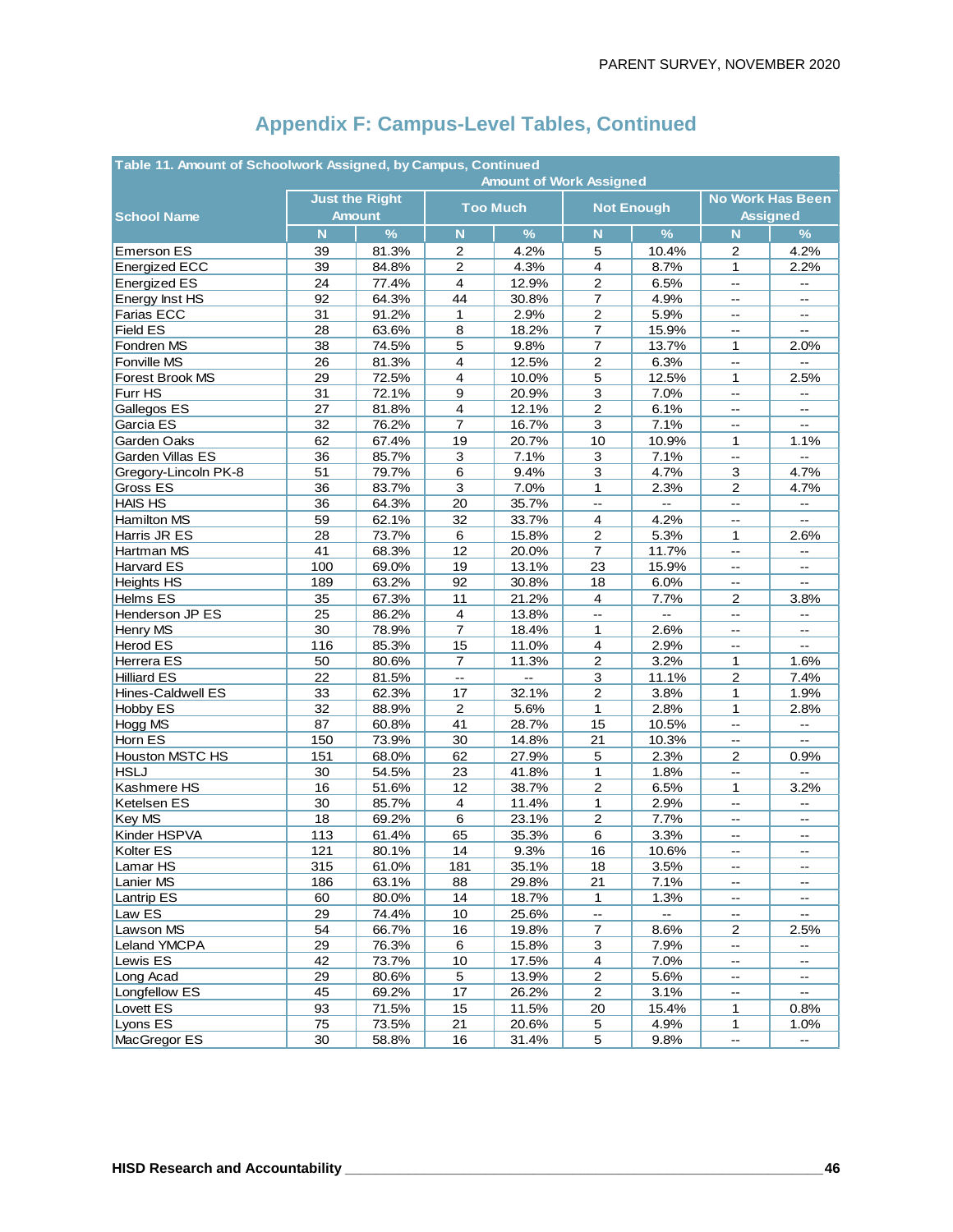| Table 11. Amount of Schoolwork Assigned, by Campus, Continued |                       |               |                          |                                |                           |                           |                          |                                               |  |  |  |
|---------------------------------------------------------------|-----------------------|---------------|--------------------------|--------------------------------|---------------------------|---------------------------|--------------------------|-----------------------------------------------|--|--|--|
|                                                               |                       |               |                          | <b>Amount of Work Assigned</b> |                           |                           |                          |                                               |  |  |  |
| <b>School Name</b>                                            | <b>Just the Right</b> | <b>Amount</b> |                          | <b>Too Much</b>                |                           | <b>Not Enough</b>         |                          | <b>No Work Has Been</b><br><b>Assigned</b>    |  |  |  |
|                                                               | N                     | $\%$          | N                        | $\frac{9}{6}$                  | $\mathbf N$               | $\%$                      | N                        | $\%$                                          |  |  |  |
| <b>Madison HS</b>                                             | 75                    | 65.8%         | 35                       | 30.7%                          | 4                         | 3.5%                      | $-$                      | $\sim$                                        |  |  |  |
| Mandarin Immersion Magnet                                     | 88                    | 65.7%         | 29                       | 21.6%                          | 16                        | 11.9%                     | 1                        | 0.7%                                          |  |  |  |
| Marshall ES                                                   | 34                    | 79.1%         | $\overline{4}$           | 9.3%                           | 5                         | 11.6%                     | Ξ.                       | Ξ.                                            |  |  |  |
| Martinez C ES                                                 | 21                    | 75.0%         | 1                        | 3.6%                           | 5                         | 17.9%                     | 1                        | 3.6%                                          |  |  |  |
| McNamara ES                                                   | 34                    | 91.9%         | L.                       | Ξ.                             | 3                         | 8.1%                      | Ξ.                       | $\overline{a}$                                |  |  |  |
| Meyerland MS                                                  | 139                   | 69.8%         | 45                       | 22.6%                          | 14                        | 7.0%                      | --                       | $\mathbf{u}$                                  |  |  |  |
| Milby HS                                                      | 101                   | 72.7%         | 34                       | 24.5%                          | $\overline{4}$            | 2.9%                      | $-1$                     | $-$                                           |  |  |  |
| <b>Mistral ECC</b>                                            | 35                    | 87.5%         | $\overline{c}$           | 5.0%                           | $\overline{\phantom{a}}$  | $\mathbf{L}$              | 3                        | 7.5%                                          |  |  |  |
| Montgomery ES                                                 | 17                    | 68.0%         | 6                        | 24.0%                          | $\overline{2}$            | 8.0%                      | --                       | $\overline{a}$                                |  |  |  |
| Moreno ES                                                     | 58                    | 93.5%         | $\overline{4}$           | 6.5%                           | $\mathbb{L}^{\mathbb{L}}$ | $\sim$                    | --                       | $\mathord{\hspace{1pt}\text{--}\hspace{1pt}}$ |  |  |  |
| Neff ECC                                                      | 52                    | 82.5%         | 9                        | 14.3%                          | 2                         | 3.2%                      | --                       | $\overline{\phantom{a}}$                      |  |  |  |
| <b>Neff ES</b>                                                | 76                    | 80.0%         | 12                       | 12.6%                          | $\mathbf{3}$              | 3.2%                      | 1                        | 1.1%                                          |  |  |  |
| North Forest HS                                               | 41                    | 74.5%         | 11                       | 20.0%                          | 3                         | 5.5%                      | --                       | $\sim$                                        |  |  |  |
| North Houston EC HS                                           | 19                    | 52.8%         | 16                       | 44.4%                          | 1                         | 2.8%                      | --                       | $\overline{\phantom{a}}$                      |  |  |  |
| Northline ES                                                  | 21                    | 80.8%         | $\overline{c}$           | 7.7%                           | 3                         | 11.5%                     | $-1$                     |                                               |  |  |  |
| Northside HS                                                  | 36                    | 52.2%         | 27                       | 39.1%                          | 5                         | 7.2%                      | 1                        | 1.4%                                          |  |  |  |
| Oak Forest ES                                                 | 75                    | 70.8%         | 7                        | 6.6%                           | 24                        | 22.6%                     | --                       | --                                            |  |  |  |
| Ortiz MS                                                      | 35                    | 72.9%         | $\overline{9}$           | 18.8%                          | 3                         | 6.3%                      | --                       | Ξ.                                            |  |  |  |
| Park Place ES                                                 | 39                    | 78.0%         | 9                        | 18.0%                          | $\mathbf{L}$              | $\mathbb{Z}^{\mathbb{Z}}$ | 1                        | 2.0%                                          |  |  |  |
| Parker ES                                                     | 102                   | 63.8%         | 48                       | 30.0%                          | 10                        | 6.3%                      | Ξ.                       | $-$                                           |  |  |  |
| Patterson ES                                                  | 61                    | 80.3%         | 12                       | 15.8%                          | 3                         | 3.9%                      |                          |                                               |  |  |  |
| Pershing MS                                                   | 148                   | 63.8%         | 54                       | 23.3%                          | 28                        | 12.1%                     | --                       | $\overline{\phantom{a}}$                      |  |  |  |
| Pilgrim Acad                                                  | 28                    | 87.5%         | $\boldsymbol{2}$         | 6.3%                           | 2                         | 6.3%                      | --                       | $\qquad \qquad \blacksquare$                  |  |  |  |
| Pin Oak MS                                                    | 211                   | 71.5%         | 59                       | 20.0%                          | 23                        | 7.8%                      | --                       | $\overline{\phantom{a}}$                      |  |  |  |
| Piney Point ES                                                | 35                    | 71.4%         | 11                       | 22.4%                          | $\overline{2}$            | 4.1%                      | 1                        | 2.0%                                          |  |  |  |
| Poe ES                                                        | 115                   | 82.1%         | 17                       | 12.1%                          | 7                         | 5.0%                      | 1                        | 0.7%                                          |  |  |  |
| Reagan Ed Ctr PK-8                                            | 37                    | 68.5%         | 15                       | 27.8%                          | $\overline{c}$            | 3.7%                      | $-$                      | $\overline{a}$                                |  |  |  |
| <b>Red ES</b>                                                 | 65                    | 68.4%         | 25                       | 26.3%                          | $\overline{\mathbf{4}}$   | 4.2%                      | --                       | $\overline{\phantom{a}}$                      |  |  |  |
| Revere MS                                                     | 50                    | 83.3%         | 8                        | 13.3%                          | 2                         | 3.3%                      | --                       | $-$                                           |  |  |  |
| Reynolds ES                                                   | 26                    | 78.8%         | 3                        | 9.1%                           | 1                         | 3.0%                      | $\overline{c}$           | 6.1%                                          |  |  |  |
| Rice School PK-8                                              | 88                    | 62.4%         | 48                       | 34.0%                          | 4                         | 2.8%                      | 1                        | 0.7%                                          |  |  |  |
| <b>River Oaks ES</b>                                          | 101                   | 77.1%         | 17                       | 13.0%                          | 11                        | 8.4%                      | $\mathbf{1}$             | 0.8%                                          |  |  |  |
| <b>Roberts ES</b>                                             | 108                   | 70.6%         | 30                       | 19.6%                          | 15                        | 9.8%                      | Щ,                       | $\overline{a}$                                |  |  |  |
| Rodriguez ES                                                  | 38                    | 82.6%         | $\overline{4}$           | 8.7%                           | 3                         | 6.5%                      | 1                        | 2.2%                                          |  |  |  |
| Rogers TH                                                     | 154                   | 74.4%         | 41                       | 19.8%                          | 11                        | 5.3%                      | --                       | $\overline{a}$                                |  |  |  |
| Roosevelt ES                                                  | 37                    | 80.4%         | $\overline{4}$           | 8.7%                           | $\mathbf 5$               | 10.9%                     | --                       | $\overline{\phantom{a}}$                      |  |  |  |
| Scarborough ES                                                | 31                    | 93.9%         | $\overline{\phantom{a}}$ | $\Box$                         | $\overline{c}$            | 6.1%                      | --                       | $\overline{\phantom{a}}$                      |  |  |  |
| Scarborough HS                                                | 28                    | 66.7%         | 12                       | 28.6%                          | 1                         | 2.4%                      | 1                        | 2.4%                                          |  |  |  |
| School at St. George ES                                       | 79                    | 81.4%         | 10                       | 10.3%                          | 7                         | 7.2%                      | --                       | $\qquad \qquad \blacksquare$                  |  |  |  |
| Scroggins ES                                                  | 26                    | 89.7%         | $\overline{c}$           | 6.9%                           | 1                         | 3.4%                      | $\overline{\phantom{a}}$ | $\overline{\phantom{a}}$                      |  |  |  |
| Shadowbriar ES                                                | 28                    | 65.1%         | $\boldsymbol{9}$         | 20.9%                          | $\overline{\mathbf{4}}$   | 9.3%                      | $\mathbf{1}$             | 2.3%                                          |  |  |  |
| Shadydale ES                                                  | 30                    | 75.0%         | $\mathsf 3$              | 7.5%                           | $\overline{\mathbf{4}}$   | 10.0%                     | $\overline{c}$           | 5.0%                                          |  |  |  |
| Sharpstown HS                                                 | 66                    | 75.0%         | 19                       | 21.6%                          | 1                         | 1.1%                      | --                       | $\overline{\phantom{a}}$                      |  |  |  |
| Sharpstown Intl                                               | 97                    | 69.3%         | 43                       | 30.7%                          | $\overline{\phantom{a}}$  |                           | --                       | --                                            |  |  |  |
| Sherman ES                                                    | 34                    | 79.1%         | 5                        | 11.6%                          | $\overline{4}$            | 9.3%                      | $\overline{\phantom{a}}$ | $\mathcal{L}_{\mathcal{F}}$                   |  |  |  |
| Sinclair ES                                                   | 60                    | 61.9%         | 27                       | 27.8%                          | 9                         | 9.3%                      | --                       | --                                            |  |  |  |
| Smith ES                                                      | 19                    | 63.3%         | $\mathbf 5$              | 16.7%                          | $\mathbf{3}$              | 10.0%                     | 3                        | 10.0%                                         |  |  |  |
| South EC HS                                                   | 29                    | 56.9%         | 21                       | 41.2%                          | 1                         | 2.0%                      | --                       | $-$                                           |  |  |  |
| Southmayd ES                                                  | 38                    | 88.4%         | $\sqrt{5}$               | 11.6%                          | --                        |                           | --                       |                                               |  |  |  |
| <b>Sterling HS</b>                                            | 62                    | 68.1%         | 22                       | 24.2%                          | $\mathsf 3$               | 3.3%                      | $\mathbf{1}$             | 1.1%                                          |  |  |  |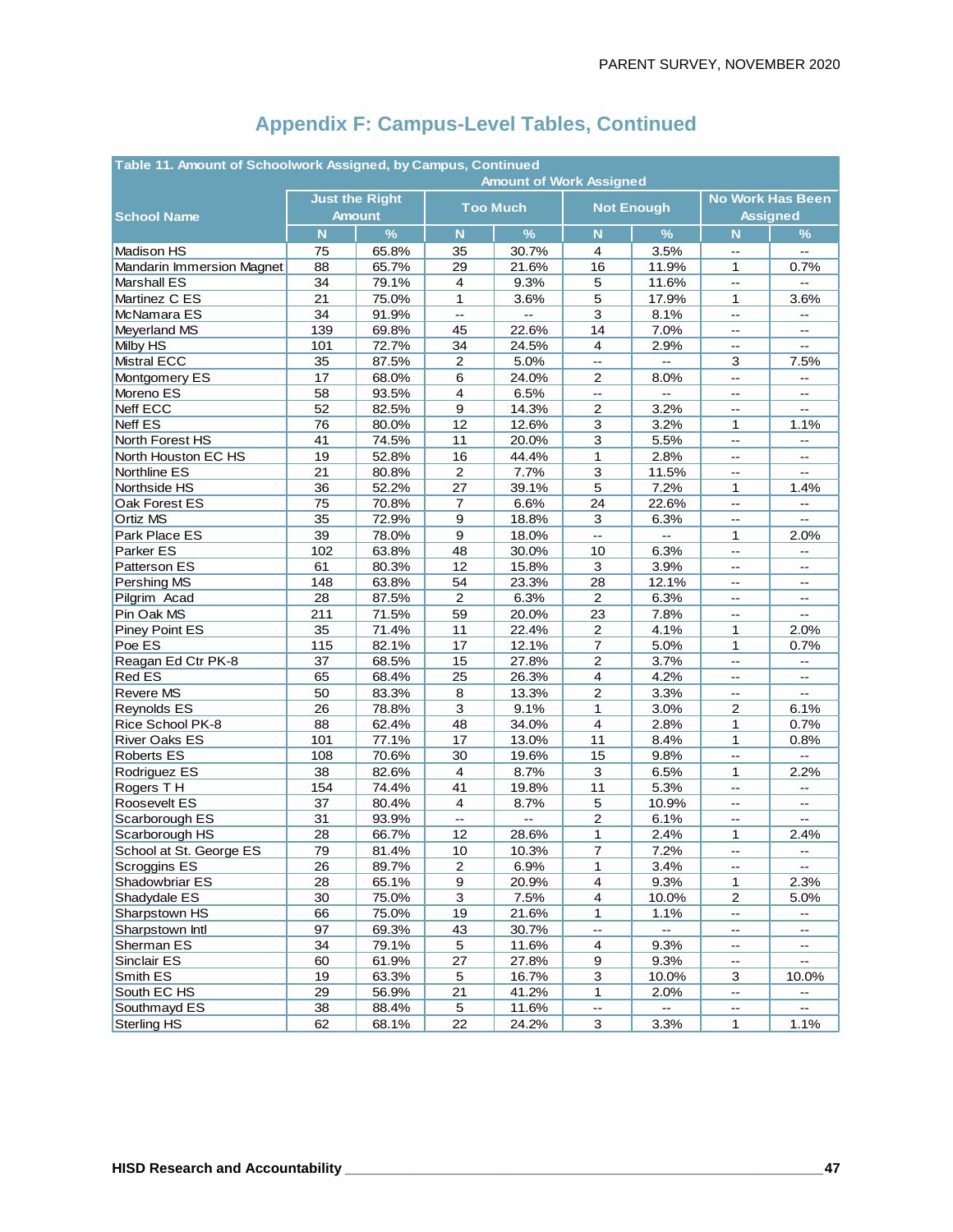| Table 11. Amount of Schoolwork Assigned, by Campus, Continued |     |                                        |                |                                |                          |                          |                          |                                               |  |  |  |
|---------------------------------------------------------------|-----|----------------------------------------|----------------|--------------------------------|--------------------------|--------------------------|--------------------------|-----------------------------------------------|--|--|--|
|                                                               |     |                                        |                | <b>Amount of Work Assigned</b> |                          |                          |                          |                                               |  |  |  |
| <b>School Name</b>                                            |     | <b>Just the Right</b><br><b>Amount</b> |                | <b>Too Much</b>                |                          | <b>Not Enough</b>        |                          | <b>No Work Has Been</b><br><b>Assigned</b>    |  |  |  |
|                                                               | N   | $\frac{9}{6}$                          | N              | $\frac{9}{6}$                  | N                        | $\frac{9}{6}$            | N                        | $\frac{9}{6}$                                 |  |  |  |
| <b>Stevens ES</b>                                             | 20  | 55.6%                                  | 10             | 27.8%                          | 6                        | 16.7%                    | $-$                      | $-$                                           |  |  |  |
| <b>Stevenson MS</b>                                           | 79  | 73.8%                                  | 24             | 22.4%                          | 4                        | 3.7%                     | $-1$                     | $\overline{a}$                                |  |  |  |
| Sugar Grove MS                                                | 21  | 80.8%                                  | $\overline{4}$ | 15.4%                          | 1                        | 3.8%                     | $-1$                     | $-$                                           |  |  |  |
| <b>Sutton ES</b>                                              | 35  | 81.4%                                  | $\overline{4}$ | 9.3%                           | 3                        | 7.0%                     | 1                        | 2.3%                                          |  |  |  |
| Tanglewood MS                                                 | 87  | 65.9%                                  | 33             | 25.0%                          | 8                        | 6.1%                     | --                       | $\overline{\phantom{a}}$                      |  |  |  |
| <b>TCAH</b>                                                   | 29  | 85.3%                                  | 5              | 14.7%                          | $-$                      | $\overline{\phantom{a}}$ | --                       | --                                            |  |  |  |
| <b>Travis ES</b>                                              | 108 | 72.5%                                  | 15             | 10.1%                          | 23                       | 15.4%                    | 1                        | 0.7%                                          |  |  |  |
| <b>Twain ES</b>                                               | 118 | 71.5%                                  | 34             | 20.6%                          | 11                       | 6.7%                     | $-1$                     |                                               |  |  |  |
| Valley West ES                                                | 43  | 84.3%                                  | 6              | 11.8%                          | 1                        | 2.0%                     | 1                        | 2.0%                                          |  |  |  |
| <b>Walnut Bend ES</b>                                         | 45  | 77.6%                                  | 5              | 8.6%                           | 6                        | 10.3%                    | 1                        | 1.7%                                          |  |  |  |
| <b>Waltrip HS</b>                                             | 79  | 61.2%                                  | 45             | 34.9%                          | $\overline{4}$           | 3.1%                     | $\overline{\phantom{a}}$ | $\mathord{\hspace{1pt}\text{--}\hspace{1pt}}$ |  |  |  |
| Washington HS                                                 | 22  | 66.7%                                  | 11             | 33.3%                          | $\overline{a}$           |                          |                          | $\overline{a}$                                |  |  |  |
| <b>West Briar MS</b>                                          | 83  | 61.9%                                  | 30             | 22.4%                          | 20                       | 14.9%                    | --                       | $\overline{a}$                                |  |  |  |
| <b>West University ES</b>                                     | 119 | 77.3%                                  | 18             | 11.7%                          | 16                       | 10.4%                    | --                       | $-$                                           |  |  |  |
| Westbury HS                                                   | 112 | 66.3%                                  | 47             | 27.8%                          | 8                        | 4.7%                     | $-1$                     | $\overline{a}$                                |  |  |  |
| Westside HS                                                   | 219 | 66.4%                                  | 90             | 27.3%                          | 16                       | 4.8%                     | 1                        | 0.3%                                          |  |  |  |
| Wharton K-8                                                   | 123 | 71.9%                                  | 30             | 17.5%                          | 17                       | 9.9%                     | 1                        | 0.6%                                          |  |  |  |
| <b>Wheatley HS</b>                                            | 29  | 64.4%                                  | 12             | 26.7%                          | 1                        | 2.2%                     | 3                        | 6.7%                                          |  |  |  |
| White E ES                                                    | 36  | 90.0%                                  | $\overline{4}$ | 10.0%                          | $\overline{\phantom{a}}$ |                          |                          |                                               |  |  |  |
| White MES                                                     | 37  | 72.5%                                  | 12             | 23.5%                          | 2                        | 3.9%                     | --                       | $- -$                                         |  |  |  |
| <b>Whittier ES</b>                                            | 17  | 65.4%                                  | 6              | 23.1%                          | 1                        | 3.8%                     | 1                        | 3.8%                                          |  |  |  |
| Wilson Montessori                                             | 81  | 71.1%                                  | 22             | 19.3%                          | 9                        | 7.9%                     | 44                       |                                               |  |  |  |
| Windsor Village ES                                            | 24  | 66.7%                                  | 9              | 25.0%                          | $\overline{2}$           | 5.6%                     | 1                        | 2.8%                                          |  |  |  |
| Wisdom HS                                                     | 41  | 59.4%                                  | 24             | 34.8%                          | $\overline{2}$           | 2.9%                     | 2                        | 2.9%                                          |  |  |  |
| Woodson                                                       | 33  | 68.8%                                  | 8              | 16.7%                          | 3                        | 6.3%                     | $\overline{4}$           | 8.3%                                          |  |  |  |
| <b>Worthing HS</b>                                            | 35  | 72.9%                                  | 8              | 16.7%                          | 5                        | 10.4%                    | $\overline{\phantom{a}}$ | $\overline{\phantom{a}}$                      |  |  |  |
| Yates HS                                                      | 37  | 69.8%                                  | 13             | 24.5%                          | $\overline{2}$           | 3.8%                     | --                       | $\overline{a}$                                |  |  |  |
| <b>YWCPA</b>                                                  | 34  | 54.0%                                  | 23             | 36.5%                          | $\overline{2}$           | 3.2%                     | 2                        | 3.2%                                          |  |  |  |
|                                                               |     |                                        |                |                                |                          |                          |                          |                                               |  |  |  |

Source: SurveyMonkey, Fall 2020 HISD Remote Learning Parent Survey data file, 11/18/2020

Notes: Campuses with less than 25 total respondents (see Table 8B) are excluded. Percentage is calculated using total responses (see Table 8B). Percentages may not total 100 due to rounding.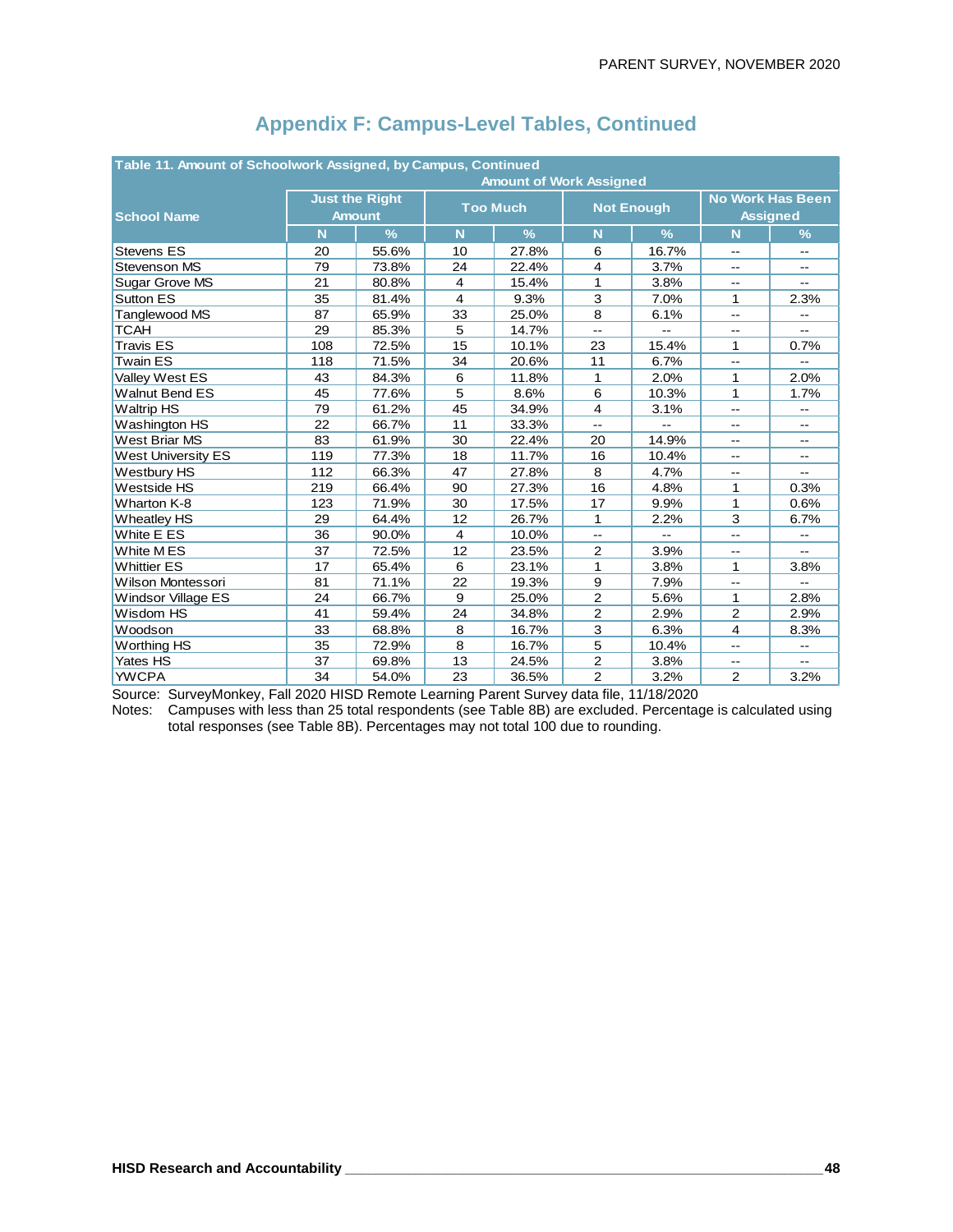| Table 12. Supported by School Staff, by Campus |                         |                |                |                                                       |                         |                     |                          |                                               |  |  |  |
|------------------------------------------------|-------------------------|----------------|----------------|-------------------------------------------------------|-------------------------|---------------------|--------------------------|-----------------------------------------------|--|--|--|
|                                                |                         |                |                | <b>Supported With Remote Learning by School Staff</b> |                         |                     |                          |                                               |  |  |  |
|                                                | <b>Very Supported</b>   |                |                | <b>Somewhat</b>                                       |                         | <b>Somewhat Not</b> | <b>Not Supported</b>     |                                               |  |  |  |
| <b>School Name</b>                             |                         |                |                | <b>Supported</b>                                      | <b>Supported</b>        |                     |                          |                                               |  |  |  |
|                                                | $\overline{\mathsf{N}}$ | $\%$           | N              | $\frac{9}{6}$                                         | N                       | $\frac{9}{6}$       | N                        | %                                             |  |  |  |
| Almeda ES                                      | 19                      | 52.8%          | 14             | 38.9%                                                 | 3                       | 8.3%                | $\overline{\phantom{a}}$ | $\overline{\phantom{a}}$                      |  |  |  |
| Anderson ES                                    | 14                      | 42.4%          | 13             | 39.4%                                                 | $\overline{2}$          | 6.1%                | 3                        | 9.1%                                          |  |  |  |
| Arabic Immersion                               | 16                      | 38.1%          | 20             | 47.6%                                                 | 5                       | 11.9%               | $\mathbf{1}$             | 2.4%                                          |  |  |  |
| Ashford ES                                     | 18                      | 40.9%          | 21             | 47.7%                                                 | 3                       | 6.8%                | 1                        | 2.3%                                          |  |  |  |
| Askew ES                                       | 72                      | 59.0%          | 37             | 30.3%                                                 | 10                      | 8.2%                | 3                        | 2.5%                                          |  |  |  |
| <b>Attucks MS</b>                              | 16                      | 61.5%          | $\overline{4}$ | 15.4%                                                 | $\sqrt{5}$              | 19.2%               | L.                       | Ц.                                            |  |  |  |
| <b>Austin HS</b>                               | 38                      | 41.3%          | 44             | 47.8%                                                 | $\overline{\mathbf{4}}$ | 4.3%                | 6                        | 6.5%                                          |  |  |  |
| <b>Barrick ES</b>                              | 22                      | 47.8%          | 22             | 47.8%                                                 | 2                       | 4.3%                | $\overline{\phantom{a}}$ | $\mathbf{u}$                                  |  |  |  |
| <b>Baylor College MS</b>                       | 24                      | 34.8%          | 25             | 36.2%                                                 | 12                      | 17.4%               | $\overline{7}$           | 10.1%                                         |  |  |  |
| <b>BCM Biotech Acad at Rusk</b>                | 26                      | 49.1%          | 22             | 41.5%                                                 | $\overline{4}$          | 7.5%                | 1                        | 1.9%                                          |  |  |  |
| <b>Bell ES</b>                                 | 32                      | 62.7%          | 10             | 19.6%                                                 | 6                       | 11.8%               | 1                        | 2.0%                                          |  |  |  |
| <b>Bellaire HS</b>                             | 157                     | 42.1%          | 164            | 44.0%                                                 | 27                      | 7.2%                | 21                       | 5.6%                                          |  |  |  |
| Berry ES                                       | 30                      | 50.0%          | 25             | 41.7%                                                 | $\overline{c}$          | 3.3%                | 3                        | 5.0%                                          |  |  |  |
| <b>Black MS</b>                                | 68                      | 34.3%          | 98             | 49.5%                                                 | 20                      | 10.1%               | 11                       | 5.6%                                          |  |  |  |
| <b>Bonham ES</b>                               | 14                      | 35.9%          | 19             | 48.7%                                                 | 4                       | 10.3%               | $\overline{c}$           | 5.1%                                          |  |  |  |
| <b>Bonner ES</b>                               | 17                      | 68.0%          | 8              | 32.0%                                                 | u.                      | $\overline{a}$      | L.                       | $\overline{a}$                                |  |  |  |
| <b>Braeburn ES</b>                             | 12                      | 48.0%          | 8              | 32.0%                                                 | $\mathbf 5$             | 20.0%               | --                       | $\overline{\phantom{a}}$                      |  |  |  |
| <b>Briargrove ES</b>                           | 70                      | 42.7%          | 67             | 40.9%                                                 | 12                      | 7.3%                | 14                       | 8.5%                                          |  |  |  |
| <b>Briarmeadow</b>                             | 72                      | 69.9%          | 28             | 27.2%                                                 | $\overline{2}$          | 1.9%                | 1                        | 1.0%                                          |  |  |  |
| <b>Brookline ES</b>                            | 17                      | 44.7%          | 16             | 42.1%                                                 | 3                       | 7.9%                | $\mathbf{2}$             | 5.3%                                          |  |  |  |
| <b>Browning ES</b>                             | 22                      | 64.7%          | 11             | 32.4%                                                 | 1                       | 2.9%                | $\overline{\phantom{a}}$ | $\overline{a}$                                |  |  |  |
| <b>Bruce ES</b>                                | 18                      | 54.5%          | 8              | 24.2%                                                 | $\overline{3}$          | 9.1%                | 4                        | 12.1%                                         |  |  |  |
| <b>Burbank ES</b>                              | 27                      | 42.9%          | 30             | 47.6%                                                 | 5                       | 7.9%                | 1                        | 1.6%                                          |  |  |  |
| <b>Burbank MS</b>                              | 37                      | 35.6%          | 40             | 38.5%                                                 | 23                      | 22.1%               | 3                        | 2.9%                                          |  |  |  |
| <b>Burnet ES</b>                               | 19                      | 55.9%          | 11             | 32.4%                                                 | $\overline{4}$          | 11.8%               | Ц,                       |                                               |  |  |  |
| <b>Bush ES</b>                                 | 77                      | 52.4%          | 63             | 42.9%                                                 | 6                       | 4.1%                | $\mathbf{1}$             | 0.7%                                          |  |  |  |
| Cage ES                                        | 19                      | 59.4%          | 12             | 37.5%                                                 | 1                       | 3.1%                | LL.                      | ш.                                            |  |  |  |
| Carnegie HS                                    | 66                      | 40.2%          | 75             | 45.7%                                                 | 11                      | 6.7%                | 10                       | 6.1%<br>$\overline{a}$                        |  |  |  |
| Carrillo ES                                    | 30                      | 63.8%          | 14             | 29.8%                                                 | $\overline{2}$          | 4.3%                | $\mathbf{u}$             |                                               |  |  |  |
| Challenge EC HS                                | 20                      | 31.3%          | 35             | 54.7%                                                 | 8                       | 12.5%               | 1                        | 1.6%                                          |  |  |  |
| Chavez HS                                      | 53<br>19                | 33.8%          | 76<br>16       | 48.4%                                                 | 15<br>$\mathbf{1}$      | 9.6%<br>2.7%        | 10<br>$\mathbf{1}$       | 6.4%<br>2.7%                                  |  |  |  |
| Chrysalis MS<br>Clifton MS                     | 12                      | 51.4%<br>42.9% | 12             | 43.2%<br>42.9%                                        | $\overline{4}$          | 14.3%               | --                       | Ξ.                                            |  |  |  |
| Condit ES                                      | 76                      | 61.8%          | 41             | 33.3%                                                 | 5                       | 4.1%                | 1                        | 0.8%                                          |  |  |  |
| Coop ES                                        | 23                      | 46.9%          | 19             | 38.8%                                                 | 5                       | 10.2%               | $\overline{c}$           | 4.1%                                          |  |  |  |
| Cornelius ES                                   | 16                      | 48.5%          | 13             | 39.4%                                                 | $\overline{4}$          | 12.1%               | --                       | $\sim$                                        |  |  |  |
| Crespo ES                                      | 26                      | 53.1%          | 14             | 28.6%                                                 | 6                       | 12.2%               | $\mathbf 2$              | 4.1%                                          |  |  |  |
| <b>Crockett ES</b>                             | 25                      | 47.2%          | 20             | 37.7%                                                 | 6                       | 11.3%               | $\mathbf{1}$             | 1.9%                                          |  |  |  |
| Cunningham ES                                  | 14                      | 35.9%          | 20             | 51.3%                                                 | $\overline{2}$          | 5.1%                | $\overline{2}$           | 5.1%                                          |  |  |  |
| Daily ES                                       | 38                      | 51.4%          | 27             | 36.5%                                                 | $\overline{7}$          | 9.5%                | $\boldsymbol{2}$         | 2.7%                                          |  |  |  |
| Davila ES                                      | 21                      | 63.6%          | 8              | 24.2%                                                 | $\overline{\mathbf{c}}$ | 6.1%                | 1                        | 3.0%                                          |  |  |  |
| De Chaumes ES                                  | 37                      | 49.3%          | 36             | 48.0%                                                 | 1                       | 1.3%                | 1                        | 1.3%                                          |  |  |  |
| Deady MS                                       | 15                      | 45.5%          | 9              | 27.3%                                                 | $6\phantom{1}$          | 18.2%               | $\overline{2}$           | 6.1%                                          |  |  |  |
| DeAnda ES                                      | 11                      | 33.3%          | 16             | 48.5%                                                 | $\overline{c}$          | 6.1%                | $\overline{\mathbf{4}}$  | 12.1%                                         |  |  |  |
| DeBakey HS                                     | 71                      | 44.4%          | 71             | 44.4%                                                 | 10                      | 6.3%                | 6                        | 3.8%                                          |  |  |  |
| DeZavala ES                                    | 23                      | 47.9%          | 21             | 43.8%                                                 | 1                       | 2.1%                | 3                        | 6.3%                                          |  |  |  |
| Durham ES                                      | 32                      | 47.8%          | 19             | 28.4%                                                 | 10                      | 14.9%               | 5                        | 7.5%                                          |  |  |  |
| East EC HS                                     | 12                      | 33.3%          | 21             | 58.3%                                                 | 3                       | 8.3%                | --                       | $\mathbb{L}^{\mathbb{L}}$                     |  |  |  |
| Eastwood Acad HS                               | 26                      | 54.2%          | 19             | 39.6%                                                 | 3                       | 6.3%                | ۰.                       | $\mathord{\hspace{1pt}\text{--}\hspace{1pt}}$ |  |  |  |
| Edison MS                                      | 9                       | 29.0%          | 14             | 45.2%                                                 | 5                       | 16.1%               | 3                        | 9.7%                                          |  |  |  |
| <b>Eliot ES</b>                                | 17                      | 45.9%          | 16             | 43.2%                                                 | $\overline{\mathbf{4}}$ | 10.8%               | --                       |                                               |  |  |  |
| <b>Elrod ES</b>                                | 13                      | 27.1%          | 26             | 54.2%                                                 | $\overline{4}$          | 8.3%                | 5                        | 10.4%                                         |  |  |  |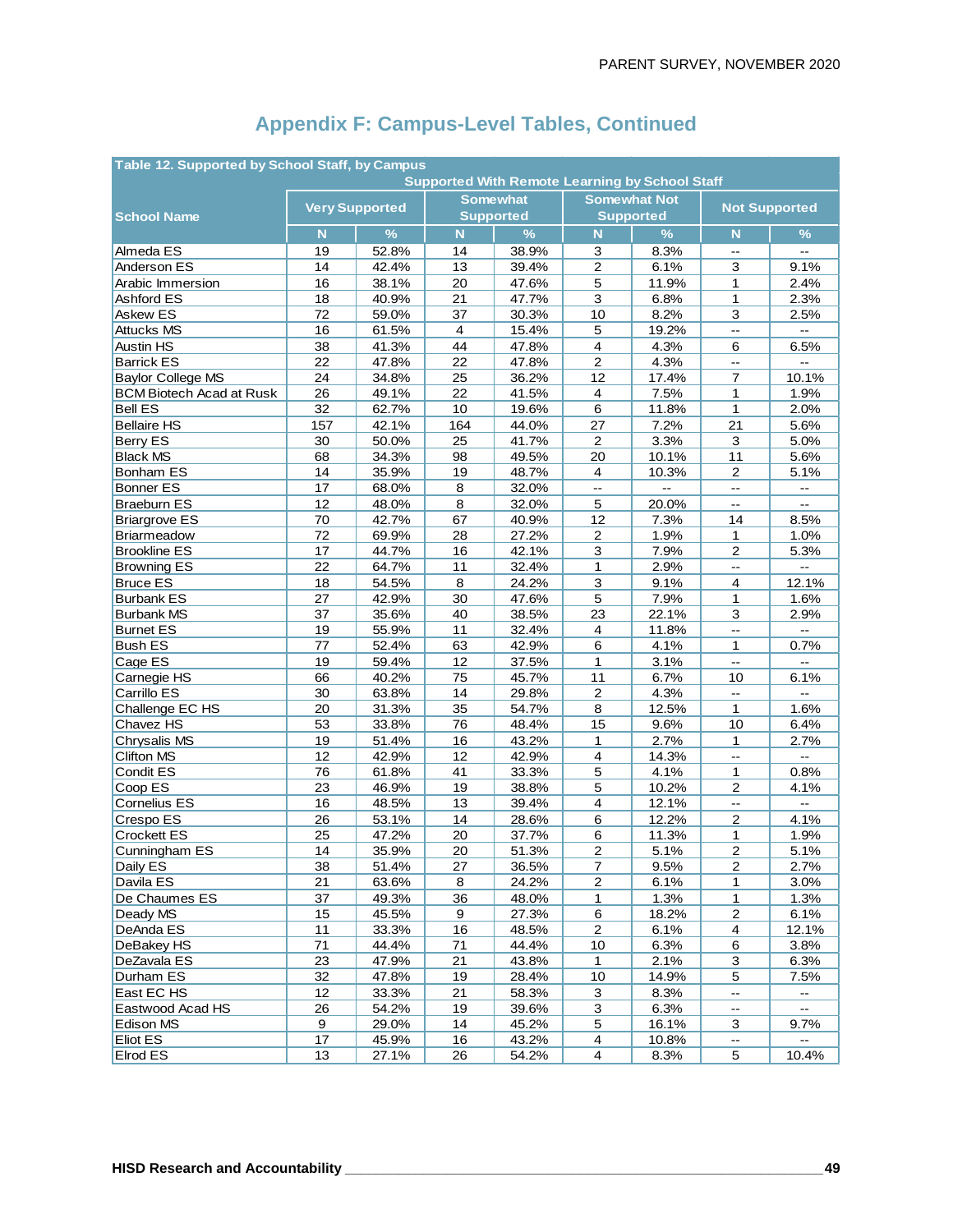| Table 12. Supported by School Staff, by Campus, Continued<br><b>Supported With Remote Learning by School Staff</b> |                       |       |                  |                 |                          |                          |                                               |                                     |  |  |  |
|--------------------------------------------------------------------------------------------------------------------|-----------------------|-------|------------------|-----------------|--------------------------|--------------------------|-----------------------------------------------|-------------------------------------|--|--|--|
|                                                                                                                    |                       |       |                  |                 |                          |                          |                                               |                                     |  |  |  |
|                                                                                                                    | <b>Very Supported</b> |       |                  | <b>Somewhat</b> | <b>Somewhat Not</b>      |                          | <b>Not Supported</b>                          |                                     |  |  |  |
| <b>School Name</b>                                                                                                 |                       |       | <b>Supported</b> |                 | <b>Supported</b>         |                          |                                               |                                     |  |  |  |
|                                                                                                                    | N                     | $\%$  | N                | $\frac{9}{6}$   | N                        | $\frac{9}{6}$            | N                                             | $\frac{9}{6}$                       |  |  |  |
| <b>Emerson ES</b>                                                                                                  | 25                    | 52.1% | 18               | 37.5%           | 2                        | 4.2%                     | 3                                             | 6.3%                                |  |  |  |
| <b>Energized ECC</b>                                                                                               | 24                    | 52.2% | 18               | 39.1%           | $\overline{4}$           | 8.7%                     | L.                                            |                                     |  |  |  |
| <b>Energized ES</b>                                                                                                | 16                    | 51.6% | 13               | 41.9%           | 2                        | 6.5%                     | $\mathbf{L}$                                  | цці.                                |  |  |  |
| Energy Inst HS                                                                                                     | 79                    | 55.2% | 54               | 37.8%           | 6                        | 4.2%                     | 2                                             | 1.4%                                |  |  |  |
| Farias ECC                                                                                                         | 21                    | 61.8% | 11               | 32.4%           | $\mathbf{1}$             | 2.9%                     | 1                                             | 2.9%                                |  |  |  |
| <b>Field ES</b>                                                                                                    | 27                    | 61.4% | 12               | 27.3%           | $\overline{2}$           | 4.5%                     | $\mathsf 3$                                   | 6.8%                                |  |  |  |
| Fondren MS                                                                                                         | 20                    | 39.2% | 21               | 41.2%           | $\overline{7}$           | 13.7%                    | 3                                             | 5.9%                                |  |  |  |
| Fonville MS                                                                                                        | 10                    | 31.3% | 12               | 37.5%           | 8                        | 25.0%                    | 1                                             | 3.1%                                |  |  |  |
| Forest Brook MS                                                                                                    | 13                    | 32.5% | 18               | 45.0%           | 6                        | 15.0%                    | 3                                             | 7.5%                                |  |  |  |
| Furr HS                                                                                                            | 18                    | 41.9% | 17               | 39.5%           | $\overline{7}$           | 16.3%                    | 1                                             | 2.3%                                |  |  |  |
| Gallegos ES                                                                                                        | 16                    | 48.5% | 13               | 39.4%           | 3                        | 9.1%                     | 1                                             | 3.0%                                |  |  |  |
| Garcia ES                                                                                                          | 19                    | 45.2% | 14               | 33.3%           | $\overline{5}$           | 11.9%                    | $\overline{2}$                                | 4.8%                                |  |  |  |
| Garden Oaks                                                                                                        | 38                    | 41.3% | 43               | 46.7%           | $\overline{7}$           | 7.6%                     | 4                                             | 4.3%                                |  |  |  |
| Garden Villas ES                                                                                                   | 19                    | 45.2% | 17               | 40.5%           | $\overline{4}$           | 9.5%                     | $\mathbf 2$                                   | 4.8%                                |  |  |  |
| Gregory-Lincoln PK-8                                                                                               | 28                    | 43.8% | 25               | 39.1%           | 4                        | 6.3%                     | $\overline{7}$                                | 10.9%                               |  |  |  |
| Gross ES                                                                                                           | 13                    | 30.2% | 19               | 44.2%           | 9                        | 20.9%                    | 1                                             | 2.3%                                |  |  |  |
| <b>HAIS HS</b>                                                                                                     | 30                    | 53.6% | 25               | 44.6%           | $\overline{\phantom{a}}$ | $\overline{a}$           | ц.,                                           | ω.                                  |  |  |  |
| Hamilton MS                                                                                                        | 19                    | 20.0% | 58               | 61.1%           | 13                       | 13.7%                    | 5                                             | 5.3%                                |  |  |  |
| Harris JR ES                                                                                                       | 12                    | 31.6% | 17               | 44.7%           | 6                        | 15.8%                    | 3                                             | 7.9%                                |  |  |  |
| Hartman MS                                                                                                         | 20                    | 33.3% | 30               | 50.0%           | 10                       | 16.7%                    | Ξ.                                            | Ξ.                                  |  |  |  |
| Harvard ES                                                                                                         | 64                    | 44.1% | 62               | 42.8%           | 17                       | 11.7%                    | $\overline{2}$                                | 1.4%                                |  |  |  |
| <b>Heights HS</b>                                                                                                  | 102                   | 34.1% | 162              | 54.2%           | 22                       | 7.4%                     | 12                                            | 4.0%                                |  |  |  |
| Helms ES                                                                                                           | 24                    | 46.2% | 24               | 46.2%           | 3                        | 5.8%                     | 1                                             | 1.9%                                |  |  |  |
| Henderson JP ES                                                                                                    | 18                    | 62.1% | 11               | 37.9%           | $\overline{\phantom{a}}$ | $\overline{\phantom{a}}$ | $-$                                           | $- -$                               |  |  |  |
| Henry MS                                                                                                           | 18                    | 47.4% | 13               | 34.2%           | $\overline{4}$           | 10.5%                    | 3                                             | 7.9%                                |  |  |  |
| Herod ES                                                                                                           | 82                    | 60.3% | 39               | 28.7%           | 9                        | 6.6%                     | $\overline{\mathbf{4}}$                       | 2.9%                                |  |  |  |
| Herrera ES                                                                                                         | 35                    | 56.5% | 20               | 32.3%           | $\overline{4}$           | 6.5%                     | 1                                             | 1.6%                                |  |  |  |
| <b>Hilliard ES</b>                                                                                                 | 12                    | 44.4% | 12               | 44.4%           | $\mathsf 3$              | 11.1%                    | Ц,                                            | Ш.                                  |  |  |  |
| Hines-Caldwell ES                                                                                                  | 21                    | 39.6% | 22               | 41.5%           | 8                        | 15.1%                    | $\overline{c}$                                | 3.8%                                |  |  |  |
| Hobby ES                                                                                                           | 19                    | 52.8% | 10               | 27.8%           | 4                        | 11.1%                    | 1                                             | 2.8%                                |  |  |  |
| Hogg MS                                                                                                            | 47                    | 32.9% | 71               | 49.7%           | 15                       | 10.5%                    | 10                                            | 7.0%                                |  |  |  |
| Horn ES                                                                                                            | 110                   | 54.2% | 79               | 38.9%           | 12                       | 5.9%                     | $\boldsymbol{2}$                              | 1.0%                                |  |  |  |
| <b>Houston MSTC HS</b>                                                                                             | 92                    | 41.4% | 105              | 47.3%           | 21                       | 9.5%                     | 4                                             | 1.8%                                |  |  |  |
| <b>HSLJ</b>                                                                                                        | 23                    | 41.8% | 23               | 41.8%           | $\overline{7}$           | 12.7%                    | $\overline{c}$                                | 3.6%                                |  |  |  |
| Kashmere HS                                                                                                        | 11                    | 35.5% | 11               | 35.5%           | 5                        | 16.1%                    | $\overline{4}$                                | 12.9%                               |  |  |  |
| Ketelsen ES                                                                                                        | 22                    | 62.9% | 11               | 31.4%           | $\overline{\phantom{a}}$ | $\mathbf{u}$             | $\boldsymbol{2}$                              | 5.7%                                |  |  |  |
| Key MS                                                                                                             | 5                     | 19.2% | 13               | 50.0%           | 6                        | 23.1%                    | 2                                             | 7.7%                                |  |  |  |
| Kinder HSPVA                                                                                                       | 105                   | 57.1% | 67               | 36.4%           | 5                        | 2.7%                     | $\overline{7}$                                | 3.8%                                |  |  |  |
| Kolter ES                                                                                                          | 96                    | 63.6% | 47               | 31.1%           | 8                        | 5.3%                     | $\overline{\phantom{a}}$                      | $\qquad \qquad \qquad \blacksquare$ |  |  |  |
| Lamar HS                                                                                                           | 212                   | 41.1% | 229              | 44.4%           | 51                       | 9.9%                     | 21                                            | 4.1%                                |  |  |  |
| Lanier MS                                                                                                          | 127                   | 43.1% | 125              | 42.4%           | 26                       | 8.8%                     | 15                                            | 5.1%                                |  |  |  |
| Lantrip ES                                                                                                         | 38                    | 50.7% | 32               | 42.7%           | 3                        | 4.0%                     | $\overline{a}$                                | 2.7%                                |  |  |  |
| Law ES                                                                                                             | 19                    | 48.7% | 15               | 38.5%           | $\sqrt{5}$               | 12.8%                    | $\overline{\phantom{a}}$                      | н.                                  |  |  |  |
| Lawson MS                                                                                                          | 34                    | 42.0% | 34               | 42.0%           | 9                        | 11.1%                    | 3                                             | 3.7%                                |  |  |  |
| Leland YMCPA                                                                                                       | 21                    | 55.3% | 11               | 28.9%           | 3                        | 7.9%                     | $\overline{c}$                                | 5.3%                                |  |  |  |
| Lewis ES                                                                                                           | 35                    | 61.4% | 14               | 24.6%           | $\overline{5}$           | 8.8%                     | $\mathbf{1}$                                  | 1.8%                                |  |  |  |
| Long Acad                                                                                                          | 16                    | 44.4% | 13               | 36.1%           | $\boldsymbol{7}$         | 19.4%                    |                                               |                                     |  |  |  |
| Longfellow ES                                                                                                      | 37                    | 56.9% | 24               | 36.9%           | $\overline{3}$           | 4.6%                     | $\mathord{\hspace{1pt}\text{--}\hspace{1pt}}$ | $\overline{\phantom{a}}$            |  |  |  |
| Lovett ES                                                                                                          | 69                    | 53.1% | 45               | 34.6%           | 11                       | 8.5%                     | 4                                             | 3.1%                                |  |  |  |
| Lyons ES                                                                                                           | 56                    | 54.9% | 32               | 31.4%           | 12                       | 11.8%                    | 2                                             | 2.0%                                |  |  |  |
| MacGregor ES                                                                                                       | 24                    | 47.1% | 18               | 35.3%           | $\overline{7}$           | 13.7%                    | $\overline{\mathbf{c}}$                       | 3.9%                                |  |  |  |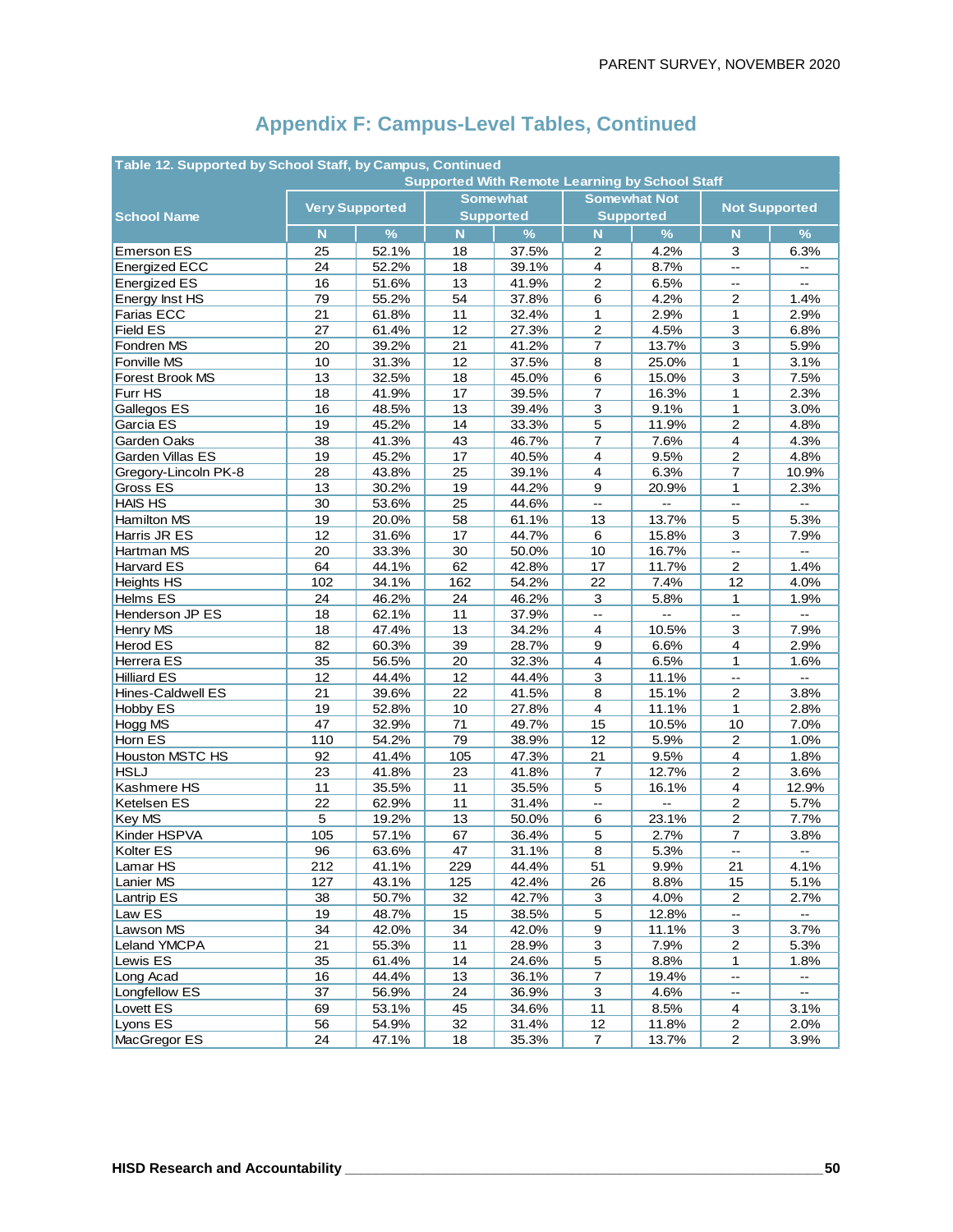| Table 12. Supported by School Staff, by Campus, Continued<br><b>Supported With Remote Learning by School Staff</b> |                       |       |                         |                  |                          |                             |                                               |                   |  |  |  |
|--------------------------------------------------------------------------------------------------------------------|-----------------------|-------|-------------------------|------------------|--------------------------|-----------------------------|-----------------------------------------------|-------------------|--|--|--|
|                                                                                                                    |                       |       |                         |                  |                          |                             |                                               |                   |  |  |  |
|                                                                                                                    | <b>Very Supported</b> |       |                         | <b>Somewhat</b>  | <b>Supported</b>         | <b>Somewhat Not</b>         | <b>Not Supported</b>                          |                   |  |  |  |
| <b>School Name</b>                                                                                                 |                       |       | $\overline{\mathsf{N}}$ | <b>Supported</b> | $\overline{\mathsf{N}}$  |                             |                                               |                   |  |  |  |
|                                                                                                                    | N                     | $\%$  |                         | $\%$             |                          | %                           | N                                             | $\frac{9}{6}$     |  |  |  |
| Madison HS                                                                                                         | 52                    | 45.6% | 37                      | 32.5%            | 20                       | 17.5%                       | 5                                             | 4.4%              |  |  |  |
| Mandarin Immersion Magnet                                                                                          | 44                    | 32.8% | 72                      | 53.7%            | 10                       | 7.5%                        | 8                                             | 6.0%              |  |  |  |
| Marshall ES                                                                                                        | 23                    | 53.5% | 14                      | 32.6%            | 5                        | 11.6%                       | 1                                             | 2.3%              |  |  |  |
| Martinez C ES                                                                                                      | 18                    | 64.3% | 5                       | 17.9%            | 1                        | 3.6%                        | $\overline{\mathbf{4}}$                       | 14.3%             |  |  |  |
| McNamara ES                                                                                                        | 21                    | 56.8% | 14                      | 37.8%            | $\mathbf{1}$             | 2.7%<br>11.1%               | 1                                             | 2.7%              |  |  |  |
| Meyerland MS                                                                                                       | 84                    | 42.2% | 89                      | 44.7%            | 22                       |                             | $\mathsf 3$                                   | 1.5%              |  |  |  |
| Milby HS                                                                                                           | 50                    | 36.0% | 62                      | 44.6%            | 20                       | 14.4%                       | 4                                             | 2.9%              |  |  |  |
| <b>Mistral ECC</b>                                                                                                 | 26                    | 65.0% | 13                      | 32.5%            | 1                        | 2.5%                        | $\mathord{\hspace{1pt}\text{--}\hspace{1pt}}$ | $\qquad \qquad -$ |  |  |  |
| Montgomery ES                                                                                                      | 9                     | 36.0% | 10                      | 40.0%            | 4                        | 16.0%                       | $\mathbf{2}$                                  | 8.0%              |  |  |  |
| Moreno ES                                                                                                          | 41                    | 66.1% | 21                      | 33.9%            | Щ,                       | $\overline{a}$              | $\overline{\phantom{a}}$                      | $\overline{a}$    |  |  |  |
| Neff ECC                                                                                                           | 26                    | 41.3% | 33                      | 52.4%            | 3                        | 4.8%                        | 1                                             | 1.6%              |  |  |  |
| <b>Neff ES</b>                                                                                                     | 51                    | 53.7% | 27                      | 28.4%            | 15                       | 15.8%                       | $\mathbf{1}$                                  | 1.1%              |  |  |  |
| North Forest HS                                                                                                    | 24                    | 43.6% | 25                      | 45.5%            | $\mathbf 5$              | 9.1%                        | 1                                             | 1.8%              |  |  |  |
| North Houston EC HS                                                                                                | 14                    | 38.9% | 16                      | 44.4%            | 4                        | 11.1%                       | $\mathbf{2}$                                  | 5.6%              |  |  |  |
| Northline ES                                                                                                       | 10                    | 38.5% | 13                      | 50.0%            | $\overline{2}$           | 7.7%                        | $\mathbf{1}$                                  | 3.8%              |  |  |  |
| Northside HS                                                                                                       | 26                    | 37.7% | 26                      | 37.7%            | 10                       | 14.5%                       | 6                                             | 8.7%              |  |  |  |
| Oak Forest ES                                                                                                      | 64                    | 60.4% | 34                      | 32.1%            | $\boldsymbol{2}$         | 1.9%                        | $\overline{\mathbf{4}}$                       | 3.8%              |  |  |  |
| Ortiz MS                                                                                                           | 17                    | 35.4% | 21                      | 43.8%            | 9                        | 18.8%                       | -−                                            |                   |  |  |  |
| Park Place ES                                                                                                      | 25                    | 50.0% | 22                      | 44.0%            | $\overline{c}$           | 4.0%                        | $\mathbf{1}$                                  | 2.0%              |  |  |  |
| Parker ES                                                                                                          | 84                    | 52.5% | 55                      | 34.4%            | 13                       | 8.1%                        | 8                                             | 5.0%              |  |  |  |
| Patterson ES                                                                                                       | 45                    | 59.2% | 28                      | 36.8%            | 3                        | 3.9%                        | $\mathbb{L}^{\frac{1}{2}}$                    | Ш,                |  |  |  |
| Pershing MS                                                                                                        | 87                    | 37.5% | 110                     | 47.4%            | 20                       | 8.6%                        | 14                                            | 6.0%              |  |  |  |
| Pilgrim Acad                                                                                                       | 15                    | 46.9% | 13                      | 40.6%            | 2                        | 6.3%                        | 1                                             | 3.1%              |  |  |  |
| Pin Oak MS                                                                                                         | 136                   | 46.1% | 110                     | 37.3%            | 36                       | 12.2%                       | 11                                            | 3.7%              |  |  |  |
| Piney Point ES                                                                                                     | 25                    | 51.0% | 18                      | 36.7%            | 6                        | 12.2%                       | цú.                                           | u.                |  |  |  |
| Poe ES                                                                                                             | 81                    | 57.9% | 48                      | 34.3%            | 3                        | 2.1%                        | 7                                             | 5.0%              |  |  |  |
| Reagan Ed Ctr PK-8                                                                                                 | 26                    | 48.1% | 23                      | 42.6%            | 4                        | 7.4%                        | 1                                             | 1.9%              |  |  |  |
| <b>Red ES</b>                                                                                                      | 50                    | 52.6% | 37                      | 38.9%            | $\overline{7}$           | 7.4%                        | $\mathbf{1}$                                  | 1.1%              |  |  |  |
| Revere MS                                                                                                          | 27                    | 45.0% | 21                      | 35.0%            | $\overline{7}$           | 11.7%                       | 3                                             | 5.0%              |  |  |  |
| Reynolds ES                                                                                                        | 20                    | 60.6% | 10                      | 30.3%            | 1                        | 3.0%                        | $\overline{\mathbf{c}}$                       | 6.1%              |  |  |  |
| Rice School PK-8                                                                                                   | 69                    | 48.9% | 50                      | 35.5%            | $\boldsymbol{9}$         | 6.4%                        | 12                                            | 8.5%              |  |  |  |
| <b>River Oaks ES</b>                                                                                               | 83                    | 63.4% | 35                      | 26.7%            | 3                        | 2.3%                        | 10                                            | 7.6%              |  |  |  |
| <b>Roberts ES</b>                                                                                                  | 86                    | 56.2% | 51                      | 33.3%            | 11                       | 7.2%                        | 5                                             | 3.3%              |  |  |  |
| Rodriguez ES                                                                                                       | 26                    | 56.5% | 13                      | 28.3%            | $\sqrt{5}$               | 10.9%                       | $\mathbf{1}$                                  | 2.2%              |  |  |  |
| Rogers TH                                                                                                          | 109                   | 52.7% | 73                      | 35.3%            | 14                       | 6.8%                        | 10                                            | 4.8%              |  |  |  |
| Roosevelt ES                                                                                                       | 20                    | 43.5% | 23                      | 50.0%            | 3                        | 6.5%                        | $\overline{\phantom{a}}$                      |                   |  |  |  |
| Scarborough ES                                                                                                     | 23                    | 69.7% | $\overline{7}$          | 21.2%            | 2                        | 6.1%                        | 1                                             | 3.0%              |  |  |  |
| Scarborough HS                                                                                                     | 21                    | 50.0% | 13                      | 31.0%            | 6                        | 14.3%                       | $\boldsymbol{2}$                              | 4.8%              |  |  |  |
| School at St. George ES                                                                                            | 64                    | 66.0% | 21                      | 21.6%            | $\overline{7}$           | 7.2%                        | $\overline{\mathbf{4}}$                       | 4.1%              |  |  |  |
| Scroggins ES                                                                                                       | 16                    | 55.2% | 12                      | 41.4%            | $\overline{\phantom{a}}$ | $\mathcal{L}_{\mathcal{F}}$ | 1                                             | 3.4%              |  |  |  |
| Shadowbriar ES                                                                                                     | 18                    | 41.9% | 19                      | 44.2%            | $\boldsymbol{2}$         | 4.7%                        | $\overline{\mathbf{4}}$                       | 9.3%              |  |  |  |
| Shadydale ES                                                                                                       | 21                    | 52.5% | 12                      | 30.0%            | 1                        | 2.5%                        | $\overline{\mathbf{4}}$                       | 10.0%             |  |  |  |
| Sharpstown HS                                                                                                      | 39                    | 44.3% | 37                      | 42.0%            | 7                        | 8.0%                        | $\overline{3}$                                | 3.4%              |  |  |  |
| Sharpstown Intl                                                                                                    | 65                    | 46.4% | 52                      | 37.1%            | 21                       | 15.0%                       | $\mathbf 2$                                   | 1.4%              |  |  |  |
| Sherman ES                                                                                                         | 26                    | 60.5% | 13                      | 30.2%            | $\mathbf{3}$             | 7.0%                        | 1                                             | 2.3%              |  |  |  |
| Sinclair ES                                                                                                        | 54                    | 55.7% | 31                      | 32.0%            | $\boldsymbol{9}$         | 9.3%                        | $\overline{\mathbf{3}}$                       | 3.1%              |  |  |  |
| Smith ES                                                                                                           | 15                    | 50.0% | $\boldsymbol{7}$        | 23.3%            | $\sqrt{5}$               | 16.7%                       | $\overline{3}$                                | 10.0%             |  |  |  |
| South EC HS                                                                                                        | 23                    | 45.1% | 22                      | 43.1%            | $\sqrt{5}$               | 9.8%                        | 1                                             | 2.0%              |  |  |  |
| Southmayd ES                                                                                                       | 27                    | 62.8% | 13                      | 30.2%            | $\overline{c}$           | 4.7%                        | 1                                             | 2.3%              |  |  |  |
| <b>Sterling HS</b>                                                                                                 | 38                    | 41.8% | 34                      | 37.4%            | 9                        | 9.9%                        | $\bf{8}$                                      | 8.8%              |  |  |  |
|                                                                                                                    |                       |       |                         |                  |                          |                             |                                               |                   |  |  |  |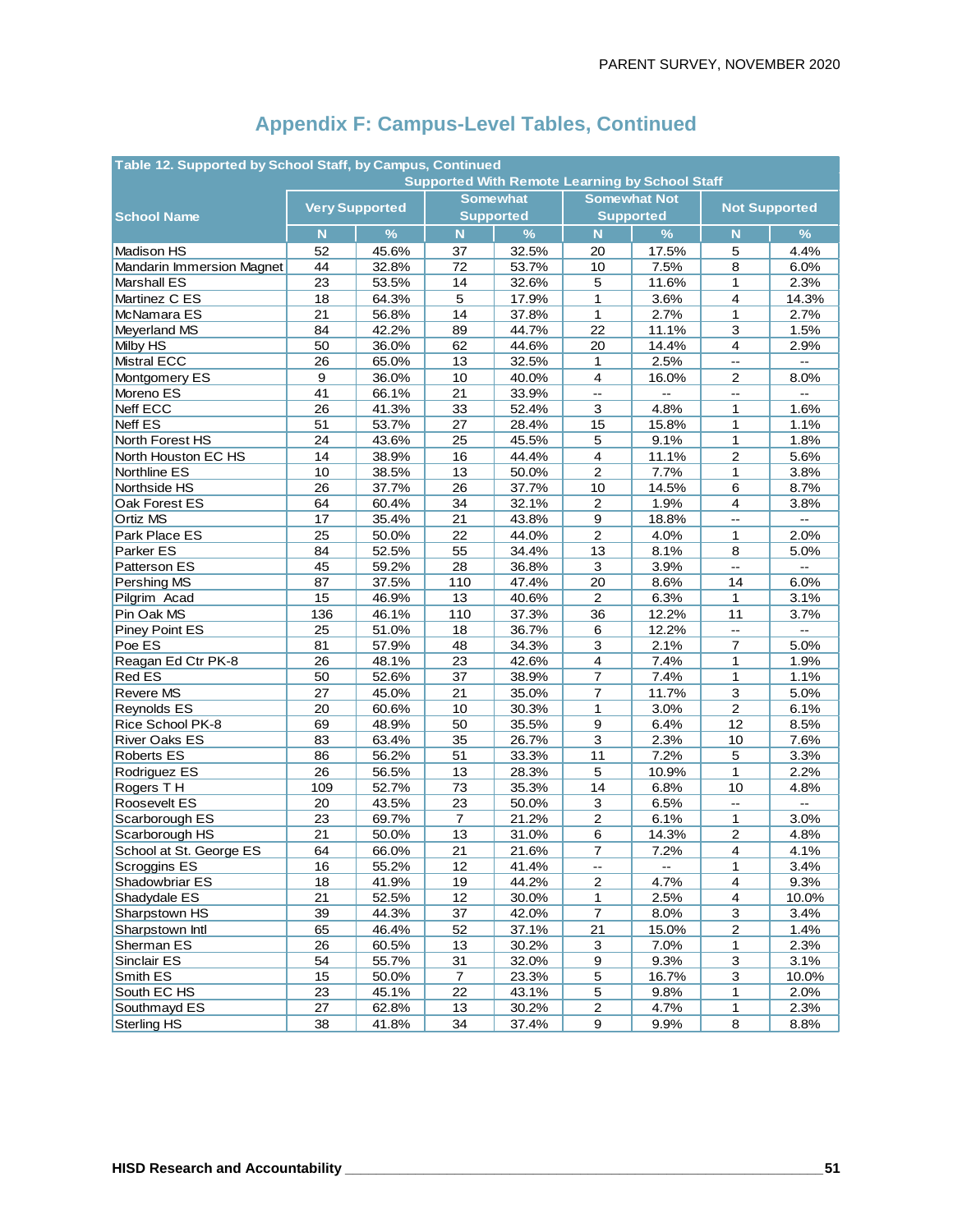| Table 12. Supported by School Staff, by Campus, Continued |                                                                                |                       |     |                  |                |                                                       |                          |                          |  |  |
|-----------------------------------------------------------|--------------------------------------------------------------------------------|-----------------------|-----|------------------|----------------|-------------------------------------------------------|--------------------------|--------------------------|--|--|
|                                                           |                                                                                |                       |     |                  |                | <b>Supported With Remote Learning by School Staff</b> |                          |                          |  |  |
|                                                           |                                                                                | <b>Very Supported</b> |     | <b>Somewhat</b>  |                | <b>Somewhat Not</b>                                   | <b>Not Supported</b>     |                          |  |  |
| <b>School Name</b>                                        |                                                                                |                       |     | <b>Supported</b> |                | <b>Supported</b>                                      |                          |                          |  |  |
|                                                           | N                                                                              | $\frac{9}{6}$         | N   | $\frac{9}{6}$    | N              | $\frac{9}{6}$                                         | N                        | $\frac{9}{6}$            |  |  |
| <b>Stevens ES</b>                                         | 16                                                                             | 44.4%                 | 17  | 47.2%            | 1              | 2.8%                                                  | 2                        | 5.6%                     |  |  |
| Stevenson MS                                              | 44                                                                             | 41.1%                 | 45  | 42.1%            | 12             | 11.2%                                                 | 6                        | 5.6%                     |  |  |
| Sugar Grove MS                                            | 10                                                                             | 38.5%                 | 15  | 57.7%            | $-$            |                                                       | 1                        | 3.8%                     |  |  |
| Sutton ES                                                 | 20                                                                             | 46.5%                 | 18  | 41.9%            | 3              | 7.0%                                                  | $\overline{2}$           | 4.7%                     |  |  |
| Tanglewood MS                                             | 48                                                                             | 36.4%                 | 59  | 44.7%            | 13             | 9.8%                                                  | 12                       | 9.1%                     |  |  |
| <b>TCAH</b>                                               | 24                                                                             | 70.6%                 | 9   | 26.5%            | $\mathbf{1}$   | 2.9%                                                  | $- -$                    | $\overline{\phantom{a}}$ |  |  |
| <b>Travis ES</b>                                          | 85                                                                             | 57.0%                 | 54  | 36.2%            | $\overline{7}$ | 4.7%                                                  | 2                        | 1.3%                     |  |  |
| <b>Twain ES</b>                                           | 101                                                                            | 61.2%                 | 52  | 31.5%            | $\overline{7}$ | 4.2%                                                  | 5                        | 3.0%                     |  |  |
| Valley West ES                                            | 25                                                                             | 49.0%                 | 22  | 43.1%            | $\overline{2}$ | 3.9%                                                  | $\mathbf{2}$             | 3.9%                     |  |  |
| <b>Walnut Bend ES</b>                                     | 35                                                                             | 60.3%                 | 15  | 25.9%            | 5              | 8.6%                                                  | 3                        | 5.2%                     |  |  |
| <b>Waltrip HS</b>                                         | 44                                                                             | 34.1%                 | 66  | 51.2%            | 15             | 11.6%                                                 | 3                        | 2.3%                     |  |  |
| Washington HS                                             | 18                                                                             | 54.5%                 | 12  | 36.4%            | $\overline{2}$ | 6.1%                                                  | 1                        | 3.0%                     |  |  |
| West Briar MS                                             | 52                                                                             | 38.8%                 | 55  | 41.0%            | 15             | 11.2%                                                 | 10                       | 7.5%                     |  |  |
| <b>West University ES</b>                                 | 86                                                                             | 55.8%                 | 53  | 34.4%            | $\overline{7}$ | 4.5%                                                  | 8                        | 5.2%                     |  |  |
| Westbury HS                                               | 78                                                                             | 46.2%                 | 66  | 39.1%            | 20             | 11.8%                                                 | 5                        | 3.0%                     |  |  |
| Westside HS                                               | 137                                                                            | 41.5%                 | 140 | 42.4%            | 37             | 11.2%                                                 | 12                       | 3.6%                     |  |  |
| Wharton K-8                                               | 84                                                                             | 49.1%                 | 56  | 32.7%            | 20             | 11.7%                                                 | 10                       | 5.8%                     |  |  |
| <b>Wheatley HS</b>                                        | 23                                                                             | 51.1%                 | 15  | 33.3%            | 3              | 6.7%                                                  | $\overline{4}$           | 8.9%                     |  |  |
| White E ES                                                | 18                                                                             | 45.0%                 | 19  | 47.5%            | $\overline{c}$ | 5.0%                                                  | 1                        | 2.5%                     |  |  |
| White MES                                                 | 31                                                                             | 60.8%                 | 8   | 15.7%            | 6              | 11.8%                                                 | 5                        | 9.8%                     |  |  |
| <b>Whittier ES</b>                                        | 13                                                                             | 50.0%                 | 12  | 46.2%            | $-$            | $\overline{a}$                                        | 1                        | 3.8%                     |  |  |
| <b>Wilson Montessori</b>                                  | 68                                                                             | 59.6%                 | 32  | 28.1%            | 9              | 7.9%                                                  | 5                        | 4.4%                     |  |  |
| <b>Windsor Village ES</b>                                 | 20                                                                             | 55.6%                 | 10  | 27.8%            | 6              | 16.7%                                                 | $-1$                     | $-1$                     |  |  |
| Wisdom HS                                                 | 15                                                                             | 21.7%                 | 33  | 47.8%            | 16             | 23.2%                                                 | 4                        | 5.8%                     |  |  |
| Woodson                                                   | 24                                                                             | 50.0%                 | 13  | 27.1%            | 3              | 6.3%                                                  | 8                        | 16.7%                    |  |  |
| Worthing HS                                               | 24                                                                             | 50.0%                 | 23  | 47.9%            | 1              | 2.1%                                                  | $\overline{\phantom{a}}$ | $-$                      |  |  |
| Yates HS                                                  | 22                                                                             | 41.5%                 | 24  | 45.3%            | 6              | 11.3%                                                 | 1                        | 1.9%                     |  |  |
| <b>YWCPA</b>                                              | 35<br>$\overline{2}$<br>$\overline{2}$<br>24<br>38.1%<br>3.2%<br>3.2%<br>55.6% |                       |     |                  |                |                                                       |                          |                          |  |  |

Source: SurveyMonkey, Fall 2020 HISD Remote Learning Parent Survey data file, 11/18/2020

Notes: Campuses with less than 25 total respondents (see Table 8B) are excluded. Percentage is calculated using total responses (see Table 8B). Percentages may not total 100 due to rounding.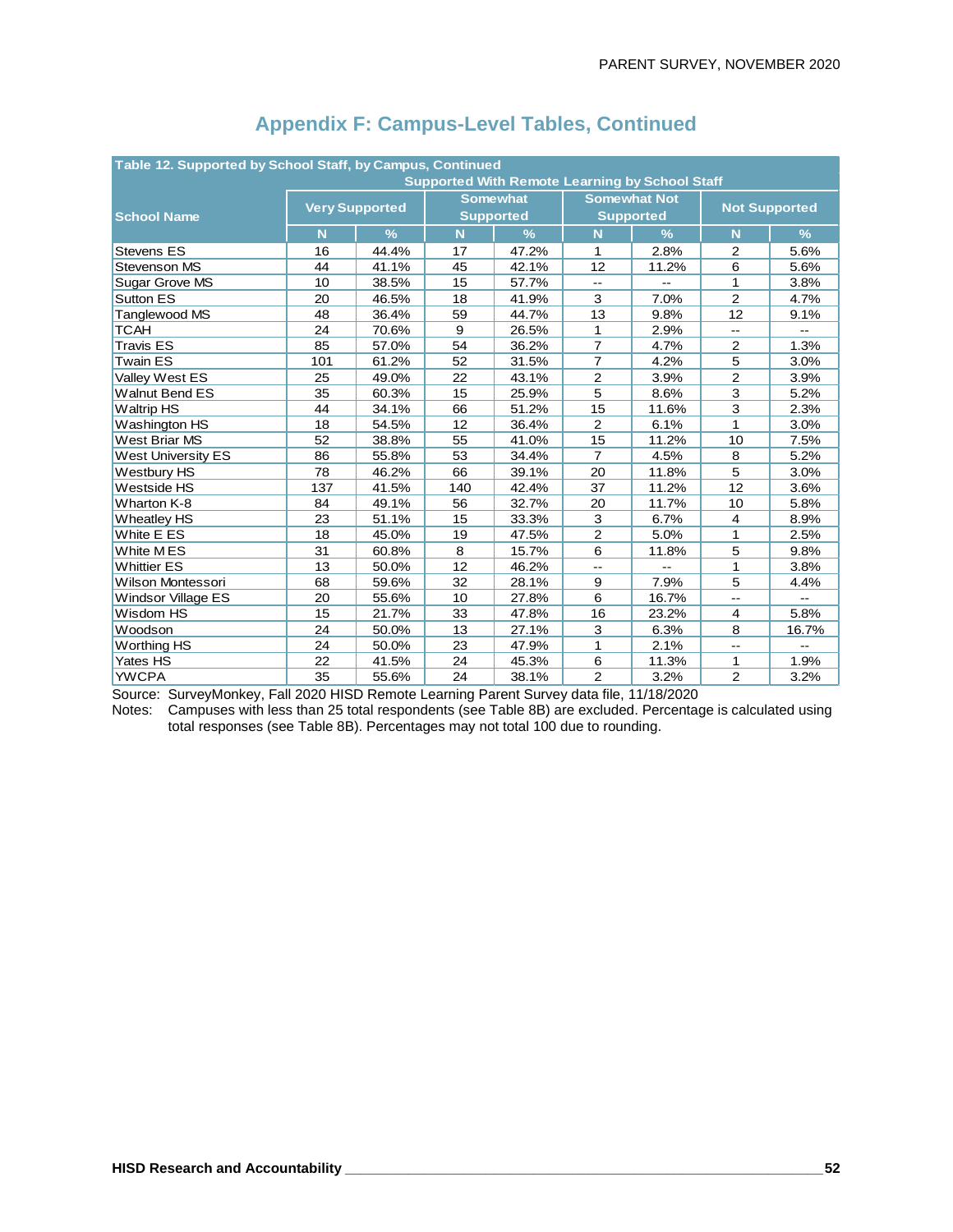| Table 13. Worked With Peers, by Campus<br><b>Collaborative Work By Students</b> |                         |                |                           |                    |                                               |                       |                       |                          |                               |                                  |                 |                |
|---------------------------------------------------------------------------------|-------------------------|----------------|---------------------------|--------------------|-----------------------------------------------|-----------------------|-----------------------|--------------------------|-------------------------------|----------------------------------|-----------------|----------------|
|                                                                                 |                         |                |                           |                    |                                               |                       |                       |                          |                               |                                  |                 |                |
|                                                                                 |                         | <b>Daily</b>   |                           | <b>Weekly</b>      |                                               | Less Than             | <b>Rarely, Not An</b> |                          | <b>Rarely, Child</b>          |                                  | <b>Not Sure</b> |                |
| <b>School Name</b>                                                              | N                       | $\%$           | N                         | $\%$               | N                                             | <b>Weekly</b><br>$\%$ | N                     | <b>Option</b><br>$\%$    | N                             | <b>Choice</b><br>$\%$            | N               | %              |
| Almeda ES                                                                       | 10                      | 27.8%          | 3                         | 8.3%               | $\mathbf{1}$                                  | 2.8%                  | 13                    | 36.1%                    | 3                             | 8.3%                             | 6               | 16.7%          |
| Anderson ES                                                                     | 12                      | 36.4%          | 2                         | 6.1%               | $\overline{2}$                                | 6.1%                  | 10                    | 30.3%                    | $\mathbf{1}$                  | 3.0%                             | 5               | 15.2%          |
| Arabic Immersion                                                                | 16                      | 38.1%          | $\overline{2}$            | 4.8%               | $\overline{2}$                                | 4.8%                  | 13                    | 31.0%                    | $\overline{\phantom{a}}$      | --                               | 9               | 21.4%          |
| Ashford ES                                                                      | 13                      | 29.5%          | 3                         | 6.8%               | 4                                             | 9.1%                  | 12                    | 27.3%                    | 2                             | 4.5%                             | 9               | 20.5%          |
| Askew ES                                                                        | 45                      | 36.9%          | 12                        | 9.8%               | 9                                             | 7.4%                  | 36                    | 29.5%                    | $\overline{c}$                | 1.6%                             | 18              | 14.8%          |
| <b>Attucks MS</b>                                                               | 8                       | 30.8%          | 3                         | 11.5%              | $\overline{2}$                                | 7.7%                  | 3                     | 11.5%                    | 3                             | 11.5%                            | 6               | 23.1%          |
| Austin HS                                                                       | 24                      | 26.1%          | 6                         | 6.5%               | 11                                            | 12.0%                 | 12                    | 13.0%                    | 6                             | 6.5%                             | 33              | 35.9%          |
| <b>Barrick ES</b>                                                               | 9                       | 19.6%          | 5                         | 10.9%              | 5                                             | 10.9%                 | 15                    | 32.6%                    | 1                             | 2.2%                             | 11              | 23.9%          |
| <b>Baylor College MS</b>                                                        | 14                      | 20.3%          | $\overline{7}$            | 10.1%              | 3                                             | 4.3%                  | 21                    | 30.4%                    | 4                             | 5.8%                             | 20              | 29.0%          |
| <b>BCM Biotech Acad at Rusk</b>                                                 | 10                      | 18.9%          | 4                         | 7.5%               | 6                                             | 11.3%                 | 12                    | 22.6%                    | $\overline{2}$                | 3.8%                             | 19              | 35.8%          |
| <b>Bell ES</b>                                                                  | 19                      | 37.3%          | $\overline{4}$            | 7.8%               | 3                                             | 5.9%                  | 11                    | 21.6%                    | $\mathbf{1}$                  | 2.0%                             | 12              | 23.5%          |
| <b>Bellaire HS</b>                                                              | 83                      | 22.3%          | 55                        | 14.7%              | 79                                            | 21.2%                 | 62                    | 16.6%                    | 9                             | 2.4%                             | 83              | 22.3%          |
| Berry ES                                                                        | 20                      | 33.3%          | 3                         | 5.0%               | 4                                             | 6.7%                  | 20                    | 33.3%                    | 2                             | 3.3%                             | 11              | 18.3%          |
| <b>Black MS</b>                                                                 | 27                      | 13.6%          | 23                        | 11.6%              | 48                                            | 24.2%                 | 60                    | 30.3%                    | 8                             | 4.0%                             | 31              | 15.7%          |
| Bonham ES                                                                       | 13                      | 33.3%          | 3                         | 7.7%               | 4                                             | 10.3%                 | $\overline{7}$        | 17.9%                    | 1                             | 2.6%                             | 11              | 28.2%          |
| <b>Bonner ES</b>                                                                | 12                      | 48.0%          | $\overline{2}$            | 8.0%               | 2                                             | 8.0%                  | $\overline{2}$        | 8.0%                     | $\overline{\phantom{a}}$      | --                               | $\overline{7}$  | 28.0%          |
| <b>Braeburn ES</b>                                                              | $\overline{\mathbf{c}}$ | 8.0%           | $\mathbb{L}^{\mathbb{L}}$ | --                 | 1                                             | 4.0%                  | 8                     | 32.0%                    | 2                             | 8.0%                             | 11              | 44.0%          |
| <b>Briargrove ES</b>                                                            | 52                      | 31.7%          | 8                         | 4.9%               | 12                                            | 7.3%                  | 68                    | 41.5%                    | 1                             | 0.6%                             | 23              | 14.0%          |
| <b>Briarmeadow</b>                                                              | 44                      | 42.7%          | 14                        | 13.6%              | 12                                            | 11.7%                 | 26                    | 25.2%                    | 1                             | 1.0%                             | 6               | 5.8%           |
| <b>Brookline ES</b>                                                             | 11                      | 28.9%          | 1                         | 2.6%               | 3                                             | 7.9%                  | 13                    | 34.2%                    | $\mathbf{1}$                  | 2.6%                             | $\overline{7}$  | 18.4%          |
| <b>Browning ES</b>                                                              | 8                       | 23.5%          | 1                         | 2.9%               | 2                                             | 5.9%                  | 11                    | 32.4%                    | 5                             | 14.7%                            | $\overline{7}$  | 20.6%          |
| <b>Bruce ES</b>                                                                 | 9                       | 27.3%          | 5                         | 15.2%              | $\mathord{\hspace{1pt}\text{--}\hspace{1pt}}$ | Щ,                    | 14                    | 42.4%                    | 1                             | 3.0%                             | 4               | 12.1%          |
| <b>Burbank ES</b>                                                               | 22                      | 34.9%          | 3                         | 4.8%               | 11                                            | 17.5%                 | 15                    | 23.8%                    | ω.                            | --                               | 11              | 17.5%          |
| <b>Burbank MS</b>                                                               | 21                      | 20.2%          | 8                         | 7.7%               | 17                                            | 16.3%                 | 24                    | 23.1%                    | 4                             | 3.8%                             | 29              | 27.9%          |
| <b>Burnet ES</b>                                                                | 6                       | 17.6%          | 2                         | 5.9%               | 5                                             | 14.7%                 | 10                    | 29.4%                    | 1                             | 2.9%                             | 10              | 29.4%          |
| <b>Bush ES</b>                                                                  | 34                      | 23.1%          | 11                        | 7.5%               | 20                                            | 13.6%                 | 66                    | 44.9%                    | 3                             | 2.0%                             | 13              | 8.8%           |
| Cage ES                                                                         | 12                      | 37.5%          | $\mathbf{1}$              | 3.1%               | 4                                             | 12.5%                 | 3                     | 9.4%                     | 2                             | 6.3%                             | 10              | 31.3%          |
| Carnegie HS                                                                     | 53                      | 32.3%          | 46                        | 28.0%              | 39                                            | 23.8%                 | 4                     | 2.4%                     | 1                             | 0.6%                             | 21              | 12.8%          |
| Carrillo ES                                                                     | 17                      | 36.2%          | $\mathbb{L}^{\mathbb{L}}$ | Ξ.                 | $\mathbf{1}$                                  | 2.1%                  | 17                    | 36.2%                    | цц.                           | Щ.                               | 12              | 25.5%          |
| Challenge EC HS                                                                 | 13                      | 20.3%          | 13                        | 20.3%              | 18                                            | 28.1%                 | 9                     | 14.1%                    | 3                             | 4.7%                             | 8               | 12.5%          |
| Chavez HS                                                                       | 36                      | 22.9%          | 11                        | 7.0%               | 30                                            | 19.1%                 | 16                    | 10.2%                    | 10                            | 6.4%                             | 54              | 34.4%          |
| Chrysalis MS                                                                    | 8                       | 21.6%          | $\overline{4}$            | 10.8%              | 10                                            | 27.0%                 | 4                     | 10.8%                    | $\overline{\phantom{a}}$      | Щ,                               | 11              | 29.7%          |
| <b>Clifton MS</b>                                                               | 9                       | 32.1%          | $\overline{2}$            | 7.1%               | 2                                             | 7.1%                  | Ξ.                    | $\overline{\phantom{a}}$ | 1                             | 3.6%                             | 14              | 50.0%          |
| Condit ES                                                                       | 27                      | 22.0%          | 16                        | 13.0%              | 14                                            | 11.4%                 | 47                    | 38.2%                    | $\mathbf{1}$                  | 0.8%                             | 18              | 14.6%          |
| Coop ES                                                                         | 19                      | 38.8%          | 3                         | 6.1%               | 4                                             | 8.2%                  | 11                    | 22.4%                    | 1                             | 2.0%                             | 11              | 22.4%          |
| <b>Cornelius ES</b>                                                             | 6                       | 18.2%          | 5                         | 15.2%              | 5                                             | 15.2%                 | 7                     | 21.2%                    | $\mathbf{1}$                  | 3.0%                             | 9               | 27.3%          |
| Crespo ES                                                                       | 17                      | 34.7%          | 3                         | 6.1%               | 3                                             | 6.1%                  | 13                    | 26.5%                    | Ξ.                            | $\overline{a}$                   | 13              | 26.5%          |
| <b>Crockett ES</b>                                                              | 19                      | 35.8%          | $\overline{2}$            | 3.8%               | 6                                             | 11.3%                 | 17                    | 32.1%                    | $\overline{\phantom{a}}$      | --                               | 9               | 17.0%          |
| Cunningham ES                                                                   | 15                      | 38.5%          | 4                         | 10.3%              | 4                                             | 10.3%                 | 7                     | 17.9%                    | 1                             | 2.6%                             | $\overline{7}$  | 17.9%          |
| Daily ES                                                                        | 21                      | 28.4%          | 5                         | 6.8%               | 9                                             | 12.2%                 | 22                    | 29.7%                    | 2                             | 2.7%                             | 15              | 20.3%          |
| Davila ES                                                                       | 7                       | 21.2%          | 1                         | 3.0%               | 1                                             | 3.0%                  | 9                     | 27.3%                    | $\overline{c}$                | 6.1%                             | 13              | 39.4%          |
| De Chaumes ES                                                                   | 30                      | 40.0%          | $\overline{7}$            | 9.3%               | 3                                             | 4.0%                  | 14                    | 18.7%                    | $\overline{\phantom{a}}$      | $\overline{\phantom{a}}$         | 21              | 28.0%          |
| Deady MS                                                                        | 6                       | 18.2%          | $\overline{\phantom{a}}$  |                    | 4                                             | 12.1%                 | 8                     | 24.2%                    | 5                             | 15.2%                            | 9               | 27.3%          |
| DeAnda ES                                                                       | 11                      | 33.3%          | 3                         | 9.1%               | 2                                             | 6.1%                  | 10                    | 30.3%                    | --                            | --                               | $\overline{7}$  | 21.2%          |
| DeBakey HS                                                                      | 33                      | 20.6%          | 49                        | 30.6%<br>$\ddotsc$ | 47                                            | 29.4%                 | 6                     | 3.8%                     | $\overline{\phantom{a}}$      | $\overline{\phantom{a}}$         | 23              | 14.4%          |
| DeZavala ES                                                                     | 13                      | 27.1%          | $\overline{\phantom{a}}$  |                    | 4                                             | 8.3%                  | 11                    | 22.9%                    | 3                             | 6.3%                             | 17              | 35.4%          |
| Durham ES                                                                       | 13                      | 19.4%          | 6<br>8                    | 9.0%               | 4                                             | 6.0%                  | 34                    | 50.7%                    | --                            | $\overline{\phantom{a}}$         | 10              | 14.9%          |
| East EC HS<br>Eastwood Acad HS                                                  | 3<br>16                 | 8.3%<br>33.3%  | 6                         | 22.2%<br>12.5%     | 10                                            | 27.8%<br>20.8%        | 7<br>3                | 19.4%<br>6.3%            | $\overline{\phantom{a}}$<br>1 | $\overline{\phantom{a}}$<br>2.1% | 8<br>12         | 22.2%<br>25.0% |
|                                                                                 |                         |                |                           |                    | 10                                            |                       |                       |                          |                               |                                  |                 |                |
| Edison MS<br>Eliot ES                                                           | $\overline{7}$<br>21    | 22.6%<br>56.8% | 1<br>--                   | 3.2%               | 4<br>1                                        | 12.9%<br>2.7%         | 10<br>$\overline{7}$  | 32.3%<br>18.9%           | 2<br>$\overline{\phantom{a}}$ | 6.5%                             | 7<br>7          | 22.6%<br>18.9% |
| Elrod ES                                                                        | 15                      | 31.3%          | $\overline{2}$            | 4.2%               | 3                                             | 6.3%                  | 20                    | 41.7%                    | $\overline{2}$                | 4.2%                             | 6               | 12.5%          |
|                                                                                 |                         |                |                           |                    |                                               |                       |                       |                          |                               |                                  |                 |                |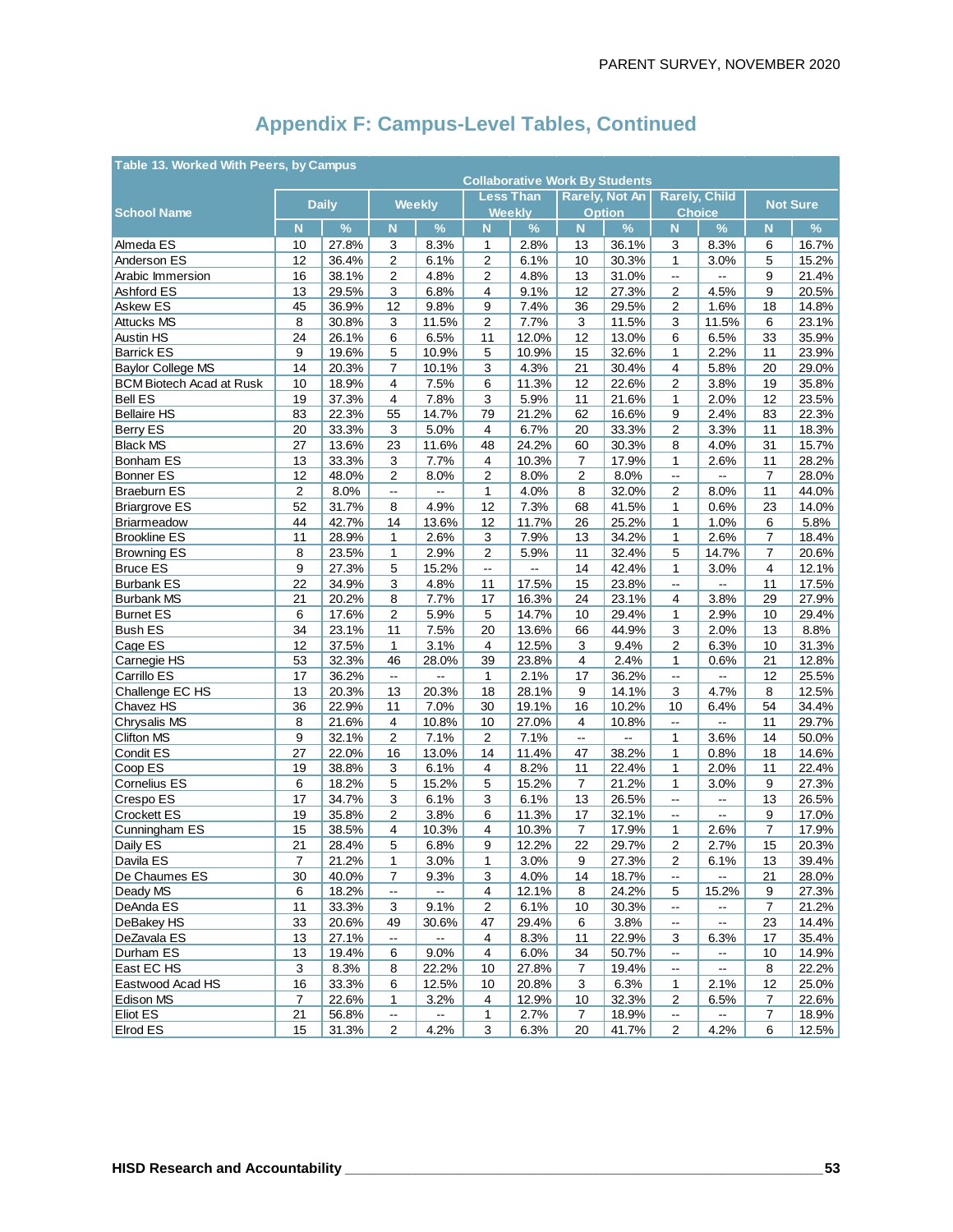|                      | Table 13. Worked With Peers, by Campus, Continued<br><b>Collaborative Work By Students</b> |              |                          |                          |                          |                  |                |                       |                          |                          |                |                 |
|----------------------|--------------------------------------------------------------------------------------------|--------------|--------------------------|--------------------------|--------------------------|------------------|----------------|-----------------------|--------------------------|--------------------------|----------------|-----------------|
|                      |                                                                                            |              |                          |                          |                          |                  |                |                       |                          |                          |                |                 |
|                      |                                                                                            | <b>Daily</b> |                          | <b>Weekly</b>            |                          | <b>Less Than</b> |                | <b>Rarely, Not An</b> |                          | <b>Rarely, Child</b>     |                | <b>Not Sure</b> |
| <b>School Name</b>   |                                                                                            |              |                          |                          |                          | <b>Weekly</b>    |                | <b>Option</b>         |                          | <b>Choice</b>            |                |                 |
|                      | N                                                                                          | $\%$         | N                        | $\%$                     | N                        | $\%$             | $\mathbf N$    | $\%$                  | N                        | $\%$                     | N              | $\%$            |
| <b>Emerson ES</b>    | 20                                                                                         | 41.7%        | 7                        | 14.6%                    | 4                        | 8.3%             | 13             | 27.1%                 | Ξ.                       | Ξ.                       | 4              | 8.3%            |
| <b>Energized ECC</b> | 21                                                                                         | 45.7%        | $\mathbf{1}$             | 2.2%                     | $\overline{\phantom{a}}$ | Щ.               | 13             | 28.3%                 | 2                        | 4.3%                     | 9              | 19.6%           |
| <b>Energized ES</b>  | 8                                                                                          | 25.8%        | $\overline{c}$           | 6.5%                     | 4                        | 12.9%            | $\overline{c}$ | 6.5%                  | $\overline{2}$           | 6.5%                     | 13             | 41.9%           |
| Energy Inst HS       | 41                                                                                         | 28.7%        | 38                       | 26.6%                    | 29                       | 20.3%            | $\sqrt{2}$     | 1.4%                  | 2                        | 1.4%                     | 31             | 21.7%           |
| Farias ECC           | 14                                                                                         | 41.2%        | 1                        | 2.9%                     | $\overline{\phantom{a}}$ | --               | 10             | 29.4%                 | 1                        | 2.9%                     | 8              | 23.5%           |
| Field ES             | 9                                                                                          | 20.5%        | $\mathbf{1}$             | 2.3%                     | 3                        | 6.8%             | 19             | 43.2%                 | $\overline{\phantom{a}}$ | $\overline{\phantom{a}}$ | 12             | 27.3%           |
| Fondren MS           | 13                                                                                         | 25.5%        | $\mathbf{1}$             | 2.0%                     | 3                        | 5.9%             | 12             | 23.5%                 | 3                        | 5.9%                     | 19             | 37.3%           |
| Fonville MS          | 15                                                                                         | 46.9%        | 3                        | 9.4%                     | 2                        | 6.3%             | 4              | 12.5%                 | 2                        | 6.3%                     | 6              | 18.8%           |
| Forest Brook MS      | 14                                                                                         | 35.0%        | $\mathbf{1}$             | 2.5%                     | 2                        | 5.0%             | 9              | 22.5%                 | 4                        | 10.0%                    | 10             | 25.0%           |
| Furr HS              | 8                                                                                          | 18.6%        | $\sqrt{2}$               | 4.7%                     | 8                        | 18.6%            | 13             | 30.2%                 | $\mathbf{1}$             | 2.3%                     | 11             | 25.6%           |
| Gallegos ES          | 8                                                                                          | 24.2%        | 1                        | 3.0%                     | 3                        | 9.1%             | $\overline{7}$ | 21.2%                 | 1                        | 3.0%                     | 13             | 39.4%           |
| Garcia ES            | 8                                                                                          | 19.0%        | $\overline{4}$           | 9.5%                     | 5                        | 11.9%            | 11             | 26.2%                 | ă.                       | ш.                       | 11             | 26.2%           |
| Garden Oaks          | 21                                                                                         | 22.8%        | 10                       | 10.9%                    | 11                       | 12.0%            | 36             | 39.1%                 | 3                        | 3.3%                     | 11             | 12.0%           |
| Garden Villas ES     | 13                                                                                         | 31.0%        | $\mathbf{1}$             | 2.4%                     | 3                        | 7.1%             | 12             | 28.6%                 | $\mathbb{L}^2$           | Щ.                       | 12             | 28.6%           |
| Gregory-Lincoln PK-8 | 16                                                                                         | 25.0%        | 7                        | 10.9%                    | 8                        | 12.5%            | 9              | 14.1%                 | 8                        | 12.5%                    | 16             | 25.0%           |
| Gross ES             | 10                                                                                         | 23.3%        | 6                        | 14.0%                    | $\overline{7}$           | 16.3%            | $\overline{7}$ | 16.3%                 | $\mathbf{1}$             | 2.3%                     | 11             | 25.6%           |
| <b>HAIS HS</b>       | 10                                                                                         | 17.9%        | 14                       | 25.0%                    | 11                       | 19.6%            | 3              | 5.4%                  | 3                        | 5.4%                     | 15             | 26.8%           |
| Hamilton MS          | 23                                                                                         | 24.2%        | 6                        | 6.3%                     | 17                       | 17.9%            | 24             | 25.3%                 | 4                        | 4.2%                     | 20             | 21.1%           |
| Harris JR ES         | 17                                                                                         | 44.7%        | $\omega_{\rm m}$         | $\overline{\phantom{a}}$ | $\overline{2}$           | 5.3%             | 8              | 21.1%                 | 1                        | 2.6%                     | 10             | 26.3%           |
| Hartman MS           | 19                                                                                         | 31.7%        | 4                        | 6.7%                     | $\overline{4}$           | 6.7%             | 18             | 30.0%                 | 3                        | 5.0%                     | 12             | 20.0%           |
| Harvard ES           | 28                                                                                         | 19.3%        | 12                       | 8.3%                     | 20                       | 13.8%            | 66             | 45.5%                 | 1                        | 0.7%                     | 18             | 12.4%           |
| <b>Heights HS</b>    | 53                                                                                         | 17.7%        | 33                       | 11.0%                    | 48                       | 16.1%            | 47             | 15.7%                 | 17                       | 5.7%                     | 100            | 33.4%           |
| Helms ES             | 8                                                                                          | 15.4%        | $\mathbf{1}$             | 1.9%                     | 5                        | 9.6%             | 21             | 40.4%                 | 3                        | 5.8%                     | 13             | 25.0%           |
| Henderson JP ES      | 13                                                                                         | 44.8%        | $\overline{\phantom{a}}$ | $\overline{\phantom{a}}$ | 2                        | 6.9%             | $\overline{7}$ | 24.1%                 | цü.                      | --                       | $\overline{7}$ | 24.1%           |
| Henry MS             | 9                                                                                          | 23.7%        | $\mathbf{1}$             | 2.6%                     | 6                        | 15.8%            | 10             | 26.3%                 | 3                        | 7.9%                     | 9              | 23.7%           |
|                      | 17                                                                                         |              | 10                       |                          | 18                       |                  |                |                       |                          |                          | 27             |                 |
| Herod ES             |                                                                                            | 12.5%        |                          | 7.4%                     |                          | 13.2%            | 60             | 44.1%                 | 3                        | 2.2%                     |                | 19.9%           |
| Herrera ES           | 17                                                                                         | 27.4%        | $\overline{4}$           | 6.5%                     | $\mathbf 5$              | 8.1%             | 18             | 29.0%                 | 3                        | 4.8%                     | 13             | 21.0%           |
| <b>Hilliard ES</b>   | 12                                                                                         | 44.4%        | 2                        | 7.4%                     | 2                        | 7.4%             | 7              | 25.9%                 | --                       | --                       | 4              | 14.8%           |
| Hines-Caldwell ES    | 15                                                                                         | 28.3%        | $\overline{c}$           | 3.8%                     | 4                        | 7.5%             | 20             | 37.7%                 | 1                        | 1.9%                     | 11             | 20.8%           |
| Hobby ES             | $\overline{7}$                                                                             | 19.4%        | 4                        | 11.1%                    | $\overline{2}$           | 5.6%             | 14             | 38.9%                 | 1                        | 2.8%                     | $\overline{7}$ | 19.4%           |
| Hogg MS              | 18                                                                                         | 12.6%        | 23                       | 16.1%                    | 31                       | 21.7%            | 28             | 19.6%                 | 4                        | 2.8%                     | 39             | 27.3%           |
| Horn ES              | 23                                                                                         | 11.3%        | 24                       | 11.8%                    | 21                       | 10.3%            | 114            | 56.2%                 | $\overline{4}$           | 2.0%                     | 17             | 8.4%            |
| Houston MSTC HS      | 44                                                                                         | 19.8%        | 12                       | 5.4%                     | 25                       | 11.3%            | 47             | 21.2%                 | 25                       | 11.3%                    | 67             | 30.2%           |
| <b>HSLJ</b>          | 14                                                                                         | 25.5%        | $\overline{7}$           | 12.7%                    | 14                       | 25.5%            | 4              | 7.3%                  | 2                        | 3.6%                     | 14             | 25.5%           |
| Kashmere HS          | 10                                                                                         | 32.3%        | $\overline{2}$           | 6.5%                     | 2                        | 6.5%             | 1              | 3.2%                  | 3                        | 9.7%                     | 13             | 41.9%           |
| Ketelsen ES          | 11                                                                                         | 31.4%        | $\mathbf{1}$             | 2.9%                     | 5                        | 14.3%            | $\overline{7}$ | 20.0%                 | 1                        | 2.9%                     | 10             | 28.6%           |
| Key MS               | 8                                                                                          | 30.8%        | $\mathbf{1}$             | 3.8%                     | 6                        | 23.1%            | 6              | 23.1%                 | 3                        | 11.5%                    | $\overline{2}$ | 7.7%            |
| Kinder HSPVA         | 60                                                                                         | 32.6%        | 53                       | 28.8%                    | 29                       | 15.8%            | $\mathbf 5$    | 2.7%                  | 4                        | 2.2%                     | 33             | 17.9%           |
| Kolter ES            | 24                                                                                         | 15.9%        | 19                       | 12.6%                    | 18                       | 11.9%            | 72             | 47.7%                 | --                       | --                       | 18             | 11.9%           |
| Lamar HS             | 140                                                                                        | 27.1%        | 142                      | 27.5%                    | 99                       | 19.2%            | 25             | 4.8%                  | 19                       | 3.7%                     | 91             | 17.6%           |
| Lanier MS            | 70                                                                                         | 23.7%        | 71                       | 24.1%                    | 59                       | 20.0%            | 31             | 10.5%                 | 12                       | 4.1%                     | 51             | 17.3%           |
| Lantrip ES           | 25                                                                                         | 33.3%        | 3                        | 4.0%                     | 6                        | 8.0%             | 27             | 36.0%                 | 3                        | 4.0%                     | 11             | 14.7%           |
| Law ES               | 15                                                                                         | 38.5%        | 1                        | 2.6%                     | 5                        | 12.8%            | 9              | 23.1%                 | 3                        | 7.7%                     | 6              | 15.4%           |
| Lawson MS            | 26                                                                                         | 32.1%        | 8                        | 9.9%                     | 8                        | 9.9%             | 14             | 17.3%                 | 5                        | 6.2%                     | 19             | 23.5%           |
| Leland YMCPA         | 11                                                                                         | 28.9%        | $\overline{4}$           | 10.5%                    | 4                        | 10.5%            | 8              | 21.1%                 | $\mathbb{L}^2$           | --                       | 11             | 28.9%           |
| Lewis ES             | 14                                                                                         | 24.6%        | 3                        | 5.3%                     | 9                        | 15.8%            | 14             | 24.6%                 | 2                        | 3.5%                     | 14             | 24.6%           |
| Long Acad            | 11                                                                                         | 30.6%        | $\overline{c}$           | 5.6%                     | 6                        | 16.7%            | 5              | 13.9%                 | 1                        | 2.8%                     | 10             | 27.8%           |
| Longfellow ES        | 17                                                                                         | 26.2%        | 3                        | 4.6%                     | 5                        | 7.7%             | 29             | 44.6%                 | 1                        | 1.5%                     | 9              | 13.8%           |
| Lovett ES            | 17                                                                                         | 13.1%        | $\,$ 5 $\,$              | 3.8%                     | 10                       | 7.7%             | 73             | 56.2%                 | 2                        | 1.5%                     | 22             | 16.9%           |
| Lyons ES             | 27                                                                                         | 26.5%        | $\mathbf 5$              | 4.9%                     | 14                       | 13.7%            | 30             | 29.4%                 | 5                        | 4.9%                     | 21             | 20.6%           |
| MacGregor ES         | 13                                                                                         | 25.5%        | 2                        | 3.9%                     | 1                        | 2.0%             | 27             | 52.9%                 | $\overline{\phantom{a}}$ | --                       | 8              | 15.7%           |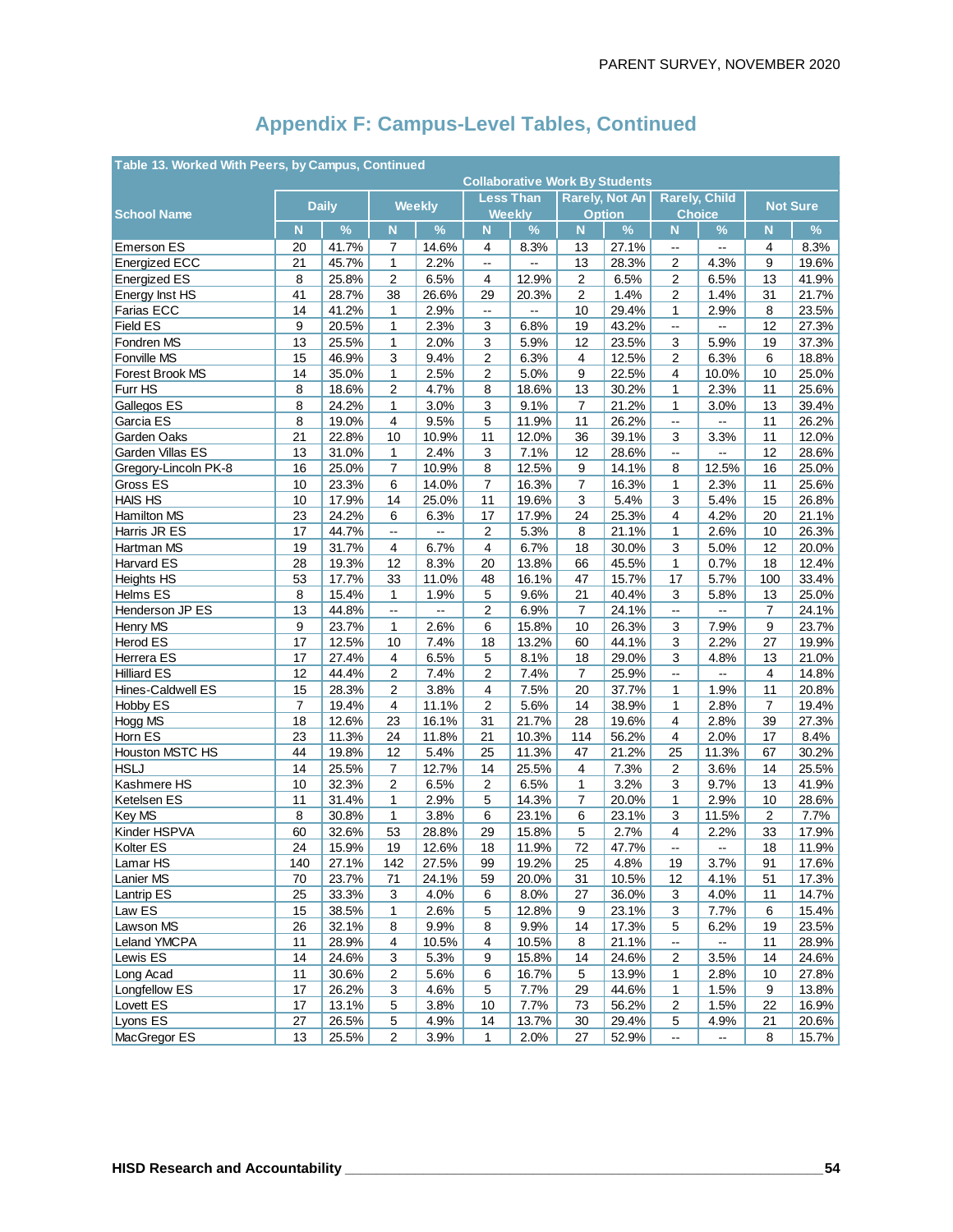|                                       | Table 13. Worked With Peers, by Campus, Continued<br><b>Collaborative Work By Students</b> |                |                          |                          |                          |                       |                                        |                |                                       |                          |                      |                |
|---------------------------------------|--------------------------------------------------------------------------------------------|----------------|--------------------------|--------------------------|--------------------------|-----------------------|----------------------------------------|----------------|---------------------------------------|--------------------------|----------------------|----------------|
|                                       |                                                                                            |                |                          |                          |                          |                       |                                        |                |                                       |                          |                      |                |
|                                       |                                                                                            | <b>Daily</b>   |                          | <b>Weekly</b>            |                          | Less Than             | <b>Rarely, Not An</b><br><b>Option</b> |                | <b>Rarely, Child</b><br><b>Choice</b> |                          | <b>Not Sure</b>      |                |
| <b>School Name</b>                    | N                                                                                          | $\%$           | N                        | $\frac{9}{6}$            | N                        | <b>Weekly</b><br>$\%$ | $\mathbf N$                            | $\%$           | N.                                    | $\%$                     | N <sub>1</sub>       | $\%$           |
|                                       |                                                                                            |                |                          |                          |                          |                       |                                        |                |                                       |                          |                      |                |
| Madison HS                            | 28                                                                                         | 24.6%          | 11                       | 9.6%                     | 17                       | 14.9%<br>6.7%         | 14                                     | 12.3%          | 13                                    | 11.4%                    | 31                   | 27.2%          |
| <b>Mandarin Immersion Magnet</b>      | 24                                                                                         | 17.9%          | 8                        | 6.0%                     | 9                        |                       | 60                                     | 44.8%          | 2                                     | 1.5%                     | 31                   | 23.1%          |
| <b>Marshall ES</b>                    | 16                                                                                         | 37.2%          | $\overline{2}$           | 4.7%                     | 4                        | 9.3%                  | 9                                      | 20.9%          | $\overline{\phantom{a}}$              | --                       | 12                   | 27.9%          |
| Martinez C ES                         | $\overline{7}$                                                                             | 25.0%          | $\overline{\phantom{a}}$ | $\overline{\phantom{a}}$ | 2                        | 7.1%<br>5.4%          | 10                                     | 35.7%          | $\overline{\phantom{a}}$              | --                       | 9                    | 32.1%          |
| McNamara ES                           | 18<br>23                                                                                   | 48.6%<br>11.6% | $\overline{2}$<br>18     | 5.4%<br>9.0%             | $\overline{c}$           | 16.6%                 | 6<br>67                                | 16.2%<br>33.7% | 1                                     | 2.7%<br>5.0%             | 8<br>47              | 21.6%<br>23.6% |
| Meyerland MS                          |                                                                                            | 21.6%          |                          | 7.2%                     | 33                       | 13.7%                 |                                        |                | 10                                    |                          | 41                   | 29.5%          |
| <b>Milby HS</b><br><b>Mistral ECC</b> | 30<br>12                                                                                   |                | 10<br>5                  |                          | 19<br>3                  | 7.5%                  | 23                                     | 16.5%          | 16                                    | 11.5%                    |                      |                |
|                                       | $\overline{4}$                                                                             | 30.0%          | $\mathbf{1}$             | 12.5%<br>4.0%            | 1                        | 4.0%                  | 7<br>10                                | 17.5%<br>40.0% | 1<br>2                                | 2.5%<br>8.0%             | 10<br>$\overline{7}$ | 25.0%<br>28.0% |
| Montgomery ES<br>Moreno ES            | 24                                                                                         | 16.0%          | 6                        | 9.7%                     | 3                        | 4.8%                  | 12                                     | 19.4%          | 4                                     |                          | 13                   |                |
| Neff ECC                              | 26                                                                                         | 38.7%<br>41.3% | 8                        |                          |                          | 4.8%                  |                                        | 9.5%           |                                       | 6.5%<br>--               | 20                   | 21.0%<br>31.7% |
|                                       | 30                                                                                         |                | 10                       | 12.7%                    | 3<br>9                   |                       | 6<br>18                                |                | --                                    |                          | 25                   |                |
| Neff ES                               |                                                                                            | 31.6%          |                          | 10.5%                    |                          | 9.5%                  |                                        | 18.9%          | 2                                     | 2.1%                     |                      | 26.3%          |
| North Forest HS                       | 15                                                                                         | 27.3%          | $\sqrt{3}$               | 5.5%                     | 8                        | 14.5%                 | 13                                     | 23.6%          | 3                                     | 5.5%                     | 13                   | 23.6%          |
| North Houston EC HS                   | 10                                                                                         | 27.8%          | $\overline{2}$           | 5.6%                     | $\boldsymbol{9}$         | 25.0%                 | $\overline{4}$                         | 11.1%          | 1                                     | 2.8%                     | 10                   | 27.8%          |
| Northline ES                          | 1                                                                                          | 3.8%           | 1                        | 3.8%                     | 3                        | 11.5%                 | 11                                     | 42.3%          | 3                                     | 11.5%                    | $\overline{7}$       | 26.9%          |
| Northside HS                          | 15                                                                                         | 21.7%          | $\overline{2}$           | 2.9%                     | 14                       | 20.3%                 | 17                                     | 24.6%          | 3                                     | 4.3%                     | 18                   | 26.1%          |
| Oak Forest ES                         | 28                                                                                         | 26.4%          | 10                       | 9.4%                     | 12                       | 11.3%                 | 40                                     | 37.7%          | 3                                     | 2.8%<br>8.3%             | 12                   | 11.3%          |
| Ortiz MS                              | $\overline{7}$                                                                             | 14.6%          | $\overline{2}$           | 4.2%                     | 10                       | 20.8%                 | 11                                     | 22.9%          | 4                                     |                          | 14                   | 29.2%          |
| Park Place ES                         | 13                                                                                         | 26.0%          | $\mathbf{1}$             | 2.0%                     | $\mathbf{1}$             | 2.0%                  | 25                                     | 50.0%          | $\overline{2}$                        | 4.0%                     | 8                    | 16.0%          |
| Parker ES                             | 32                                                                                         | 20.0%          | 15                       | 9.4%                     | 12                       | 7.5%                  | 77                                     | 48.1%          | 4                                     | 2.5%                     | 20                   | 12.5%          |
| Patterson ES                          | 18                                                                                         | 23.7%          | $\overline{4}$           | 5.3%                     | 5                        | 6.6%                  | 28                                     | 36.8%          | 2                                     | 2.6%                     | 19                   | 25.0%          |
| Pershing MS                           | 43                                                                                         | 18.5%          | 39                       | 16.8%                    | 52                       | 22.4%                 | 39                                     | 16.8%          | 8                                     | 3.4%                     | 50                   | 21.6%          |
| Pilgrim Acad                          | 7<br>46                                                                                    | 21.9%          | $\overline{4}$<br>55     | 12.5%                    | $\overline{\phantom{a}}$ | $\overline{a}$        | 6<br>51                                | 18.8%          | $\overline{a}$                        | --                       | 15<br>54             | 46.9%          |
| Pin Oak MS                            | 13                                                                                         | 15.6%<br>26.5% | $\sqrt{3}$               | 18.6%<br>6.1%            | 80<br>$\sim$             | 27.1%<br>--           | 11                                     | 17.3%<br>22.4% | 8<br>4                                | 2.7%<br>8.2%             | 16                   | 18.3%<br>32.7% |
| Piney Point ES<br>Poe ES              | 18                                                                                         | 12.9%          | 12                       | 8.6%                     |                          | 6.4%                  | 62                                     | 44.3%          | 6                                     | 4.3%                     |                      |                |
| Reagan Ed Ctr PK-8                    | 14                                                                                         | 25.9%          | 3                        | 5.6%                     | 9<br>6                   | 11.1%                 | 9                                      | 16.7%          | $\overline{c}$                        | 3.7%                     | 32<br>20             | 22.9%<br>37.0% |
| Red ES                                | 18                                                                                         | 18.9%          | 3                        | 3.2%                     | 14                       | 14.7%                 | 40                                     | 42.1%          | 3                                     | 3.2%                     | 17                   | 17.9%          |
| Revere MS                             | 14                                                                                         | 23.3%          | $\overline{2}$           | 3.3%                     | 9                        | 15.0%                 | 13                                     | 21.7%          | 6                                     | 10.0%                    | 16                   | 26.7%          |
| <b>Reynolds ES</b>                    | 13                                                                                         | 39.4%          | $\overline{2}$           | 6.1%                     | 3                        | 9.1%                  | 9                                      | 27.3%          | $\overline{\phantom{a}}$              | --                       | 6                    | 18.2%          |
| Rice School PK-8                      | 27                                                                                         | 19.1%          | 8                        | 5.7%                     | 10                       | 7.1%                  | 61                                     | 43.3%          | 2                                     | 1.4%                     | 31                   | 22.0%          |
| <b>River Oaks ES</b>                  | 39                                                                                         | 29.8%          | 19                       | 14.5%                    | 10                       | 7.6%                  | 48                                     | 36.6%          | 6                                     | 4.6%                     | 9                    | 6.9%           |
| Roberts ES                            | 32                                                                                         | 20.9%          | 20                       | 13.1%                    | 10                       | 6.5%                  | 68                                     | 44.4%          | 3                                     | 2.0%                     | 18                   | 11.8%          |
|                                       | 12                                                                                         | 26.1%          | $\overline{2}$           | 4.3%                     | 6                        | 13.0%                 | 10                                     | 21.7%          | Щ,                                    | Щ.                       | 15                   | 32.6%          |
| Rodriguez ES<br>Rogers TH             | 57                                                                                         | 27.5%          | 21                       | 10.1%                    | 40                       | 19.3%                 | 57                                     | 27.5%          | 3                                     | 1.4%                     | 29                   | 14.0%          |
| Roosevelt ES                          | 6                                                                                          | 13.0%          | 3                        | 6.5%                     | 8                        | 17.4%                 | 18                                     | 39.1%          | 3                                     | 6.5%                     | 8                    | 17.4%          |
| Scarborough ES                        | 6                                                                                          | 18.2%          | $\mathbf{1}$             | 3.0%                     | 4                        | 12.1%                 | 11                                     | 33.3%          | 1                                     | 3.0%                     | 10                   | 30.3%          |
| Scarborough HS                        | 8                                                                                          | 19.0%          | $\overline{c}$           | 4.8%                     | 6                        | 14.3%                 | $\boldsymbol{7}$                       | 16.7%          | 5                                     | 11.9%                    | 14                   | 33.3%          |
| School at St. George ES               | 32                                                                                         | 33.0%          | 6                        | 6.2%                     | 7                        | 7.2%                  | 30                                     | 30.9%          | 4                                     | 4.1%                     | 17                   | 17.5%          |
| <b>Scroggins ES</b>                   | 11                                                                                         | 37.9%          | 1                        | 3.4%                     | 3                        | 10.3%                 | 8                                      | 27.6%          | $\overline{\phantom{a}}$              | --                       | 6                    | 20.7%          |
| Shadowbriar ES                        | 9                                                                                          | 20.9%          | $\overline{2}$           | 4.7%                     | $\overline{\mathbf{c}}$  | 4.7%                  | 17                                     | 39.5%          | 1                                     | 2.3%                     | 11                   | 25.6%          |
| Shadydale ES                          | 17                                                                                         | 42.5%          | $\overline{\phantom{a}}$ | $\overline{\phantom{a}}$ | 1                        | 2.5%                  | 11                                     | 27.5%          | 4                                     | 10.0%                    | $\overline{7}$       | 17.5%          |
| Sharpstown HS                         | 19                                                                                         | 21.6%          | 10                       | 11.4%                    | 8                        | 9.1%                  | 14                                     | 15.9%          | 8                                     | 9.1%                     | 29                   | 33.0%          |
| Sharpstown Intl                       | 22                                                                                         | 15.7%          | 11                       | 7.9%                     | 22                       | 15.7%                 | 24                                     | 17.1%          | 12                                    | 8.6%                     | 44                   | 31.4%          |
| Sherman ES                            | 14                                                                                         | 32.6%          | 1                        | 2.3%                     | $\overline{7}$           | 16.3%                 | 12                                     | 27.9%          | 2                                     | 4.7%                     | 6                    | 14.0%          |
| Sinclair ES                           | 23                                                                                         | 23.7%          | 9                        | 9.3%                     | 10                       | 10.3%                 | 43                                     | 44.3%          | 3                                     | 3.1%                     | 9                    | 9.3%           |
| Smith ES                              | 11                                                                                         | 36.7%          | $\overline{\phantom{a}}$ | $\overline{a}$           | $\overline{2}$           | 6.7%                  | 9                                      | 30.0%          | $\overline{\phantom{a}}$              | $\overline{\phantom{a}}$ | 8                    | 26.7%          |
| South EC HS                           | 11                                                                                         | 21.6%          | 8                        | 15.7%                    | 17                       | 33.3%                 | 3                                      | 5.9%           | 1                                     | 2.0%                     | 11                   | 21.6%          |
| Southmayd ES                          | 12                                                                                         | 27.9%          | $\sqrt{5}$               | 11.6%                    | 3                        | 7.0%                  | 12                                     | 27.9%          | 1                                     | 2.3%                     | 10                   | 23.3%          |
| <b>Sterling HS</b>                    | 24                                                                                         | 26.4%          | $\overline{7}$           | 7.7%                     | 16                       | 17.6%                 | 14                                     | 15.4%          | 5                                     | 5.5%                     | 23                   | 25.3%          |
|                                       |                                                                                            |                |                          |                          |                          |                       |                                        |                |                                       |                          |                      |                |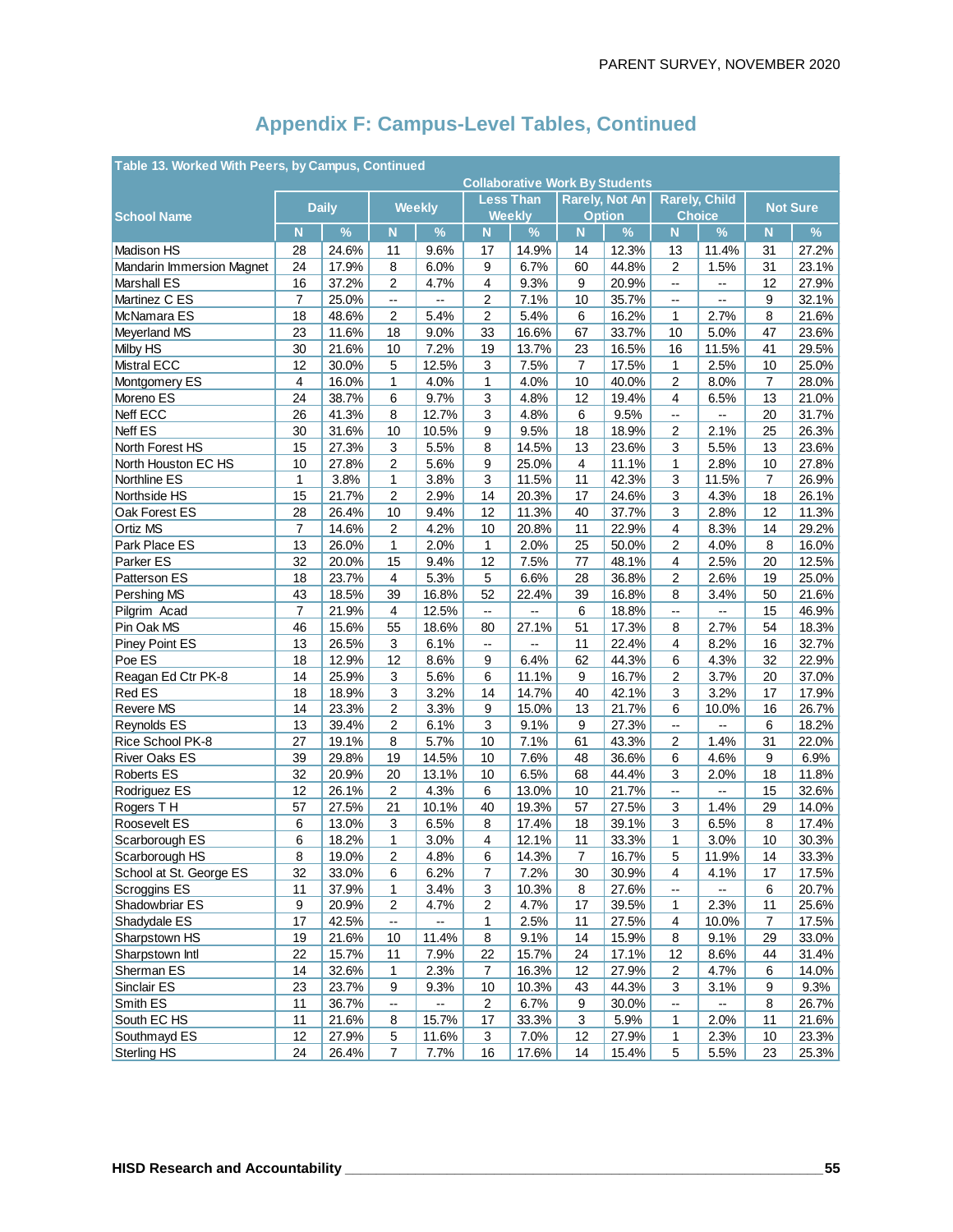|                           | Table 13. Worked With Peers, by Campus, Continued |              |                |               |              |                  |                       |                                       |                          |               |                |                 |
|---------------------------|---------------------------------------------------|--------------|----------------|---------------|--------------|------------------|-----------------------|---------------------------------------|--------------------------|---------------|----------------|-----------------|
|                           |                                                   |              |                |               |              |                  |                       | <b>Collaborative Work By Students</b> |                          |               |                |                 |
|                           |                                                   | <b>Daily</b> |                | <b>Weekly</b> |              | <b>Less Than</b> | <b>Rarely, Not An</b> |                                       | <b>Rarely, Child</b>     |               |                | <b>Not Sure</b> |
| <b>School Name</b>        |                                                   |              |                |               |              | <b>Weekly</b>    |                       | <b>Option</b>                         |                          | <b>Choice</b> |                |                 |
|                           | N                                                 | %            | N              | %             | N            | $\%$             | $\mathsf{N}$          | %                                     | N                        | %             | N              | %               |
| Stevens ES                | 10                                                | 27.8%        | 5              | 13.9%         | 2            | 5.6%             | 13                    | 36.1%                                 | $\overline{\phantom{a}}$ | --            | 6              | 16.7%           |
| <b>Stevenson MS</b>       | 23                                                | 21.5%        | 14             | 13.1%         | 17           | 15.9%            | 17                    | 15.9%                                 | 4                        | 3.7%          | 32             | 29.9%           |
| Sugar Grove MS            | $\overline{7}$                                    | 26.9%        | 2              | 7.7%          | 1            | 3.8%             | $\overline{7}$        | 26.9%                                 | 1                        | 3.8%          | 8              | 30.8%           |
| <b>Sutton ES</b>          | 9                                                 | 20.9%        | 3              | 7.0%          | 2            | 4.7%             | 15                    | 34.9%                                 | $\overline{2}$           | 4.7%          | 12             | 27.9%           |
| Tanglewood MS             | 16                                                | 12.1%        | 17             | 12.9%         | 34           | 25.8%            | 29                    | 22.0%                                 | $\overline{2}$           | 1.5%          | 34             | 25.8%           |
| <b>TCAH</b>               | $\overline{2}$                                    | 5.9%         | 4              | 11.8%         | 1            | 2.9%             | 12                    | 35.3%                                 | 13                       | 38.2%         | 2              | 5.9%            |
| <b>Travis ES</b>          | 12                                                | 8.1%         | 15             | 10.1%         | 8            | 5.4%             | 81                    | 54.4%                                 | --                       | --            | 32             | 21.5%           |
| <b>Twain ES</b>           | 33                                                | 20.0%        | 15             | 9.1%          | 21           | 12.7%            | 68                    | 41.2%                                 | $\overline{2}$           | 1.2%          | 26             | 15.8%           |
| Valley West ES            | 15                                                | 29.4%        | 2              | 3.9%          | 5            | 9.8%             | 11                    | 21.6%                                 | 5                        | 9.8%          | 13             | 25.5%           |
| <b>Walnut Bend ES</b>     | 20                                                | 34.5%        | 5              | 8.6%          | 5            | 8.6%             | 16                    | 27.6%                                 | --                       | --            | 12             | 20.7%           |
| <b>Waltrip HS</b>         | 23                                                | 17.8%        | 12             | 9.3%          | 19           | 14.7%            | 28                    | 21.7%                                 | 7                        | 5.4%          | 40             | 31.0%           |
| Washington HS             | 10                                                | 30.3%        | $\overline{4}$ | 12.1%         | 1            | 3.0%             | 6                     | 18.2%                                 | 4                        | 12.1%         | 8              | 24.2%           |
| West Briar MS             | 23                                                | 17.2%        | $\overline{7}$ | 5.2%          | 21           | 15.7%            | 49                    | 36.6%                                 | 7                        | 5.2%          | 26             | 19.4%           |
| <b>West University ES</b> | 32                                                | 20.8%        | 17             | 11.0%         | 15           | 9.7%             | 63                    | 40.9%                                 | 3                        | 1.9%          | 23             | 14.9%           |
| Westbury HS               | 39                                                | 23.1%        | 15             | 8.9%          | 29           | 17.2%            | 25                    | 14.8%                                 | 12                       | 7.1%          | 49             | 29.0%           |
| Westside HS               | 64                                                | 19.4%        | 40             | 12.1%         | 82           | 24.8%            | 53                    | 16.1%                                 | 15                       | 4.5%          | 75             | 22.7%           |
| Wharton K-8               | 30                                                | 17.5%        | 12             | 7.0%          | 30           | 17.5%            | 74                    | 43.3%                                 | 4                        | 2.3%          | 21             | 12.3%           |
| <b>Wheatley HS</b>        | 11                                                | 24.4%        | 3              | 6.7%          | 3            | 6.7%             | 6                     | 13.3%                                 | 7                        | 15.6%         | 15             | 33.3%           |
| White E ES                | 11                                                | 27.5%        | 3              | 7.5%          | 4            | 10.0%            | 11                    | 27.5%                                 | --                       | --            | 11             | 27.5%           |
| White MES                 | 21                                                | 41.2%        | 1              | 2.0%          | 3            | 5.9%             | 16                    | 31.4%                                 | 3                        | 5.9%          | $\overline{7}$ | 13.7%           |
| <b>Whittier ES</b>        | 8                                                 | 30.8%        | $\overline{2}$ | 7.7%          | --           |                  | 8                     | 30.8%                                 | --                       | --            | 8              | 30.8%           |
| <b>Wilson Montessori</b>  | 34                                                | 29.8%        | 10             | 8.8%          | 16           | 14.0%            | 31                    | 27.2%                                 | 3                        | 2.6%          | 20             | 17.5%           |
| <b>Windsor Village ES</b> | 15                                                | 41.7%        | $\overline{2}$ | 5.6%          | 3            | 8.3%             | 10                    | 27.8%                                 | --                       | --            | 6              | 16.7%           |
| Wisdom HS                 | $\overline{7}$                                    | 10.1%        | 3              | 4.3%          | 10           | 14.5%            | 17                    | 24.6%                                 | 8                        | 11.6%         | 19             | 27.5%           |
| Woodson                   | 16                                                | 33.3%        | 5              | 10.4%         | $\mathbf{1}$ | 2.1%             | 11                    | 22.9%                                 | 4                        | 8.3%          | 10             | 20.8%           |
| Worthing HS               | 13                                                | 27.1%        | 10             | 20.8%         | 4            | 8.3%             | 3                     | 6.3%                                  | 3                        | 6.3%          | 14             | 29.2%           |
| Yates HS                  | 20                                                | 37.7%        | $\overline{7}$ | 13.2%         | 5            | 9.4%             | 5                     | 9.4%                                  | 2                        | 3.8%          | 14             | 26.4%           |
| <b>YWCPA</b>              | 6                                                 | 9.5%         | 20             | 31.7%         | 14           | 22.2%            | 5                     | 7.9%                                  | 4                        | 6.3%          | 14             | 22.2%           |

Source: SurveyMonkey, Fall 2020 HISD Remote Learning Parent Survey data file, 11/18/2020

Notes: Campuses with less than 25 total respondents (see Table 8B) are excluded. Percentage is calculated using total responses (see Table 8B). Percentages may not total 100 due to rounding.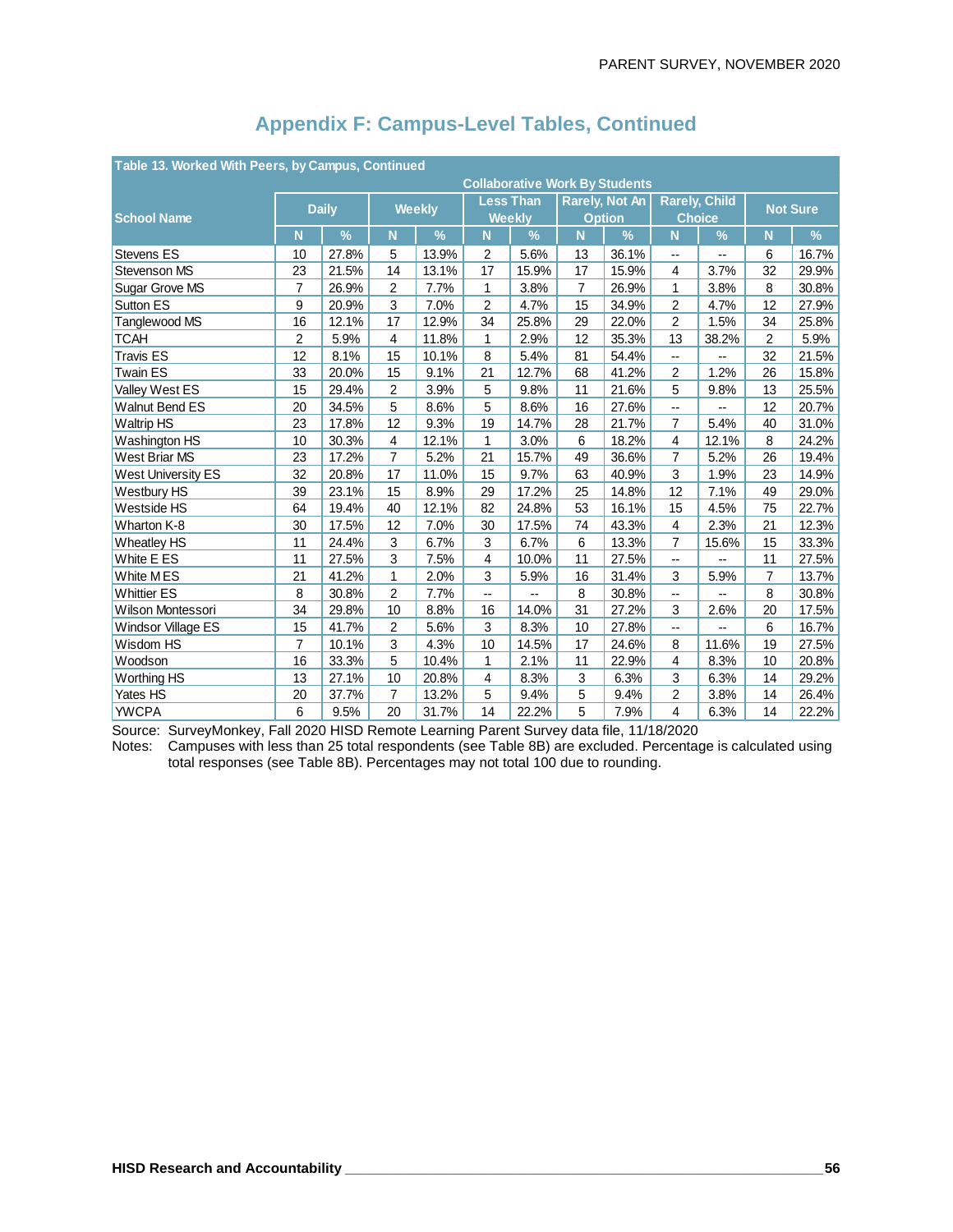| Table 14. Confidence in Progress Made, by Campus<br><b>Confident That Child Made Progress</b> |                |                       |          |                  |                          |                             |                          |                          |  |  |  |
|-----------------------------------------------------------------------------------------------|----------------|-----------------------|----------|------------------|--------------------------|-----------------------------|--------------------------|--------------------------|--|--|--|
|                                                                                               |                |                       |          |                  |                          |                             |                          |                          |  |  |  |
|                                                                                               |                | <b>Very Confident</b> |          | <b>Somewhat</b>  |                          | <b>Not Confident At All</b> | <b>Not Sure</b>          |                          |  |  |  |
| <b>School Name</b>                                                                            |                |                       |          | <b>Confident</b> |                          |                             |                          |                          |  |  |  |
|                                                                                               | N              | $\frac{9}{6}$         | N        | $\frac{9}{6}$    | N.                       | $\frac{9}{6}$               | $\mathbf N$              | $\frac{9}{6}$            |  |  |  |
| Almeda ES                                                                                     | 12             | 33.3%                 | 17       | 47.2%            | 6                        | 16.7%                       | 1                        | 2.8%                     |  |  |  |
| Anderson ES                                                                                   | 8              | 24.2%                 | 16       | 48.5%            | 8                        | 24.2%                       | 1                        | 3.0%                     |  |  |  |
| Arabic Immersion                                                                              | 9              | 21.4%                 | 24       | 57.1%            | 8                        | 19.0%                       | $\mathbf{1}$             | 2.4%                     |  |  |  |
| Ashford ES                                                                                    | 16             | 36.4%                 | 19       | 43.2%            | 8                        | 18.2%                       | 1                        | 2.3%                     |  |  |  |
| Askew ES                                                                                      | 42             | 34.4%                 | 52       | 42.6%            | 26                       | 21.3%<br>15.4%              | 1<br>L.                  | 0.8%<br>Щ.               |  |  |  |
| <b>Attucks MS</b><br><b>Austin HS</b>                                                         | 14             | 53.8%<br>32.6%        | 8        | 30.8%            | $\overline{4}$<br>17     |                             |                          |                          |  |  |  |
| <b>Barrick ES</b>                                                                             | 30<br>22       |                       | 39       | 42.4%            |                          | 18.5%                       | 5<br>1                   | 5.4%                     |  |  |  |
| <b>Baylor College MS</b>                                                                      | 23             | 47.8%<br>33.3%        | 15<br>26 | 32.6%<br>37.7%   | 8<br>18                  | 17.4%<br>26.1%              | 2                        | 2.2%<br>2.9%             |  |  |  |
| <b>BCM Biotech Acad at Rusk</b>                                                               | 23             | 43.4%                 | 24       | 45.3%            | 6                        | 11.3%                       | $\overline{\phantom{a}}$ | $\overline{\phantom{a}}$ |  |  |  |
| <b>Bell ES</b>                                                                                | 22             | 43.1%                 | 19       | 37.3%            | 9                        | 17.6%                       | $\overline{\phantom{a}}$ | $\overline{a}$           |  |  |  |
| <b>Bellaire HS</b>                                                                            | 145            | 38.9%                 | 138      | 37.0%            | 71                       | 19.0%                       | 16                       | 4.3%                     |  |  |  |
|                                                                                               | 21             | 35.0%                 | 25       | 41.7%            | 14                       | 23.3%                       | $\overline{\phantom{a}}$ | $\overline{a}$           |  |  |  |
| Berry ES<br><b>Black MS</b>                                                                   | 47             | 23.7%                 | 105      | 53.0%            | 44                       | 22.2%                       | $\overline{\mathbf{c}}$  | 1.0%                     |  |  |  |
| Bonham ES                                                                                     | 14             | 35.9%                 | 13       | 33.3%            | 11                       | 28.2%                       | 1                        | 2.6%                     |  |  |  |
| <b>Bonner ES</b>                                                                              | 8              | 32.0%                 | 16       | 64.0%            | $\overline{\phantom{a}}$ | L.                          | $\mathbf{1}$             | 4.0%                     |  |  |  |
| <b>Braeburn ES</b>                                                                            | 9              | 36.0%                 | 11       | 44.0%            | 5                        | 20.0%                       | Ξ.                       |                          |  |  |  |
| <b>Briargrove ES</b>                                                                          | 43             | 26.2%                 | 61       | 37.2%            | 51                       | 31.1%                       | $\overline{7}$           | 4.3%                     |  |  |  |
| Briarmeadow                                                                                   | 51             | 49.5%                 | 32       | 31.1%            | 19                       | 18.4%                       | 1                        | 1.0%                     |  |  |  |
| <b>Brookline ES</b>                                                                           | 15             | 39.5%                 | 17       | 44.7%            | 3                        | 7.9%                        | $\mathbf 2$              | 5.3%                     |  |  |  |
| <b>Browning ES</b>                                                                            | 13             | 38.2%                 | 16       | 47.1%            | 3                        | 8.8%                        | $\mathbf{2}$             | 5.9%                     |  |  |  |
| <b>Bruce ES</b>                                                                               | 10             | 30.3%                 | 9        | 27.3%            | 12                       | 36.4%                       | $\boldsymbol{2}$         | 6.1%                     |  |  |  |
| <b>Burbank ES</b>                                                                             | 15             | 23.8%                 | 41       | 65.1%            | 5                        | 7.9%                        | $\mathbf{2}$             | 3.2%                     |  |  |  |
| <b>Burbank MS</b>                                                                             | 26             | 25.0%                 | 43       | 41.3%            | 31                       | 29.8%                       | $\overline{\mathbf{4}}$  | 3.8%                     |  |  |  |
| <b>Burnet ES</b>                                                                              | 13             | 38.2%                 | 13       | 38.2%            | $\overline{4}$           | 11.8%                       | 4                        | 11.8%                    |  |  |  |
| <b>Bush ES</b>                                                                                | 47             | 32.0%                 | 68       | 46.3%            | 29                       | 19.7%                       | 3                        | 2.0%                     |  |  |  |
| Cage ES                                                                                       | 18             | 56.3%                 | 10       | 31.3%            | 4                        | 12.5%                       | $\overline{\phantom{a}}$ | --                       |  |  |  |
| Carnegie HS                                                                                   | 70             | 42.7%                 | 76       | 46.3%            | 15                       | 9.1%                        | 3                        | 1.8%                     |  |  |  |
| Carrillo ES                                                                                   | 14             | 29.8%                 | 16       | 34.0%            | 16                       | 34.0%                       | $\mathbf{1}$             | 2.1%                     |  |  |  |
| Challenge EC HS                                                                               | 33             | 51.6%                 | 25       | 39.1%            | 4                        | 6.3%                        | $\overline{2}$           | 3.1%                     |  |  |  |
| Chavez HS                                                                                     | 59             | 37.6%                 | 61       | 38.9%            | 28                       | 17.8%                       | 9                        | 5.7%                     |  |  |  |
| Chrysalis MS                                                                                  | 20             | 54.1%                 | 13       | 35.1%            | $\overline{4}$           | 10.8%                       | u.                       | $\overline{a}$           |  |  |  |
| <b>Clifton MS</b>                                                                             | 9              | 32.1%                 | 15       | 53.6%            | 3                        | 10.7%                       | --                       | $\overline{\phantom{a}}$ |  |  |  |
| Condit ES                                                                                     | 35             | 28.5%                 | 55       | 44.7%            | 31                       | 25.2%                       | $\overline{2}$           | 1.6%                     |  |  |  |
| Coop ES                                                                                       | 16             | 32.7%                 | 25       | 51.0%            | $\overline{7}$           | 14.3%                       | 1                        | 2.0%                     |  |  |  |
| Cornelius ES                                                                                  | 13             | 39.4%                 | 14       | 42.4%            | 5                        | 15.2%                       | Щ,                       | $\sim$                   |  |  |  |
| Crespo ES                                                                                     | 20             | 40.8%                 | 12       | 24.5%            | 16                       | 32.7%                       | 1                        | 2.0%                     |  |  |  |
| <b>Crockett ES</b>                                                                            | 12             | 22.6%                 | 33       | 62.3%            | 8                        | 15.1%                       | Ц,                       | --                       |  |  |  |
| Cunningham ES                                                                                 | 17             | 43.6%                 | 15       | 38.5%            | 7                        | 17.9%                       | --                       | $-$                      |  |  |  |
| Daily ES                                                                                      | 28             | 37.8%                 | 25       | 33.8%            | 19                       | 25.7%                       | $\mathbf 2$              | 2.7%                     |  |  |  |
| Davila ES                                                                                     | 13             | 39.4%                 | 15       | 45.5%            | 4                        | 12.1%                       | 1                        | 3.0%                     |  |  |  |
| De Chaumes ES                                                                                 | 23             | 30.7%                 | 40       | 53.3%            | 11                       | 14.7%                       | 1                        | 1.3%                     |  |  |  |
| Deady MS                                                                                      | 7              | 21.2%                 | 17       | 51.5%            | 8                        | 24.2%                       | 1                        | 3.0%                     |  |  |  |
| DeAnda ES                                                                                     | $\overline{7}$ | 21.2%                 | 18       | 54.5%            | $\overline{7}$           | 21.2%                       | 1                        | 3.0%                     |  |  |  |
| DeBakey HS                                                                                    | 80             | 50.0%                 | 66       | 41.3%            | 12                       | 7.5%                        | $\mathbf{1}$             | 0.6%                     |  |  |  |
| DeZavala ES                                                                                   | 14             | 29.2%                 | 25       | 52.1%            | 6                        | 12.5%                       | $\overline{c}$           | 4.2%                     |  |  |  |
| Durham ES                                                                                     | 14             | 20.9%                 | 33       | 49.3%            | 17                       | 25.4%                       | $\overline{c}$           | 3.0%                     |  |  |  |
| East EC HS                                                                                    | 16             | 44.4%                 | 18       | 50.0%            | 1                        | 2.8%                        | $\mathbf{1}$             | 2.8%                     |  |  |  |
| Eastwood Acad HS                                                                              | 21             | 43.8%                 | 20       | 41.7%            | 5                        | 10.4%                       | $\mathbf 2$              | 4.2%                     |  |  |  |
| Edison MS                                                                                     | 8              | 25.8%                 | 15       | 48.4%            | 7                        | 22.6%                       | 1                        | 3.2%                     |  |  |  |
| <b>Eliot ES</b>                                                                               | 9              | 24.3%                 | 12       | 32.4%            | 14                       | 37.8%                       | $\overline{\mathbf{c}}$  | 5.4%                     |  |  |  |
| Elrod ES                                                                                      | 18             | 37.5%                 | 17       | 35.4%            | 11                       | 22.9%                       | $\overline{c}$           | 4.2%                     |  |  |  |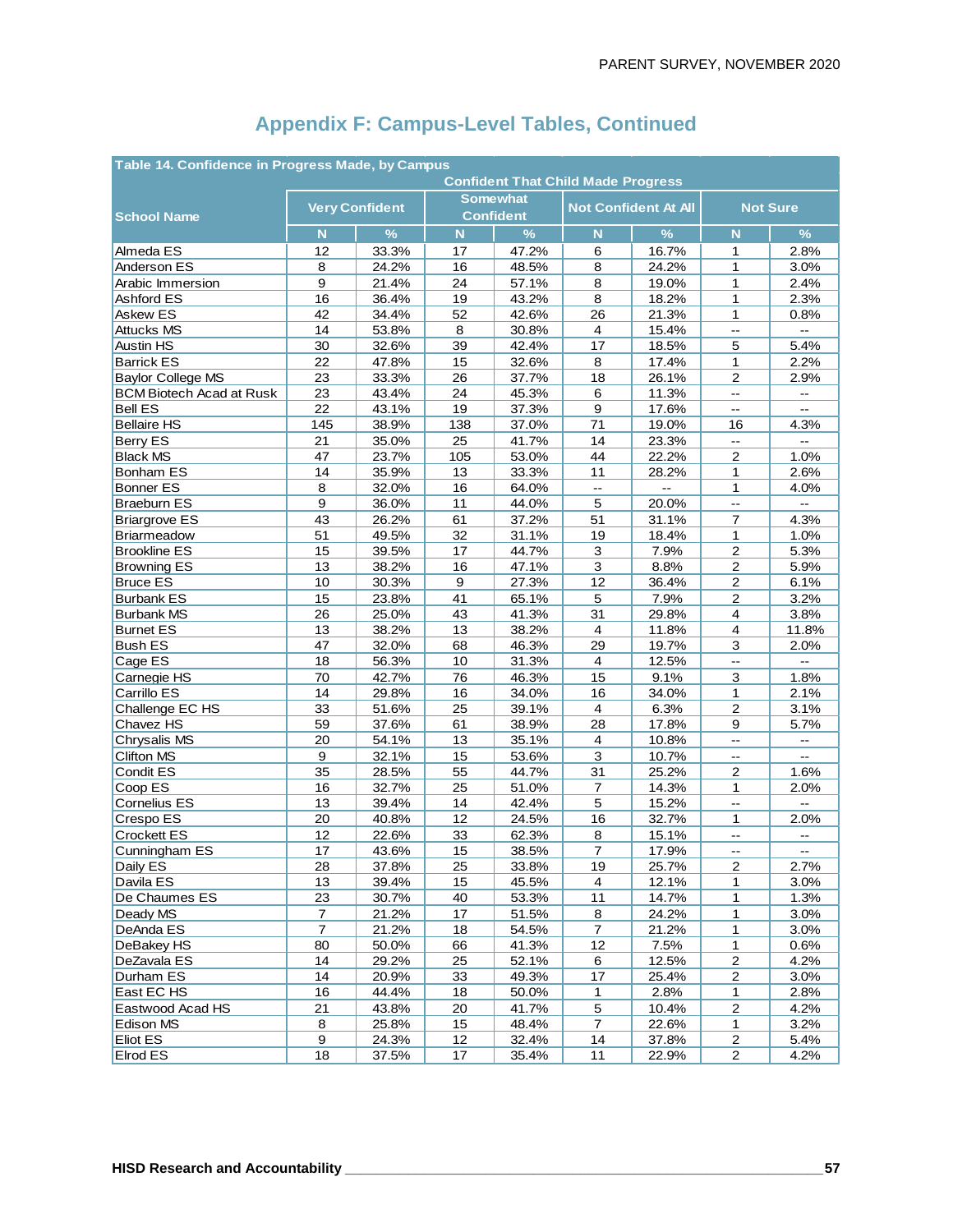| Table 14. Confidence in Progress Made, by Campus, Continued |                                           |                       |     |                  |                |                             |                          |                |  |  |  |
|-------------------------------------------------------------|-------------------------------------------|-----------------------|-----|------------------|----------------|-----------------------------|--------------------------|----------------|--|--|--|
|                                                             | <b>Confident That Child Made Progress</b> |                       |     |                  |                |                             |                          |                |  |  |  |
|                                                             |                                           | <b>Very Confident</b> |     | <b>Somewhat</b>  |                | <b>Not Confident At All</b> | <b>Not Sure</b>          |                |  |  |  |
| <b>School Name</b>                                          |                                           |                       |     | <b>Confident</b> |                |                             |                          |                |  |  |  |
|                                                             | N                                         | $\%$                  | N   | $\frac{9}{6}$    | N.             | $\frac{9}{6}$               | $\mathbf N$              | $\frac{9}{6}$  |  |  |  |
| <b>Emerson ES</b>                                           | 12                                        | 25.0%                 | 30  | 62.5%            | 5              | 10.4%                       | 1                        | 2.1%           |  |  |  |
| <b>Energized ECC</b>                                        | 9                                         | 19.6%                 | 22  | 47.8%            | 12             | 26.1%                       | $\overline{c}$           | 4.3%           |  |  |  |
| <b>Energized ES</b>                                         | 10                                        | 32.3%                 | 13  | 41.9%            | $\overline{7}$ | 22.6%                       | $\mathbf{1}$             | 3.2%           |  |  |  |
| Energy Inst HS                                              | 58                                        | 40.6%                 | 62  | 43.4%            | 18             | 12.6%                       | 5                        | 3.5%           |  |  |  |
| Farias ECC                                                  | 13                                        | 38.2%                 | 13  | 38.2%            | 7              | 20.6%                       | 1                        | 2.9%           |  |  |  |
| <b>Field ES</b>                                             | 12                                        | 27.3%                 | 16  | 36.4%            | 10             | 22.7%                       | 6                        | 13.6%          |  |  |  |
| Fondren MS                                                  | 27                                        | 52.9%                 | 13  | 25.5%            | 9              | 17.6%                       | $\overline{\mathbf{c}}$  | 3.9%           |  |  |  |
| Fonville MS                                                 | 13                                        | 40.6%                 | 11  | 34.4%            | 6              | 18.8%                       | $\overline{\mathbf{c}}$  | 6.3%           |  |  |  |
| <b>Forest Brook MS</b>                                      | 15                                        | 37.5%                 | 14  | 35.0%            | $\overline{7}$ | 17.5%                       | 4                        | 10.0%          |  |  |  |
| Furr HS                                                     | 18                                        | 41.9%                 | 18  | 41.9%            | 5              | 11.6%                       | $\mathbf{2}$             | 4.7%           |  |  |  |
| Gallegos ES                                                 | 8                                         | 24.2%                 | 14  | 42.4%            | 6              | 18.2%                       | $\mathbf 5$              | 15.2%          |  |  |  |
| Garcia ES                                                   | 11                                        | 26.2%                 | 18  | 42.9%            | 11             | 26.2%                       | $\overline{2}$           | 4.8%           |  |  |  |
| Garden Oaks                                                 | 36                                        | 39.1%                 | 35  | 38.0%            | 20             | 21.7%                       | 1                        | 1.1%           |  |  |  |
| Garden Villas ES                                            | 13                                        | 31.0%                 | 22  | 52.4%            | 6              | 14.3%                       | 1                        | 2.4%           |  |  |  |
| Gregory-Lincoln PK-8                                        | 20                                        | 31.3%                 | 29  | 45.3%            | 12             | 18.8%                       | 3                        | 4.7%           |  |  |  |
| Gross ES                                                    | 13                                        | 30.2%                 | 19  | 44.2%            | 8              | 18.6%                       | $\mathbf{2}$             | 4.7%           |  |  |  |
| <b>HAIS HS</b>                                              | 24                                        | 42.9%                 | 25  | 44.6%            | 6              | 10.7%                       | 1                        | 1.8%           |  |  |  |
| Hamilton MS                                                 | 24                                        | 25.3%                 | 41  | 43.2%            | 27             | 28.4%                       | 3                        | 3.2%           |  |  |  |
| Harris JR ES                                                | 10                                        | 26.3%                 | 15  | 39.5%            | 9              | 23.7%                       | $\overline{\mathbf{4}}$  | 10.5%          |  |  |  |
| Hartman MS                                                  | 15                                        | 25.0%                 | 31  | 51.7%            | 12             | 20.0%                       | $\mathbf 2$              | 3.3%           |  |  |  |
| Harvard ES                                                  | 26                                        | 17.9%                 | 84  | 57.9%            | 31             | 21.4%                       | 3                        | 2.1%           |  |  |  |
| <b>Heights HS</b>                                           | 94                                        | 31.4%                 | 157 | 52.5%            | 40             | 13.4%                       | $\overline{7}$           | 2.3%           |  |  |  |
| Helms ES                                                    | 15                                        | 28.8%                 | 28  | 53.8%            | 8              | 15.4%                       | 1                        | 1.9%           |  |  |  |
| Henderson JP ES                                             | 14                                        | 48.3%                 | 11  | 37.9%            | 4              | 13.8%                       | $\overline{\phantom{a}}$ |                |  |  |  |
| Henry MS                                                    | 14                                        | 36.8%                 | 16  | 42.1%            | 6              | 15.8%                       | $\overline{c}$           | 5.3%           |  |  |  |
| <b>Herod ES</b>                                             | 41                                        | 30.1%                 | 64  | 47.1%            | 26             | 19.1%                       | 4                        | 2.9%           |  |  |  |
| Herrera ES                                                  | 20                                        | 32.3%                 | 27  | 43.5%            | 11             | 17.7%                       | 3                        | 4.8%           |  |  |  |
| <b>Hilliard ES</b>                                          | 8                                         | 29.6%                 | 14  | 51.9%            | 5              | 18.5%                       | L.                       | $\overline{a}$ |  |  |  |
| Hines-Caldwell ES                                           | 16                                        | 30.2%                 | 21  | 39.6%            | 10             | 18.9%                       | 6                        | 11.3%          |  |  |  |
| Hobby ES                                                    | 14                                        | 38.9%                 | 15  | 41.7%            | 5              | 13.9%                       | $\mathbf 2$              | 5.6%           |  |  |  |
| Hogg MS                                                     | 36                                        | 25.2%                 | 70  | 49.0%            | 35             | 24.5%                       | $\overline{c}$           | 1.4%           |  |  |  |
| Horn ES                                                     | 55                                        | 27.1%                 | 101 | 49.8%            | 42             | 20.7%                       | 5                        | 2.5%           |  |  |  |
| Houston MSTC HS                                             | 68                                        | 30.6%                 | 103 | 46.4%            | 33             | 14.9%                       | 17                       | 7.7%           |  |  |  |
| <b>HSLJ</b>                                                 | 16                                        | 29.1%                 | 23  | 41.8%            | 14             | 25.5%                       | $\overline{2}$           | 3.6%           |  |  |  |
| Kashmere HS                                                 | 10                                        | 32.3%                 | 14  | 45.2%            | 5              | 16.1%                       | 2                        | 6.5%           |  |  |  |
| Ketelsen ES                                                 | 13                                        | 37.1%                 | 18  | 51.4%            | $\overline{4}$ | 11.4%                       | --                       | $\sim$         |  |  |  |
| Key MS                                                      | 6                                         | 23.1%                 | 14  | 53.8%            | 4              | 15.4%                       | $\overline{c}$           | 7.7%           |  |  |  |
| Kinder HSPVA                                                | 87                                        | 47.3%                 | 69  | 37.5%            | 24             | 13.0%                       | 4                        | 2.2%           |  |  |  |
| Kolter ES                                                   | 39                                        | 25.8%                 | 81  | 53.6%            | 30             | 19.9%                       | $\mathbf{1}$             | 0.7%           |  |  |  |
| Lamar HS                                                    | 184                                       | 35.7%                 | 213 | 41.3%            | 97             | 18.8%                       | 19                       | 3.7%           |  |  |  |
| Lanier MS                                                   | 95                                        | 32.2%                 | 157 | 53.2%            | 38             | 12.9%                       | $\overline{4}$           | 1.4%           |  |  |  |
| <b>Lantrip ES</b>                                           | 16                                        | 21.3%                 | 44  | 58.7%            | 13             | 17.3%                       | $\overline{c}$           | 2.7%           |  |  |  |
| Law ES                                                      | 23                                        | 59.0%                 | 8   | 20.5%            | 7              | 17.9%                       | 1                        | 2.6%           |  |  |  |
| Lawson MS                                                   | 33                                        | 40.7%                 | 27  | 33.3%            | 19             | 23.5%                       | 1                        | 1.2%           |  |  |  |
| Leland YMCPA                                                | 18                                        | 47.4%                 | 14  | 36.8%            | 5              | 13.2%                       | $\mathbf{1}$             | 2.6%           |  |  |  |
| Lewis ES                                                    | 29                                        | 50.9%                 | 13  | 22.8%            | $11$           | 19.3%                       | 1                        | 1.8%           |  |  |  |
| Long Acad                                                   | 13                                        | 36.1%                 | 17  | 47.2%            | 5              | 13.9%                       | 1                        | 2.8%           |  |  |  |
| Longfellow ES                                               | 19                                        | 29.2%                 | 32  | 49.2%            | 11             | 16.9%                       | $\boldsymbol{2}$         | 3.1%           |  |  |  |
| Lovett ES                                                   | 31                                        | 23.8%                 | 62  | 47.7%            | 33             | 25.4%                       | 4                        | 3.1%           |  |  |  |
| Lyons ES                                                    | 28                                        | 27.5%                 | 50  | 49.0%            | 21             | 20.6%                       | 3                        | 2.9%           |  |  |  |
| MacGregor ES                                                | 12                                        | 23.5%                 | 29  | 56.9%            | $10$           | 19.6%                       | <u></u>                  |                |  |  |  |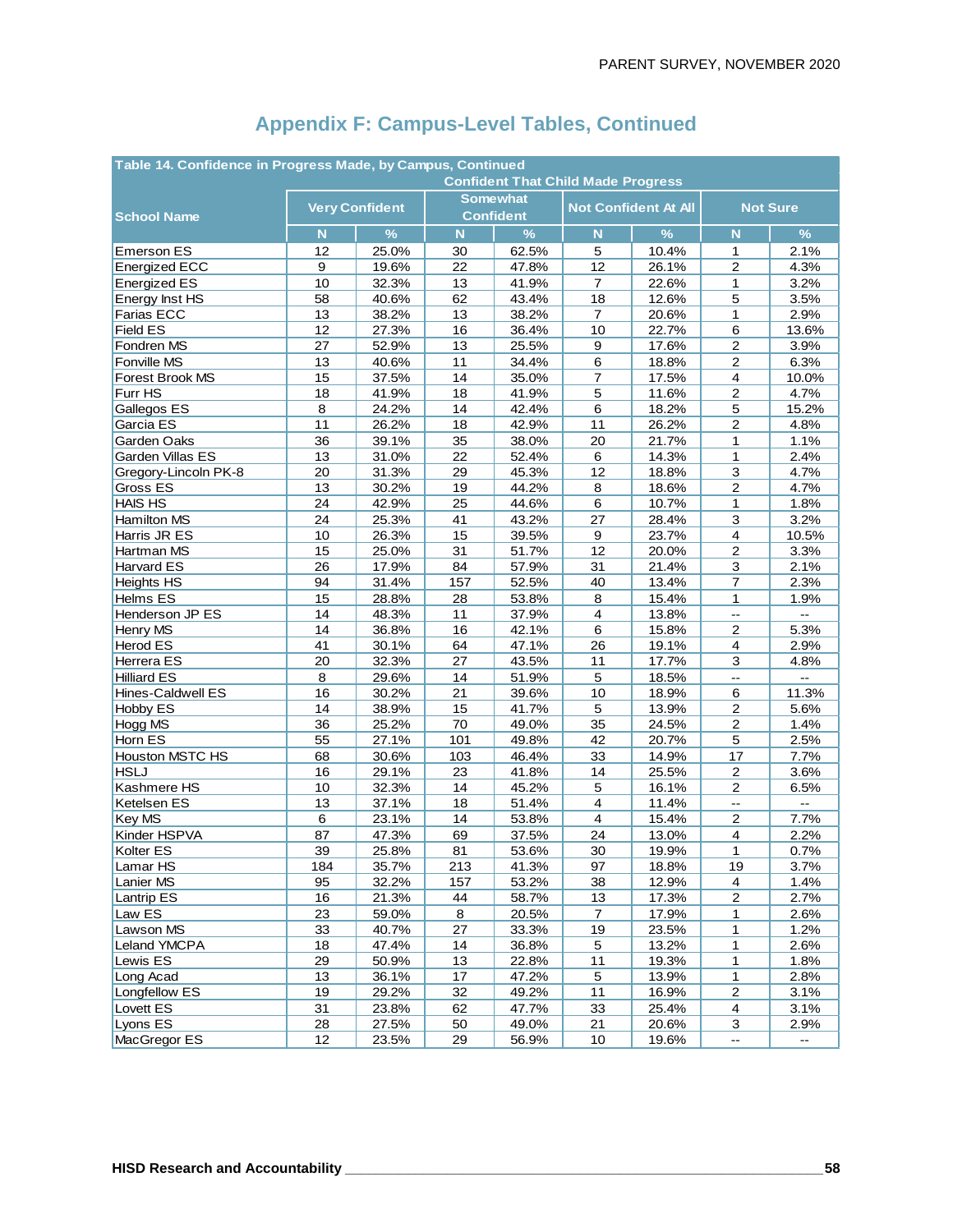| Table 14. Confidence in Progress Made, by Campus, Continued |                |                       |                |                  |                  |                             |                          |                   |  |  |  |  |
|-------------------------------------------------------------|----------------|-----------------------|----------------|------------------|------------------|-----------------------------|--------------------------|-------------------|--|--|--|--|
| <b>Confident That Child Made Progress</b>                   |                |                       |                |                  |                  |                             |                          |                   |  |  |  |  |
|                                                             |                | <b>Very Confident</b> |                | <b>Somewhat</b>  |                  | <b>Not Confident At All</b> | <b>Not Sure</b>          |                   |  |  |  |  |
| <b>School Name</b>                                          |                |                       |                | <b>Confident</b> |                  |                             |                          |                   |  |  |  |  |
|                                                             | N              | $\frac{9}{6}$         | N              | $\%$             | N                | $\frac{0}{6}$               | N                        | $\%$              |  |  |  |  |
| <b>Madison HS</b>                                           | 48             | 42.1%                 | 43             | 37.7%            | 19               | 16.7%                       | 3                        | 2.6%              |  |  |  |  |
| Mandarin Immersion Magnet                                   | 43             | 32.1%                 | 62             | 46.3%            | 26               | 19.4%                       | 3                        | 2.2%              |  |  |  |  |
| <b>Marshall ES</b>                                          | 20             | 46.5%                 | 12             | 27.9%            | 8                | 18.6%                       | 3                        | 7.0%              |  |  |  |  |
| Martinez C ES                                               | 6              | 21.4%                 | 13             | 46.4%            | $\overline{7}$   | 25.0%                       | $\mathbf{2}$             | 7.1%              |  |  |  |  |
| McNamara ES                                                 | 15             | 40.5%                 | 16             | 43.2%            | 3                | 8.1%                        | 3                        | 8.1%              |  |  |  |  |
| Meyerland MS                                                | 61             | 30.7%                 | 95             | 47.7%            | 37               | 18.6%                       | 6                        | 3.0%              |  |  |  |  |
| Milby HS                                                    | 53             | 38.1%                 | 44             | 31.7%            | 32               | 23.0%                       | 9                        | 6.5%              |  |  |  |  |
| <b>Mistral ECC</b>                                          | 20             | 50.0%                 | 11             | 27.5%            | 6                | 15.0%                       | 3                        | 7.5%              |  |  |  |  |
| Montgomery ES                                               | $\overline{7}$ | 28.0%                 | 16             | 64.0%            | цц.              | L.                          | $\mathbf{2}$             | 8.0%              |  |  |  |  |
| Moreno ES                                                   | 31             | 50.0%                 | 19             | 30.6%            | 8                | 12.9%                       | 4                        | 6.5%              |  |  |  |  |
| Neff ECC                                                    | 18             | 28.6%                 | 26             | 41.3%            | 17               | 27.0%                       | 1                        | 1.6%              |  |  |  |  |
| <b>Neff ES</b>                                              | 35             | 36.8%                 | 38             | 40.0%            | 15               | 15.8%                       | 6                        | 6.3%              |  |  |  |  |
| North Forest HS                                             | 28             | 50.9%                 | 18             | 32.7%            | $\overline{7}$   | 12.7%                       | $\overline{\mathbf{c}}$  | 3.6%              |  |  |  |  |
| North Houston EC HS                                         | 11             | 30.6%                 | 14             | 38.9%            | 8                | 22.2%                       | 1                        | 2.8%              |  |  |  |  |
| Northline ES                                                | 9              | 34.6%                 | 12             | 46.2%            | 4                | 15.4%                       | $\mathbf{1}$             | 3.8%              |  |  |  |  |
| Northside HS                                                | 26             | 37.7%                 | 22             | 31.9%            | 14               | 20.3%                       | $\overline{7}$           | 10.1%             |  |  |  |  |
| Oak Forest ES                                               | 37             | 34.9%                 | 39             | 36.8%            | 28               | 26.4%                       | 1                        | 0.9%              |  |  |  |  |
| Ortiz MS                                                    | 15             | 31.3%                 | 19             | 39.6%            | 14               | 29.2%                       | Ξ.                       |                   |  |  |  |  |
| Park Place ES                                               | 15             | 30.0%                 | 26             | 52.0%            | 8                | 16.0%                       | $\mathbf{L}$             | Ш,                |  |  |  |  |
| Parker ES                                                   | 64             | 40.0%                 | 70             | 43.8%            | 24               | 15.0%                       | 2                        | 1.3%              |  |  |  |  |
| Patterson ES                                                | 30             | 39.5%                 | 36             | 47.4%            | 9                | 11.8%                       | 1                        | 1.3%              |  |  |  |  |
| Pershing MS                                                 | 80             | 34.5%                 | 97             | 41.8%            | 50               | 21.6%                       | 4                        | 1.7%              |  |  |  |  |
| Pilgrim Acad                                                | 14             | 43.8%                 | 12             | 37.5%            | 5                | 15.6%                       | 1                        | 3.1%              |  |  |  |  |
| Pin Oak MS                                                  | 88             | 29.8%                 | 151            | 51.2%            | 49               | 16.6%                       | 6                        | 2.0%              |  |  |  |  |
| Piney Point ES                                              | 16             | 32.7%                 | 18             | 36.7%            | 13               | 26.5%                       | $\boldsymbol{2}$         | 4.1%              |  |  |  |  |
| Poe ES                                                      | 49             | 35.0%                 | 62             | 44.3%            | 27               | 19.3%                       | $\overline{\mathbf{c}}$  | 1.4%              |  |  |  |  |
| Reagan Ed Ctr PK-8                                          | 16             | 29.6%                 | 23             | 42.6%            | 12               | 22.2%                       | 3                        | 5.6%              |  |  |  |  |
| Red ES                                                      | 36             | 37.9%                 | 37             | 38.9%            | 18               | 18.9%                       | 3                        | 3.2%              |  |  |  |  |
| Revere MS                                                   | 17             | 28.3%                 | 31             | 51.7%            | 10               | 16.7%                       | $\overline{2}$           | 3.3%              |  |  |  |  |
| Reynolds ES                                                 | 17             | 51.5%                 | 9              | 27.3%            | $\overline{7}$   | 21.2%                       | $\overline{\phantom{a}}$ | $\overline{a}$    |  |  |  |  |
| Rice School PK-8                                            | 48             | 34.0%                 | 58             | 41.1%            | 29               | 20.6%                       | 6                        | 4.3%              |  |  |  |  |
| <b>River Oaks ES</b>                                        | 54             | 41.2%                 | 58             | 44.3%            | 15               | 11.5%                       | 3                        | 2.3%              |  |  |  |  |
| <b>Roberts ES</b>                                           | 49             | 32.0%                 | 74             | 48.4%            | 27               | 17.6%                       | 3                        | 2.0%              |  |  |  |  |
| Rodriguez ES                                                | 20             | 43.5%                 | 16             | 34.8%            | 5                | 10.9%                       | 5                        | 10.9%             |  |  |  |  |
| Rogers TH                                                   | 89             | 43.0%                 | 79             | 38.2%            | 35               | 16.9%                       | $\mathbf{2}$             | 1.0%              |  |  |  |  |
| Roosevelt ES                                                | 12             | 26.1%                 | 27             | 58.7%            | 7                | 15.2%                       | $\overline{\phantom{a}}$ |                   |  |  |  |  |
| Scarborough ES                                              | 6              | 18.2%                 | 16             | 48.5%            | 6                | 18.2%                       | 5                        | 15.2%             |  |  |  |  |
| Scarborough HS                                              | 13             | 31.0%                 | 21             | 50.0%            | 5                | 11.9%                       | 3                        | 7.1%              |  |  |  |  |
| School at St. George ES                                     | 34             | 35.1%                 | 41             | 42.3%            | 19               | 19.6%                       | 3                        | 3.1%              |  |  |  |  |
| Scroggins ES                                                | 12             | 41.4%                 | 12             | 41.4%            | $\overline{4}$   | 13.8%                       | 1                        | 3.4%              |  |  |  |  |
| Shadowbriar ES                                              | 13             | 30.2%                 | 17             | 39.5%            | 10               | 23.3%                       | $\overline{2}$           | 4.7%              |  |  |  |  |
| Shadydale ES                                                | 13             | 32.5%                 | 15             | 37.5%            | $10$             | 25.0%                       | 1                        | 2.5%              |  |  |  |  |
| Sharpstown HS                                               | 36             | 40.9%                 | 38             | 43.2%            | 6                | 6.8%                        | $\bf{8}$                 | 9.1%              |  |  |  |  |
| Sharpstown Intl                                             | 51             | 36.4%                 | 67             | 47.9%            | 19               | 13.6%                       | 3                        | 2.1%              |  |  |  |  |
| Sherman ES                                                  | 14             | 32.6%                 | 22             | 51.2%            | 6                | 14.0%                       | 1                        | 2.3%              |  |  |  |  |
| Sinclair ES                                                 | 23             | 23.7%                 | 54             | 55.7%            | <u>19</u>        | 19.6%                       | 1                        | 1.0%              |  |  |  |  |
| Smith ES                                                    | 13             | 43.3%                 | $\overline{7}$ | 23.3%            | $\overline{7}$   | 23.3%                       | 3                        | 10.0%             |  |  |  |  |
| South EC HS                                                 | 20             | 39.2%                 | 22             | 43.1%            | $\boldsymbol{9}$ | 17.6%                       | $\overline{\phantom{a}}$ | $\qquad \qquad -$ |  |  |  |  |
| Southmayd ES                                                | 13             | 30.2%                 | 25             | 58.1%            | $\overline{5}$   | 11.6%                       | $\overline{\phantom{a}}$ | --                |  |  |  |  |
| Sterling HS                                                 | 37             | 40.7%                 | 39             | 42.9%            | 9                | 9.9%                        | $\overline{5}$           | 5.5%              |  |  |  |  |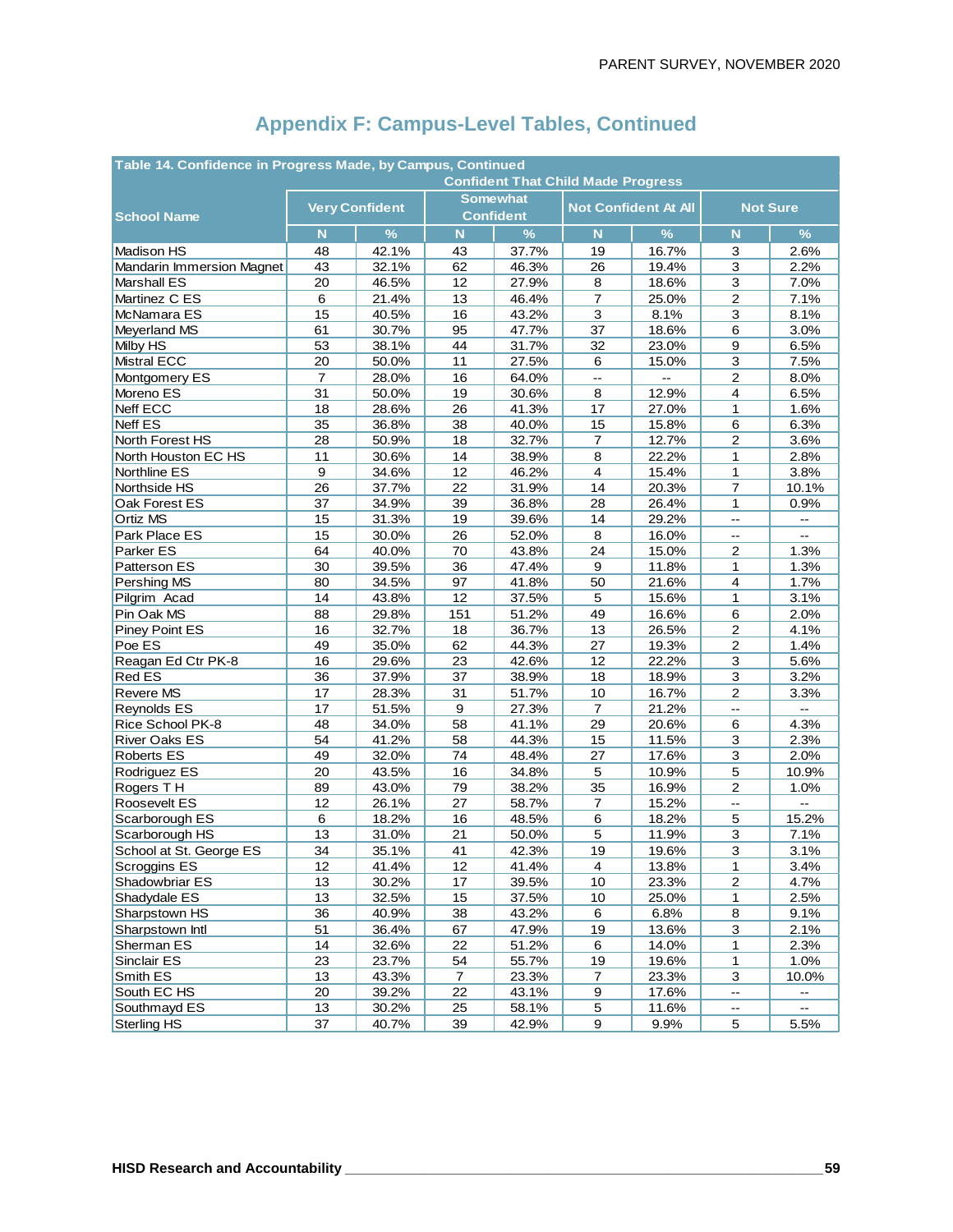| Table 14. Confidence in Progress Made, by Campus, Continued<br><b>Confident That Child Made Progress</b> |     |                       |     |                                     |                |                             |                 |                |  |  |
|----------------------------------------------------------------------------------------------------------|-----|-----------------------|-----|-------------------------------------|----------------|-----------------------------|-----------------|----------------|--|--|
| <b>School Name</b>                                                                                       |     | <b>Very Confident</b> |     | <b>Somewhat</b><br><b>Confident</b> |                | <b>Not Confident At All</b> | <b>Not Sure</b> |                |  |  |
|                                                                                                          | N   | $\frac{9}{6}$         | N   | $\frac{9}{6}$                       | N              | $\frac{9}{6}$               | N               | $\frac{9}{6}$  |  |  |
| <b>Stevens ES</b>                                                                                        | 8   | 22.2%                 | 15  | 41.7%                               | 13             | 36.1%                       | --              | $\overline{a}$ |  |  |
| Stevenson MS                                                                                             | 39  | 36.4%                 | 38  | 35.5%                               | 21             | 19.6%                       | 8               | 7.5%           |  |  |
| Sugar Grove MS                                                                                           | 8   | 30.8%                 | 9   | 34.6%                               | 6              | 23.1%                       | 3               | 11.5%          |  |  |
| Sutton ES                                                                                                | 16  | 37.2%                 | 17  | 39.5%                               | 9              | 20.9%                       | 1               | 2.3%           |  |  |
| Tanglewood MS                                                                                            | 43  | 32.6%                 | 51  | 38.6%                               | 34             | 25.8%                       | $\overline{4}$  | 3.0%           |  |  |
| <b>TCAH</b>                                                                                              | 22  | 64.7%                 | 12  | 35.3%                               | $-$            | --                          | Щ,              | $\overline{a}$ |  |  |
| <b>Travis ES</b>                                                                                         | 28  | 18.8%                 | 88  | 59.1%                               | 28             | 18.8%                       | 5               | 3.4%           |  |  |
| <b>Twain ES</b>                                                                                          | 55  | 33.3%                 | 82  | 49.7%                               | 28             | 17.0%                       | $-1$            |                |  |  |
| Valley West ES                                                                                           | 25  | 49.0%                 | 19  | 37.3%                               | 6              | 11.8%                       | 1               | 2.0%           |  |  |
| <b>Walnut Bend ES</b>                                                                                    | 22  | 37.9%                 | 17  | 29.3%                               | 14             | 24.1%                       | $\overline{4}$  | 6.9%           |  |  |
| <b>Waltrip HS</b>                                                                                        | 35  | 27.1%                 | 57  | 44.2%                               | 32             | 24.8%                       | 3               | 2.3%           |  |  |
| Washington HS                                                                                            | 12  | 36.4%                 | 18  | 54.5%                               | 2              | 6.1%                        | 1               | 3.0%           |  |  |
| <b>West Briar MS</b>                                                                                     | 41  | 30.6%                 | 56  | 41.8%                               | 33             | 24.6%                       | 3               | 2.2%           |  |  |
| <b>West University ES</b>                                                                                | 53  | 34.4%                 | 67  | 43.5%                               | 30             | 19.5%                       | 3               | 1.9%           |  |  |
| Westbury HS                                                                                              | 73  | 43.2%                 | 60  | 35.5%                               | 28             | 16.6%                       | $\overline{7}$  | 4.1%           |  |  |
| Westside HS                                                                                              | 128 | 38.8%                 | 129 | 39.1%                               | 59             | 17.9%                       | 10              | 3.0%           |  |  |
| Wharton K-8                                                                                              | 46  | 26.9%                 | 79  | 46.2%                               | 40             | 23.4%                       | 5               | 2.9%           |  |  |
| <b>Wheatley HS</b>                                                                                       | 17  | 37.8%                 | 21  | 46.7%                               | 3              | 6.7%                        | $\overline{4}$  | 8.9%           |  |  |
| White E ES                                                                                               | 13  | 32.5%                 | 14  | 35.0%                               | 9              | 22.5%                       | 4               | 10.0%          |  |  |
| White MES                                                                                                | 18  | 35.3%                 | 19  | 37.3%                               | 12             | 23.5%                       | 1               | 2.0%           |  |  |
| <b>Whittier ES</b>                                                                                       | 14  | 53.8%                 | 9   | 34.6%                               | $\overline{2}$ | 7.7%                        | $\overline{a}$  | $\overline{a}$ |  |  |
| <b>Wilson Montessori</b>                                                                                 | 49  | 43.0%                 | 46  | 40.4%                               | 18             | 15.8%                       | 1               | 0.9%           |  |  |
| <b>Windsor Village ES</b>                                                                                | 12  | 33.3%                 | 16  | 44.4%                               | $\overline{7}$ | 19.4%                       | 1               | 2.8%           |  |  |
| Wisdom HS                                                                                                | 26  | 37.7%                 | 28  | 40.6%                               | 9              | 13.0%                       | 5               | 7.2%           |  |  |
| Woodson                                                                                                  | 14  | 29.2%                 | 20  | 41.7%                               | 11             | 22.9%                       | 3               | 6.3%           |  |  |
| <b>Worthing HS</b>                                                                                       | 29  | 60.4%                 | 12  | 25.0%                               | 5              | 10.4%                       | 1               | 2.1%           |  |  |
| Yates HS                                                                                                 | 22  | 41.5%                 | 20  | 37.7%                               | 11             | 20.8%                       | 44              |                |  |  |
| <b>YWCPA</b>                                                                                             | 27  | 42.9%                 | 24  | 38.1%                               | 10             | 15.9%                       | 2               | 3.2%           |  |  |

Source: SurveyMonkey, Fall 2020 HISD Remote Learning Parent Survey data file, 11/18/2020

Notes: Campuses with less than 25 total respondents (see Table 8B) are excluded. Percentage is calculated using total responses (see Table 8B). Percentages may not total 100 due to rounding.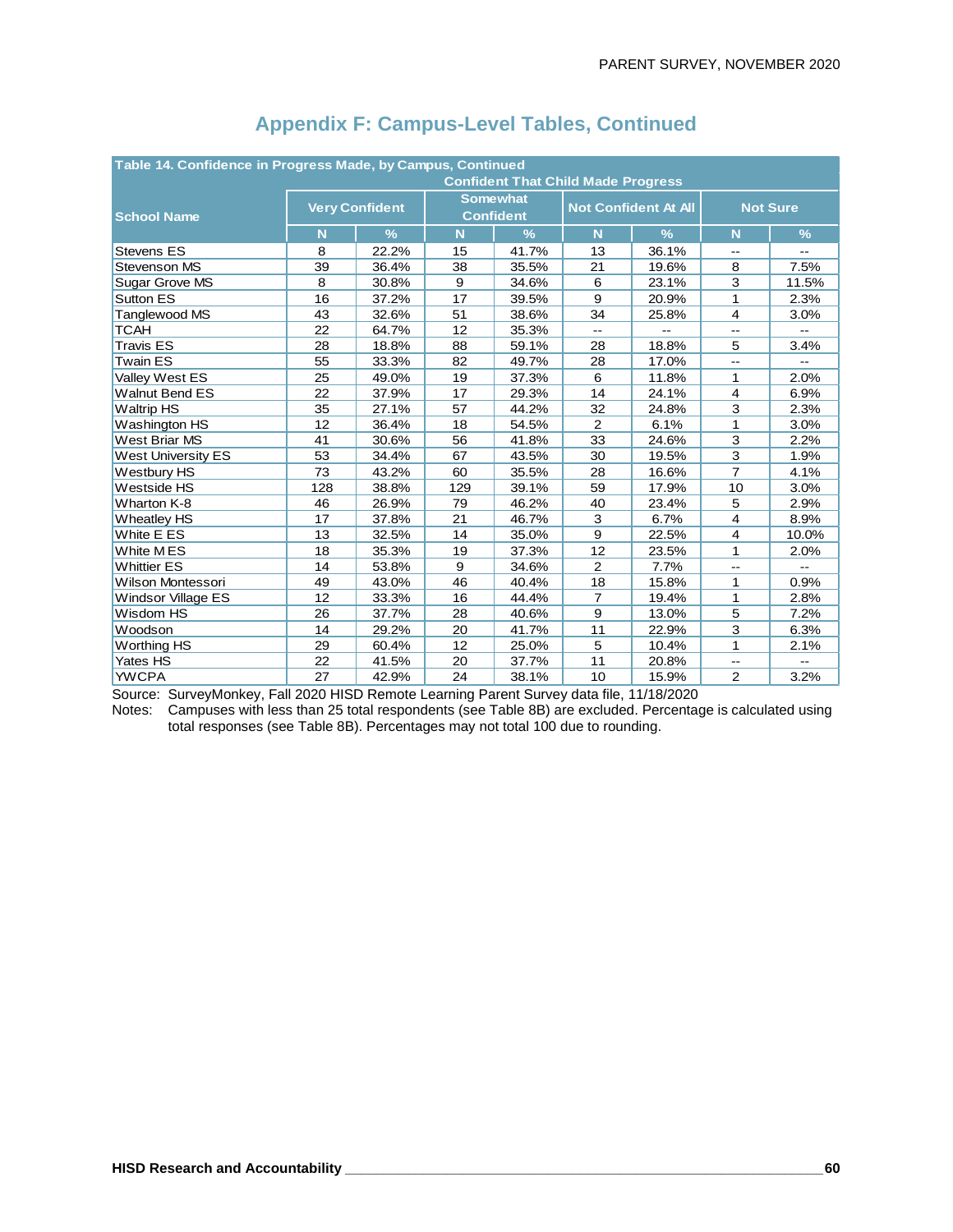| <b>Table 15. Communication From Campus</b> |                             |       |                          |                          |                         |                   |                                  |                        |                                    |       |                          |       |
|--------------------------------------------|-----------------------------|-------|--------------------------|--------------------------|-------------------------|-------------------|----------------------------------|------------------------|------------------------------------|-------|--------------------------|-------|
|                                            | <b>Communication Amount</b> |       |                          |                          |                         |                   | <b>Communication Helpfulness</b> |                        |                                    |       |                          |       |
| <b>School Name</b>                         | <b>Just Right</b>           |       | <b>Too Much</b>          |                          |                         | <b>Not Enough</b> |                                  | <b>Usually Helpful</b> | <b>Sometimes</b><br><b>Helpful</b> |       | <b>Rarely Helpful</b>    |       |
|                                            | $\overline{\mathsf{N}}$     | $\%$  | N                        | $\%$                     | $\overline{\mathsf{N}}$ | %                 | $\overline{\mathsf{N}}$          | $\%$                   | N                                  | $\%$  | N                        | %     |
| Almeda ES                                  | 27                          | 75.0% | 3                        | 8.3%                     | 6                       | 16.7%             | 19                               | 52.8%                  | 16                                 | 44.4% | 1                        | 2.8%  |
| Anderson ES                                | 18                          | 54.5% | 9                        | 27.3%                    | 6                       | 18.2%             | 17                               | 51.5%                  | 11                                 | 33.3% | 4                        | 12.1% |
| Arabic Immersion                           | 38                          | 90.5% | 1                        | 2.4%                     | 3                       | 7.1%              | 20                               | 47.6%                  | 19                                 | 45.2% | 3                        | 7.1%  |
| Ashford ES                                 | 35                          | 79.5% | 4                        | 9.1%                     | 5                       | 11.4%             | 22                               | 50.0%                  | 21                                 | 47.7% | $\mathbf{1}$             | 2.3%  |
| Askew ES                                   | 97                          | 79.5% | 6                        | 4.9%                     | 18                      | 14.8%             | 85                               | 69.7%                  | 28                                 | 23.0% | 8                        | 6.6%  |
| <b>Attucks MS</b>                          | 17                          | 65.4% | 1                        | 3.8%                     | 8                       | 30.8%             | 12                               | 46.2%                  | 9                                  | 34.6% | 5                        | 19.2% |
| <b>Austin HS</b>                           | 75                          | 81.5% | 4                        | 4.3%                     | 13                      | 14.1%             | 62                               | 67.4%                  | 23                                 | 25.0% | $\overline{7}$           | 7.6%  |
| <b>Barrick ES</b>                          | 41                          | 89.1% | $\mathbf{1}$             | 2.2%                     | 4                       | 8.7%              | 28                               | 60.9%                  | 16                                 | 34.8% | 1                        | 2.2%  |
| <b>Baylor College MS</b>                   | 48                          | 69.6% | 3                        | 4.3%                     | 18                      | 26.1%             | 33                               | 47.8%                  | 25                                 | 36.2% | 11                       | 15.9% |
| <b>BCM Biotech Acad at Rusk</b>            | 43                          | 81.1% | $\overline{7}$           | 13.2%                    | 3                       | 5.7%              | 39                               | 73.6%                  | 13                                 | 24.5% | --                       | --    |
| <b>Bell ES</b>                             | 42                          | 82.4% | $\overline{\mathbf{c}}$  | 3.9%                     | 6                       | 11.8%             | 34                               | 66.7%                  | 14                                 | 27.5% | 1                        | 2.0%  |
| <b>Bellaire HS</b>                         | 319                         | 85.5% | 15                       | 4.0%                     | 37                      | 9.9%              | 248                              | 66.5%                  | 108                                | 29.0% | 13                       | 3.5%  |
| <b>Berry ES</b>                            | 49                          | 81.7% | 5                        | 8.3%                     | 6                       | 10.0%             | 39                               | 65.0%                  | 16                                 | 26.7% | 3                        | 5.0%  |
| <b>Black MS</b>                            | 162                         | 81.8% | 7                        | 3.5%                     | 28                      | 14.1%             | 116                              | 58.6%                  | 70                                 | 35.4% | 11                       | 5.6%  |
| <b>Bonham ES</b>                           | 31                          | 79.5% | 4                        | 10.3%                    | 4                       | 10.3%             | 24                               | 61.5%                  | 10                                 | 25.6% | 5                        | 12.8% |
| <b>Bonner ES</b>                           | 22                          | 88.0% | 3                        | 12.0%                    | --                      | Ξ.                | 19                               | 76.0%                  | 6                                  | 24.0% | Ξ.                       |       |
| <b>Braeburn ES</b>                         | 17                          | 68.0% | $\overline{4}$           | 16.0%                    | 3                       | 12.0%             | 17                               | 68.0%                  | 6                                  | 24.0% | 1                        | 4.0%  |
| <b>Briargrove ES</b>                       | 111                         | 67.7% | 8                        | 4.9%                     | 45                      | 27.4%             | 84                               | 51.2%                  | 62                                 | 37.8% | 16                       | 9.8%  |
| Briarmeadow                                | 86                          | 83.5% | 7                        | 6.8%                     | 10                      | 9.7%              | 83                               | 80.6%                  | 13                                 | 12.6% | 7                        | 6.8%  |
| <b>Brookline ES</b>                        | 27                          | 71.1% | 3                        | 7.9%                     | 8                       | 21.1%             | 24                               | 63.2%                  | 11                                 | 28.9% | 3                        | 7.9%  |
| <b>Browning ES</b>                         | 26                          | 76.5% | 2                        | 5.9%                     | 6                       | 17.6%             | 23                               | 67.6%                  | 10                                 | 29.4% | 1                        | 2.9%  |
| <b>Bruce ES</b>                            | 20                          | 60.6% | 6                        | 18.2%                    | $\overline{7}$          | 21.2%             | 16                               | 48.5%                  | 9                                  | 27.3% | 8                        | 24.2% |
| <b>Burbank ES</b>                          | 49                          | 77.8% | 6                        | 9.5%                     | 8                       | 12.7%             | 38                               | 60.3%                  | 24                                 | 38.1% | 1                        | 1.6%  |
| <b>Burbank MS</b>                          | 83                          | 79.8% | 6                        | 5.8%                     | 15                      | 14.4%             | 53                               | 51.0%                  | 44                                 | 42.3% | 7                        | 6.7%  |
| <b>Burnet ES</b>                           | 31                          | 91.2% | --                       | Ξ.                       | 3                       | 8.8%              | 21                               | 61.8%                  | 11                                 | 32.4% | $\overline{2}$           | 5.9%  |
| <b>Bush ES</b>                             | 113                         | 76.9% | 14                       | 9.5%                     | 20                      | 13.6%             | 94                               | 63.9%                  | 44                                 | 29.9% | 9                        | 6.1%  |
| Cage ES                                    | 28                          | 87.5% | 2                        | 6.3%                     | 2                       | 6.3%              | 22                               | 68.8%                  | 10                                 | 31.3% | Ξ.                       | цú.   |
| Carnegie HS                                | 147                         | 89.6% | 1                        | 0.6%                     | 16                      | 9.8%              | 117                              | 71.3%                  | 38                                 | 23.2% | 8                        | 4.9%  |
| Carrillo ES                                | 42                          | 89.4% | 1                        | 2.1%                     | 4                       | 8.5%              | 30                               | 63.8%                  | 16                                 | 34.0% | 1                        | 2.1%  |
| Challenge EC HS                            | 47                          | 73.4% | 6                        | 9.4%                     | 11                      | 17.2%             | 35                               | 54.7%                  | 22                                 | 34.4% | 7                        | 10.9% |
| Chavez HS                                  | 123                         | 78.3% | 14                       | 8.9%                     | 19                      | 12.1%             | 86                               | 54.8%                  | 57                                 | 36.3% | 12                       | 7.6%  |
| Chrysalis MS                               | 32                          | 86.5% | $\overline{2}$           | 5.4%                     | 3                       | 8.1%              | 34                               | 91.9%                  | 2                                  | 5.4%  | 1                        | 2.7%  |
| <b>Clifton MS</b>                          | 24                          | 85.7% | 3                        | 10.7%                    | 1                       | 3.6%              | 21                               | 75.0%                  | 6                                  | 21.4% | 1                        | 3.6%  |
| Condit ES                                  | 106                         | 86.2% | 3                        | 2.4%                     | 13                      | 10.6%             | 92                               | 74.8%                  | 29                                 | 23.6% | $\overline{2}$           | 1.6%  |
| Coop ES                                    | 39                          | 79.6% | $\mathbf{1}$             | 2.0%                     | 8                       | 16.3%             | 25                               | 51.0%                  | 17                                 | 34.7% | 6                        | 12.2% |
| Cornelius ES                               | 28                          | 84.8% | 2                        | 6.1%                     | 3                       | 9.1%              | 20                               | 60.6%                  | 11                                 | 33.3% | 1                        | 3.0%  |
| Crespo ES                                  | 34                          | 69.4% | 7                        | 14.3%                    | 8                       | 16.3%             | 34                               | 69.4%                  | 13                                 | 26.5% | 2                        | 4.1%  |
| <b>Crockett ES</b>                         | 42                          | 79.2% | 1                        | 1.9%                     | 10                      | 18.9%             | 32                               | 60.4%                  | 18                                 | 34.0% | 3                        | 5.7%  |
| Cunningham ES                              | 33                          | 84.6% | 3                        | 7.7%                     | 3                       | 7.7%              | 23                               | 59.0%                  | 15                                 | 38.5% | 1                        | 2.6%  |
| Daily ES                                   | 60                          | 81.1% | $\boldsymbol{7}$         | 9.5%                     | $\boldsymbol{7}$        | 9.5%              | 46                               | 62.2%                  | 25                                 | 33.8% | 3                        | 4.1%  |
| Davila ES                                  | 27                          | 81.8% | $\overline{c}$           | 6.1%                     | 4                       | 12.1%             | 21                               | 63.6%                  | 9                                  | 27.3% | $\overline{c}$           | 6.1%  |
| De Chaumes ES                              | 66                          | 88.0% | ۰.                       | --                       | 8                       | 10.7%             | 47                               | 62.7%                  | 24                                 | 32.0% | 4                        | 5.3%  |
| Deady MS                                   | 25                          | 75.8% | $\overline{\phantom{a}}$ | $\overline{\phantom{a}}$ | $\overline{7}$          | 21.2%             | 15                               | 45.5%                  | 15                                 | 45.5% | 3                        | 9.1%  |
| DeAnda ES                                  | 26                          | 78.8% | 3                        | 9.1%                     | 4                       | 12.1%             | 20                               | 60.6%                  | 10                                 | 30.3% | 3                        | 9.1%  |
| DeBakey HS                                 | 126                         | 78.8% | 5                        | 3.1%                     | 27                      | 16.9%             | 97                               | 60.6%                  | 54                                 | 33.8% | 8                        | 5.0%  |
| DeZavala ES                                | 35                          | 72.9% | 4                        | 8.3%                     | 9                       | 18.8%             | 28                               | 58.3%                  | 14                                 | 29.2% | 6                        | 12.5% |
| Durham ES                                  | 56                          | 83.6% | 1                        | 1.5%                     | 10                      | 14.9%             | 36                               | 53.7%                  | 22                                 | 32.8% | 8                        | 11.9% |
| East EC HS                                 | 31                          | 86.1% | 4                        | 11.1%                    | 1                       | 2.8%              | 30                               | 83.3%                  | 6                                  | 16.7% | $\overline{\phantom{a}}$ | Ξ.    |
| Eastwood Acad HS                           | 42                          | 87.5% | 3                        | 6.3%                     | 1                       | 2.1%              | 38                               | 79.2%                  | 9                                  | 18.8% | 1                        | 2.1%  |
| Edison MS                                  | 25                          | 80.6% | 2                        | 6.5%                     | 4                       | 12.9%             | 14                               | 45.2%                  | 12                                 | 38.7% | 5                        | 16.1% |
| Eliot ES                                   | 30                          | 81.1% | 1                        | 2.7%                     | 6                       | 16.2%             | 23                               | 62.2%                  | 12                                 | 32.4% | 2                        | 5.4%  |
| Elrod ES                                   | 37                          | 77.1% | 2                        | 4.2%                     | 9                       | 18.8%             | 31                               | 64.6%                  | 12                                 | 25.0% | 5                        | 10.4% |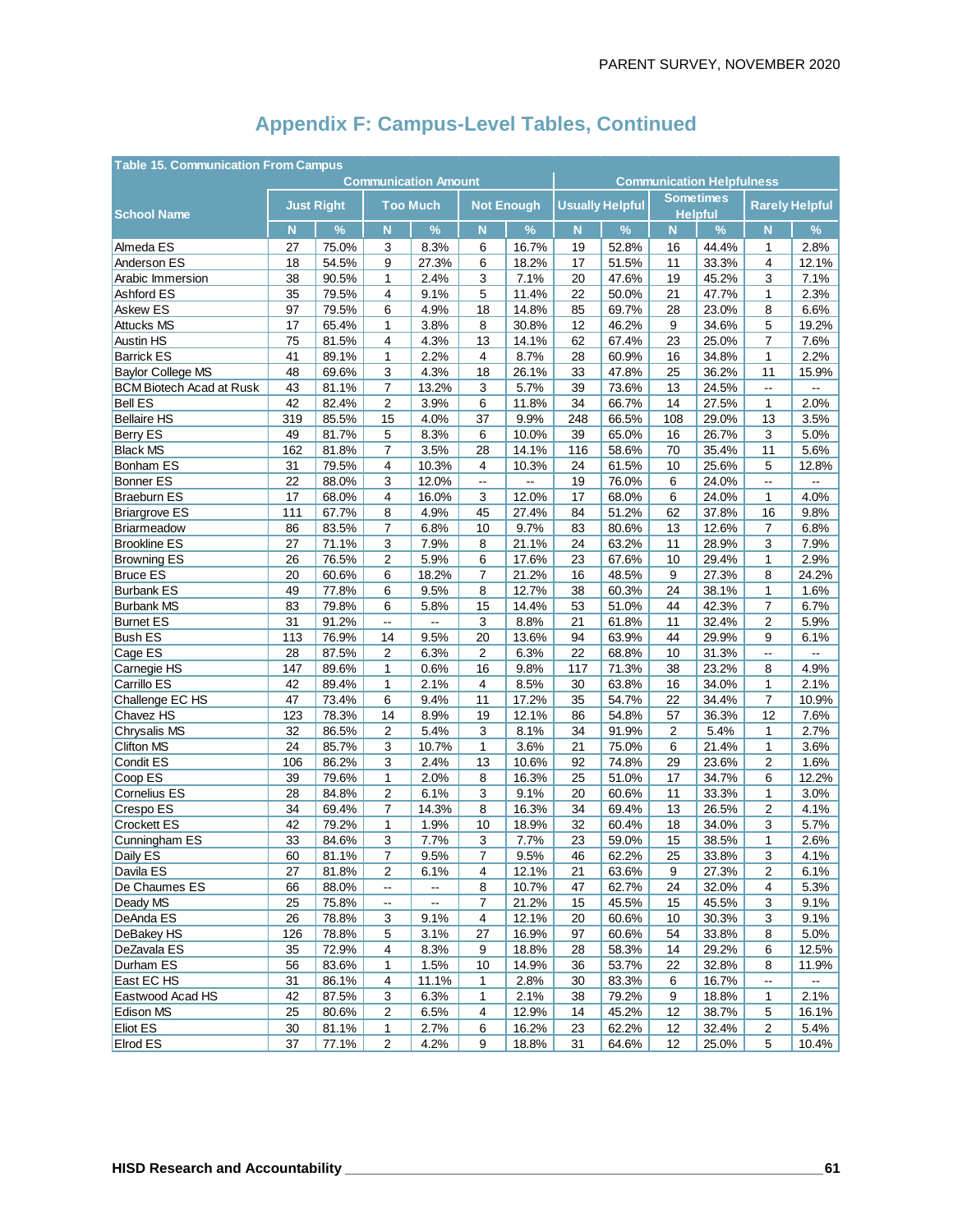| <b>Table 15. Communication From Campus, Continued</b> |                             |                   |                          |                 |                         |                   |                      |                                  |                |                                    |                          |        |  |
|-------------------------------------------------------|-----------------------------|-------------------|--------------------------|-----------------|-------------------------|-------------------|----------------------|----------------------------------|----------------|------------------------------------|--------------------------|--------|--|
|                                                       | <b>Communication Amount</b> |                   |                          |                 |                         |                   |                      | <b>Communication Helpfulness</b> |                |                                    |                          |        |  |
| <b>School Name</b>                                    |                             | <b>Just Right</b> |                          | <b>Too Much</b> |                         | <b>Not Enough</b> |                      | <b>Usually Helpful</b>           |                | <b>Sometimes</b><br><b>Helpful</b> | <b>Rarely Helpful</b>    |        |  |
|                                                       | N                           | %                 | $\mathsf{N}$             | %               | N                       | $\%$              | $\mathbf N$          | $\%$                             | N              | $\%$                               | N                        | $\%$   |  |
| <b>Emerson ES</b>                                     | 39                          | 81.3%             | 2                        | 4.2%            | 7                       | 14.6%             | 27                   | 56.3%                            | 18             | 37.5%                              | 3                        | 6.3%   |  |
| <b>Energized ECC</b>                                  | 36                          | 78.3%             | 4                        | 8.7%            | 5                       | 10.9%             | 33                   | 71.7%                            | 10             | 21.7%                              | 3                        | 6.5%   |  |
| <b>Energized ES</b>                                   | 28                          | 90.3%             | 2                        | 6.5%            | 1                       | 3.2%              | 20                   | 64.5%                            | 10             | 32.3%                              | 1                        | 3.2%   |  |
| Energy Inst HS                                        | 124                         | 86.7%             | 8                        | 5.6%            | 10                      | 7.0%              | 112                  | 78.3%                            | 22             | 15.4%                              | 9                        | 6.3%   |  |
| Farias ECC                                            | 26                          | 76.5%             | 3                        | 8.8%            | 5                       | 14.7%             | 24                   | 70.6%                            | $\overline{7}$ | 20.6%                              | 3                        | 8.8%   |  |
| Field ES                                              | 35                          | 79.5%             | Щ,                       | Щ,              | 9                       | 20.5%             | 22                   | 50.0%                            | 21             | 47.7%                              | 1                        | 2.3%   |  |
| Fondren MS                                            | 33                          | 64.7%             | 3                        | 5.9%            | 15                      | 29.4%             | 28                   | 54.9%                            | 15             | 29.4%                              | 8                        | 15.7%  |  |
| Fonville MS                                           | 20                          | 62.5%             | 2                        | 6.3%            | 10                      | 31.3%             | 14                   | 43.8%                            | 11             | 34.4%                              | $\overline{7}$           | 21.9%  |  |
| Forest Brook MS                                       | 30                          | 75.0%             | Щ,                       | цú.             | 10                      | 25.0%             | 21                   | 52.5%                            | 13             | 32.5%                              | 6                        | 15.0%  |  |
| Furr HS                                               | 36                          | 83.7%             | 4                        | 9.3%            | 3                       | 7.0%              | 26                   | 60.5%                            | 14             | 32.6%                              | 3                        | 7.0%   |  |
| Gallegos ES                                           | 25                          | 75.8%             | 3                        | 9.1%            | 4                       | 12.1%             | 19                   | 57.6%                            | 9              | 27.3%                              | 5                        | 15.2%  |  |
| Garcia ES                                             | 30                          | 71.4%             | 1                        | 2.4%            | 9                       | 21.4%             | 28                   | 66.7%                            | 9              | 21.4%                              | 5                        | 11.9%  |  |
| Garden Oaks                                           | 67                          | 72.8%             | 11                       | 12.0%           | 14                      | 15.2%             | 46                   | 50.0%                            | 40             | 43.5%                              | 6                        | 6.5%   |  |
| Garden Villas ES                                      | 32                          | 76.2%             | Ξ.                       | μ.              | 9                       | 21.4%             | 25                   | 59.5%                            | 11             | 26.2%                              | 5                        | 11.9%  |  |
| Gregory-Lincoln PK-8                                  | 44                          | 68.8%             | 3                        | 4.7%            | 17                      | 26.6%             | 32                   | 50.0%                            | 19             | 29.7%                              | 13                       | 20.3%  |  |
| Gross ES                                              | 31                          | 72.1%             | 4                        | 9.3%            | 8                       | 18.6%             | 25                   | 58.1%                            | 16             | 37.2%                              | 2                        | 4.7%   |  |
| <b>HAIS HS</b>                                        | 47                          | 83.9%             | 3                        | 5.4%            | 6                       | 10.7%             | 35                   | 62.5%                            | 18             | 32.1%                              | $\overline{2}$           | 3.6%   |  |
| <b>Hamilton MS</b>                                    | 63                          | 66.3%             | $\overline{7}$           | 7.4%            | 23                      | 24.2%             | 40                   | 42.1%                            | 45             | 47.4%                              | 9                        | 9.5%   |  |
| Harris JR ES                                          | 30                          | 78.9%             | 2                        | 5.3%            | 5                       | 13.2%             | 25                   | 65.8%                            | 9              | 23.7%                              | 4                        | 10.5%  |  |
| Hartman MS                                            | 46                          | 76.7%             | 3                        | 5.0%            | 8                       | 13.3%             | 37                   | 61.7%                            | 17             | 28.3%                              | 5                        | 8.3%   |  |
| <b>Harvard ES</b>                                     | 113                         | 77.9%             | $\mathsf 3$              | 2.1%            | 27                      | 18.6%             | 89                   | 61.4%                            | 48             | 33.1%                              | 8                        | 5.5%   |  |
| Heights HS                                            | 257                         | 86.0%             | 13                       | 4.3%            | 29                      | 9.7%              | 194                  | 64.9%                            | 91             | 30.4%                              | 13                       | 4.3%   |  |
| Helms ES                                              | 42                          | 80.8%             | Ξ.                       | $\sim$          | 10                      | 19.2%             | 33                   | 63.5%                            | 19             | 36.5%                              | $\overline{\phantom{a}}$ | $\sim$ |  |
| Henderson JP ES                                       | 28                          | 96.6%             | 1                        | 3.4%            | Ξ.                      | ц.                | 23                   | 79.3%                            | 5              | 17.2%                              | 1                        | 3.4%   |  |
| Henry MS                                              | 30                          | 78.9%             | 1                        | 2.6%            | 7                       | 18.4%             | 22                   | 57.9%                            | 12             | 31.6%                              | $\overline{4}$           | 10.5%  |  |
| <b>Herod ES</b>                                       | 108                         | 79.4%             | 9                        | 6.6%            | 17                      | 12.5%             | 82                   | 60.3%                            | 50             | 36.8%                              | 3                        | 2.2%   |  |
| Herrera ES                                            | 52                          | 83.9%             | 2                        | 3.2%            | 5                       | 8.1%              | 40                   | 64.5%                            | 18             | 29.0%                              | 3                        | 4.8%   |  |
| <b>Hilliard ES</b>                                    | 21                          | 77.8%             | 44                       | Щ.              | 6                       | 22.2%             | 18                   | 66.7%                            | 8              | 29.6%                              | $\mathbf{1}$             | 3.7%   |  |
| Hines-Caldwell ES                                     | 36                          | 67.9%             | 5                        | 9.4%            | 11                      | 20.8%             | 26                   | 49.1%                            | 21             | 39.6%                              | 6                        | 11.3%  |  |
| <b>Hobby ES</b>                                       | 30                          | 83.3%             | $\overline{2}$           | 5.6%            | $\overline{\mathbf{4}}$ | 11.1%             | 22                   | 61.1%                            | 11             | 30.6%                              | 3                        | 8.3%   |  |
| Hogg MS                                               | 116                         | 81.1%             | 5                        | 3.5%            | 20                      | 14.0%             | 85                   | 59.4%                            | 44             | 30.8%                              | 13                       | 9.1%   |  |
| Horn ES                                               | 175                         | 86.2%             | 8                        | 3.9%            | 19                      | 9.4%              | 142                  | 70.0%                            | 56             | 27.6%                              | 5                        | 2.5%   |  |
| Houston MSTC HS                                       | 183                         | 82.4%             | 15                       | 6.8%            | 24                      | 10.8%             | 136                  | 61.3%                            | 73             | 32.9%                              | 11                       | 5.0%   |  |
| <b>HSLJ</b>                                           | 49                          | 89.1%             | $\mathbf{1}$             | 1.8%            | 5                       | 9.1%              | 37                   | 67.3%                            | 16             | 29.1%                              | $\overline{2}$           | 3.6%   |  |
| Kashmere HS                                           | 20                          | 64.5%             | $\overline{2}$           | 6.5%            | 9                       | 29.0%             | 11                   | 35.5%                            | 13             | 41.9%                              | $\overline{7}$           | 22.6%  |  |
| Ketelsen ES                                           | 28<br>13                    | 80.0%             | 5                        | 14.3%           | 2<br>12                 | 5.7%              | 25<br>$\overline{7}$ | 71.4%                            | 10<br>12       | 28.6%                              | Ц.                       | 26.9%  |  |
| Key MS<br>Kinder HSPVA                                | 171                         | 50.0%<br>92.9%    | 1<br>5                   | 3.8%<br>2.7%    | 8                       | 46.2%<br>4.3%     | 146                  | 26.9%<br>79.3%                   | 36             | 46.2%<br>19.6%                     | 7<br>$\overline{2}$      | 1.1%   |  |
| Kolter ES                                             | 126                         | 83.4%             | 15                       | 9.9%            | 9                       | 6.0%              | 129                  | 85.4%                            | 19             | 12.6%                              | $\overline{2}$           | 1.3%   |  |
| Lamar <sub>HS</sub>                                   | 444                         | 86.0%             | 21                       | 4.1%            | 51                      | 9.9%              | 347                  | 67.2%                            | 143            | 27.7%                              | 21                       | 4.1%   |  |
| Lanier MS                                             | 251                         | 85.1%             | 12                       | 4.1%            | 30                      | 10.2%             | 195                  | 66.1%                            | 84             | 28.5%                              | 16                       | 5.4%   |  |
| Lantrip ES                                            | 62                          | 82.7%             | $\overline{\mathbf{4}}$  | 5.3%            | 8                       | 10.7%             | 45                   | 60.0%                            | 27             | 36.0%                              | 3                        | 4.0%   |  |
| Law ES                                                | 31                          | 79.5%             | 1                        | 2.6%            | 7                       | 17.9%             | 27                   | 69.2%                            | 10             | 25.6%                              | 2                        | 5.1%   |  |
| Lawson MS                                             | 62                          | 76.5%             | 8                        | 9.9%            | 10                      | 12.3%             | 44                   | 54.3%                            | 26             | 32.1%                              | 10                       | 12.3%  |  |
| Leland YMCPA                                          | 32                          | 84.2%             | $\overline{\phantom{a}}$ | Ш,              | 6                       | 15.8%             | 28                   | 73.7%                            | 9              | 23.7%                              | 1                        | 2.6%   |  |
| Lewis ES                                              | 44                          | 77.2%             | 4                        | 7.0%            | 8                       | 14.0%             | 41                   | 71.9%                            | 10             | 17.5%                              | 5                        | 8.8%   |  |
| Long Acad                                             | 28                          | 77.8%             | 1                        | 2.8%            | 7                       | 19.4%             | 18                   | 50.0%                            | 14             | 38.9%                              | 4                        | 11.1%  |  |
| Longfellow ES                                         | 53                          | 81.5%             | 10                       | 15.4%           | 1                       | 1.5%              | 45                   | 69.2%                            | 14             | 21.5%                              | 5                        | 7.7%   |  |
| Lovett ES                                             | 108                         | 83.1%             | 5                        | 3.8%            | 17                      | 13.1%             | 89                   | 68.5%                            | 35             | 26.9%                              | 5                        | 3.8%   |  |
| Lyons ES                                              | 75                          | 73.5%             | 9                        | 8.8%            | 18                      | 17.6%             | 60                   | 58.8%                            | 32             | 31.4%                              | 8                        | 7.8%   |  |
| MacGregor ES                                          | 31                          | 60.8%             | 5                        | 9.8%            | 15                      | 29.4%             | 30                   | 58.8%                            | 17             | 33.3%                              | 4                        | 7.8%   |  |
|                                                       |                             |                   |                          |                 |                         |                   |                      |                                  |                |                                    |                          |        |  |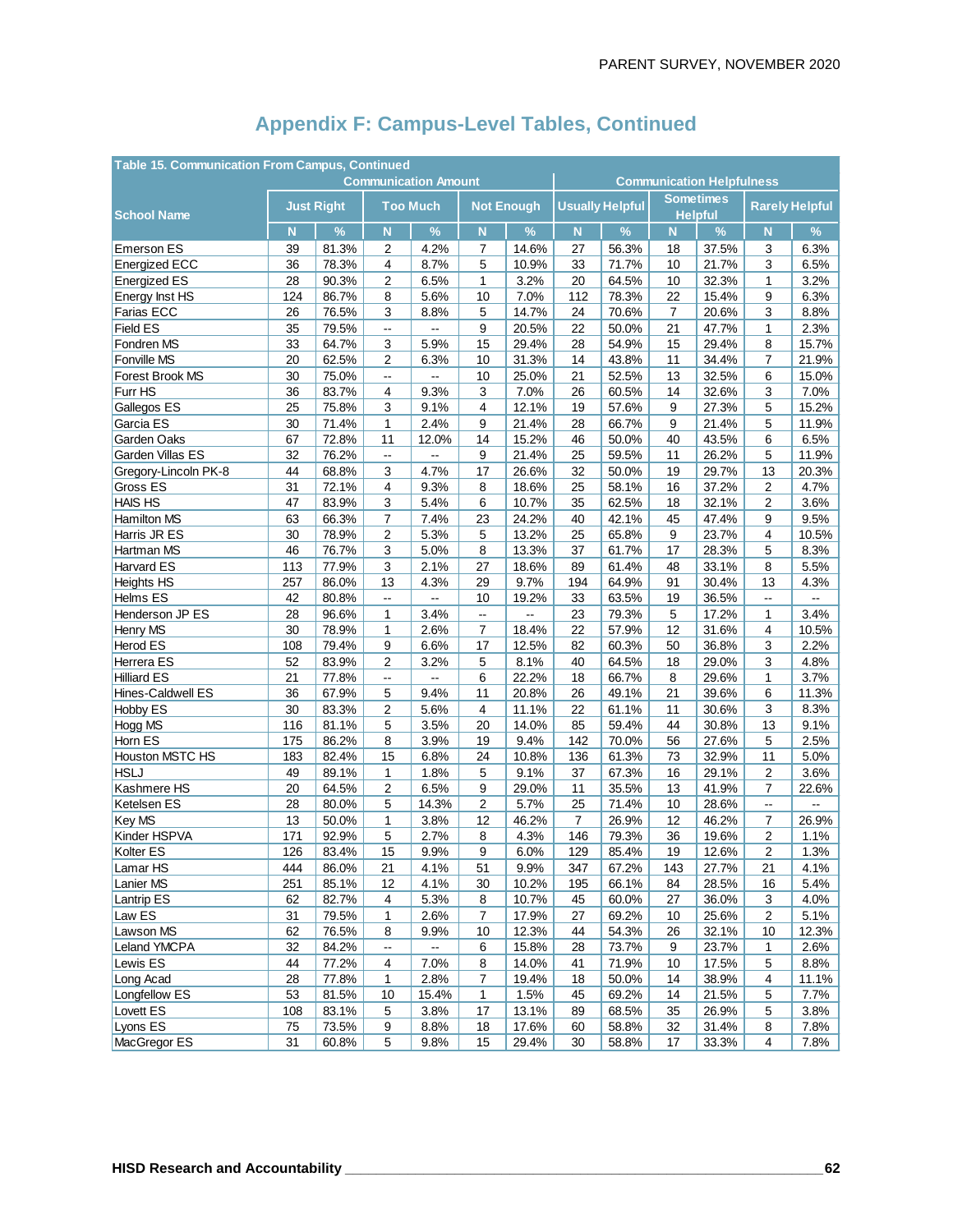| <b>Table 15. Communication From Campus, Continued</b> |                             |                   |                          |                          |                         |                   |     |                                  |                                    |       |                       |       |  |
|-------------------------------------------------------|-----------------------------|-------------------|--------------------------|--------------------------|-------------------------|-------------------|-----|----------------------------------|------------------------------------|-------|-----------------------|-------|--|
|                                                       | <b>Communication Amount</b> |                   |                          |                          |                         |                   |     | <b>Communication Helpfulness</b> |                                    |       |                       |       |  |
| <b>School Name</b>                                    |                             | <b>Just Right</b> |                          | <b>Too Much</b>          |                         | <b>Not Enough</b> |     | <b>Usually Helpful</b>           | <b>Sometimes</b><br><b>Helpful</b> |       | <b>Rarely Helpful</b> |       |  |
|                                                       | N                           | $\frac{9}{6}$     | N                        | $\frac{9}{6}$            | N                       | $\%$              | N   | $\%$                             | N                                  | $\%$  | N                     | %     |  |
| Madison HS                                            | 87                          | 76.3%             | 10                       | 8.8%                     | 17                      | 14.9%             | 63  | 55.3%                            | 34                                 | 29.8% | 16                    | 14.0% |  |
| <b>Mandarin Immersion Magnet</b>                      | 95                          | 70.9%             | 10                       | 7.5%                     | 29                      | 21.6%             | 69  | 51.5%                            | 58                                 | 43.3% | 6                     | 4.5%  |  |
| <b>Marshall ES</b>                                    | 35                          | 81.4%             | $\boldsymbol{2}$         | 4.7%                     | 5                       | 11.6%             | 27  | 62.8%                            | 13                                 | 30.2% | 3                     | 7.0%  |  |
| Martinez C ES                                         | 21                          | 75.0%             | Ξ.                       | $\overline{a}$           | 6                       | 21.4%             | 19  | 67.9%                            | 5                                  | 17.9% | 3                     | 10.7% |  |
| McNamara ES                                           | 31                          | 83.8%             | 1                        | 2.7%                     | 5                       | 13.5%             | 23  | 62.2%                            | 11                                 | 29.7% | 3                     | 8.1%  |  |
| Meyerland MS                                          | 153                         | 76.9%             | 12                       | 6.0%                     | 33                      | 16.6%             | 117 | 58.8%                            | 71                                 | 35.7% | 8                     | 4.0%  |  |
| Milby HS                                              | 106                         | 76.3%             | 7                        | 5.0%                     | 25                      | 18.0%             | 76  | 54.7%                            | 47                                 | 33.8% | 15                    | 10.8% |  |
| Mistral ECC                                           | 33                          | 82.5%             | 4                        | 10.0%                    | 3                       | 7.5%              | 29  | 72.5%                            | 9                                  | 22.5% | $\mathbf{1}$          | 2.5%  |  |
| Montgomery ES                                         | 15                          | 60.0%             | 2                        | 8.0%                     | 8                       | 32.0%             | 12  | 48.0%                            | 11                                 | 44.0% | 2                     | 8.0%  |  |
| Moreno ES                                             | 52                          | 83.9%             | $\overline{4}$           | 6.5%                     | 6                       | 9.7%              | 46  | 74.2%                            | 14                                 | 22.6% | 2                     | 3.2%  |  |
| Neff ECC                                              | 50                          | 79.4%             | 9                        | 14.3%                    | $\overline{4}$          | 6.3%              | 40  | 63.5%                            | 16                                 | 25.4% | 6                     | 9.5%  |  |
| Neff ES                                               | 76                          | 80.0%             | 10                       | 10.5%                    | 7                       | 7.4%              | 72  | 75.8%                            | 19                                 | 20.0% | 3                     | 3.2%  |  |
| North Forest HS                                       | 43                          | 78.2%             | $\overline{4}$           | 7.3%                     | 8                       | 14.5%             | 24  | 43.6%                            | 23                                 | 41.8% | $\overline{7}$        | 12.7% |  |
| North Houston EC HS                                   | 28                          | 77.8%             | Ξ.                       | --                       | 7                       | 19.4%             | 17  | 47.2%                            | 17                                 | 47.2% | 1                     | 2.8%  |  |
| Northline ES                                          | 23                          | 88.5%             | $\overline{\phantom{a}}$ | $\overline{\phantom{a}}$ | 3                       | 11.5%             | 14  | 53.8%                            | 10                                 | 38.5% | 1                     | 3.8%  |  |
| Northside HS                                          | 54                          | 78.3%             | 3                        | 4.3%                     | 12                      | 17.4%             | 38  | 55.1%                            | 25                                 | 36.2% | 6                     | 8.7%  |  |
| Oak Forest ES                                         | 96                          | 90.6%             | $\overline{7}$           | 6.6%                     | 3                       | 2.8%              | 72  | 67.9%                            | 32                                 | 30.2% | 2                     | 1.9%  |  |
| <b>Ortiz MS</b>                                       | 37                          | 77.1%             | 1                        | 2.1%                     | 9                       | 18.8%             | 26  | 54.2%                            | 19                                 | 39.6% | 3                     | 6.3%  |  |
| Park Place ES                                         | 42                          | 84.0%             | 2                        | 4.0%                     | 5                       | 10.0%             | 29  | 58.0%                            | 18                                 | 36.0% | 3                     | 6.0%  |  |
| Parker ES                                             | 130                         | 81.3%             | 10                       | 6.3%                     | 19                      | 11.9%             | 113 | 70.6%                            | 39                                 | 24.4% | 7                     | 4.4%  |  |
| Patterson ES                                          | 71                          | 93.4%             | 2                        | 2.6%                     | 3                       | 3.9%              | 58  | 76.3%                            | 16                                 | 21.1% | 2                     | 2.6%  |  |
| Pershing MS                                           | 177                         | 76.3%             | 9                        | 3.9%                     | 45                      | 19.4%             | 153 | 65.9%                            | 60                                 | 25.9% | 18                    | 7.8%  |  |
| Pilgrim Acad                                          | 24                          | 75.0%             | 3                        | 9.4%                     | 5                       | 15.6%             | 22  | 68.8%                            | 9                                  | 28.1% | 1                     | 3.1%  |  |
| Pin Oak MS                                            | 240                         | 81.4%             | 14                       | 4.7%                     | 41                      | 13.9%             | 188 | 63.7%                            | 90                                 | 30.5% | 16                    | 5.4%  |  |
| <b>Piney Point ES</b>                                 | 44                          | 89.8%             | ш.                       | $\frac{1}{2}$            | 5                       | 10.2%             | 33  | 67.3%                            | 13                                 | 26.5% | 3                     | 6.1%  |  |
| Poe ES                                                | 102                         | 72.9%             | 9                        | 6.4%                     | 28                      | 20.0%             | 85  | 60.7%                            | 48                                 | 34.3% | 7                     | 5.0%  |  |
| Reagan Ed Ctr PK-8                                    | 38                          | 70.4%             | $\mathbf{1}$             | 1.9%                     | 14                      | 25.9%             | 27  | 50.0%                            | 23                                 | 42.6% | 4                     | 7.4%  |  |
| <b>Red ES</b>                                         | 76                          | 80.0%             | 5                        | 5.3%                     | 14                      | 14.7%             | 67  | 70.5%                            | 26                                 | 27.4% | 1                     | 1.1%  |  |
| <b>Revere MS</b>                                      | 45                          | 75.0%             | 2                        | 3.3%                     | 13                      | 21.7%             | 28  | 46.7%                            | 23                                 | 38.3% | 8                     | 13.3% |  |
| Reynolds ES                                           | 27                          | 81.8%             | 1                        | 3.0%                     | 5                       | 15.2%             | 20  | 60.6%                            | 9                                  | 27.3% | $\overline{4}$        | 12.1% |  |
| Rice School PK-8                                      | 114                         | 80.9%             | 11                       | 7.8%                     | 16                      | 11.3%             | 87  | 61.7%                            | 44                                 | 31.2% | 10                    | 7.1%  |  |
| <b>River Oaks ES</b>                                  | 116                         | 88.5%             | $\overline{7}$           | 5.3%                     | $\overline{7}$          | 5.3%              | 100 | 76.3%                            | 26                                 | 19.8% | 4                     | 3.1%  |  |
| <b>Roberts ES</b>                                     | 128                         | 83.7%             | 5                        | 3.3%                     | 20                      | 13.1%             | 110 | 71.9%                            | 37                                 | 24.2% | 5                     | 3.3%  |  |
| Rodriguez ES                                          | 39                          | 84.8%             | 2                        | 4.3%                     | 5                       | 10.9%             | 33  | 71.7%                            | 8                                  | 17.4% | 5                     | 10.9% |  |
| Rogers TH                                             | 166                         | 80.2%             | 13                       | 6.3%                     | 28                      | 13.5%             | 135 | 65.2%                            | 52                                 | 25.1% | 20                    | 9.7%  |  |
| Roosevelt ES                                          | 37                          | 80.4%             | Ξ.                       | Ξ.                       | 9                       | 19.6%             | 26  | 56.5%                            | 17                                 | 37.0% | 3                     | 6.5%  |  |
| Scarborough ES                                        | 30                          | 90.9%             | 3                        | 9.1%                     | Ξ.                      |                   | 20  | 60.6%                            | 10                                 | 30.3% | 1                     | 3.0%  |  |
| Scarborough HS                                        | 34                          | 81.0%             | 3                        | 7.1%                     | 5                       | 11.9%             | 23  | 54.8%                            | 17                                 | 40.5% | $\overline{2}$        | 4.8%  |  |
| School at St. George ES                               | 85                          | 87.6%             | $\overline{7}$           | 7.2%                     | $\overline{\mathbf{4}}$ | 4.1%              | 74  | 76.3%                            | 21                                 | 21.6% | 2                     | 2.1%  |  |
| Scroggins ES                                          | 23                          | 79.3%             | $\mathbf{1}$             | 3.4%                     | 4                       | 13.8%             | 15  | 51.7%                            | 11                                 | 37.9% | 3                     | 10.3% |  |
| Shadowbriar ES                                        | 25                          | 58.1%             | 3                        | 7.0%                     | 15                      | 34.9%             | 16  | 37.2%                            | 21                                 | 48.8% | 6                     | 14.0% |  |
| Shadydale ES                                          | 35                          | 87.5%             | ۰.                       | --                       | 4                       | 10.0%             | 17  | 42.5%                            | 16                                 | 40.0% | 3                     | 7.5%  |  |
| Sharpstown HS                                         | 75                          | 85.2%             | $\overline{\mathbf{c}}$  | 2.3%                     | 11                      | 12.5%             | 54  | 61.4%                            | 29                                 | 33.0% | 4                     | 4.5%  |  |
| Sharpstown Intl                                       | 121                         | 86.4%             | 9                        | 6.4%                     | 10                      | 7.1%              | 83  | 59.3%                            | 50                                 | 35.7% | 7                     | 5.0%  |  |
| Sherman <sub>ES</sub>                                 | 33                          | 76.7%             | $\overline{c}$           | 4.7%                     | $\overline{7}$          | 16.3%             | 23  | 53.5%                            | 17                                 | 39.5% | 3                     | 7.0%  |  |
| Sinclair ES                                           | 68                          | 70.1%             | $\overline{7}$           | 7.2%                     | 22                      | 22.7%             | 56  | 57.7%                            | 38                                 | 39.2% | 3                     | 3.1%  |  |
| Smith ES                                              | 23                          | 76.7%             | $\mathbf{1}$             | 3.3%                     | 6                       | 20.0%             | 13  | 43.3%                            | 14                                 | 46.7% | 3                     | 10.0% |  |
| South EC HS                                           | 37                          | 72.5%             | $\mathbf{1}$             | 2.0%                     | 13                      | 25.5%             | 27  | 52.9%                            | 18                                 | 35.3% | 6                     | 11.8% |  |
| Southmayd ES                                          | 41                          | 95.3%             | $\overline{\phantom{a}}$ | $-$                      | $\overline{c}$          | 4.7%              | 29  | 67.4%                            | 13                                 | 30.2% | 1                     | 2.3%  |  |
| Sterling HS                                           | 66                          | 72.5%             | 10                       | 11.0%                    | 14                      | 15.4%             | 57  | 62.6%                            | 25                                 | 27.5% | 9                     | 9.9%  |  |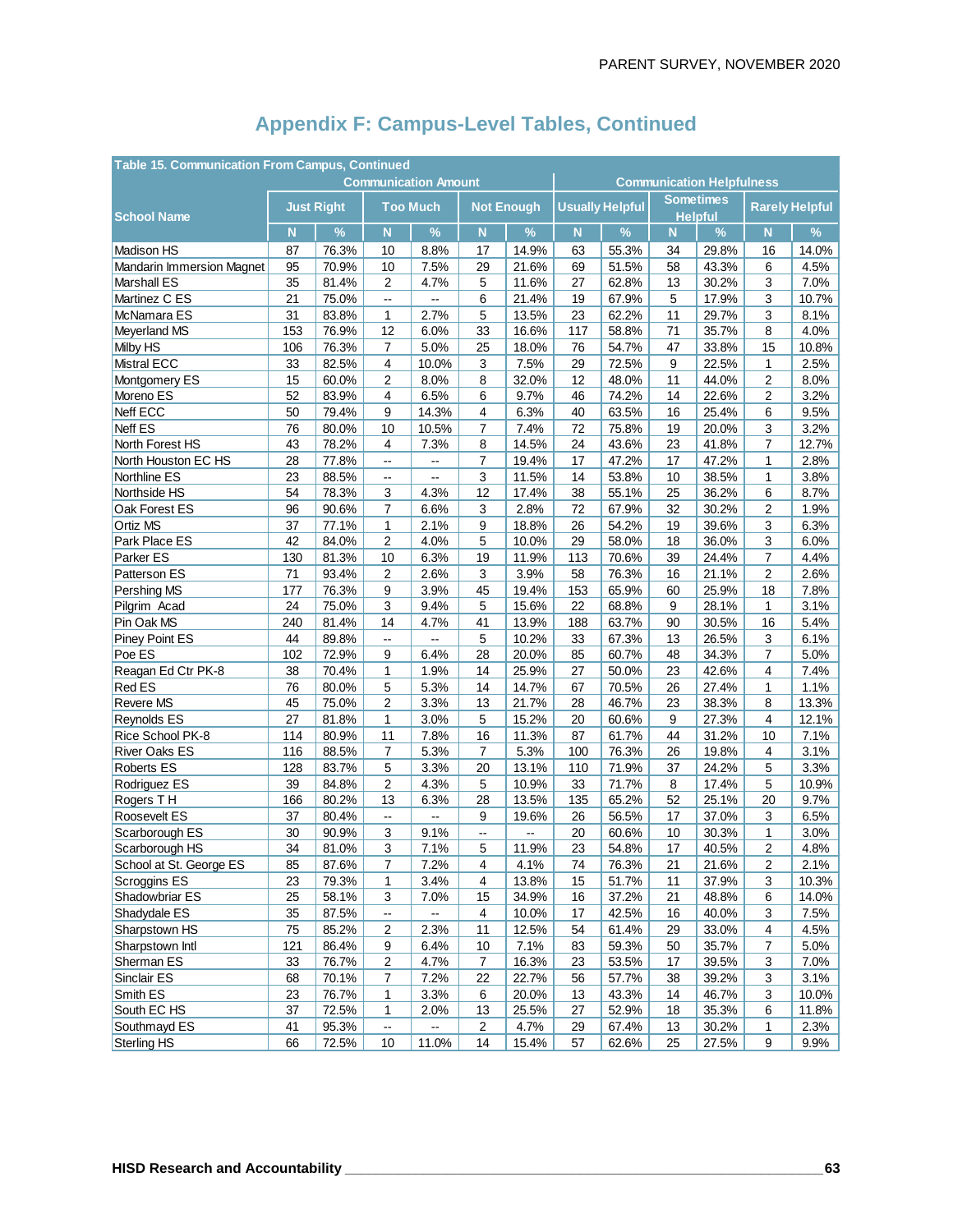| Table 15. Communication From Campus, Continued |                             |               |                 |       |                   |       |                        |                                  |                                    |               |                       |       |  |
|------------------------------------------------|-----------------------------|---------------|-----------------|-------|-------------------|-------|------------------------|----------------------------------|------------------------------------|---------------|-----------------------|-------|--|
|                                                | <b>Communication Amount</b> |               |                 |       |                   |       |                        | <b>Communication Helpfulness</b> |                                    |               |                       |       |  |
| <b>School Name</b>                             | <b>Just Right</b>           |               | <b>Too Much</b> |       | <b>Not Enough</b> |       | <b>Usually Helpful</b> |                                  | <b>Sometimes</b><br><b>Helpful</b> |               | <b>Rarely Helpful</b> |       |  |
|                                                | N                           | $\frac{9}{6}$ | N               | $\%$  | N                 | %     | N                      | $\%$                             | N                                  | $\frac{9}{6}$ | N                     | $\%$  |  |
| <b>Stevens ES</b>                              | 25                          | 69.4%         | 5               | 13.9% | 6                 | 16.7% | 16                     | 44.4%                            | 17                                 | 47.2%         | 3                     | 8.3%  |  |
| Stevenson MS                                   | 79                          | 73.8%         | 6               | 5.6%  | 22                | 20.6% | 58                     | 54.2%                            | 36                                 | 33.6%         | 11                    | 10.3% |  |
| <b>Sugar Grove MS</b>                          | 21                          | 80.8%         | $\mathbf{1}$    | 3.8%  | 4                 | 15.4% | 17                     | 65.4%                            | 6                                  | 23.1%         | 3                     | 11.5% |  |
| Sutton ES                                      | 33                          | 76.7%         | $\overline{c}$  | 4.7%  | 8                 | 18.6% | 26                     | 60.5%                            | 13                                 | 30.2%         | 4                     | 9.3%  |  |
| Tanglewood MS                                  | 101                         | 76.5%         | 6               | 4.5%  | 25                | 18.9% | 71                     | 53.8%                            | 46                                 | 34.8%         | 14                    | 10.6% |  |
| <b>TCAH</b>                                    | 26                          | 76.5%         | $\overline{7}$  | 20.6% | 1                 | 2.9%  | 25                     | 73.5%                            | 8                                  | 23.5%         | $\mathbf{1}$          | 2.9%  |  |
| <b>Travis ES</b>                               | 133                         | 89.3%         | 10              | 6.7%  | 6                 | 4.0%  | 114                    | 76.5%                            | 33                                 | 22.1%         | $\overline{2}$        | 1.3%  |  |
| <b>Twain ES</b>                                | 143                         | 86.7%         | $\overline{7}$  | 4.2%  | 13                | 7.9%  | 118                    | 71.5%                            | 41                                 | 24.8%         | 6                     | 3.6%  |  |
| Valley West ES                                 | 41                          | 80.4%         | 3               | 5.9%  | 7                 | 13.7% | 29                     | 56.9%                            | 20                                 | 39.2%         | $\mathbf{1}$          | 2.0%  |  |
| <b>Walnut Bend ES</b>                          | 47                          | 81.0%         | $\overline{c}$  | 3.4%  | 9                 | 15.5% | 34                     | 58.6%                            | 21                                 | 36.2%         | 3                     | 5.2%  |  |
| <b>Waltrip HS</b>                              | 109                         | 84.5%         | 11              | 8.5%  | 9                 | 7.0%  | 82                     | 63.6%                            | 40                                 | 31.0%         | $\overline{7}$        | 5.4%  |  |
| Washington HS                                  | 24                          | 72.7%         | 3               | 9.1%  | 6                 | 18.2% | 20                     | 60.6%                            | 9                                  | 27.3%         | 4                     | 12.1% |  |
| West Briar MS                                  | 106                         | 79.1%         | 9               | 6.7%  | 19                | 14.2% | 77                     | 57.5%                            | 46                                 | 34.3%         | 11                    | 8.2%  |  |
| <b>West University ES</b>                      | 116                         | 75.3%         | 5               | 3.2%  | 33                | 21.4% | 110                    | 71.4%                            | 34                                 | 22.1%         | 10                    | 6.5%  |  |
| Westbury HS                                    | 138                         | 81.7%         | 11              | 6.5%  | 20                | 11.8% | 110                    | 65.1%                            | 53                                 | 31.4%         | 6                     | 3.6%  |  |
| Westside HS                                    | 270                         | 81.8%         | 21              | 6.4%  | 38                | 11.5% | 219                    | 66.4%                            | 90                                 | 27.3%         | 20                    | 6.1%  |  |
| Wharton K-8                                    | 137                         | 80.1%         | 3               | 1.8%  | 31                | 18.1% | 104                    | 60.8%                            | 54                                 | 31.6%         | 13                    | 7.6%  |  |
| <b>Wheatley HS</b>                             | 33                          | 73.3%         | 4               | 8.9%  | 7                 | 15.6% | 20                     | 44.4%                            | 14                                 | 31.1%         | 9                     | 20.0% |  |
| White E ES                                     | 34                          | 85.0%         | $\overline{c}$  | 5.0%  | 3                 | 7.5%  | 25                     | 62.5%                            | 11                                 | 27.5%         | 4                     | 10.0% |  |
| White MES                                      | 37                          | 72.5%         | $\overline{c}$  | 3.9%  | 11                | 21.6% | 32                     | 62.7%                            | 10                                 | 19.6%         | $\overline{7}$        | 13.7% |  |
| <b>Whittier ES</b>                             | 20                          | 76.9%         | $\mathbf{1}$    | 3.8%  | 5                 | 19.2% | 13                     | 50.0%                            | 13                                 | 50.0%         | --                    |       |  |
| Wilson Montessori                              | 88                          | 77.2%         | 8               | 7.0%  | 17                | 14.9% | 63                     | 55.3%                            | 47                                 | 41.2%         | 3                     | 2.6%  |  |
| Windsor Village ES                             | 29                          | 80.6%         | 3               | 8.3%  | 4                 | 11.1% | 18                     | 50.0%                            | 18                                 | 50.0%         | --                    | --    |  |
| Wisdom HS                                      | 56                          | 81.2%         | 5               | 7.2%  | 7                 | 10.1% | 30                     | 43.5%                            | 31                                 | 44.9%         | $\overline{7}$        | 10.1% |  |
| Woodson                                        | 27                          | 56.3%         | 5               | 10.4% | 16                | 33.3% | 23                     | 47.9%                            | 15                                 | 31.3%         | 10                    | 20.8% |  |
| Worthing HS                                    | 35                          | 72.9%         | 4               | 8.3%  | 9                 | 18.8% | 26                     | 54.2%                            | 16                                 | 33.3%         | 5                     | 10.4% |  |
| Yates HS                                       | 38                          | 71.7%         | 6               | 11.3% | 9                 | 17.0% | 25                     | 47.2%                            | 20                                 | 37.7%         | 8                     | 15.1% |  |
| <b>YWCPA</b>                                   | 55                          | 87.3%         | 3               | 4.8%  | 4                 | 6.3%  | 48                     | 76.2%                            | 12                                 | 19.0%         | 3                     | 4.8%  |  |

Source: SurveyMonkey, Fall 2020 HISD Remote Learning Parent Survey data file, 11/18/2020

Notes: Campuses with less than 25 total respondents (see Table 8B) are excluded. Percentage is calculated using total responses (see Table 8B). Percentages may not total 100 due to rounding.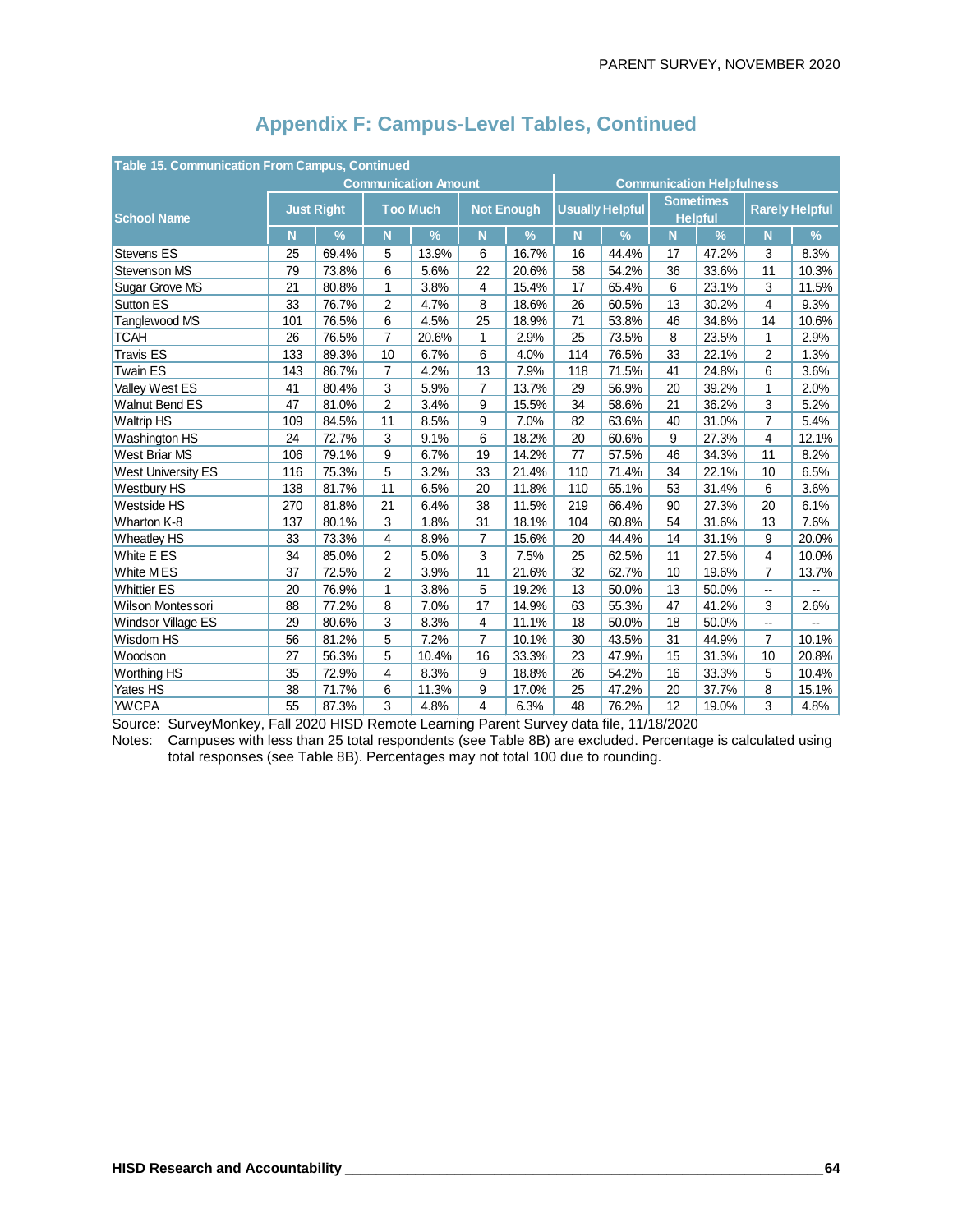| <b>Table 16. Satisfaction With Remote Learning</b>          |       |       |  |  |  |  |  |  |  |  |
|-------------------------------------------------------------|-------|-------|--|--|--|--|--|--|--|--|
|                                                             | N     | ℅     |  |  |  |  |  |  |  |  |
| <b>Satisfaction with Remote Learning</b>                    |       |       |  |  |  |  |  |  |  |  |
| Yes                                                         | 8,755 | 75.0% |  |  |  |  |  |  |  |  |
| <b>No</b>                                                   | 2,913 | 25.0% |  |  |  |  |  |  |  |  |
| <b>Reasons for Dissatisfaction</b>                          |       |       |  |  |  |  |  |  |  |  |
| Inadequate internet access                                  | 256   | 8.8%  |  |  |  |  |  |  |  |  |
| Did not have the right device                               | 176   | 6.0%  |  |  |  |  |  |  |  |  |
| Not enough devices                                          | 122   | 4.2%  |  |  |  |  |  |  |  |  |
| Did not have materials at home<br>needed to do schoolwork   | 268   | 9.2%  |  |  |  |  |  |  |  |  |
| Schoolwork in English, caregiver<br>speaks another language | 173   | 5.9%  |  |  |  |  |  |  |  |  |
| Schoolwork took too long                                    | 828   | 28.4% |  |  |  |  |  |  |  |  |
| Did not know what schoolwork to do<br>or when to do it      | 1,135 | 39.0% |  |  |  |  |  |  |  |  |
| Child was not interested in<br>schoolwork                   | 1,102 | 37.8% |  |  |  |  |  |  |  |  |
| Teachers unavailable when child<br>was doing schoolwork     | 553   | 19.0% |  |  |  |  |  |  |  |  |
| Child was stressed or had difficulty<br>concentrating       | 1,955 | 67.1% |  |  |  |  |  |  |  |  |
| Difficult to get in touch with teachers                     | 661   | 22.7% |  |  |  |  |  |  |  |  |
| Other                                                       | 870   | 29.9% |  |  |  |  |  |  |  |  |

# **Appendix G: Satisfaction with Remote Learning Tables**

Source: SurveyMonkey, Fall 2020 HISD Remote Learning Parent Survey data file, 11/18/2020 Note: Percentages may not total 100 due to rounding.